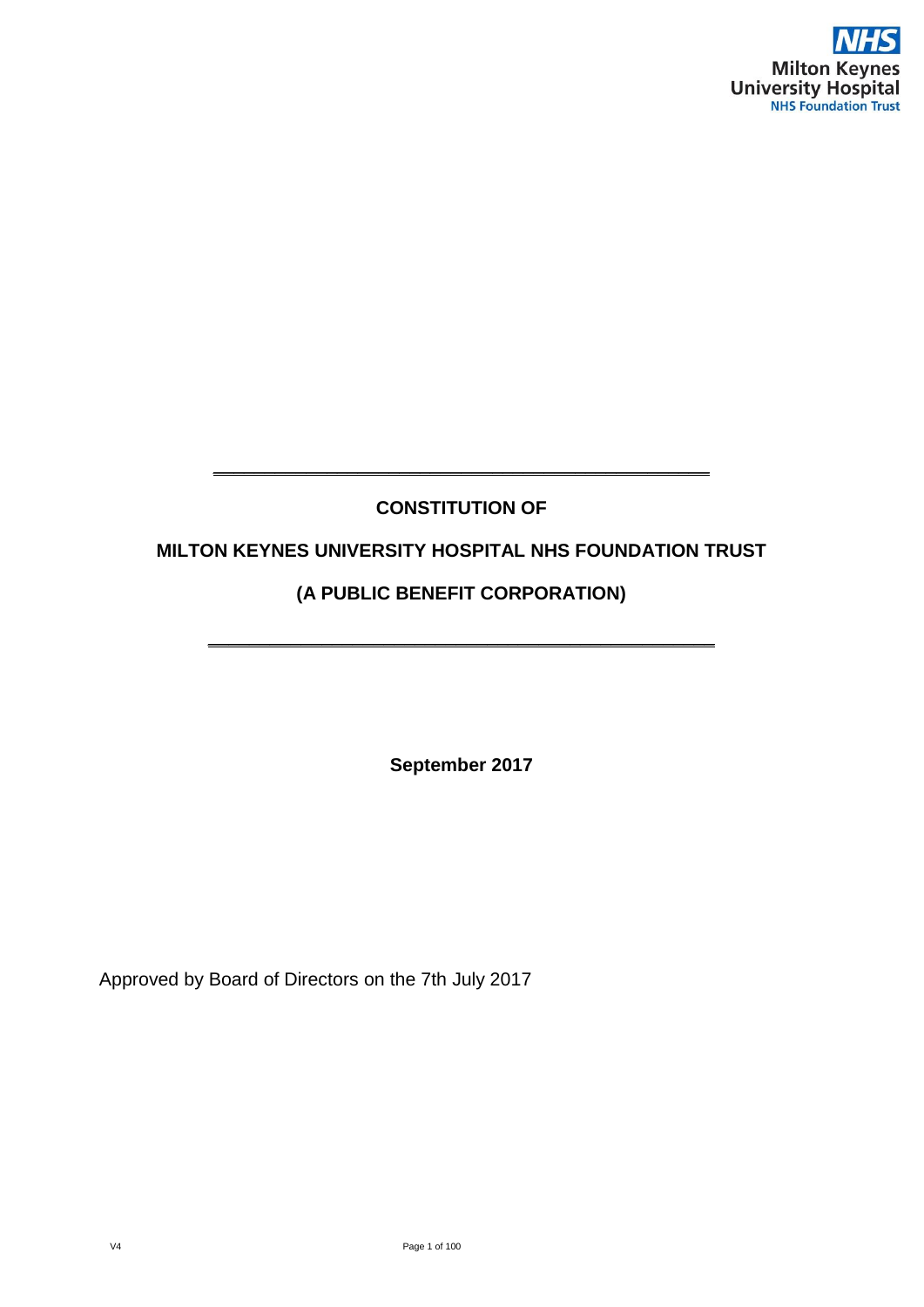### **Constitution of Milton Keynes University Hospital**

### **NHS Foundation Trust**

### **TABLE OF CONTENTS**

#### *Paragraph Page*

| 1.  |                                                                        |  |
|-----|------------------------------------------------------------------------|--|
| 2.  |                                                                        |  |
| 3.  |                                                                        |  |
| 4.  |                                                                        |  |
| 5.  |                                                                        |  |
| 6.  |                                                                        |  |
| 7.  |                                                                        |  |
| 8.  |                                                                        |  |
| 9.  |                                                                        |  |
| 10. |                                                                        |  |
| 11  |                                                                        |  |
| 12. |                                                                        |  |
| 13. |                                                                        |  |
| 14. |                                                                        |  |
| 15. |                                                                        |  |
| 16. |                                                                        |  |
| 17. |                                                                        |  |
| 18. |                                                                        |  |
| 19. |                                                                        |  |
| 20. | Council of Governors - conflicts of interest of Governors  10          |  |
| 21. |                                                                        |  |
| 22. |                                                                        |  |
| 23. |                                                                        |  |
| 24. |                                                                        |  |
| 25. | Board of Directors - qualification for appointment as non-executive 12 |  |
| 26. | Board of Directors - appointment and removal non-executive director 12 |  |
| 27. |                                                                        |  |
| 28. | Board of Directors - appointment and removal executive director  12    |  |
| 29. |                                                                        |  |
| 30  |                                                                        |  |
| 31. |                                                                        |  |
| 32. |                                                                        |  |
| 33. |                                                                        |  |
| 34. |                                                                        |  |
| 35. |                                                                        |  |
| 36. |                                                                        |  |
| 37. |                                                                        |  |
| 38. |                                                                        |  |
| 39. |                                                                        |  |
| 40. |                                                                        |  |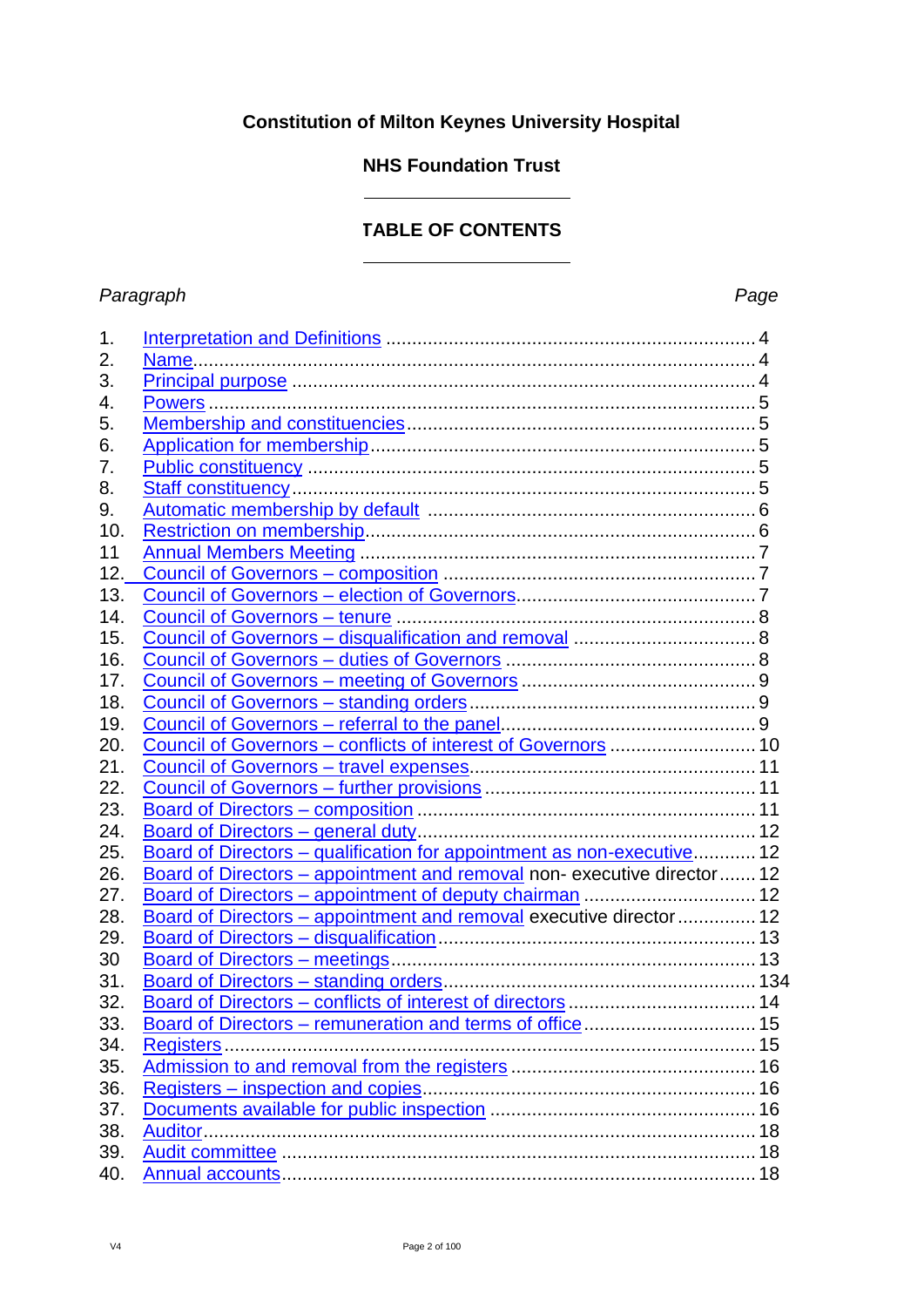| 42. Presentation of the Annual Accounts & reports to the governors & members  19 |  |
|----------------------------------------------------------------------------------|--|
|                                                                                  |  |
|                                                                                  |  |
|                                                                                  |  |
|                                                                                  |  |
|                                                                                  |  |

# *Paragraph Page*

| ANNEX 5 - ADDITIONAL PROVISIONS - COUNCIL OF GOVERNORS  64 |  |
|------------------------------------------------------------|--|
|                                                            |  |
|                                                            |  |
|                                                            |  |
|                                                            |  |
|                                                            |  |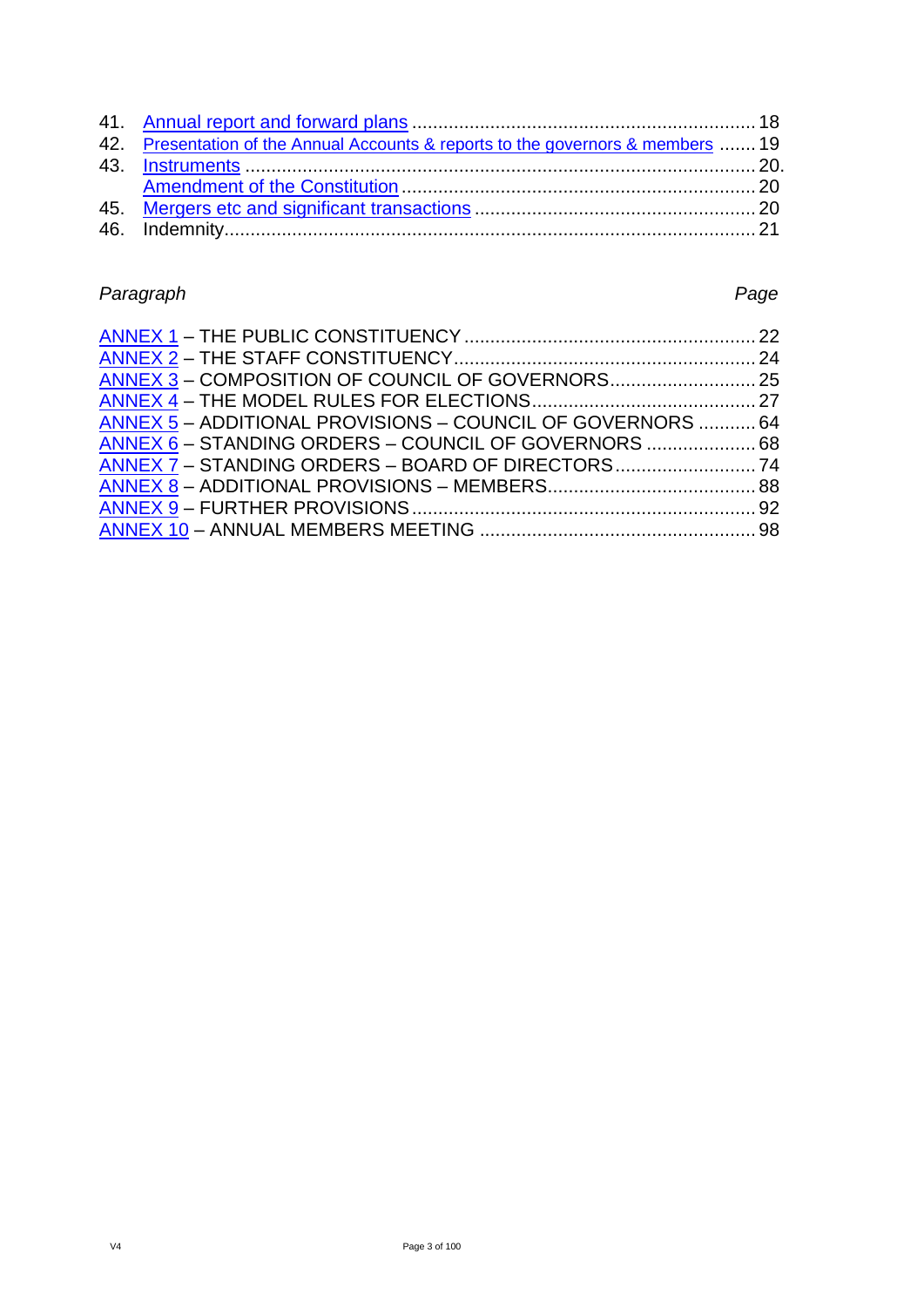# <span id="page-3-0"></span>**Interpretation and definitions**

Unless otherwise stated, words or expressions contained in this constitution shall bear the same meaning as in the National Health Service Act 2006 as amended by the Health and Social Care Act 2012. Words importing the masculine gender only shall include the feminine gender; words importing the singular shall import the plural and vice-versa

**the 2006 Act** is the National Health Service Act 2006.

**the 2012 Act** is the Health and Social Care Act 2012.

**Annual Members Meeting** is defined in paragraph 13 of the constitution **constitution** means this constitution and all annexes to it.

**Monitor** is the body corporate known as Monitor, as provided by Section 61 of the 2012 Act, currently working under a joint operating framework with the NHS Trust Development Authority under the operational name of NHS Improvement.

The **Accounting Officer** is the person who from time to time discharges the functions specified in paragraph 25(5) of Schedule 7 to the 2006 Act

### <span id="page-3-1"></span>**2. Name**

The name of the foundation trust is Milton Keynes University Hospital NHS Foundation Trust. ("the Foundation Trust").

### <span id="page-3-2"></span>**3. Principal purpose**

- 3.1 The principal purpose of the Foundation Trust is the provision of goods and services for the purposes of the health service in England.
- 3.2 The Foundation Trust does not fulfil its principal purpose unless, in each financial year, its total income from the provision of goods and services for the purposes of the health service in England is greater than its total income from the provision of goods and services for any other purposes.
- 3.3 The Foundation Trust may provide goods and services for any purposes related to—
	- 3.3.1 the provision of services provided to individuals for or in connection with the prevention, diagnosis or treatment of illness, and
	- 3.3.2 the promotion and protection of public health.
- 3.4 The Foundation Trust may also carry on activities other than those mentioned in the above paragraph for the purpose of making additional income available in order better to carry on its principal purpose.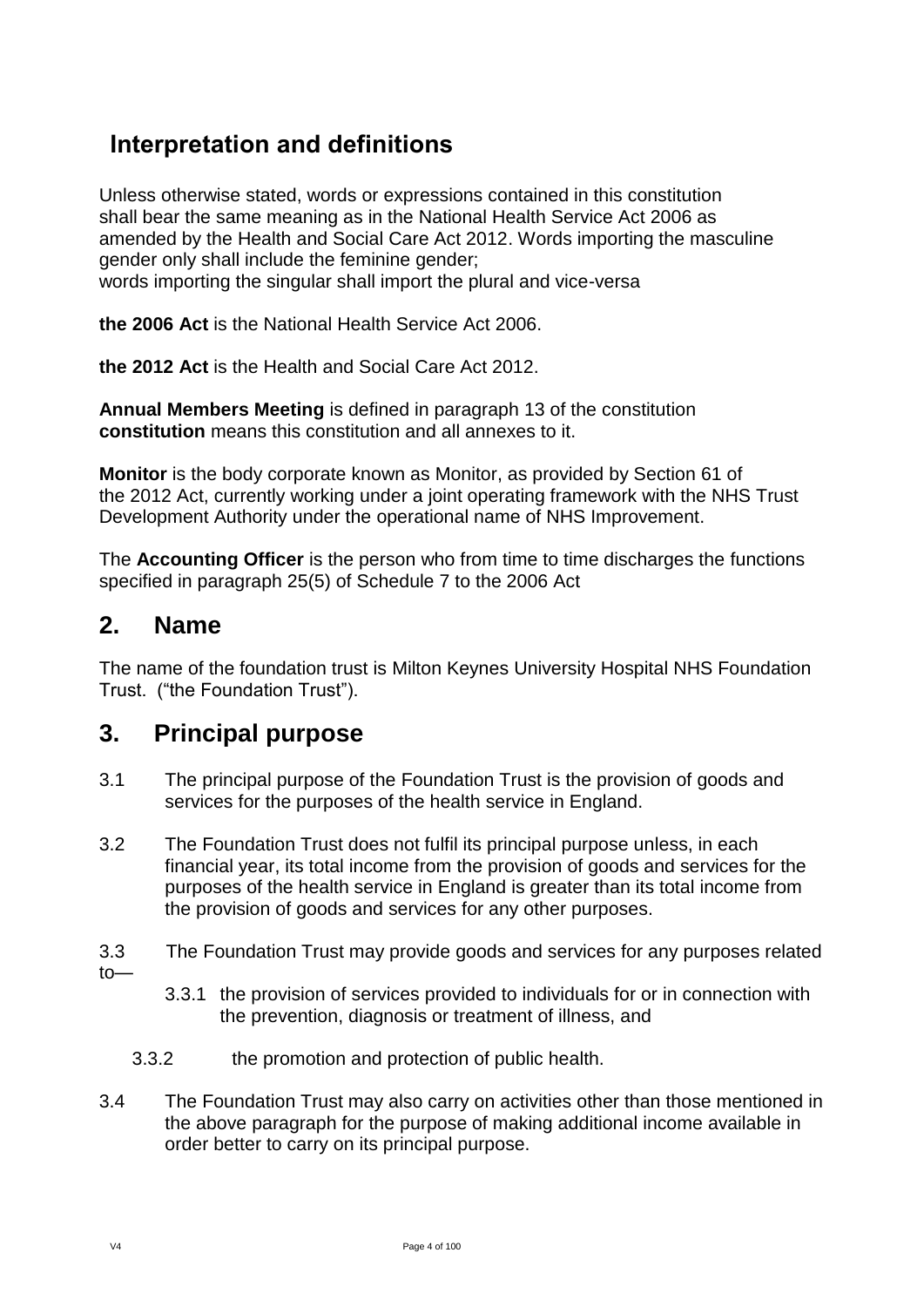### <span id="page-4-0"></span>**4. Powers**

- 4.1 The powers of the Foundation Trust are set out in the 2006 Act, subject to any restrictions in the terms of Authorisation.
- 4.2 The powers of the Foundation Trust shall be exercised by the Board of Directors on behalf of the Foundation Trust.
- 4.3 Any of these powers may be delegated to a committee of directors or to an executive director.

### <span id="page-4-1"></span>**5. Membership and constituencies**

The Foundation Trust shall have members, each of whom shall be a member of one of the following constituencies:

- 5.1 a public constituency; and
- 5.2 a staff constituency
- 5.3 a patients' constituency (any patient or carer who has used the trusts services)

Further provisions as to members' meetings are set out in Annex 8.

### <span id="page-4-2"></span>**6. Application for membership**

An individual who is eligible to become a member of the Foundation Trust may do so on application to the Foundation Trust.

### <span id="page-4-3"></span>**7. Public Constituency**

- 7.1 An individual who lives in an area specified in Annex 1 as an area for a public constituency may become or continue as a member of the Foundation Trust.
- 7.2 Those individuals who live in an area specified in an area for any public constituency are referred to collectively as the Public Constituency.
- 7.3 The minimum number of members in each area for the Public Constituency is specified in Annex 1.

### <span id="page-4-4"></span>**8. Staff Constituency**

8.1 An individual who is employed by the Foundation Trust under a contract of employment with the Foundation Trust may become or continue as a member of the Foundation Trust provided: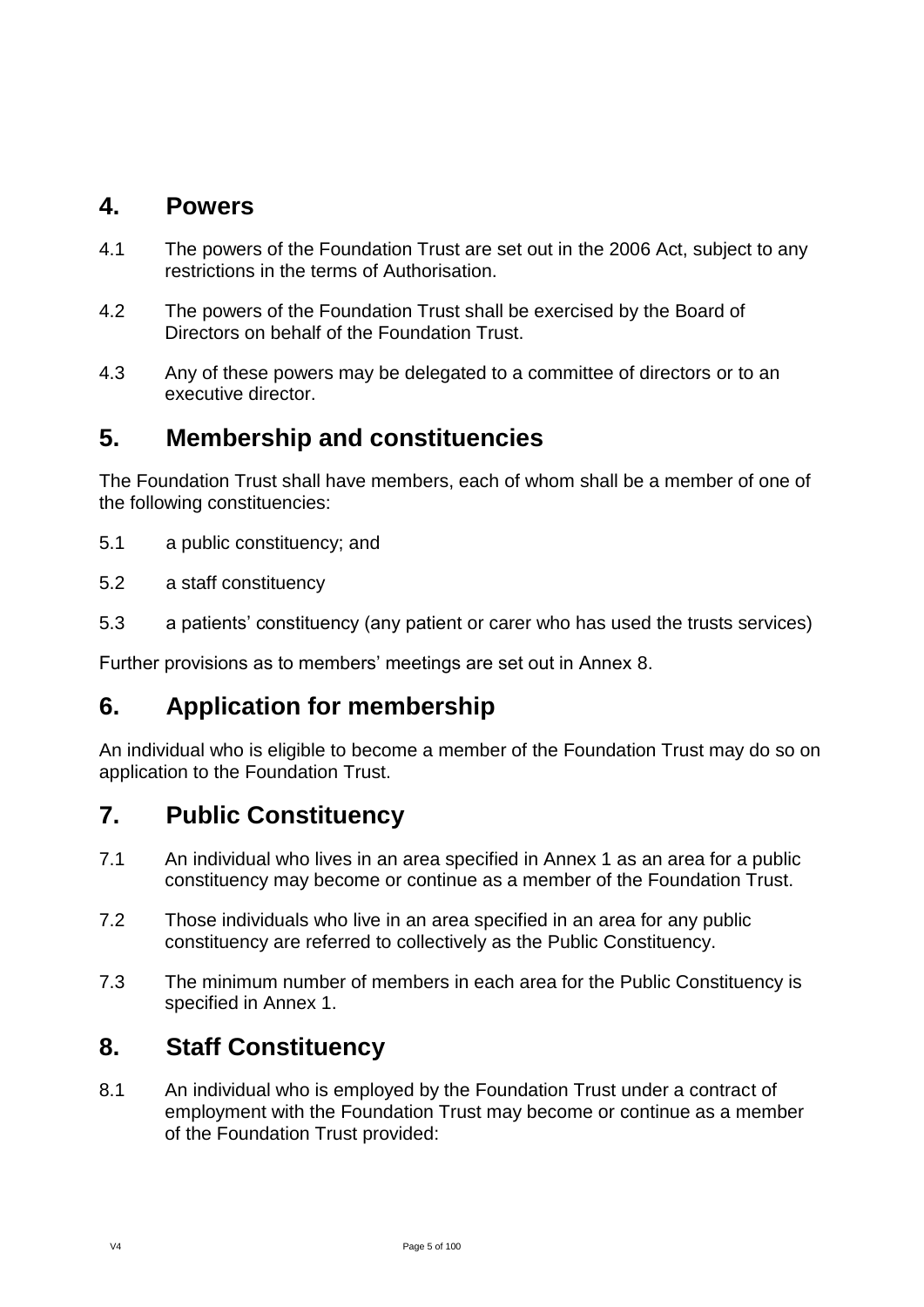- 8.1.1 he is employed by the Foundation Trust under a contract of employment which has no fixed term or has a fixed term of at least 12 months; or
- 8.1.2 he has been continuously employed by the Foundation Trust under a contract of employment for at least 12 months.
- 8.2 Individuals who exercise functions for the purposes of the Foundation Trust, otherwise than under a contract of employment with the Foundation Trust, may become or continue as members of the staff constituency provided such individuals have exercised these functions continuously for a period of at least 12 months.
- 8.3 Those individuals who are eligible for membership of the Foundation Trust by reason of the previous provisions are referred to collectively as the Staff Constituency.
- 8.4 The Staff Constituency shall be divided into four descriptions of individuals who are eligible for membership of the Staff Constituency, each description of individuals being specified within Annex 2 and being referred to as a class within the Staff Constituency.
- 8.5 The minimum number of members in each class of the Staff Constituency is specified in Annex 2.
- 8.6 The Secretary shall make a final decision about the class of which an individual is eligible to be a member.

# <span id="page-5-0"></span>**9. Automatic membership by default – staff**

- 9.1 An individual who is:
- 9.1.1 eligible to become a member of the Staff Constituency, and
- 9.1.2 invited by the Foundation Trust to become a member of the Staff Constituency and a member of the appropriate class within the Staff Constituency,

Shall become a member of the Foundation Trust as a member of the Staff Constituency and appropriate class within the Staff Constituency without an application being made, unless he informs the Foundation Trust that he does not wish to do so. For the avoidance of doubt this does not include any individual who assists or provides services to the Foundation Trust on a voluntary basis, who shall (if eligible to become a member of the Staff Constituency) be admitted on application.

### <span id="page-5-1"></span>**10. Restriction on membership**

10.1 An individual who is a member of a constituency, or of a class within a constituency, may not while membership of that constituency or class continues, be a member of any other constituency or class of Milton Keynes University Hospital NHS Foundation Trust.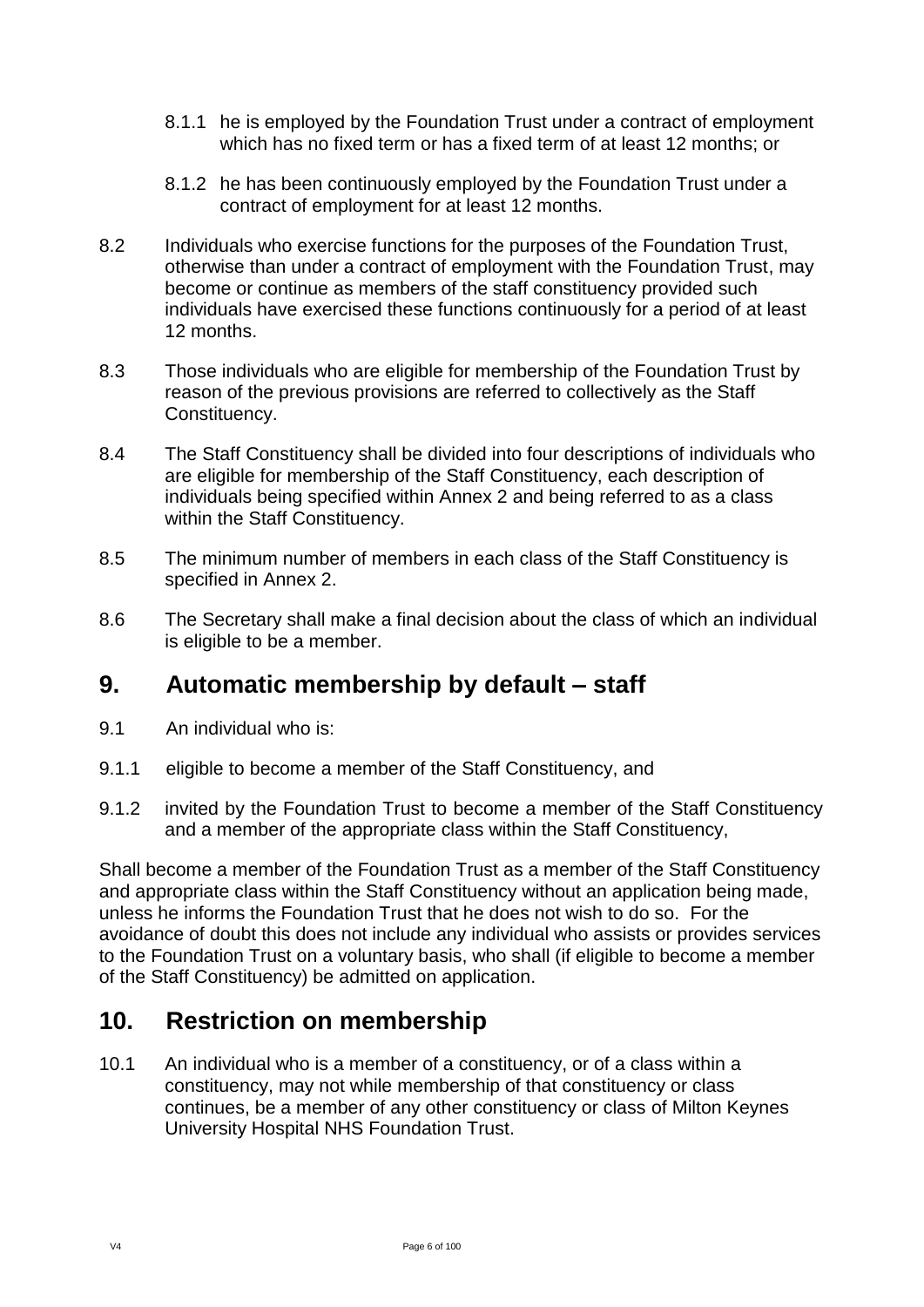- 10.2 An individual who satisfies the criteria for membership of the Staff Constituency may not become or continue as a member of any constituency other than the Staff Constituency of Milton Keynes University Hospital NHS Foundation Trust..
- 10.3 Further provisions as to the circumstances in which an individual may not become or continue as a member of the Foundation Trust are set out in Annex 9.

# <span id="page-6-0"></span>**11. Annual Members' Meeting**

- 11.1 The Foundation Trust shall hold an annual meeting of its members ('Annual Members' Meeting'). The Annual Members' Meeting shall be open to members of the public.
- 11.2 Further provisions about the Annual Members' Meeting are set out in Annex 10 – Annual Members' Meeting.

### <span id="page-6-1"></span>**12. Council of Governors – composition**

- 12.1 The Foundation Trust is to have a Council of Governors, which shall comprise both elected and appointed Governors.
- 12.2 The composition of the Council of Governors is specified in Annex 3.
- 12.3 The members of the Council of Governors, other than the appointed members, shall be chosen by election by their constituency or, where there are classes within a constituency, by their class within that constituency. The number of Governors to be elected by each constituency, or, where appropriate, by each class of each constituency, is specified in Annex 3.

### <span id="page-6-2"></span>**13. Council of Governors – election of Governors**

13.1 Elections for elected members of the Council of Governors shall be conducted in accordance with the Model Rules for Elections, as may be varied from time to time. The Board of Directors will decide which of the two voting methods set out in the Model Rules for Elections is to be used.

No proceedings of the Council of Governors shall be invalidated by any vacancy in its membership or any defect in the appointment or election of any Governor'.

- 13.2 The Model Rules for Elections, as may be varied from time to time, form part of this constitution and are attached at Annex 4. Elections for Elected members of the Council of Governors will be held at a time most suitable in the financial year.
- 13.3 A variation of the Model Rules by the Department of Health shall not constitute a variation of the terms of this constitution. For the avoidance of doubt, the Foundation Trust cannot amend the Model Rules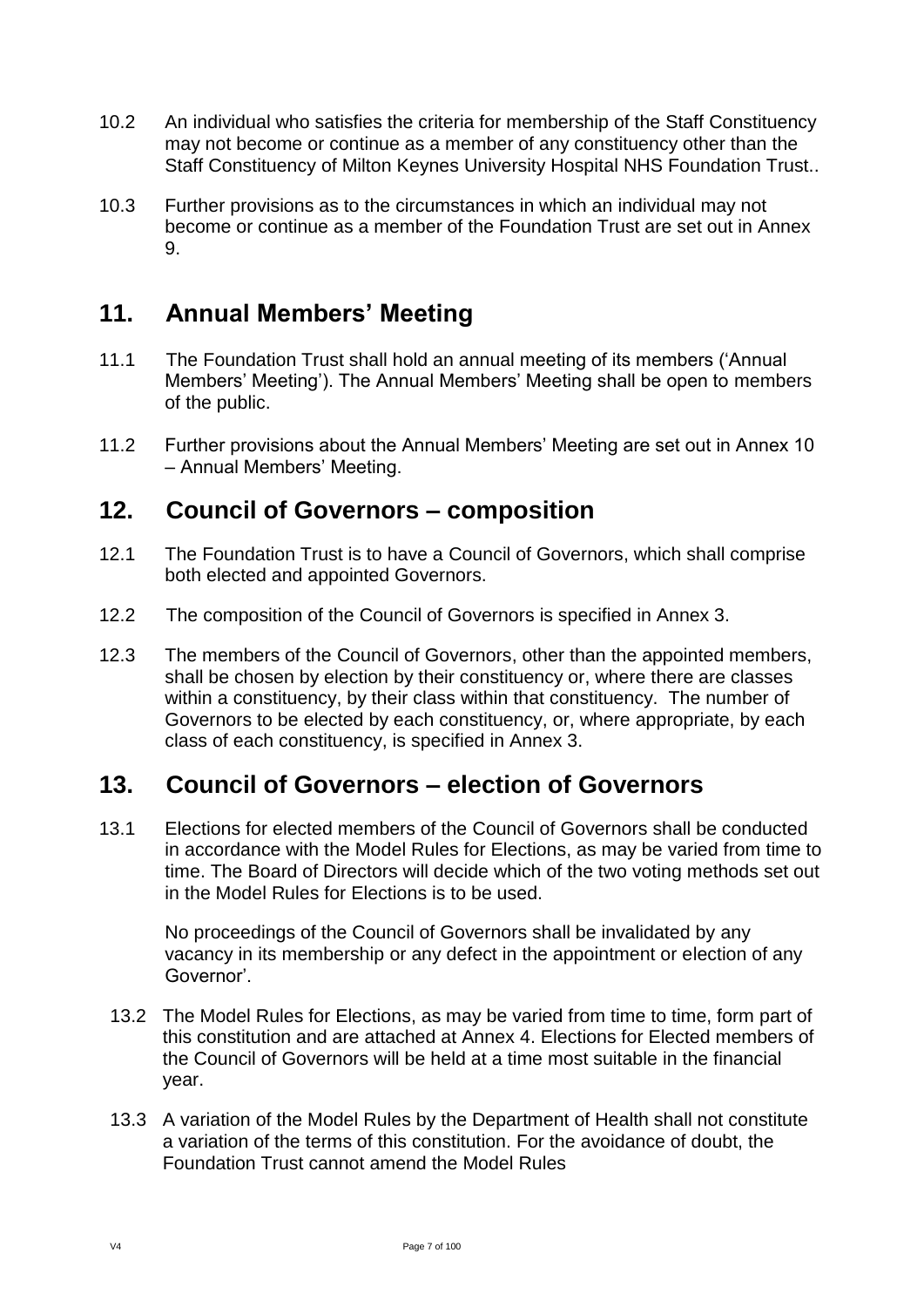13.4 An election, if contested, shall be by secret ballot.

### <span id="page-7-0"></span>**14. Council of Governors - tenure**

- 14.1 All Governors will hold office for a period of 3 years commencing immediately after the election result is announced or appointment was made.
- 14.2 An elected Governor shall cease to hold office if he ceases to be a member of the constituency or class by which he was elected.
	- 14.3 An elected Governor shall be eligible for re-election at the end of his term.
- 14.4 An elected Governor shall not hold office for more than six consecutive years, and shall not be eligible for re-election if his re-election would result in him holding office for more than six consecutive years.
- 14.5 For the purposes of these provisions concerning terms of office for elected Governors, "year" means a period of 12 months commencing immediately after the election result is announced.
- 14.6 Further provisions as to tenure for appointed Governors are set out at Annex 5.

### <span id="page-7-1"></span>**15. Council of Governors – disqualification and removal**

- 15.1 The following may not become or continue as a member of the Council of Governors:
	- 15.1.1 a person who has been adjudged bankrupt or whose estate has been sequestrated and (in either case) has not been discharged;
	- 15.1.2 a person in relation to whom a moratorium period under a debt relief order applies (under Part 7A of the Insolvency Act 1986);
	- 15.1.3 a person who has made a composition or arrangement with, or granted a trust deed for, his creditors and has not been discharged in respect of it;
	- 15.1.4 a person who within the preceding five years has been convicted in the British Isles of any offence if a sentence of imprisonment (whether suspended or not) for a period of not less than three months (without the option of a fine) was imposed on him.
- 15.2 Governors must be at least 16 years of age at the date they are nominated for election or appointment.

Further provisions as to the circumstances in which an individual may not become or continue as a member of the Council of Governors are set out in Annex 5.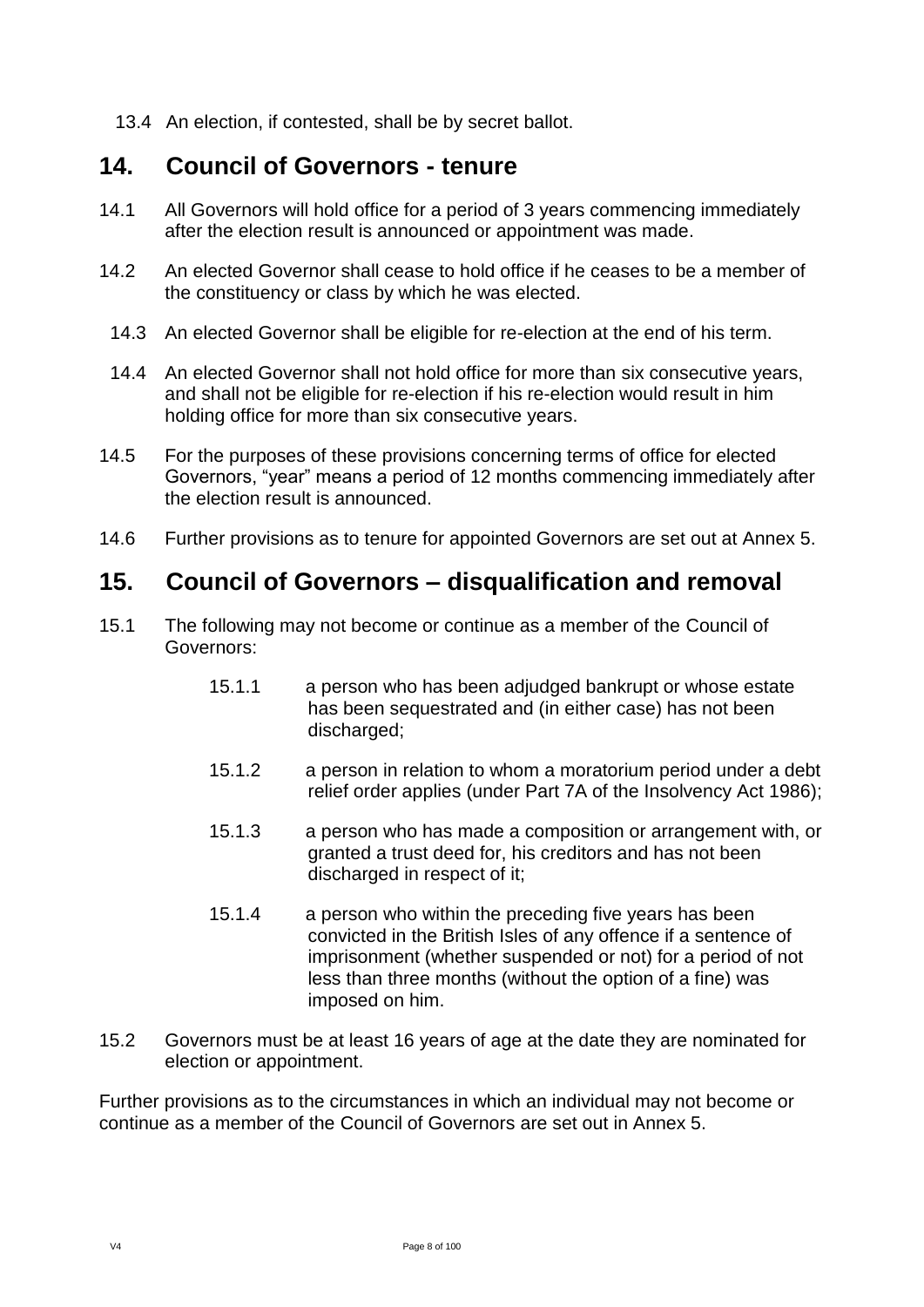# <span id="page-8-0"></span>**16. Council of Governors – duties of Governors**

- 16.1 The general duties of the Council of Governors are
	- 16.1.1 to hold the non-executive directors individually and collectively to account for the performance of the Board of Directors, and
	- 16.1.2 to represent the interests of the members of the trust as a whole and the interests of the public.
- 16.2 The Foundation Trust must take steps to secure that the governors are equipped with the skills and knowledge they require in their capacity as such

# <span id="page-8-1"></span>**17. Council of Governors – meetings of Governors**

- 17.1 The Chairman of the Foundation Trust (i.e. the Chairman of the Board of Directors, appointed in accordance with the provisions of paragraph 20.1 or paragraph 21.1 below) or, in his absence the Deputy Chairman (appointed in accordance with the provisions of paragraph 22 below) or, in his absence, one of the non-executive directors, shall preside at meetings of the Council of Governors. If the person presiding at any such meeting has a conflict of interest in relation to the business being discussed, the Vice Chairman of the Council of Governors (appointed in accordance with the provisions of paragraph 6 of Annex 5) will chair that part of the meeting.
- 17.2 Meetings of the Council of Governors shall be open to members of the public unless the Council of Governors decides otherwise in relation to all or part of a meeting for reasons of commercial confidentiality or on other proper grounds. Members of the public may be excluded from a meeting if they are interfering with or preventing the proper conduct of the meeting or for other special reasons.

### <span id="page-8-2"></span>**18. Council of Governors – standing orders**

The standing orders for the practice and procedure of the Council of Governors, as may be varied from time to time by the Council of Governors, are attached at Annex 6.

### <span id="page-8-3"></span>**19. Council of Governors – referral to the Panel**

- 19.1 In this paragraph, the Panel means a panel of persons appointed by Monitor to which a governor of an NHS foundation trust may refer a question as to whether the Foundation Trust has failed or is failing—
	- 19.1.1 to act in accordance with its constitution, or
	- 19.1.2 to act in accordance with provision made by or under Chapter 5 of the 2006 Act.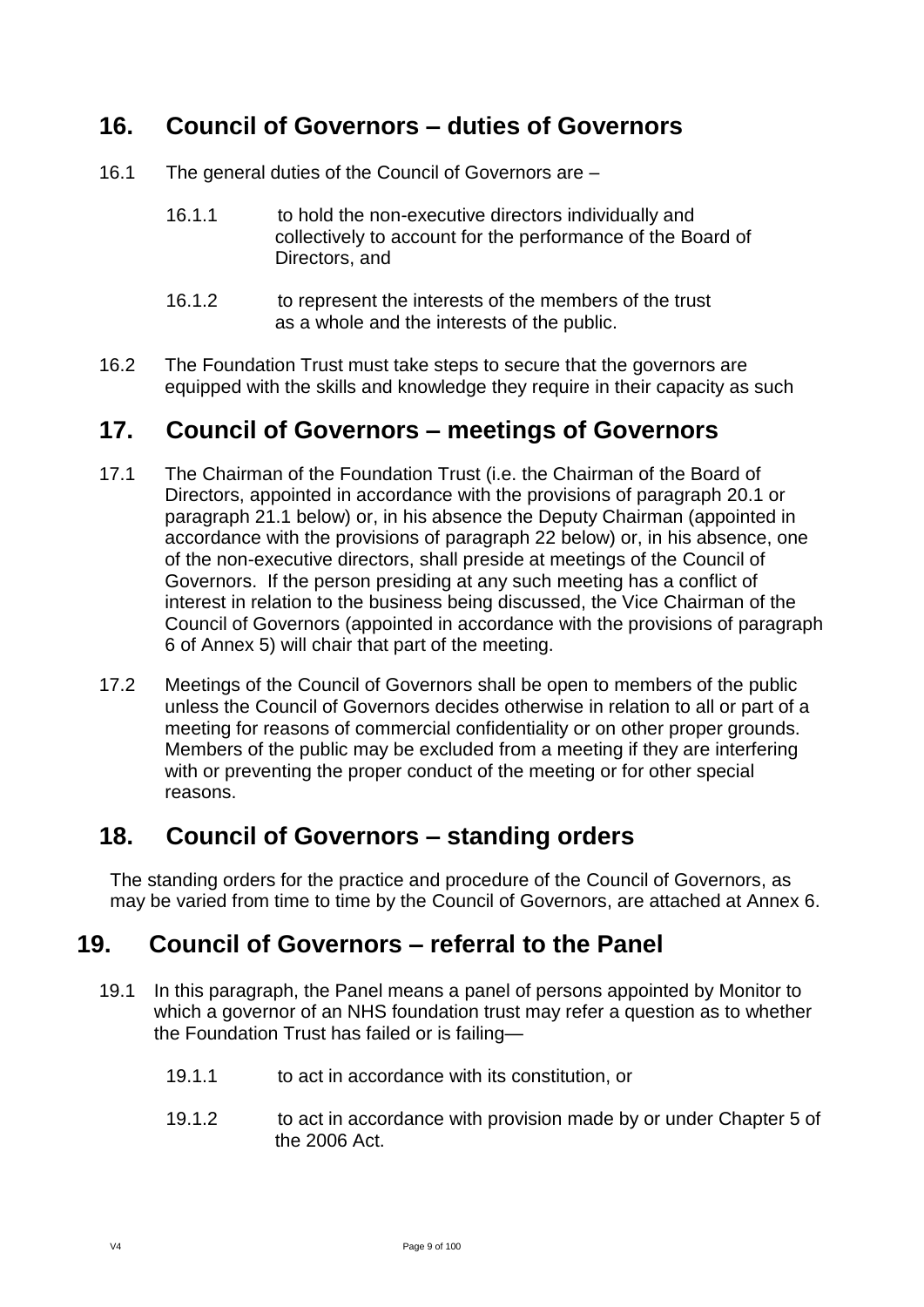19.2 A governor may refer a question to the Panel only if more than half of the members of the Council of Governors voting approve the referral.

#### <span id="page-9-0"></span>**20. Council of Governors - conflicts of interest of Governors**

- 20.1 Members of the Council of Governors shall disclose to the Council of Governors any material interests (as defined below) held by a Governor, their spouse or partner, which shall be recorded in the register of interests of Governors.
- 20.2 Subject to the exceptions below a material interest is:
	- 20.2.1.1 any directorship of a company;
	- 20.2.1.2 any interest or position in any firm, company, business or organisation (including any charitable or voluntary organisation) which has or is likely to have a trading or commercial relationship with the Foundation Trust;
	- 20.2.1.3 any interest in an organisation providing health and social care services to the National Health Service;
	- 20.2.1.4 a position of authority in a charity or voluntary organisation in the field of health and social care;
	- 20.2.1.5 any connection with any organisation, entity or company considering entering into a financial arrangement with the Foundation Trust including but not limited to lenders or banks.
	- 20.3 The exceptions which shall not be treated as interests or material interests for the purposes of these provisions are as follows:
		- 20.3.1.1 shares not exceeding 2% of the total shares in issue held in any company whose shares are listed on any public exchange;
		- 20.3.1.2 an employment contract with the Foundation Trust held by a Staff Governor;
		- 20.3.1.3 an employment contract with a Clinical Commissioning Group held by a Clinical Commissioning Group Governor;
		- 20.3.1.4 an employment contract with a local authority held by a Local Authority Governor;
		- 20.3.1.5 an employment contract with or other position of authority within a partnership organisation held by a Partnership Governor.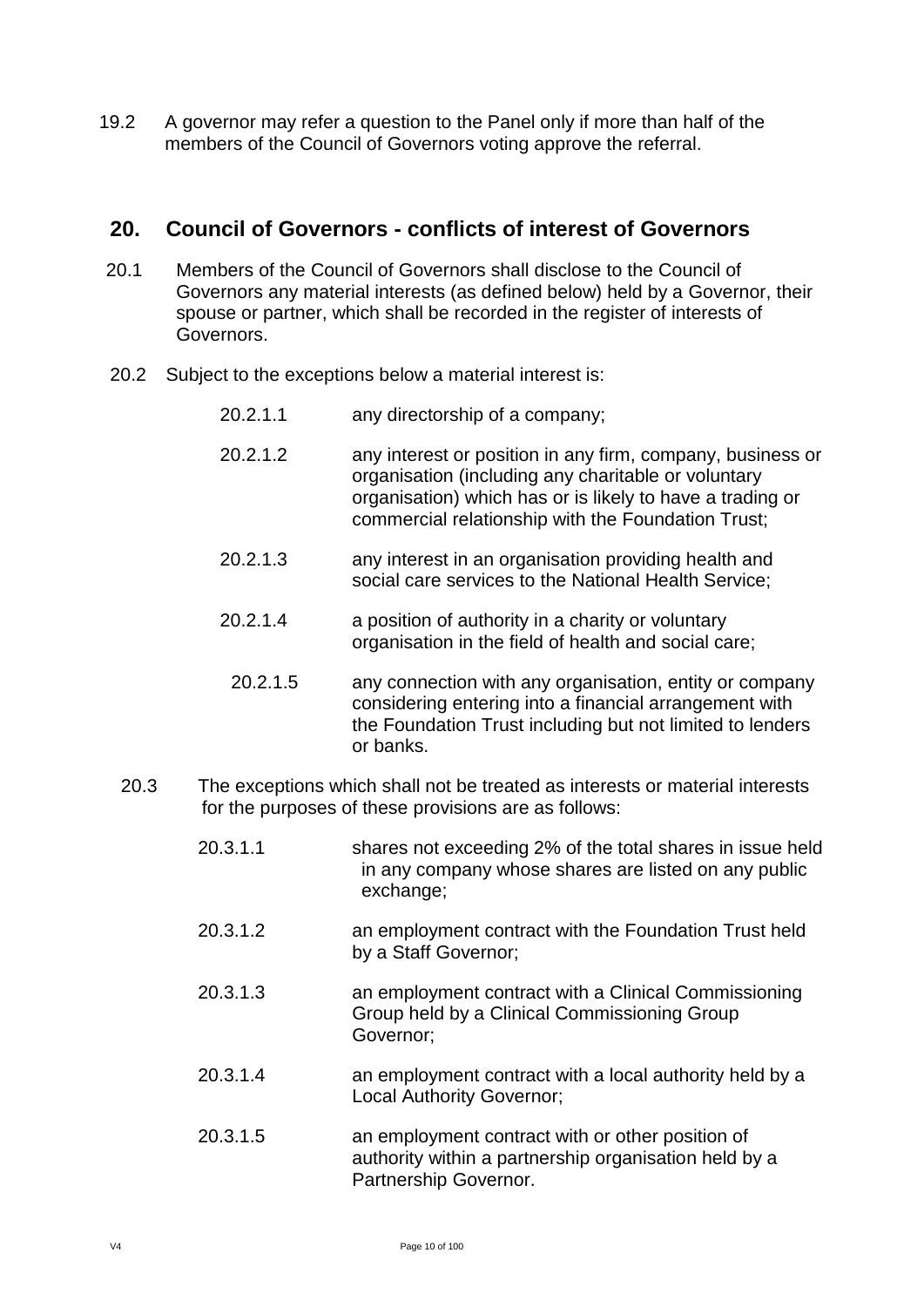- 20.4 Any Governor who has an interest in a matter to be considered by the Council of Governors (whether because the matter involves a firm, company, business or organisation in which the Governor or his spouse or partner has a material interest or otherwise) shall declare such interest to the Council of Governors and:
	- 20.4.1 shall withdraw from the meeting and play no part in the relevant discussion or decision; and
	- 20.4.2 shall not vote on the issue (and if by inadvertence they do remain and vote, their vote shall not be counted).
- 20.5 Details of any such interest shall be recorded in the register of interests of Governors.
- 20.6 Any Governor who fails to disclose any interest or material interest required to be disclosed under these provisions must permanently vacate their office if required to do so by a majority of the remaining Governors.

### <span id="page-10-0"></span>**21 Council of Governors – travel expenses**

The Foundation Trust may pay travelling and other expenses to members of the Council of Governors at rates determined by the Foundation Trust.

# <span id="page-10-1"></span>**22 Council of Governors – further provisions**

Further provisions with respect to the Council of Governors are set out in Annex 5.

### <span id="page-10-2"></span>**23 Board of Directors – composition**

23.1 The Foundation Trust is to have a Board of Directors, which shall comprise both executive and non-executive directors.

- 23.2 The Board of Directors is to comprise:
	- 23.2.1 a non-executive Chairman
	- 23.2.2 not less than five but not more than seven other nonexecutive directors; and
	- 23.2.3 not less than five but not more than seven executive directors.
- 23.3 One of the executive directors shall be the Chief Executive.
- 23.4 The Chief Executive shall be the Accounting Officer.
- 23.5 One of the executive directors shall be the finance director.
- 23.6 One of the executive directors is to be a registered medical practitioner or a registered dentist (within the meaning of the Dentists Act 1984).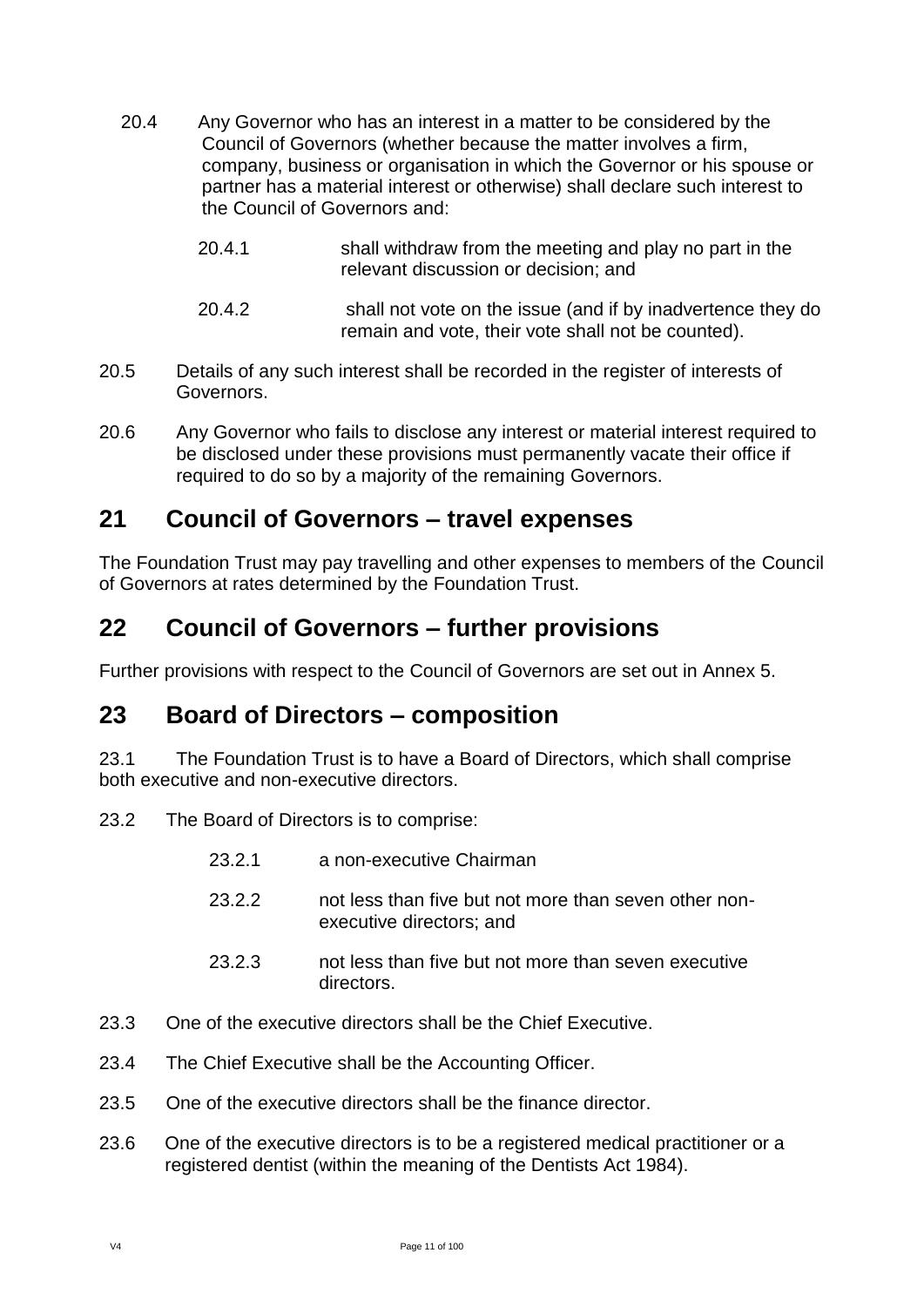23.7 One of the executive directors is to be a registered nurse or a registered midwife.

# <span id="page-11-0"></span>**24 Board of Directors – general duty**

The general duty of the Board of Directors and of each director individually, is to act with a view to promoting the success of the trust so as to maximise the benefits for the members of the Foundation Trust as a whole and for the public.

# <span id="page-11-1"></span>**25 Board of Directors– qualification for appointment as a non-executive director**

A person may be appointed as a non-executive director only if –

- 25.1 he is a member of the Public Constituency, and
- 25.2 he is not disqualified by virtue of paragraph 31 below or Annex 7.

# <span id="page-11-2"></span>**26 Board of Directors – appointment and removal of chairman and other non-executive directors**

- 26.1 The Council of Governors at a general meeting of the Council of Governors shall appoint or remove the chairman of the Foundation Trust and the other non-executive directors.
- 26.2 The Council of Governors at a general meeting of the Council of Governors shall appoint as a non-executive director of the Foundation Trust a nominee from the University of Buckingham and, in reaching that decision, shall have regard to the recommendation of the Non-Executive Appointments Committee set up under Annex 7.
- 26.3 Removal of the chairman or another non-executive director shall require the approval of three-quarters of the members of the Council of Governors.
- 26.4 Further provisions as to the appointment and removal of the chairman and other non-executive directors are set out at Annex 7.

# <span id="page-11-3"></span>**27 Board of Directors – appointment of deputy chairman**

The Council of Governors at a general meeting of the Council of Governors shall appoint one of the non-executive directors as a deputy chairman. If the Chairman is unable to discharge his office as Chairman of the Foundation Trust the Deputy Chairman of the Board of Directors shall be acting Chairman of the Foundation Trust.

# <span id="page-11-4"></span>**28 Board of Directors - appointment and removal of the Chief Executive and other executive directors**

28.1 The non-executive directors shall appoint or remove the Chief Executive.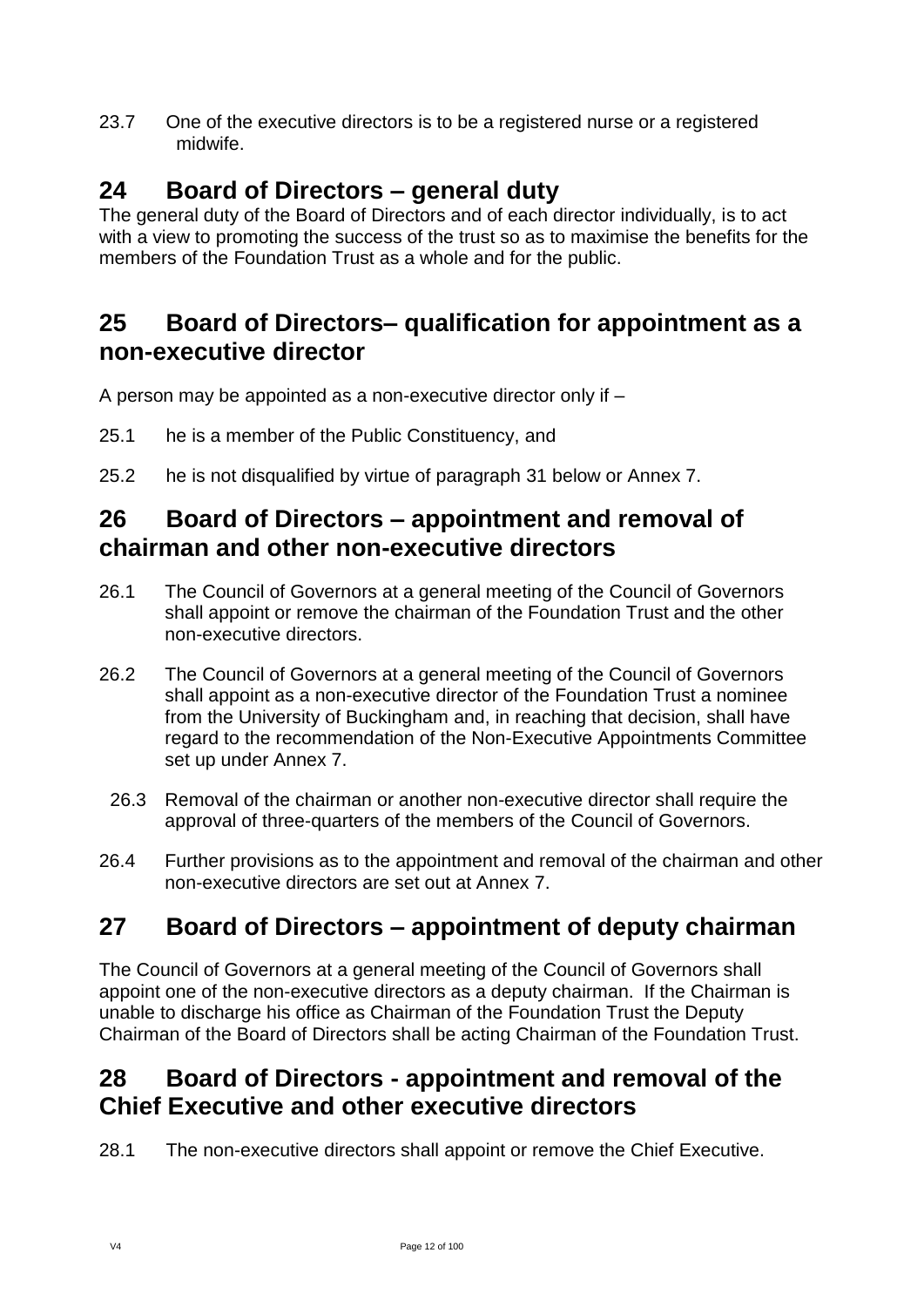28.2 The appointment of the Chief Executive shall require the approval of the Council of Governors.

#### **Appointment of Executive Directors**

28.3 A committee consisting of the Chairman, the Chief Executive and the other nonexecutive directors shall appoint or remove the other executive directors.

#### **Deputy Chief Executive appointment**

28.4 The Board of Directors shall nominate one of the executive directors to be the Deputy Chief Executive.

### <span id="page-12-0"></span>**29 Board of Directors – disqualification**

The following may not become or continue as a member of the Board of Directors:

- 29.1 a person who has been adjudged bankrupt or whose estate has been sequestrated and (in either case) has not been discharged.
- 29.2 a person in relation to whom a moratorium period under a debt relief order applies (under Part 7A of the Insolvency Act 1986).
- 29.3 a person who has made a composition or arrangement with, or granted a trust deed for, his creditors and has not been discharged in respect of it.
- 29.4 a person who within the preceding five years has been convicted in the British Isles of any offence if a sentence of imprisonment (whether suspended or not) for a period of not less than three months (without the option of a fine) was imposed on him.
- 29.5 a person who does not satisfy all of the requirements of Regulation 5(3) of the Health and Social Care Act 2008 (Regulated Activities) Regulations 2014/2936 (as amended or updated from time to time).

Further provisions as to the circumstances in which an individual may not become or continue as a member of the Board of Directors are set out at Annex 6.

### <span id="page-12-1"></span>**30 Board of Directors – meetings**

- 30.1 Meetings of the Board of Directors shall be open to members of the public. Members of the public may be excluded from a meeting for special reasons.
- 30.2 Before holding a meeting, the Board of Directors must send a copy of the agenda of the meeting to the Council of Governors. As soon as practicable after holding a meeting, the Board of Directors must send a copy of the minutes of the meeting to the Council of Governors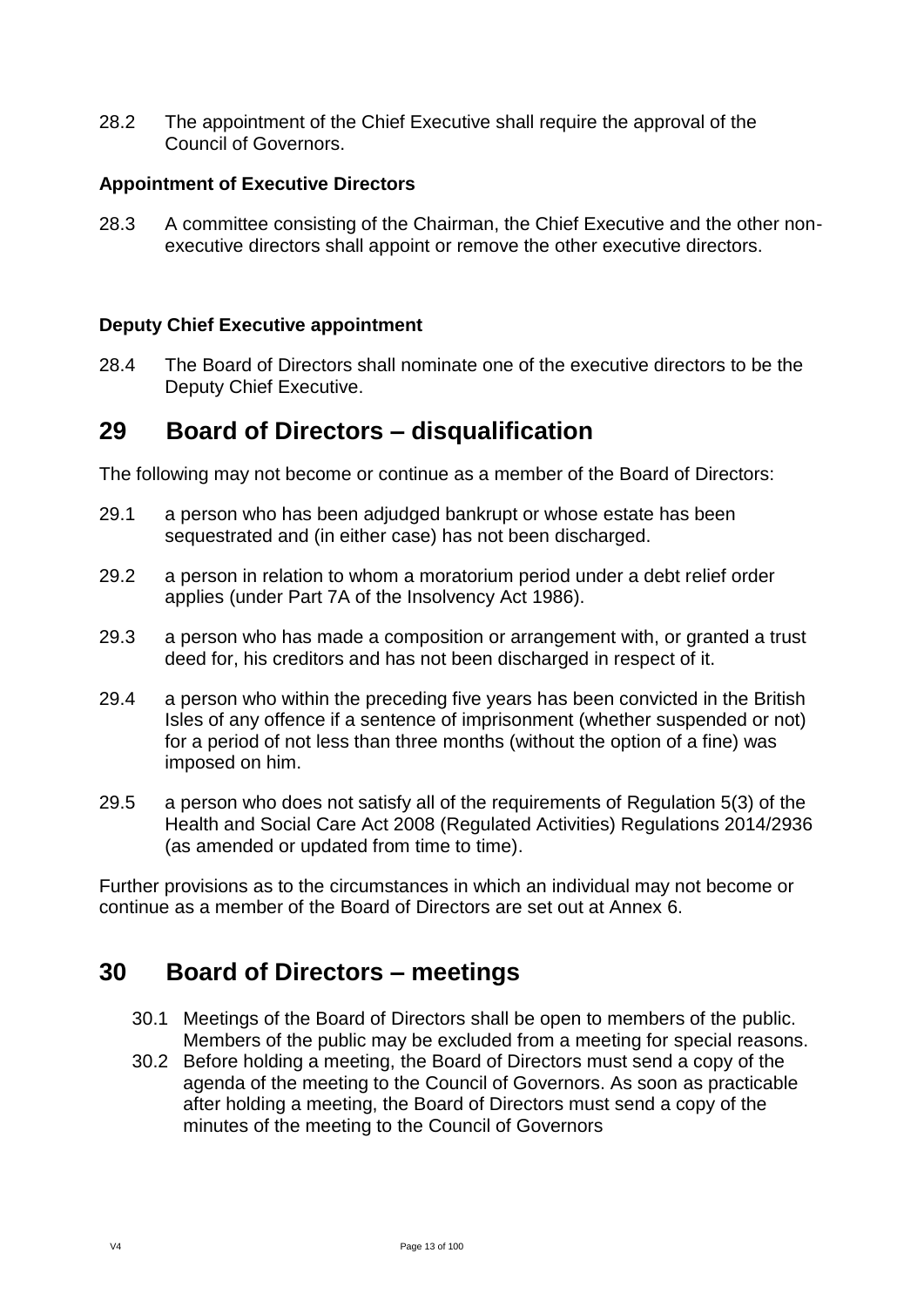# <span id="page-13-0"></span>**31 Board of Directors – standing orders**

The standing orders for the practice and procedure of the Board of Directors, as may be varied from time to time by the Board of Directors, are attached at Annex 7.

### <span id="page-13-1"></span>**32 Board of Directors - conflicts of interest of directors**

- 32.1 The duties that a director of the Trust has by virtue of being a director include in particular –
	- 32.1.1 A duty to avoid a situation in which the director has (or can have) a direct or indirect interest that conflicts (or possibly may conflict) with the interests of the Trust.
	- 32.1.2 A duty not to accept a benefit from a third party by reason of being a director or doing (or not doing) anything in that capacity.
- 32.2 The duty referred to in sub-paragraph 34.1.1 is not infringed if
	- 32.2.1 the situation cannot reasonably be regarded as likely to give rise to a conflict of interest; or
	- 32.2.2 the matter has been authorised in accordance with the constitution.
- 32.3 The duty referred to in sub-paragraph 34.1.2 is not infringed if acceptance of the benefit cannot reasonably be regarded as likely to give rise to a conflict of interest.
	- 32.4 In sub-paragraph 34.1.2, "third party" means a person other than –

32.4.1 the Trust; or

32.4.2 a person acting on its behalf.

- 32.5 If a director of the Trust has in any way a direct or indirect interest in a proposed transaction or arrangement with the Trust, the director must declare the nature and extent of that interest to the other directors.
- 32.6 If a declaration under this paragraph proves to be, or becomes, inaccurate, incomplete, a further declaration must be made.
- 32.7 Any declaration required by this paragraph must be made before the Trust enters into the transaction or arrangement.
- 32.8 This paragraph does not require a declaration of an interest of which the director is not aware or where the director is not aware of the transaction or arrangement in question.
	- 32.9 A director need not declare an interest
		- 32.9.1 if it cannot reasonably be regarded as likely to give rise to a conflict of interest;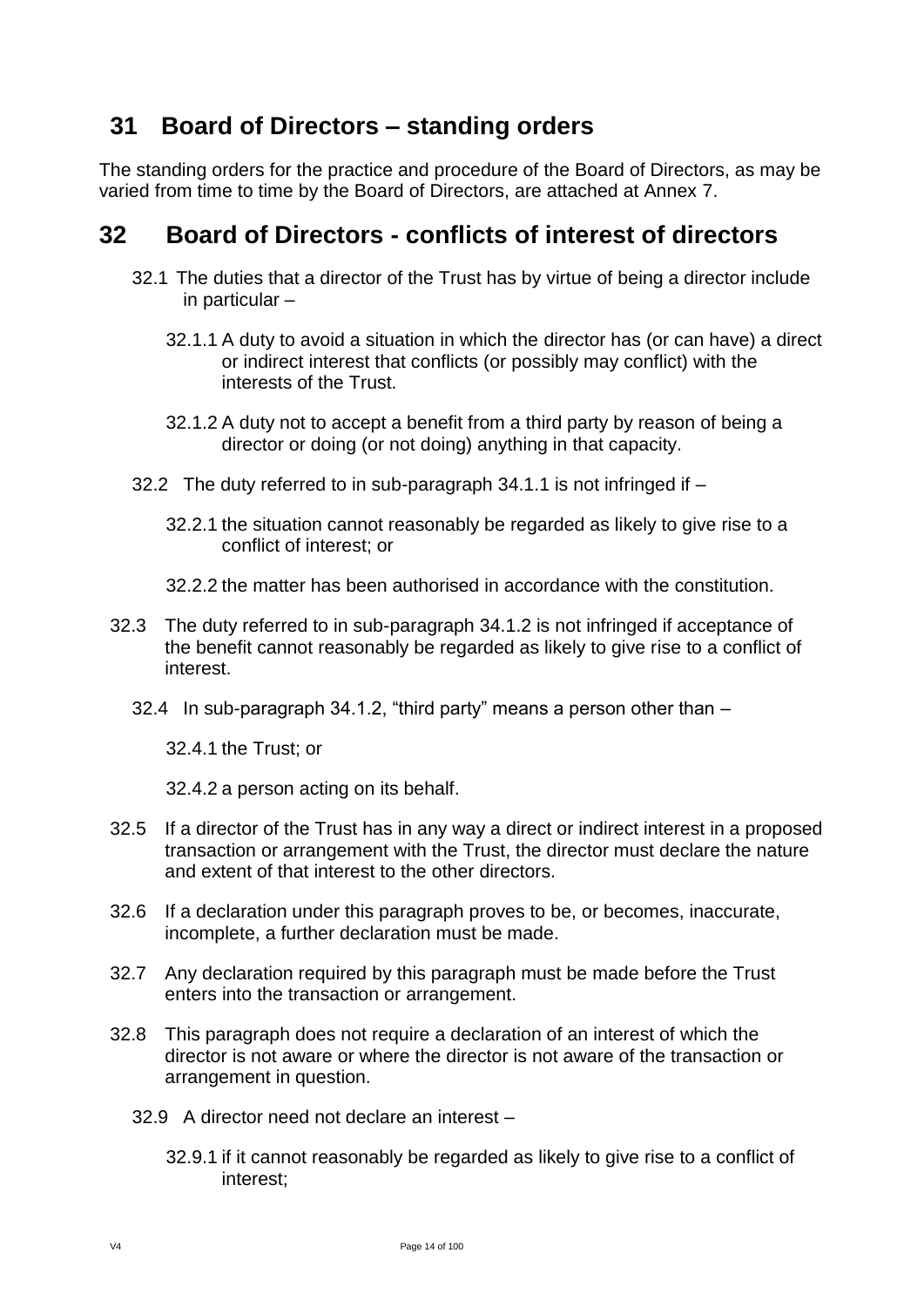- 32.9.2 if, or to the extent that, the directors are already aware of it;
- 32.9.3 if, or to the extent that, it concerns terms of the director's appointment that have been or are to be considered –
	- **32.9.3.1** by a meeting of the Board of Directors; or
	- **32.9.3.2** by a committee of the directors appointed for the purpose under the constitution.
- 32.10 A matter shall be authorised for the purposes of paragraph 34.2.2 if:
	- 32.10.1 the Board of Directors by majority disapplies the provision of the constitution which would otherwise prevent a director from being counted as participating in the decision-making process;
	- 32.10.2 the director's interest cannot reasonably be regarded as likely to give rise to a conflict of interest; or
	- 32.10.3 the director's conflict of interest arises from a permitted cause (as determined by the Board of Directors from time to time).
- 32.11 Any Director who has an interest in a matter to be considered by the Board of Directors (whether because the matter involves a firm, company, business or organisation in which the Director or his spouse, partner or close family member has a material interest or otherwise) shall declare such interest to the Board of Directors and:
	- 32.11.1 shall withdraw from the meeting and play no part in the relevant discussion or decision; and
	- 32.11.2 shall not vote on the issue (and if by inadvertence they do remain and vote, their vote shall not be counted).
- 32.12 Details of any such interest shall be recorded in the register of interests of the Board of Directors.

# <span id="page-14-0"></span>**33 Board of Directors – remuneration and terms of office**

- 33.1 The Council of Governors at a general meeting of the Council of Governors shall decide the remuneration and allowances, and the other terms and conditions of office, of the Chairman and the other non-executive directors.
- 33.2 The Foundation Trust shall establish a committee of non-executive directors to decide the remuneration and allowances, and the other terms and conditions of office, of the Chief Executive and other executive directors.

# <span id="page-14-1"></span>**34 Registers**

The Foundation Trust shall have: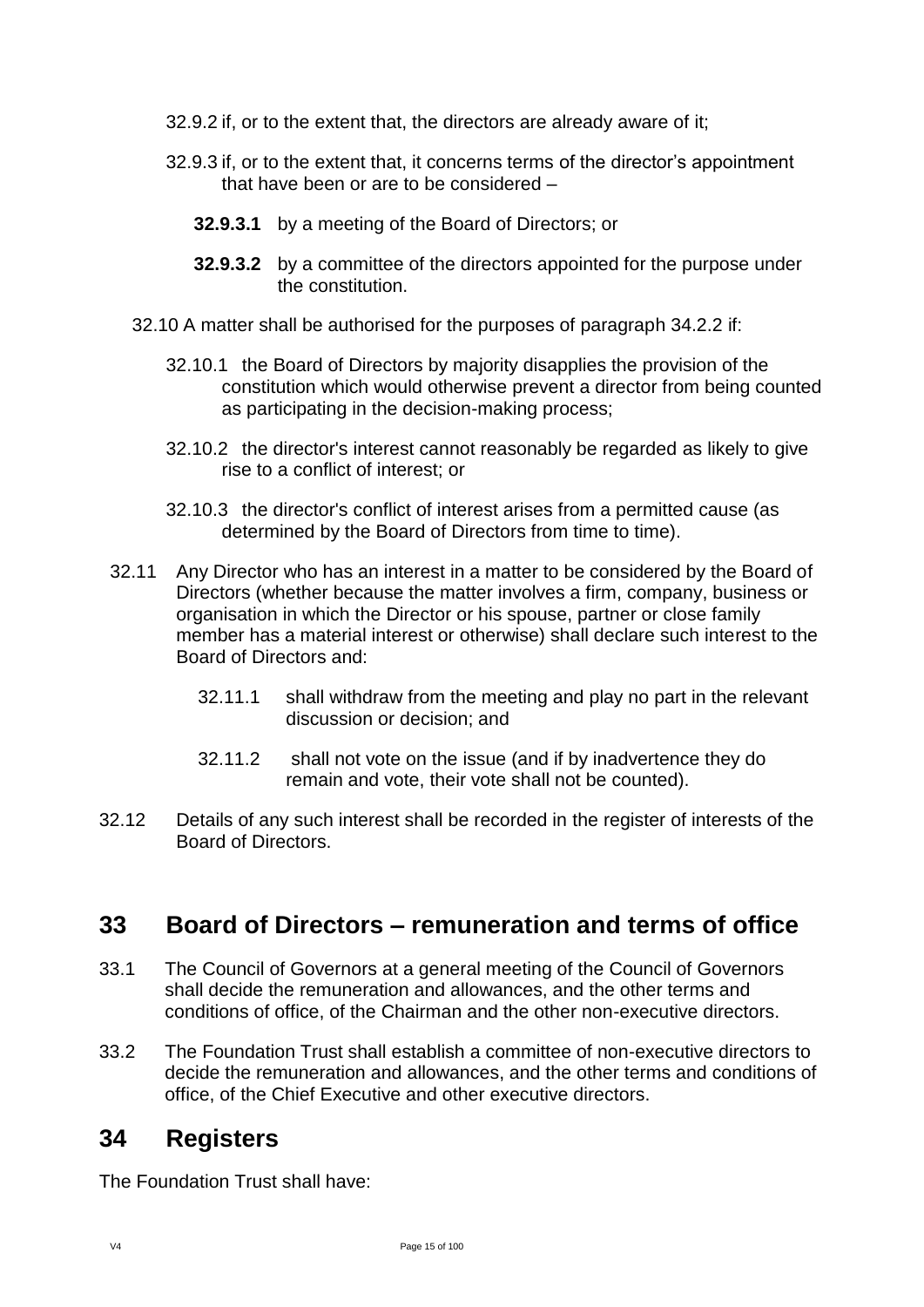- 34.1 a register of members showing, in respect of each member, the constituency to which he belongs and, where there are classes within it, the class to which he belongs;
- 34.2 a register of members of the Council of Governors;
- 34.3 a register of interests of Governors;
- 34.4 a register of directors; and
- 34.5 a register of interests of the directors.

### <span id="page-15-0"></span>**35 Admission to and removal from the registers**

- 35.1 The Secretary shall remove from the register of members the name of any member who ceases to be entitled to be a member under the provisions of this constitution.
- 35.2 The Secretary is to send to Monitor a list of persons who were first elected or appointed as Governors and Directors.

### <span id="page-15-1"></span>**36 Registers – inspection and copies**

- 36.1 The Foundation Trust shall make the registers specified in paragraph 34 above available for inspection by members of the public, except in the circumstances set out below or as otherwise prescribed by regulations.
- 36.2 The Foundation Trust shall not make any part of its registers available for inspection by members of the public which shows details of any member of the Foundation Trust, if the member so requests.
- 36.3 So far as the registers are required to be made available:
	- 36.3.1 they are to be available for inspection free of charge at all reasonable times; and
	- 36.3.2 a person who requests a copy of or extract from the registers is to be provided with a copy or extract.
- 36.4 If the person requesting a copy or extract is not a member of the Foundation Trust, the Foundation Trust may impose a reasonable charge for doing so.

### <span id="page-15-2"></span>**37 Documents available for public inspection**

- 37.1 The Foundation Trust shall make the following documents available for inspection by members of the public free of charge at all reasonable times:
	- 37.1.1 a copy of the current constitution;
	- 37.1.2 a copy of the current authorisation;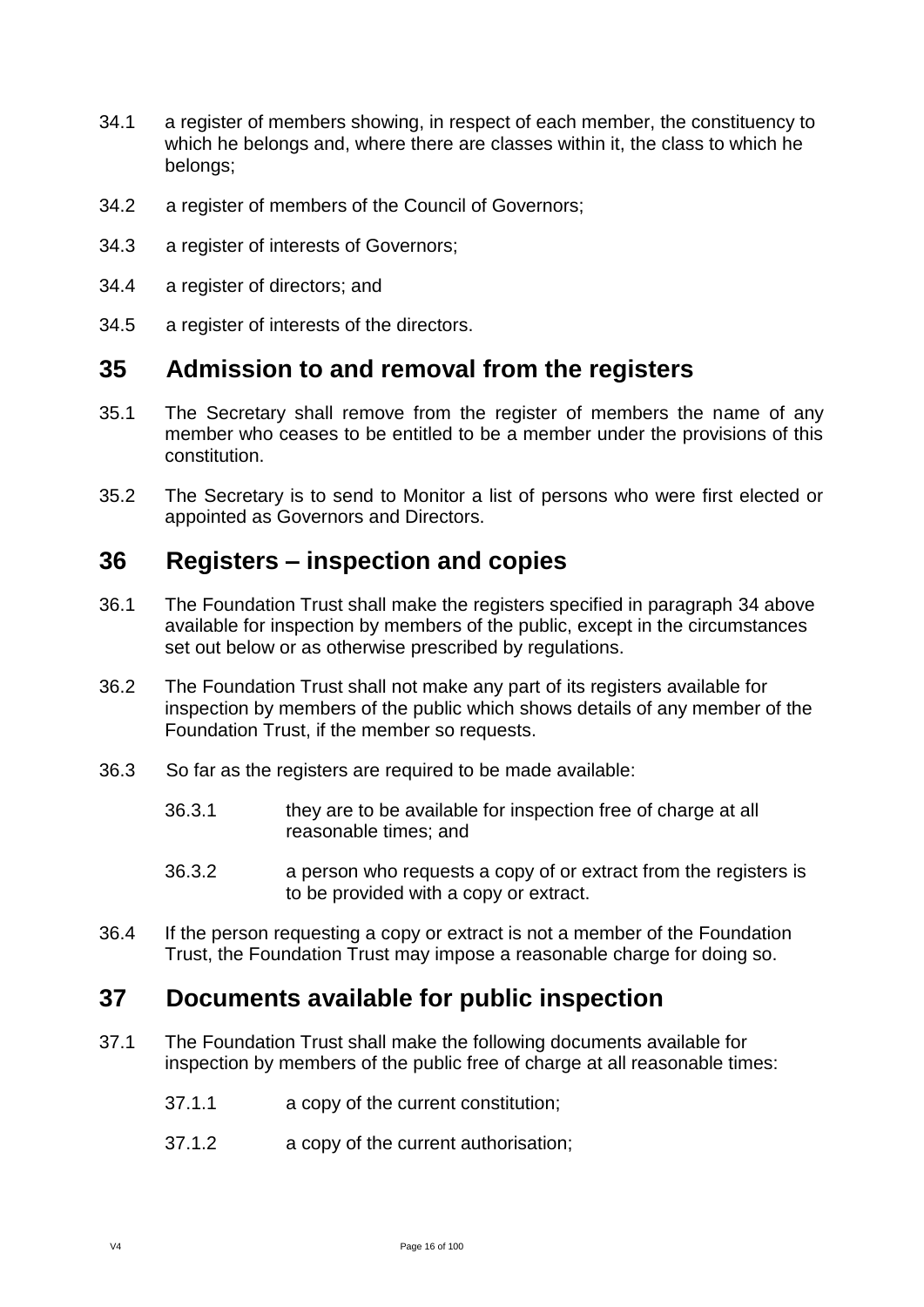- 37.1.3 a copy of the latest annual accounts and of any report of the external auditor on them;
- 37.1.4 a copy of the latest annual report;
- 37.1.5 a copy of the latest information as to its forward planning;
- 37.1.6 a copy of any notice given under section 25 of the 2006 Act;
- 37.1.7 a copy of the Foundation Trust's membership strategy;
- 37.1.8 a copy of the Foundation Trust's policy for the composition of the Council of Governors and of the non-executive directors.
- 37.2 The Foundation Trust shall also make the following documents relating to a special administrator of the Trust available for inspection by members of the public free of charge at all reasonable times:
	- 37.2.1 a copy of any order made under section 65D (appointment of trust special administrator), 65J (power to extend time), 65KC (action following Secretary of State's rejection of final report), 65L (trusts coming out of administration) of 65LA (trusts to be dissolved) of the 2006 Act;
	- 37.2.2 a copy of any report laid under section 65D (appointment of trust special administrator) of the 2006 Act;
	- 37.2.3 a copy of any information published under section 65D (appointment of trust special administrator) of the 2006 Act;
	- 37.2.4 a copy of any draft report published under section 65F (administrator's draft report) of the 2006 Act
	- 37.2.5 a copy of any statement provided under section 65F (administrator's draft report) of the 2006 Act;
	- 37.2.6 a copy of any notice published under section 65F (administrator's draft report), 65G (consultation plan), 65H (consultation requirements), 65J (power to extend time), 65KA (Monitor's decision), 65KB (Secretary of State's response to Monitor's decision), 65KC (action following Secretary of State's rejection of final report) or 65KD (Secretary of State's response to re-submitted final report) of the 2006 Act;
	- 37.2.7 a copy of any statement published or provided under section 65G (consultation plan) of the 2006 Act;
	- 37.2.8 a copy of any final report published under section 65I (administrator's final report);
	- 37.2.9 a copy of any statement published under section 65J (power to extend time) or 65KC (action following Secretary of State's rejection of final report) of the 2006 Act; and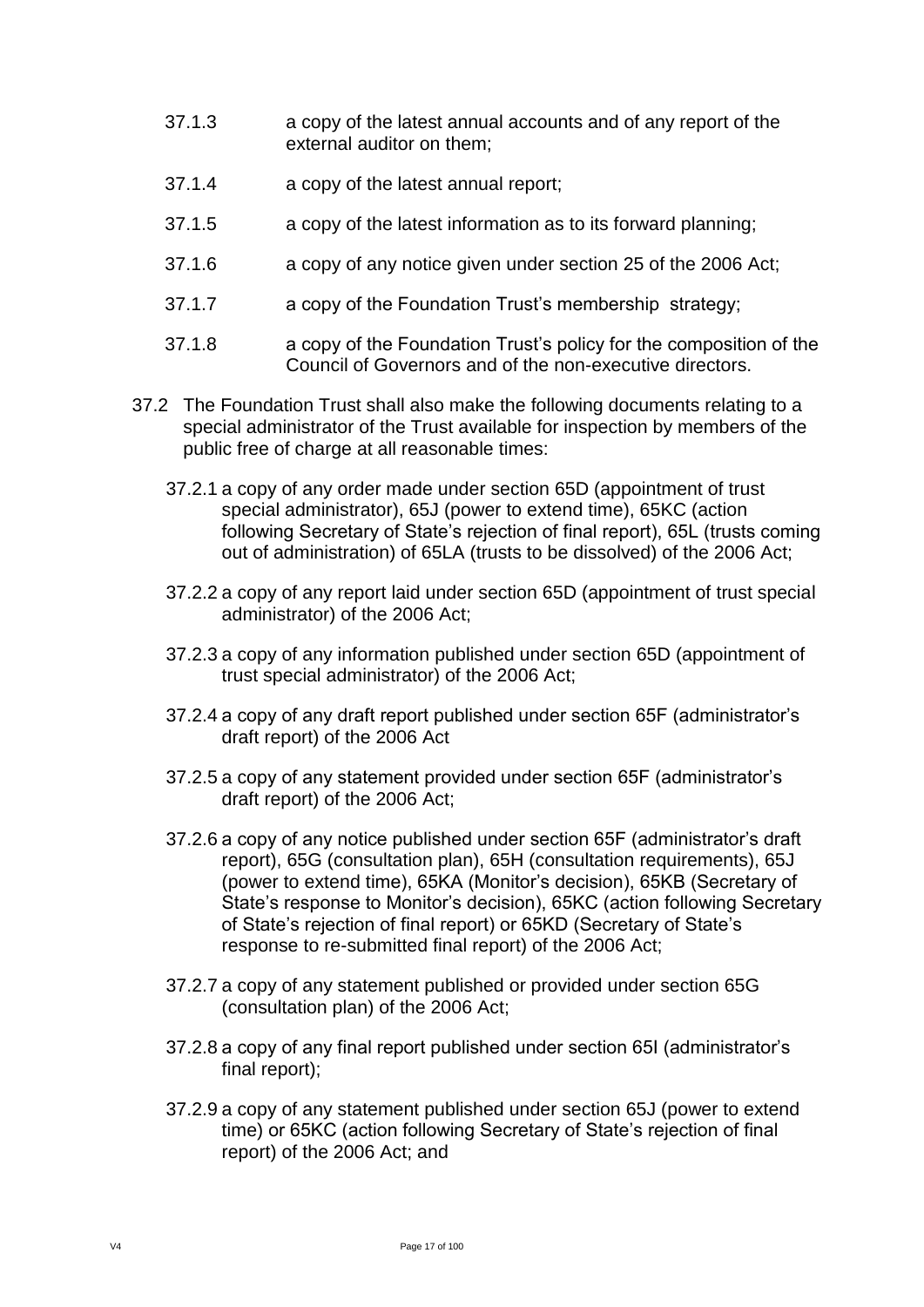- 37.2.10 a copy of any information published under section 65M (replacement of trust special administrator) of the 2006 Act.
- 37.3 Any person who requests a copy of or extract from any of the above documents is to be provided with a copy or extract.
- 37.4 If the person requesting a copy or extract is not a member of the Foundation Trust, the Foundation Trust may impose a reasonable charge for doing so.

### <span id="page-17-0"></span>**38 External Auditor**

- 38.1 The Foundation Trust shall have an external auditor.
- 38.2 The Council of Governors shall appoint or remove the external auditor at a general meeting of the Council of Governors.
- 38.3 The external auditor is to carry out their duties in accordance with Schedule 10 to the 2006 Act and in accordance with any directions given by Monitor on standards, procedures and techniques to be adopted.

# <span id="page-17-1"></span>**39 Audit committee**

The Foundation Trust shall establish a committee of non-executive directors as an audit committee to perform such monitoring, reviewing and other functions as are appropriate.

### <span id="page-17-2"></span>**40 Annual Accounts**

- 40.1 The Foundation Trust must keep proper accounts and proper records in relation to the accounts
- 40.2 Monitor may with the approval of the Secretary of State give directions to the Foundation Trust as to the content and form of its accounts
- 40.3 The accounts are to be audited by the Foundation Trust's external auditor.
- 40.4 The Foundation Trust shall prepare in respect of each Financial Year annual accounts in such form as Monitor may with the approval of the Secretary of State direct.
- 40.5 The functions of the Foundation Trust with respect to the preparation of the annual accounts shall be delegated to the Accounting Officer.

# <span id="page-17-3"></span>**41 Annual report and forward plans and non NHS work**

- 41.1 The Foundation Trust shall prepare an Annual Report and send it to Monitor. Further provisions as to Annual Reports are set out at Annex 10.
- 41.2 The Foundation Trust shall give information as to its forward planning in respect of each Financial Year to Monitor.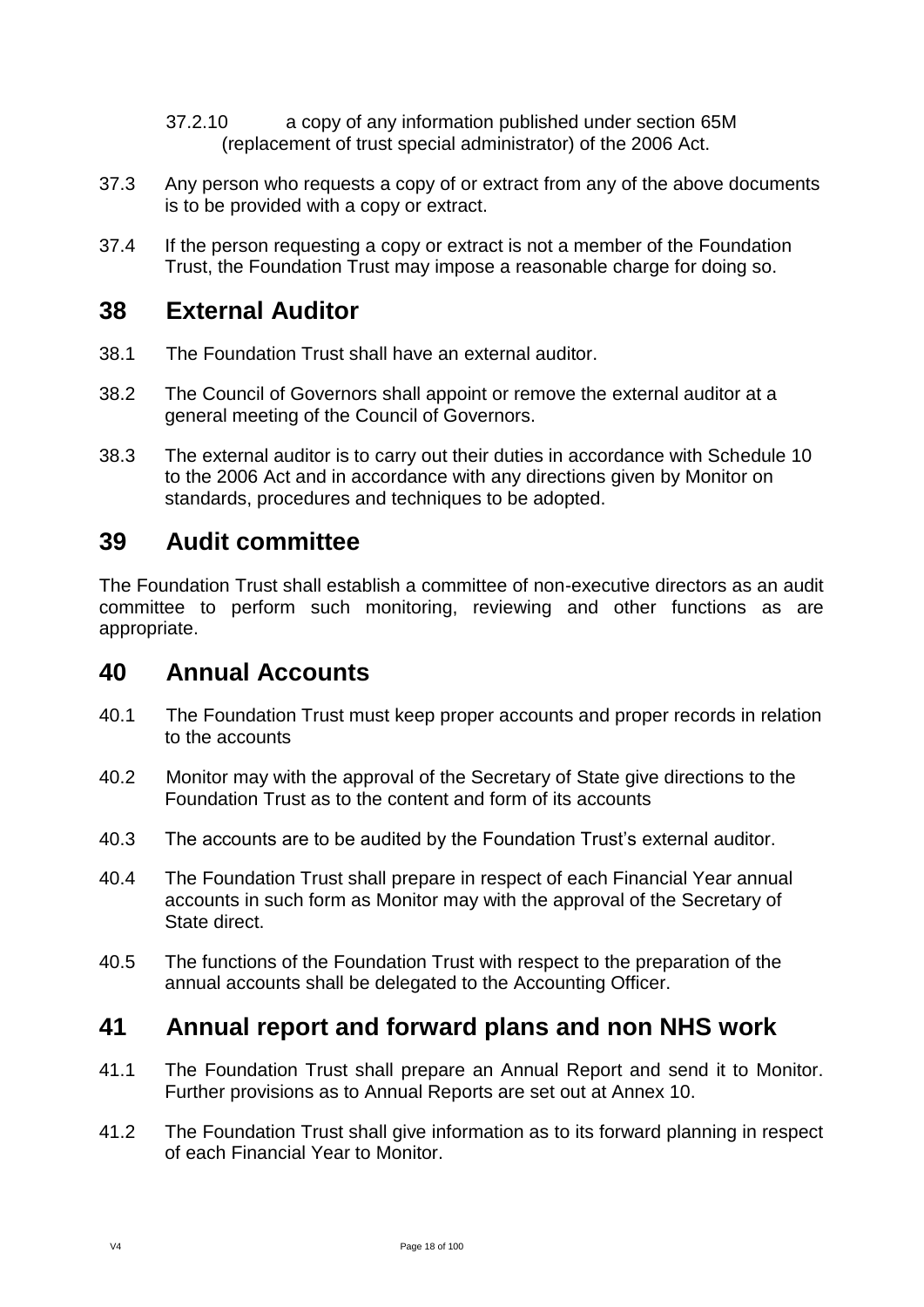- 41.3 The document containing the information with respect to forward planning (referred to above) shall be prepared by the directors.
- 41.4 In preparing the document, the directors shall have regard to the views of the Council of Governors.
- 41.5 Each forward plan must include information about-
	- 41.5.1 the activities other than the provision of goods and services for the purposes of the Health service in England that the Foundation Trust proposes to carry on, and
	- 41.5.2 the income it expects to receive from doing so.
- 41.6 Where a forward plan contains a proposal that the Foundation Trust carry on an activity of a kind mentioned in sub paragraph 41.5.1 the Council of Governors must-
	- 41.6.1 determine whether it is satisfied that the carrying on of the activity will not to any significant extent interfere with the fulfilment by the Foundation Trust of its principal purpose or the performance of its other functions, and
	- 41.6.2 where the Foundation Trust proposes to increase by 5% or more the proportion of its total income in any financial year attributable to activities other than the provision of goods and services for the purposes of health service in England it may implement the proposal only if more than half of the members of the Council of governors of the Foundation Trust voting approve its implementation.

# <span id="page-18-0"></span>**42 Presentation of the annual accounts and reports to the governors and members**

- 42.1 The following documents are to be presented to the Council of Governors at a general meeting of the Council of Governors:
	- 42.1.1 the annual accounts
	- 42.1.2 any report of the external auditor on them
	- 42.1.3 the annual report
- 42.2 The documents shall also be presented to the Members of the Foundation Trust at the Annual Members meeting by at least one member of the Board of Directors in attendance.
- 42.3 The Foundation Trust may combine a meeting of the Council of Governors convened for the purposes of sub paragraph 44.1 with the Annual Members Meeting.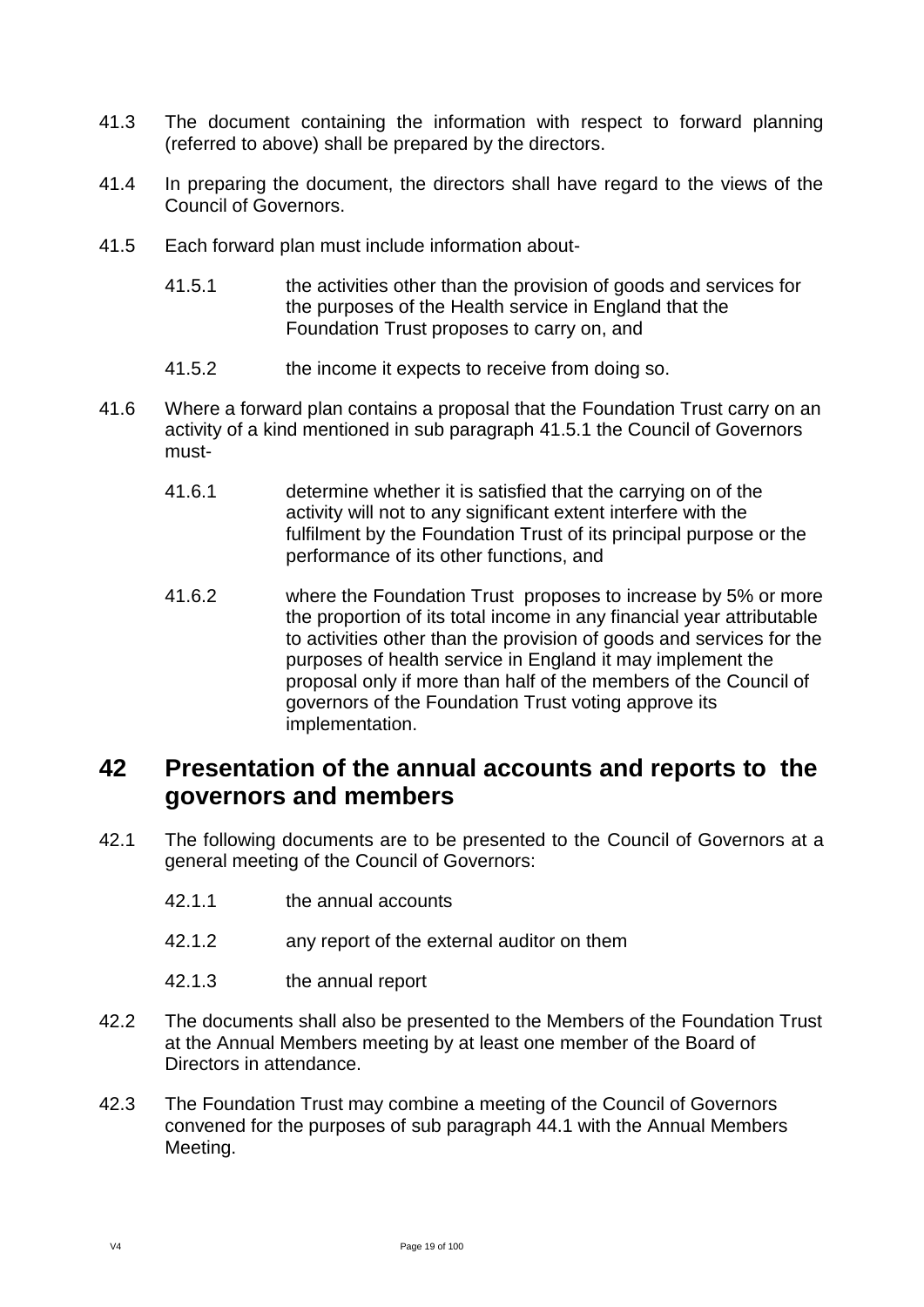### <span id="page-19-0"></span>**43 Instruments**

- 43.1 The Foundation Trust shall have a seal.
- 43.2 The seal shall not be affixed except under the authority of the Board of Directors.

# <span id="page-19-1"></span>**44 Amendment of the constitution**

- 44.1 The Foundation Trust may make amendments of its constitution only if
	- 44.1.1 More than half of the members of the Council of Governors of the Foundation Trust voting approve the amendments, and
	- 44.1.2 More than half of the members of the Board of Directors of the Foundation Trust voting approve the amendments.
- 44.2 Amendments made under paragraph 44.1 take effect as soon as the conditions in that paragraph are satisfied, but the amendment has no effect in so far as the constitution would, as a result of the amendment, not accord with Schedule 7 of the 2006 Act.
- 44.3 Where an amendment is made to the constitution in relation the powers or duties of the Council of Governors (or otherwise with respect to the role that the Council of Governors has as part of the Foundation Trust) –
	- 44.3.1 At least one member of the Council of Governors must attend the next Annual Members' Meeting and present the amendment, and
	- 44.3.2 The Foundation Trust must give the members an opportunity to vote on whether they approve the amendment.
- 44.4 If more than half of the members voting approve the amendment, the amendment continues to have effect; otherwise, it ceases to have effect and the trust must take such steps as are necessary as a result.
- 44.5 Amendments by the Foundation Trust of its constitution are to be notified to Monitor. For the avoidance of doubt, Monitor's functions do not include a power or duty to determine whether or not the constitution, as a result of the amendments, accords with Schedule 7 of the 2006 Act.49

# <span id="page-19-2"></span>**45 Mergers etc. and significant transactions**

45.1 The Trust may only apply for a merger, acquisition, separation or dissolution with the approval of more than half of all the members of the Council of Governors.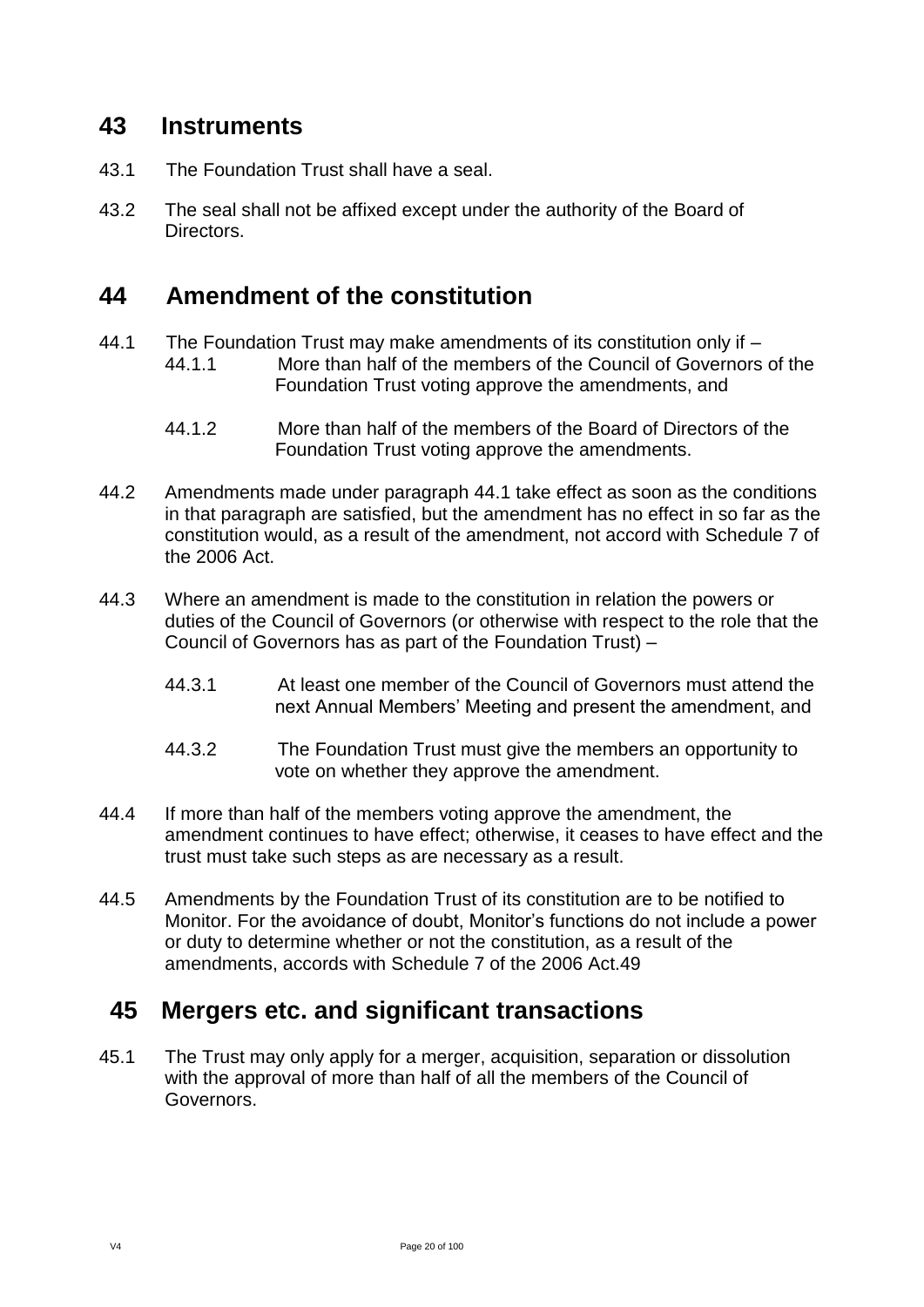45.2 The constitution does not contain any descriptions of the term 'significant transaction' for the purposes of section 51A of the 2006 Act (Significant Transactions).

# **46 Indemnity**

- 46.1 Members of the Board of Directors and Council of Governors who act honestly and in good faith will not have to meet out of their personal resources any personal civil liability which is incurred in the execution of their functions, save where they have acted recklessly. Any costs arising in this way will be met by the Trust.
- 46.2 The Trust may purchase and maintain for members of the Board of Directors and Council of Governors insurance in respect of directors' and officers' liability, including, without limitation, liability arising by reason of the Trust acting as a corporate trustee of an NHS charity.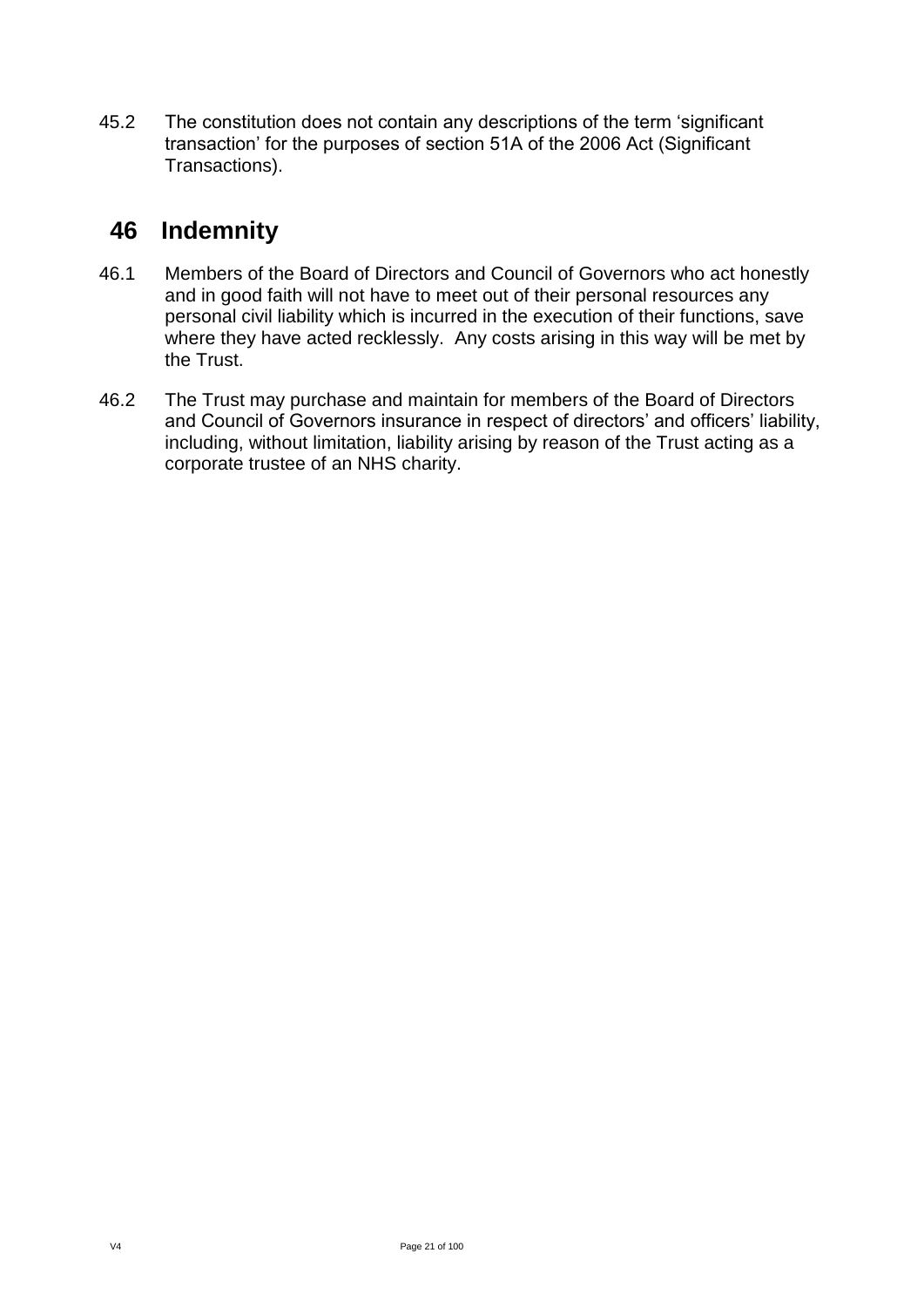#### **ANNEX 1 – THE PUBLIC CONSTITUENCY** (Paragraphs 7.1 and 7.3)

<span id="page-21-0"></span>The areas of the Public Constituency are:

Bletchley & Fenny Stratford, Denbigh, Eaton Manor, Whaddon

Emerson Valley, Furzton, Loughton Park

Linford South, Bradwell, Campbell Park

Hanslope Park, Olney, Sherington, Newport Pagnall North, Newport Pagnall South, Linford North

Walton Park, Danesborough, Middleton, Woughton

Stantonbury, Stony Stratford and Wolverton

Outer catchment area: The parishes within the areas of Buckingham, Winslow, Leighton Buzzard, Linslade, Woburn Sands, Hanslope, Old Stratford, Beachampton, The Horwoods, The Brickhills, Woburn

Extended area: The remainder of the county area of Northamptonshire (not already covered in the outer catchment area), the remainder of the county area of Buckinghamshire (not already covered in the outer catchment area), the remainder of the county area of Bedfordshire (not already covered in the outer catchment area), the unitary council area of Luton and the district council areas of Cherwell, Oxford City and South Oxfordshire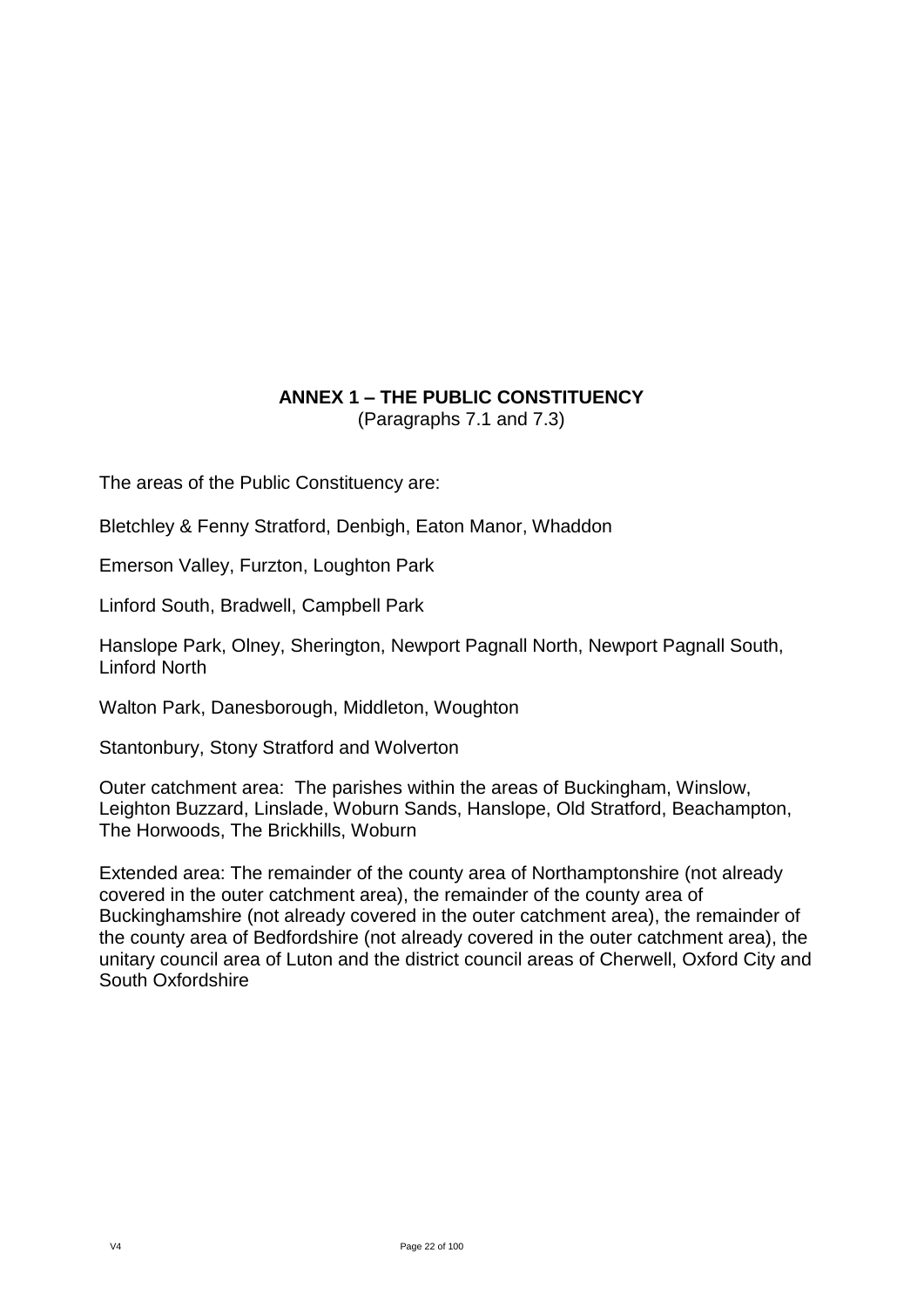The minimum number of members of each of the areas of the Public Constituency is to be three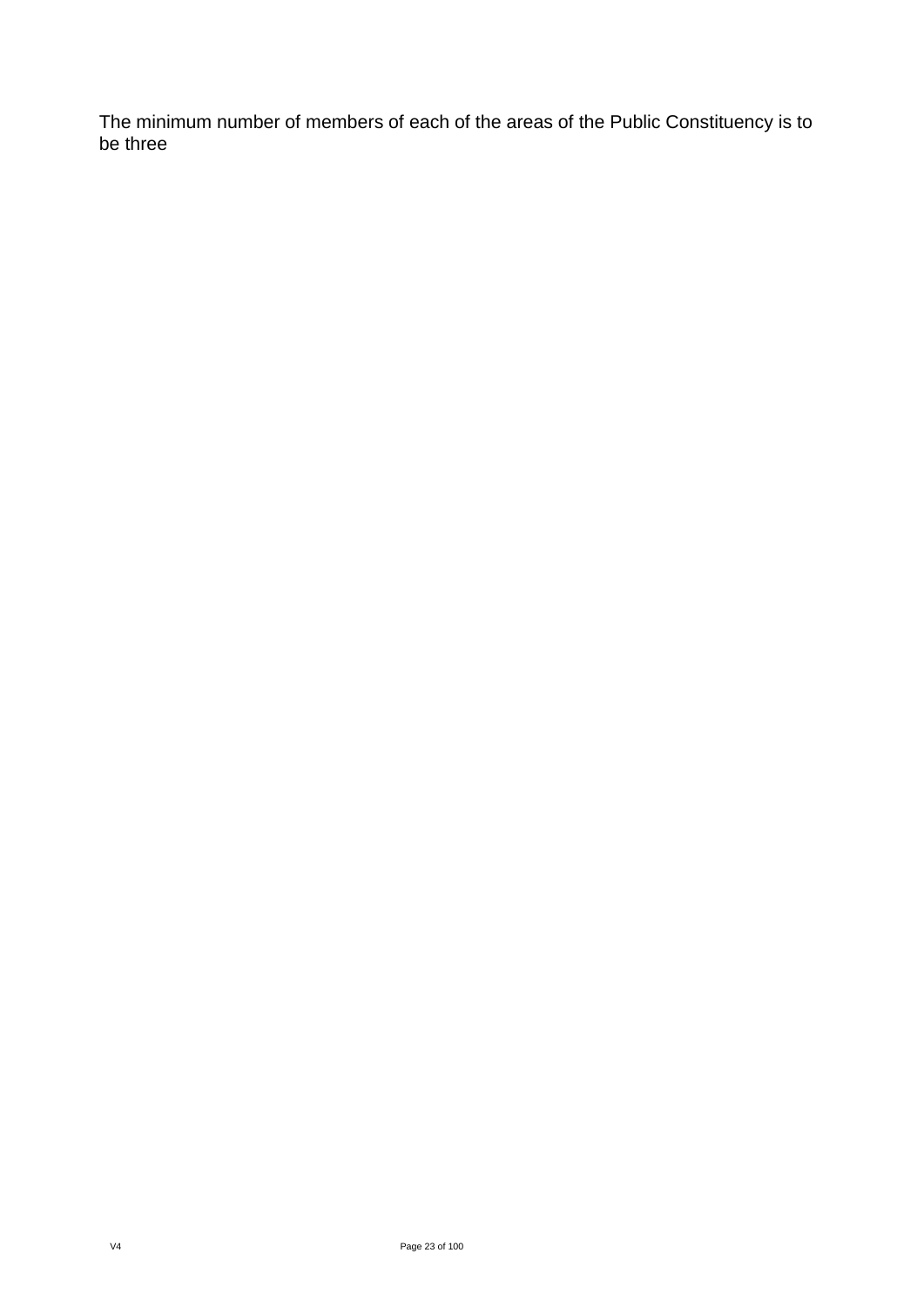#### **ANNEX 2 – THE STAFF CONSTITUENCY**

(Paragraphs 8.4 and 8.5)

<span id="page-23-0"></span>The classes of the Staff Constituency are:

- 2.1 registered medical practitioners and registered dentists
- 2.2 registered nurses and registered midwives
- 2.3 allied healthcare professionals
- 2.4 all other staff

The minimum number of members of each class of the Staff Constituency is to be four.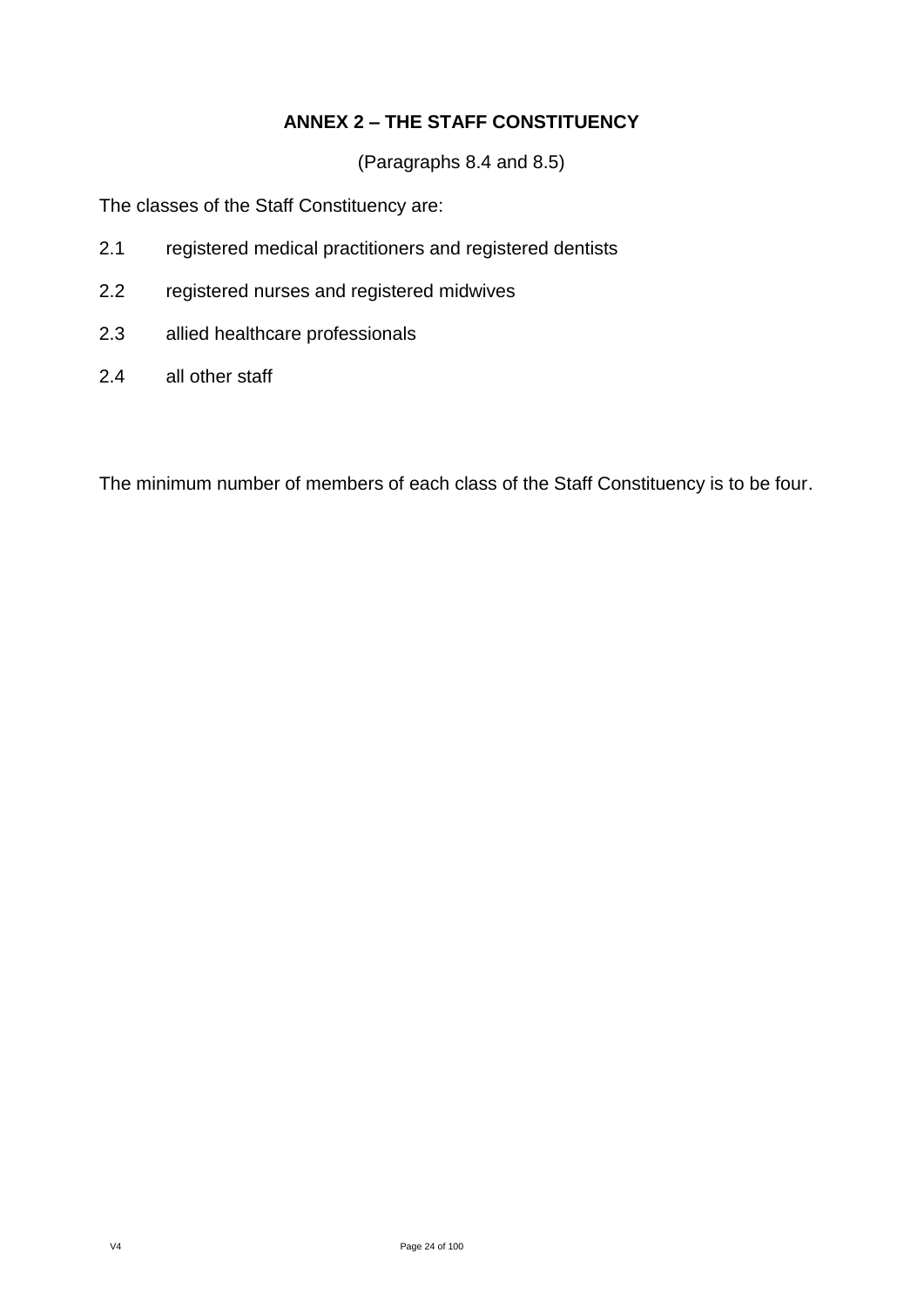#### **ANNEX 3 – COMPOSITION OF COUNCIL OF GOVERNORS**

(Paragraphs 12.2 and 12.3)

- <span id="page-24-0"></span>1 The aggregate number of Public Governors is to be more than half of the total number of members of the Council of Governors.
- 2 The Council of Governors, subject to the 2006 Act, shall seek to ensure that through the composition of the Council of Governors:
	- 2.1 the interests of the community served by the Foundation Trust are appropriately represented;
	- 2.2 the level of representation of the Public Constituency, the classes of the Staff Constituency and the appointing organisations strikes an appropriate balance having regard to their legitimate interest in the Foundation Trust's affairs;

and to this end, the Council of Governors:

- 2.3 shall at all times maintain a policy for the composition of the Council of Governors which takes account of the membership strategy, and
- 2.4 shall from time to time and not less than every three years review the policy for the composition of the Council of Governors, and
- 2.5 when appropriate shall propose amendments to this constitution.
- 3 The Council of Governors of the Foundation Trust is to comprise:
	- 3.1 15 Public Governors from the following areas of the Public Constituency:
		- 3.1.1 Bletchley & Fenny Stratford, Denbigh, Eaton Manor, Whaddon – two Public Governors
		- 3.1.2 Emerson Valley, Furzton, Loughton Park two Public **Governors**
		- 3.1.3 Linfield South, Bradwell, Campbell Park two Public **Governors**
		- 3.1.4 Hanslope Park, Olney, Sherington, Newport Pagnall North, Newport Pagnall South, Linford North – two Public Governors
		- 3.1.5 Walton Park, Danesborough, Middleton, Woughton two Public Governors
		- 3.1.6 Stantonbury, Stony Stratford and Wolverton two Public **Governors**
		- 3.1.7 Outer catchment area: Buckingham, Winslow, Leighton Buzzard, Linslade, Woburn Sands, Hanslope, Old Stratford,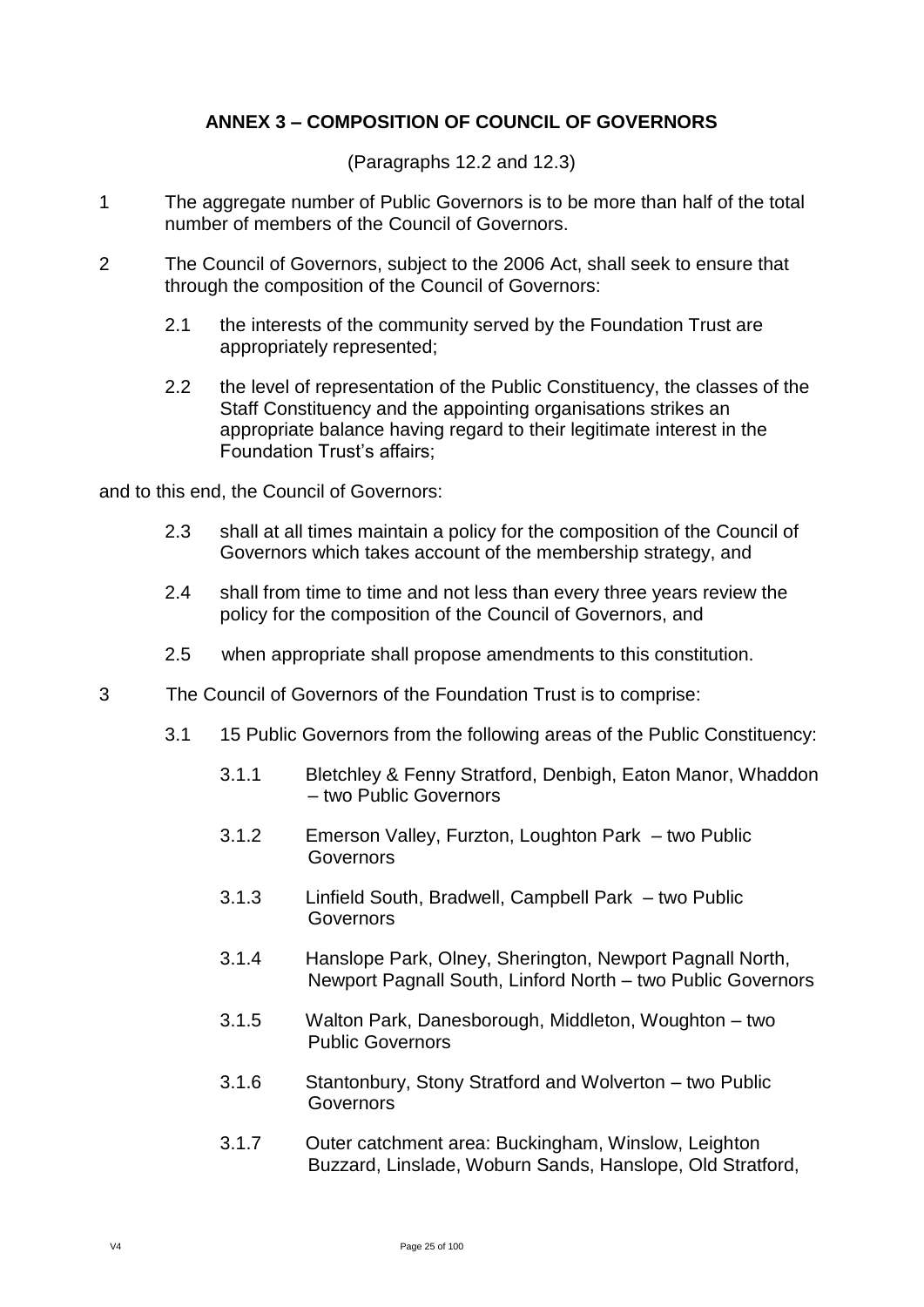Beachampton, The Horwoods, The Brickhills, Woburn – two Public Governors

- 3.1.8 Extended area: The remainder of the county area of Northamptonshire (not already covered in the outer catchment area), the remainder of the county area of Buckinghamshire (not already covered in the outer catchment area), the remainder of the county area of Bedfordshire (not already covered in the outer catchment area), the unitary council area of Luton and the district council areas of Cherwell, Oxford City and South Oxfordshire – one Public Governor
- 3.2 seven Staff Governors from the following classes;
	- 3.2.1 registered medical practitioners and registered dentists one Staff Governor
	- 3.2.2 registered nurses and registered midwives two Staff Governors
	- 3.2.3 allied healthcare professionals one Staff Governor
	- 3.2.4 all other staff, including registered volunteers three Staff **Governors**
- 3.3 one Governor to be appointed by Milton Keynes Clinical Commissioning Group;
- 3.4 one Local Authority Governor to be appointed by Milton Keynes Borough Council;
- 3.5 three Partnership Governors to be appointed by partnership organisations;
- 3.6 One representative from Milton Keynes Youth Council. (non voting)
- 3.7 One representative of the University of Buckingham Medical School .
- 4 The partnership organisations that may appoint a Partnership Governor (one each) are:
	- 4.1 Healthwatch Milton Keynes
	- 4.2 Milton Keynes Business Leaders;
	- 4.3 Community Action: MK .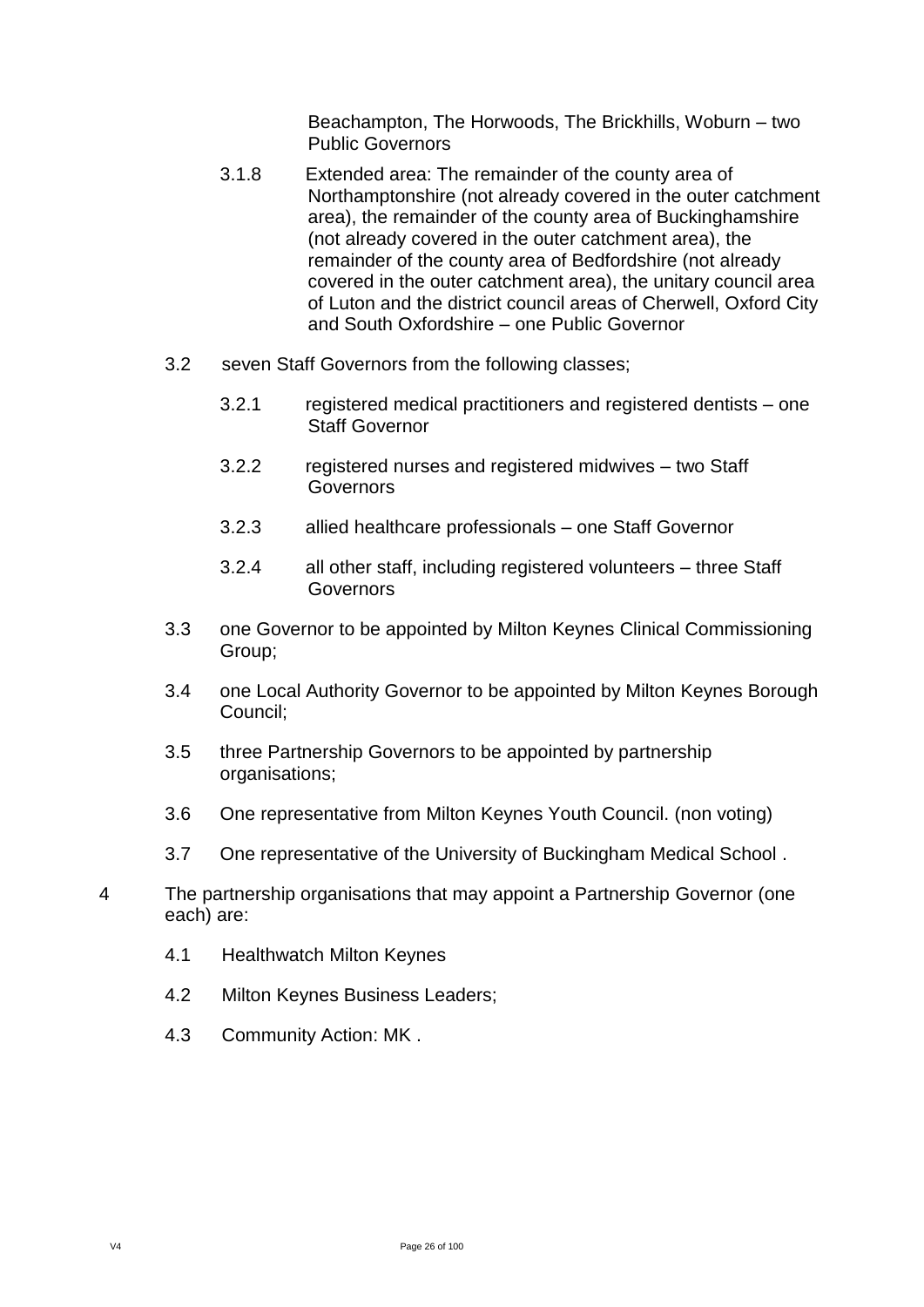#### **ANNEX 4 –THE MODEL RULES FOR ELECTIONS**

#### (Paragraph 13.2) **The Model Election Rules**

#### <span id="page-26-0"></span>**PART 1: INTERPRETATION**

1. Interpretation

#### **PART 2: TIMETABLE FOR ELECTION**

- 2. Timetable
- 3. Computation of time

#### **PART 3: RETURNING OFFICER**

- 4. Returning officer
- 5. Staff
- 6. Expenditure
- 7. Duty of co-operation

#### **PART 4: STAGES COMMON TO CONTESTED AND UNCONTESTED ELECTIONS**

- 8. Notice of election
- 9. Nomination of candidates
- 10. Candidate's particulars
- 11. Declaration of interests
- 12. Declaration of eligibility
- 13. Signature of candidate
- 14. Decisions as to validity of nomination forms
- 15. Publication of statement of nominated candidates
- 16. Inspection of statement of nominated candidates and nomination forms
- 17. Withdrawal of candidates
- 18. Method of election

#### **PART 5: CONTESTED ELECTIONS**

- 19. Poll to be taken by ballot
- 20. The ballot paper
- 21. The declaration of identity (Public Constituencies)

#### *Action to be taken before the poll*

- 22. List of eligible voters
- 23. Notice of poll
- 24. Issue of voting information by returning officer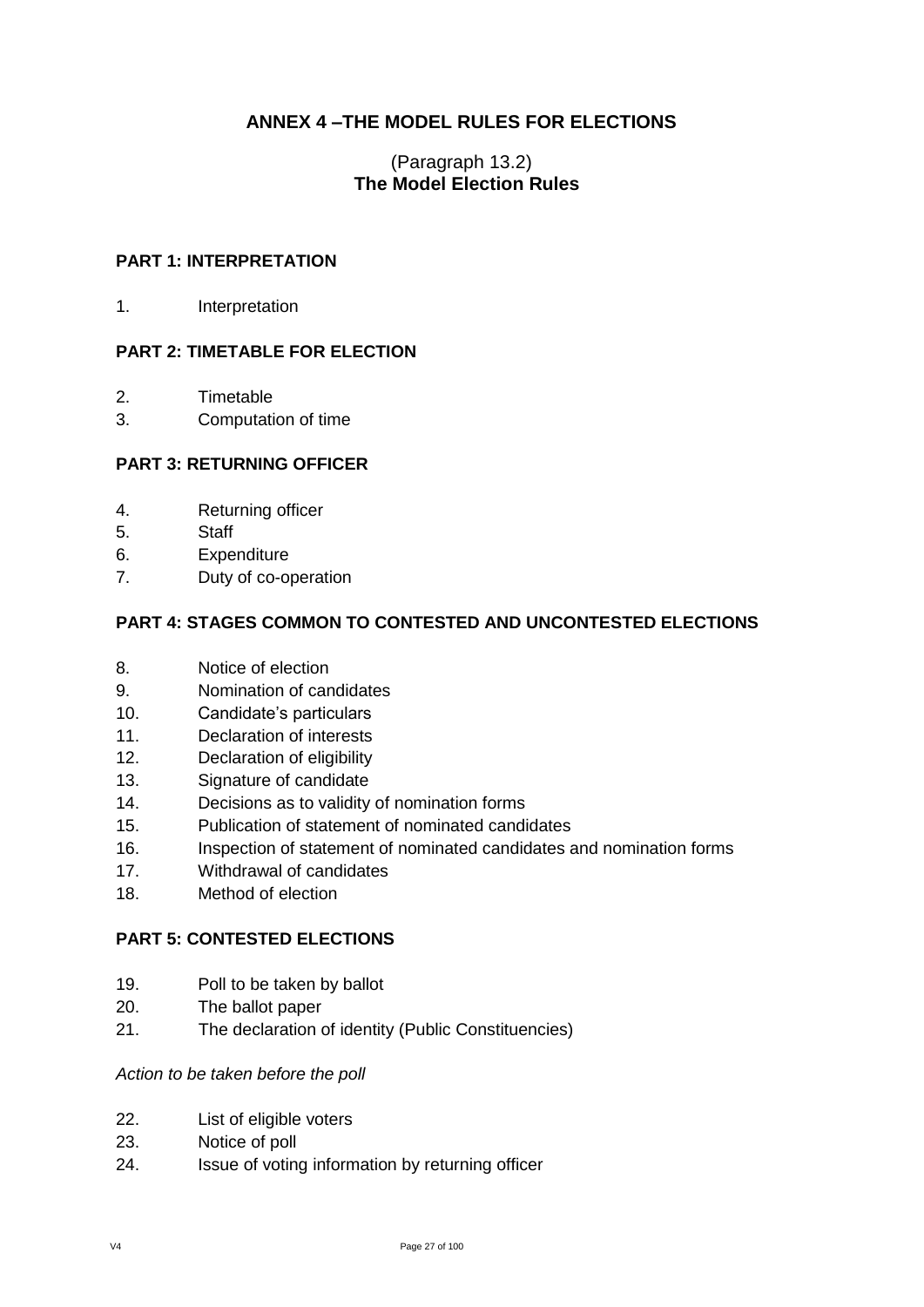- 25. Ballot paper envelope and covering envelope
- 26. E-voting systems

#### *The poll*

- 27. Eligibility to vote
- 28. Voting by persons who require assistance
- 29. Spoilt ballot papers and spoilt text message votes
- 30. Lost voting information
- 31. Issue of replacement voting information
- 32. ID declaration form for replacement ballot papers (Public Constituencies)
- 33 Procedure for remote voting by internet
- 34. Procedure for remote voting by telephone
- 35. Procedure for remote voting by text message

*Procedure for receipt of envelopes, internet votes, telephone vote and text message votes*

- 36. Receipt of voting documents
- 37. Validity of votes
- 38. Declaration of identity but no ballot (Public Constituency)
- 39. De-duplication of votes
- 40. Sealing of packets

#### **PART 6: COUNTING THE VOTES**

- 41. Not used
- 42. Arrangements for counting of the votes
- 43. The count
- 44. Rejected ballot papers and rejected text voting records
- 45. Not used
- 46. Not used
- 47 Not used
- 48. Not used
- 49. Not used
- 50. Not used
- 51. Equality of votes

#### **PART 7: FINAL PROCEEDINGS IN CONTESTED AND UNCONTESTED ELECTIONS**

- 52. Declaration of result for contested elections
- 53. Declaration of result for uncontested elections

#### **PART 8: DISPOSAL OF DOCUMENTS**

- 54. Sealing up of documents relating to the poll
- 55. Delivery of documents
- 56. Forwarding of documents received after close of the poll
- 57. Retention and public inspection of documents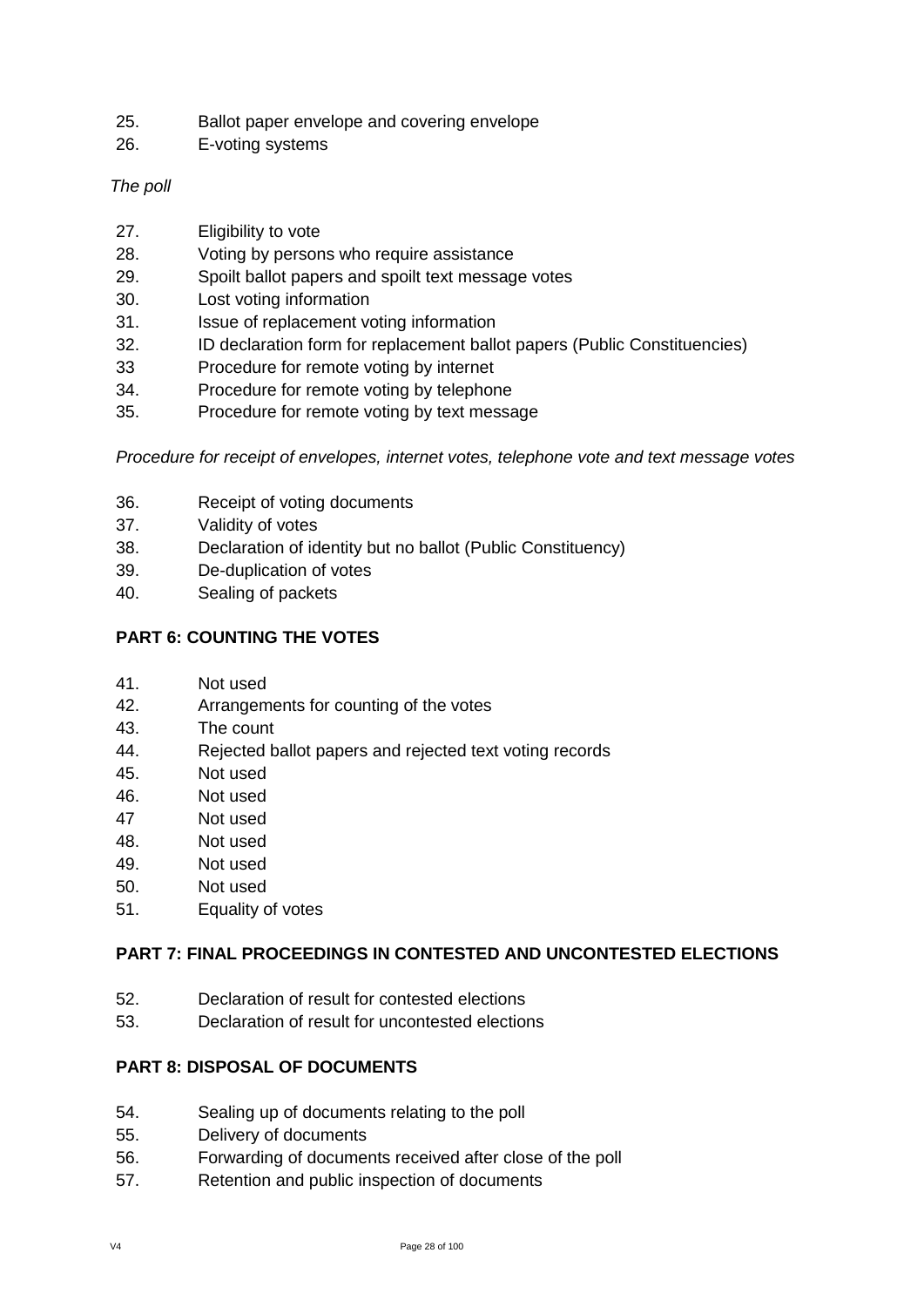#### 58. Application for inspection of certain documents relating to election

#### **PART 9: DEATH OF A CANDIDATE DURING A CONTESTED ELECTION**

59. Countermand or abandonment of poll on death of candidate

#### **PART 10: ELECTION EXPENSES AND PUBLICITY**

#### *Expenses*

- 60. Election expenses
- 61. Expenses and payments by candidates
- 62. Expenses incurred by other persons

#### *Publicity*

- 63. Publicity about election by the corporation
- 64. Information about candidates for inclusion with voting information
- 65. Meaning of "for the purposes of an election"

#### **PART 11: QUESTIONING ELECTIONS AND IRREGULARITIES**

66. Application to question an election

#### **PART 12: MISCELLANEOUS**

- 67. Secrecy
- 68. Prohibition of disclosure of vote
- 69. Disqualification
- 70. Delay in postal service through industrial action or unforeseen event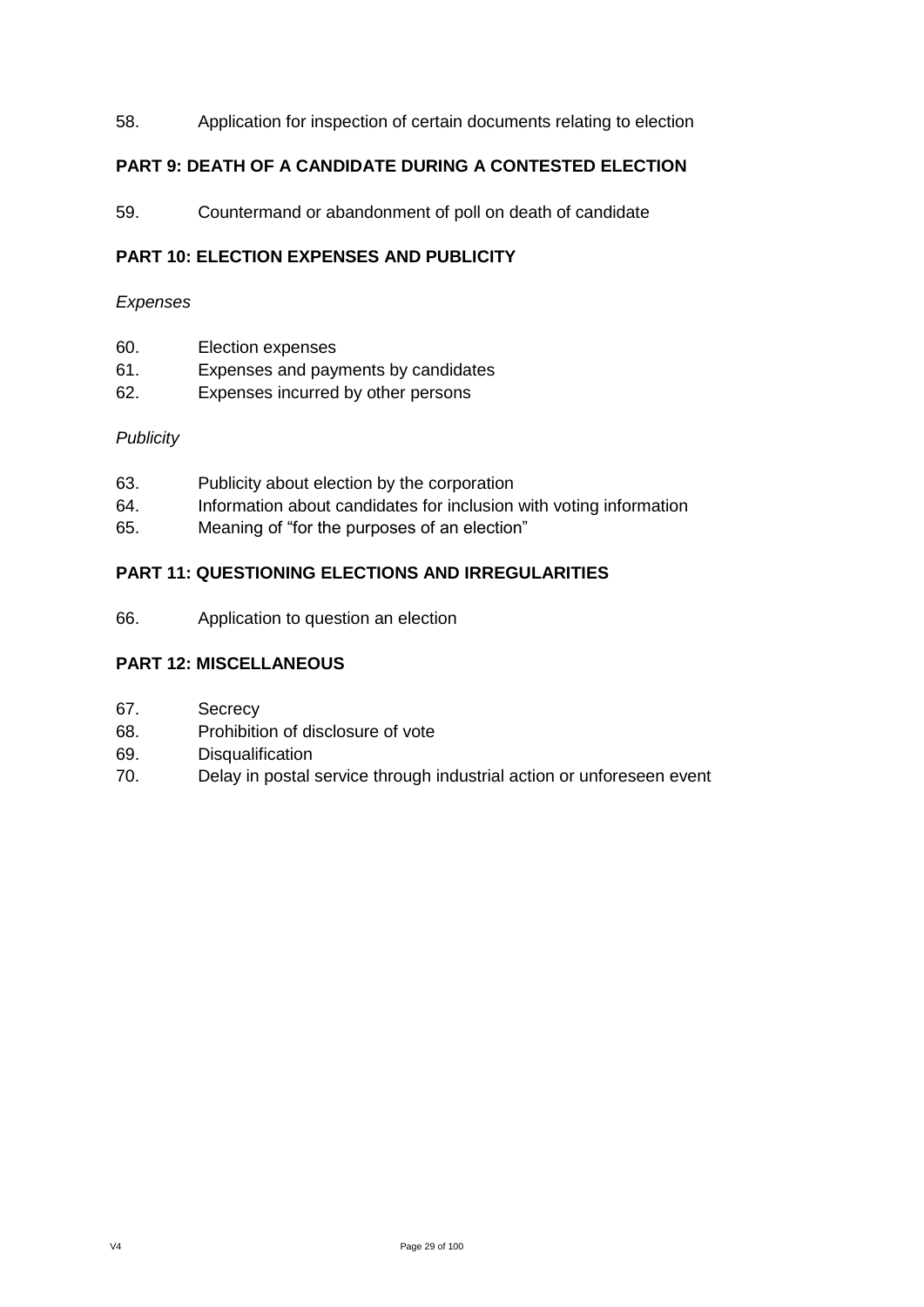#### **PART 1: INTERPRETATION**

#### **1. Interpretation**

1.1 **In these rules, unless the context otherwise requires:** 

"2006 Act" means the National Health Service Act 2006;

"corporation" means the public benefit corporation subject to this constitution;

"Council of Governors" means the council of governors of the corporation;

"declaration of identity" has the meaning set out in rule 21.1;

"election" means an election by a constituency, or by a class within a constituency, to fill a vacancy among one or more posts on the Council of Governors;

"e-voting" means voting using either the internet, telephone or text message;

"e-voting information" has the meaning set out in rule 24.2;

"ID declaration form" has the meaning set out in Rule 21.1; "internet voting record" has the meaning set out in rule 26.4(d);

"internet voting system" means such computer hardware and software, data other equipment and services as may be provided by the returning officer for the purpose of enabling voters to cast their votes using the internet;

"lead governor" means the governor nominated by the corporation to fulfil the role described in Appendix B to The NHS Foundation Trust Code of Governance (Monitor, December 2013) or any later version of such code.

"list of eligible voters" means the list referred to in rule 22.1, containing the information in rule 22.2;

"method of polling" means a method of casting a vote in a poll, which may be by post, internet, text message or telephone;

"Monitor" means the corporate body known as Monitor as provided by section 61 of the 2012 Act;

"numerical voting code" has the meaning set out in rule 64.2(b)

"polling website" has the meaning set out in rule 26.1;

"postal voting information" has the meaning set out in rule 24.1;

"telephone short code" means a short telephone number used for the purposes of submitting a vote by text message;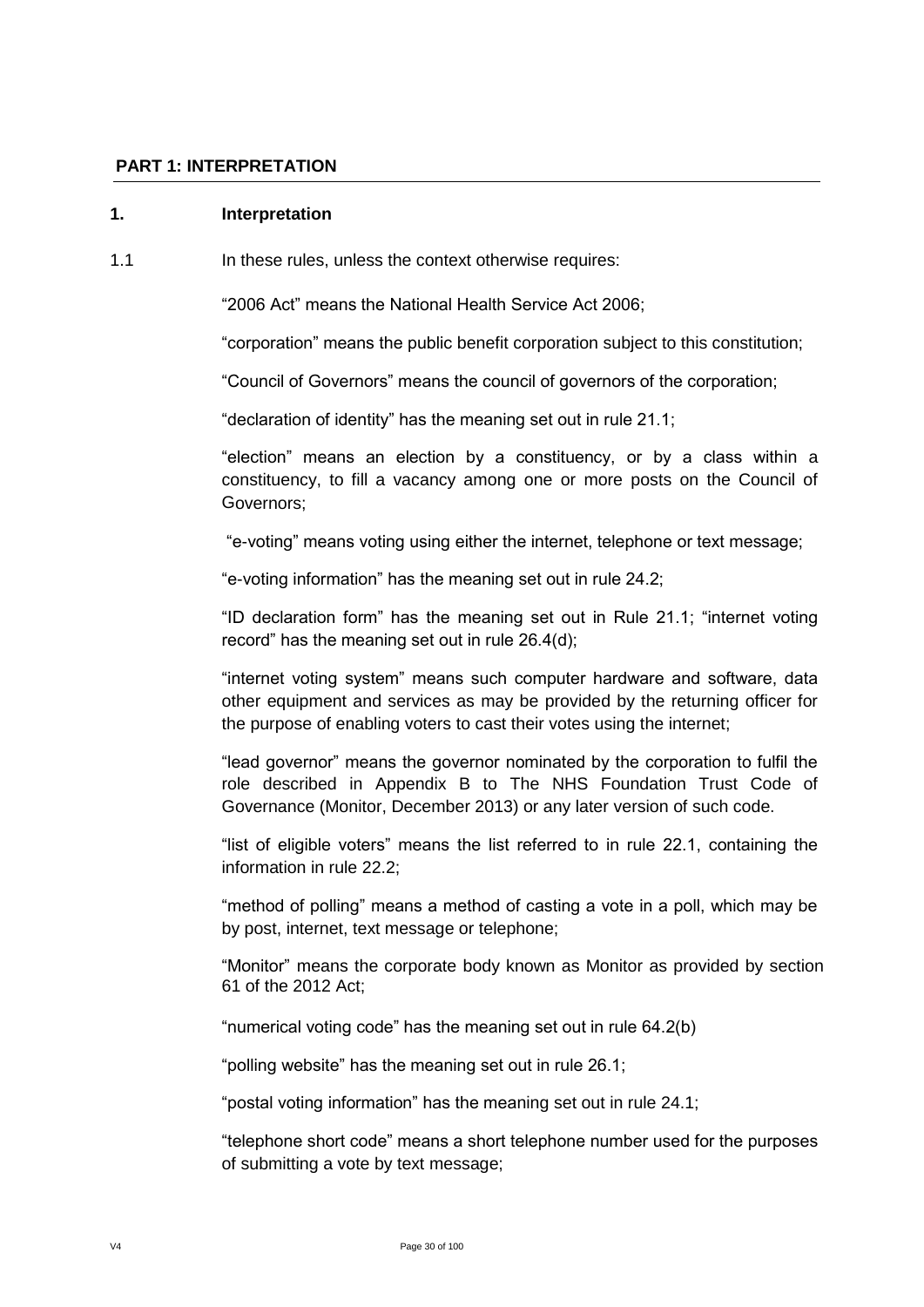"telephone voting facility" has the meaning set out in rule 26.2;

"telephone voting record" has the meaning set out in rule 26.5 (d);

"text message voting facility" has the meaning set out in rule 26.3;

"text voting record" has the meaning set out in rule 26.6 (d);

"the telephone voting system" means such telephone voting facility as may be provided by the returning officer for the purpose of enabling voters to cast their votes by telephone;

"the text message voting system" means such text messaging voting facility as may be provided by the returning officer for the purpose of enabling voters to cast their votes by text message;

"voter ID number" means a unique, randomly generated numeric identifier allocated to each voter by the Returning Officer for the purpose of e-voting,

"voting information" means postal voting information and/or e-voting information

1.2 Other expressions used in these rules and in Schedule 7 to the NHS Act 2006 have the same meaning in these rules as in that Schedule.

#### **PART 2: TIMETABLE FOR ELECTIONS**

#### **2. Timetable**

2.1 The proceedings at an election shall be conducted in accordance with the following timetable:

| Proceeding                                                                      | Time                                                                              |
|---------------------------------------------------------------------------------|-----------------------------------------------------------------------------------|
| Publication of notice of election                                               | Not later than the fortieth day before the<br>day of the close of the poll.       |
| Final day for delivery of nomination forms to<br>returning officer              | Not later than the twenty eighth day before<br>the day of the close of the poll.  |
| Publication of statement of nominated<br>candidates                             | Not later than the twenty seventh day<br>before the day of the close of the poll. |
| Final day for delivery of notices of withdrawals<br>by candidates from election | Not later than twenty fifth day before the<br>day of the close of the poll.       |
| Notice of the poll                                                              | Not later than the fifteenth day before the<br>day of the close of the poll.      |
| Close of the poll                                                               | By 5.00pm on the final day of the election.                                       |

#### **3. Computation of time**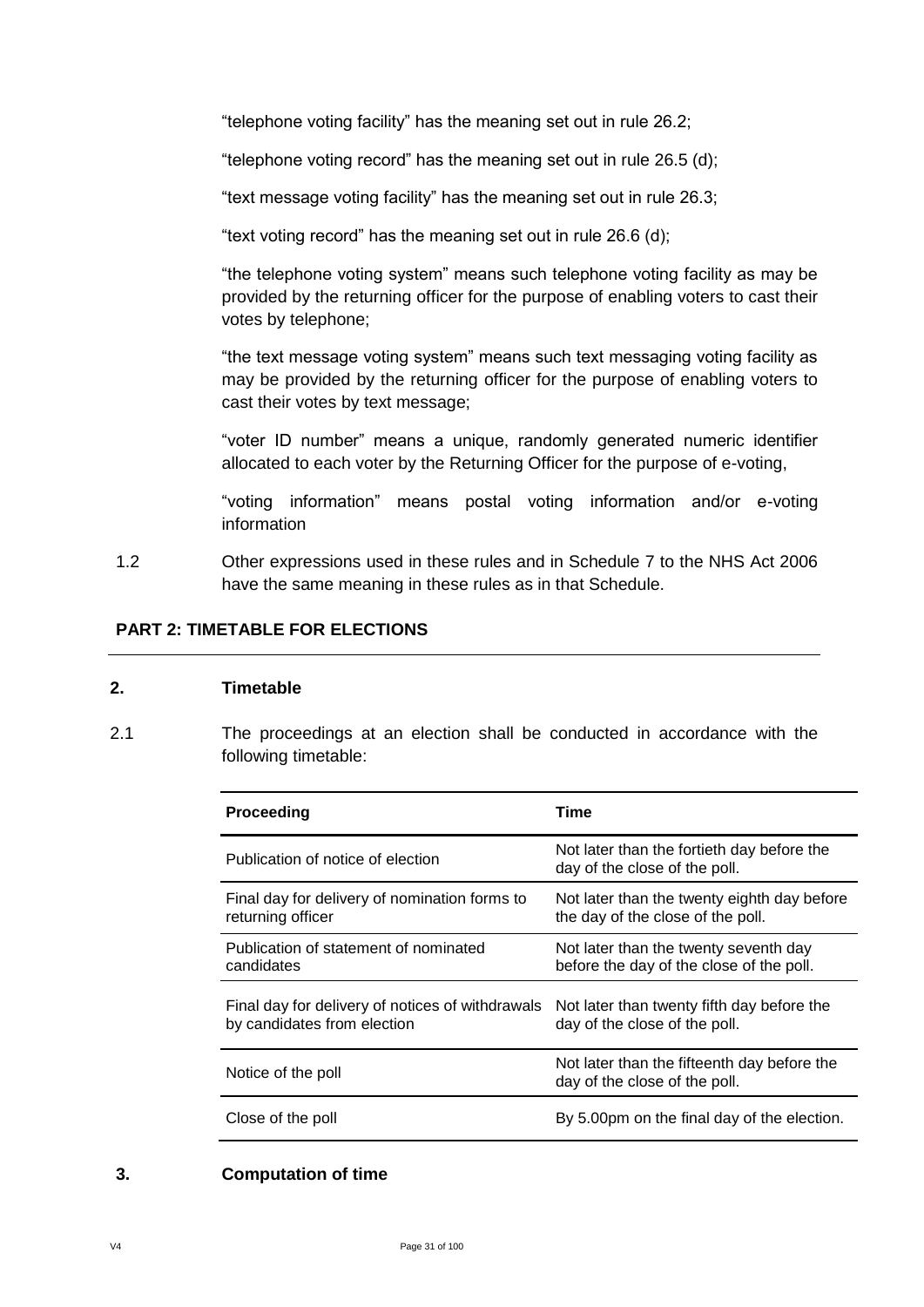- 3.1 In computing any period of time for the purposes of the timetable:
	- (a) a Saturday or Sunday;
	- (b) Christmas day, Good Friday, or a bank holiday; or
	- (c) a day appointed for public thanksgiving or mourning,

shall be disregarded, and any such day shall not be treated as a day for the purpose of any proceedings up to the completion of the poll, nor shall the returning officer be obliged to proceed with the counting of votes on such a day.

3.2 In this rule, "bank holiday" means a day which is a bank holiday under the Banking and Financial Dealings Act 1971 in England and Wales.

#### **PART 3: RETURNING OFFICER**

#### **4. Returning Officer**

- 4.1 Subject to rule 69, the returning officer for an election is to be appointed by the corporation.
- 4.2 Where two or more elections are to be held concurrently, the same returning officer may be appointed for all those elections.

#### **5. Staff**

5.1 Subject to rule 69, the returning officer may appoint and pay such staff, including such technical advisers, as he or she considers necessary for the purposes of the election.

#### **6. Expenditure**

- 6.1 The corporation is to pay the returning officer:
	- (a) any expenses incurred by that officer in the exercise of his or her functions under these rules; and
	- (b) such remuneration and other expenses as the corporation may determine.

#### **7. Duty of co-operation**

7.1 The corporation is to co-operate with the returning officer in the exercise of his or her functions under these rules.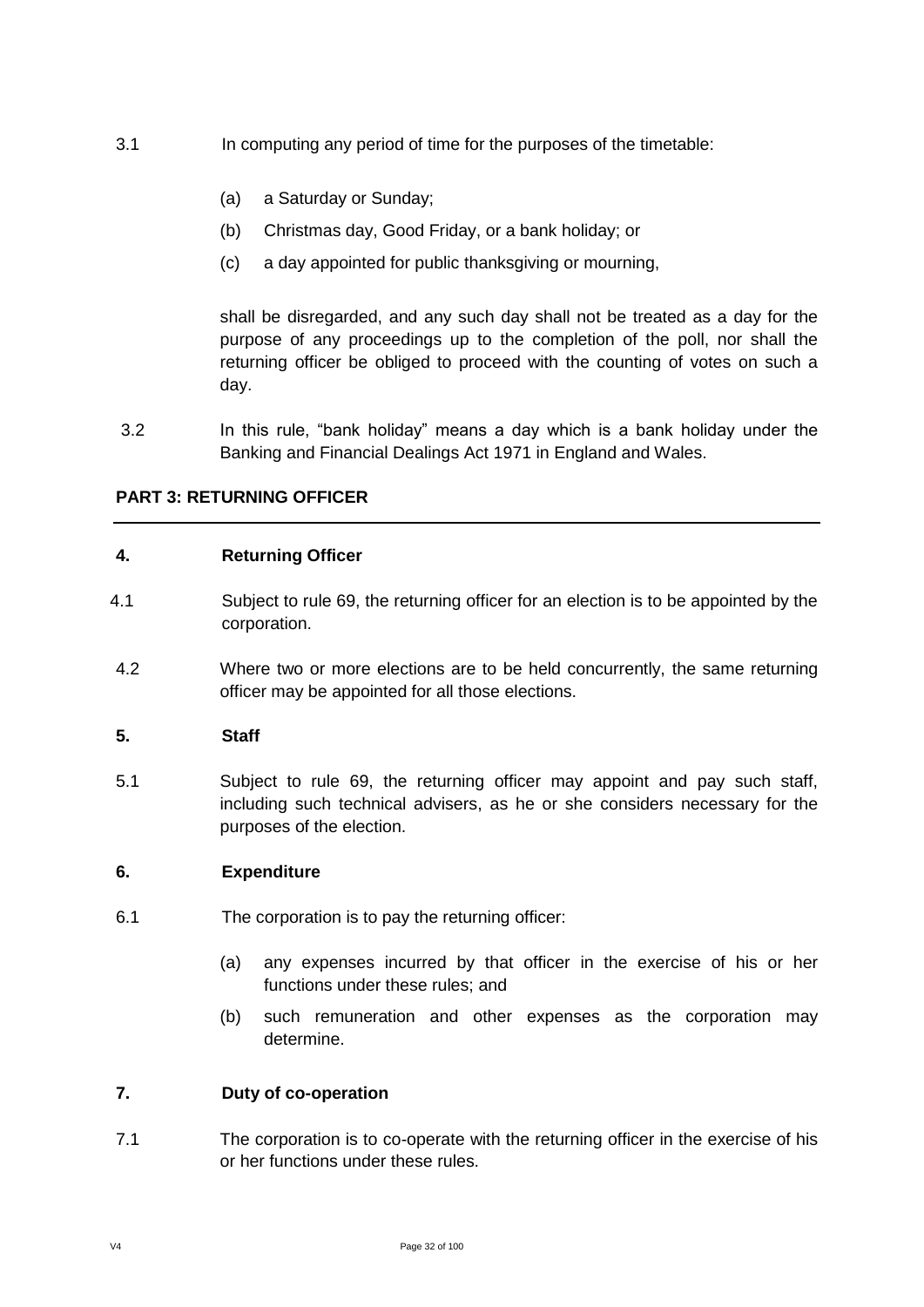#### **8. Notice of election**

- 8.1 The returning officer is to publish a notice of the election stating:
	- (a) the constituency, or class within a constituency, for which the election is being held;
	- (b) the number of members of the Council of Governors to be elected from that constituency, or class within that constituency;
	- (c) the details of any nomination committee that has been established by the corporation;
	- (d) the address and times at which nomination forms may be obtained;
	- (e) the address for return of nomination forms (including, where the return of nomination forms in an electronic format will be permitted, the e-mail address for such return) and the date and time by which they must be received by the returning officer;
	- (f) the date and time by which any notice of withdrawal must be received by the returning officer;
	- (g) the contact details of the returning officer; and
	- (h) the date and time of the close of the poll in the event of a contest.

#### **9. Nomination of candidates**

- 9.1 Subject to rule 9.2, each candidate must nominate themselves on a single nomination form.
- 9.2 The returning officer:
	- (a) is to supply any member of the corporation with a nomination form; and
	- (b) is to prepare a nomination form for signature at the request of any member of the corporation,

but it is not necessary for a nomination to be on a form supplied by the returning officer and a nomination can, subject to rule 13, be in an electronic format.

#### **10. Candidate's particulars**

- 10.1 The nomination form must state the candidate's:
	- (a) full name;
	- (b) contact address in full (which should be a postal address although an e-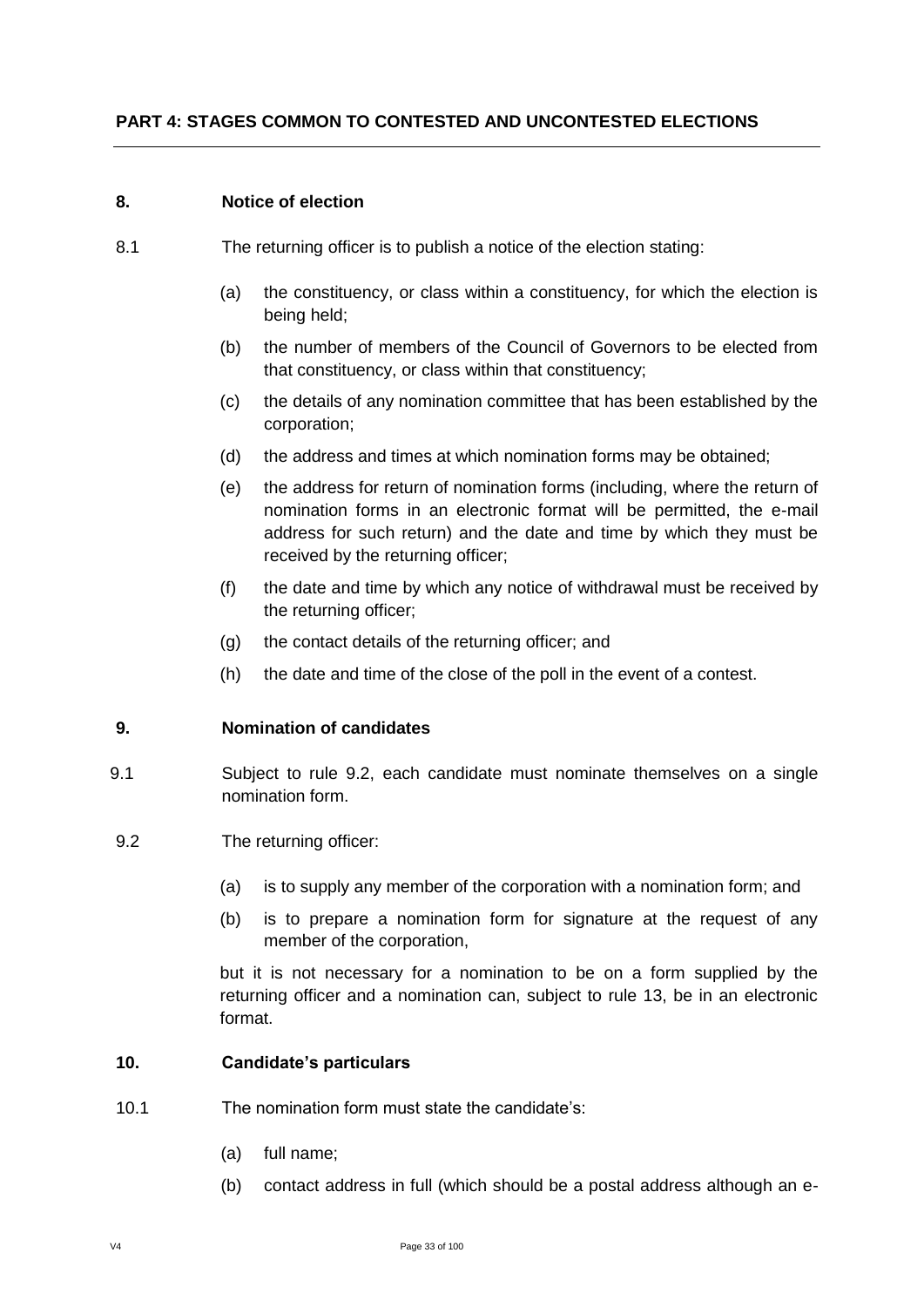mail address may also be provided for the purposes of electronic communication); and

(c) constituency, or class within a constituency, of which the candidate is a member.

#### **11. Declaration of interests**

- 11.1 The nomination form must state:
	- (a) any financial interest that the candidate has in the corporation; and
	- (b) whether the candidate is a member of a political party, and if so, which party,

and if the candidate has no such interests, the paper must include a statement to that effect.

#### **12. Declaration of eligibility**

- 12.1 The nomination form must include a declaration made by the candidate:
	- (a) that he or she is not prevented from being a member of the Council of Governors by paragraph 8 of Schedule 7 of the 2006 Act or by any provision of the constitution; and
	- (b) for a member of the Public Constituency, of the particulars of his or her qualification to vote as a member of that constituency, or class within that constituency, for which the election is being held.

#### **13. Signature of candidate**

- 13.1 The nomination form must be signed and dated by the candidate, in a manner prescribed by the returning officer, indicating that:
	- (a) they wish to stand as a candidate;
	- (b) their declaration of interests as required under rule 11, is true and correct; and
	- (c) their declaration of eligibility, as required under rule 12, is true and correct.
- 13.2 Where the return of nomination forms in an electronic format is permitted, the returning officer shall specify the particular signature formalities (if any) that will need to be complied with by the candidate.

#### **14. Decisions as to the validity of nomination**

14.1 Where a nomination form is received by the returning officer in accordance with these rules, the candidate is deemed to stand for election unless and until the returning officer: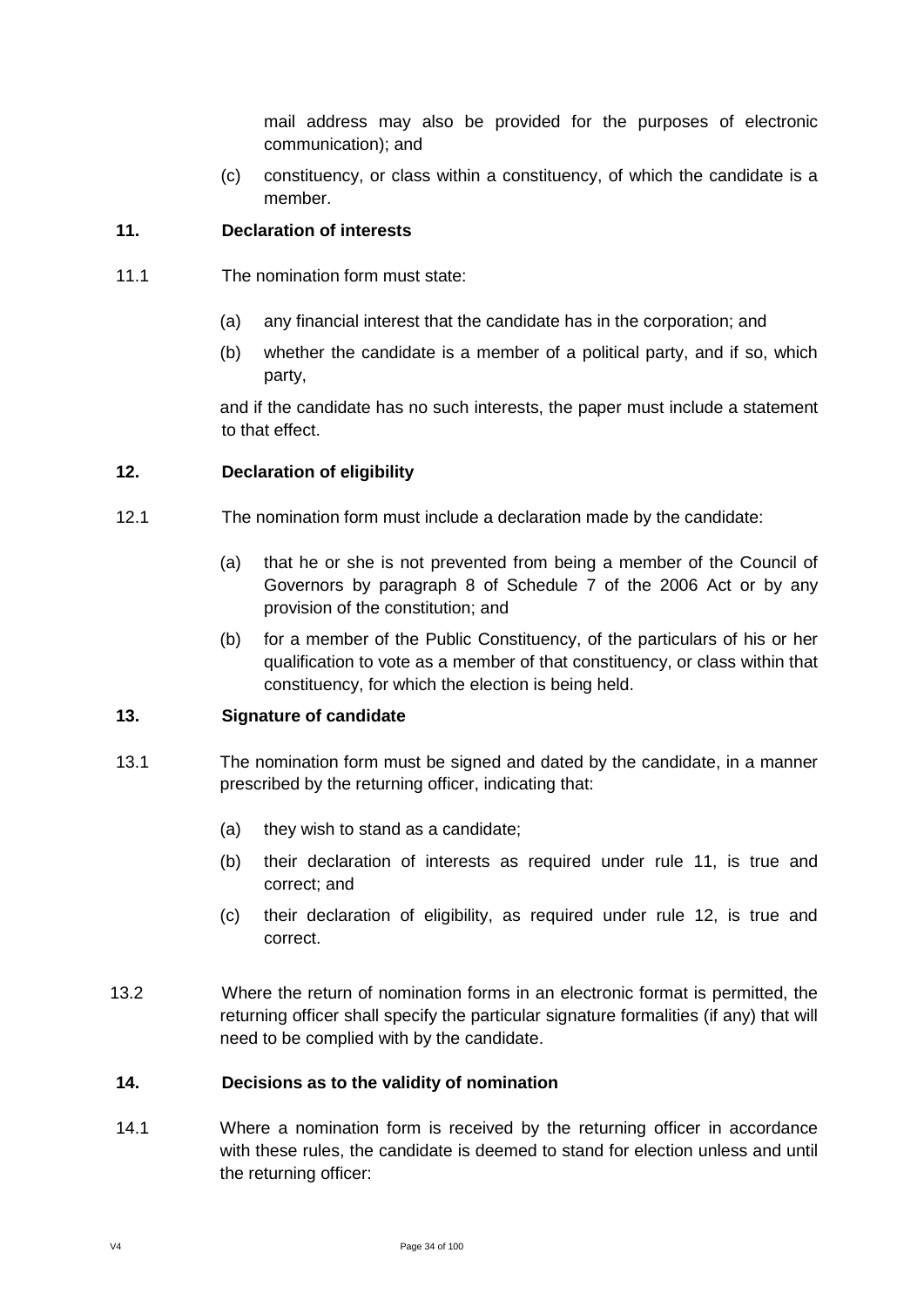- (a) decides that the candidate is not eligible to stand;
- (b) decides that the nomination form is invalid;
- (c) receives satisfactory proof that the candidate has died; or
- (d) receives a written request by the candidate of their withdrawal from candidacy.
- 14.2 The returning officer is entitled to decide that a nomination form is invalid only on one of the following grounds:
	- (a) that the paper is not received on or before the final time and date for return of nomination forms, as specified in the notice of the election;
	- (b) that the paper does not contain the candidate's particulars, as required by rule 10;
	- (c) that the paper does not contain a declaration of the interests of the candidate, as required by rule 11;
	- (d) that the paper does not include a declaration of eligibility as required by rule 12; or
	- (e) that the paper is not signed and dated by the candidate, if required by rule 13.
- 14.3 The returning officer is to examine each nomination form as soon as is practicable after he or she has received it, and decide whether the candidate has been validly nominated.
- 14.4 Where the returning officer decides that a nomination is invalid, the returning officer must endorse this on the nomination form, stating the reasons for their decision.
- 14.5 The returning officer is to send notice of the decision as to whether a nomination is valid or invalid to the candidate at the contact address given in the candidate's nomination form. If an e-mail address has been given in the candidate's nomination form (in addition to the candidate's postal address), the returning officer may send notice of the decision to that address.

#### **15. Publication of statement of candidates**

- 15.1 The returning officer is to prepare and publish a statement showing the candidates who are standing for election.
- 15.2 The statement must show:
	- (a) the name, contact address (which shall be the candidate's postal address), and constituency or class within a constituency of each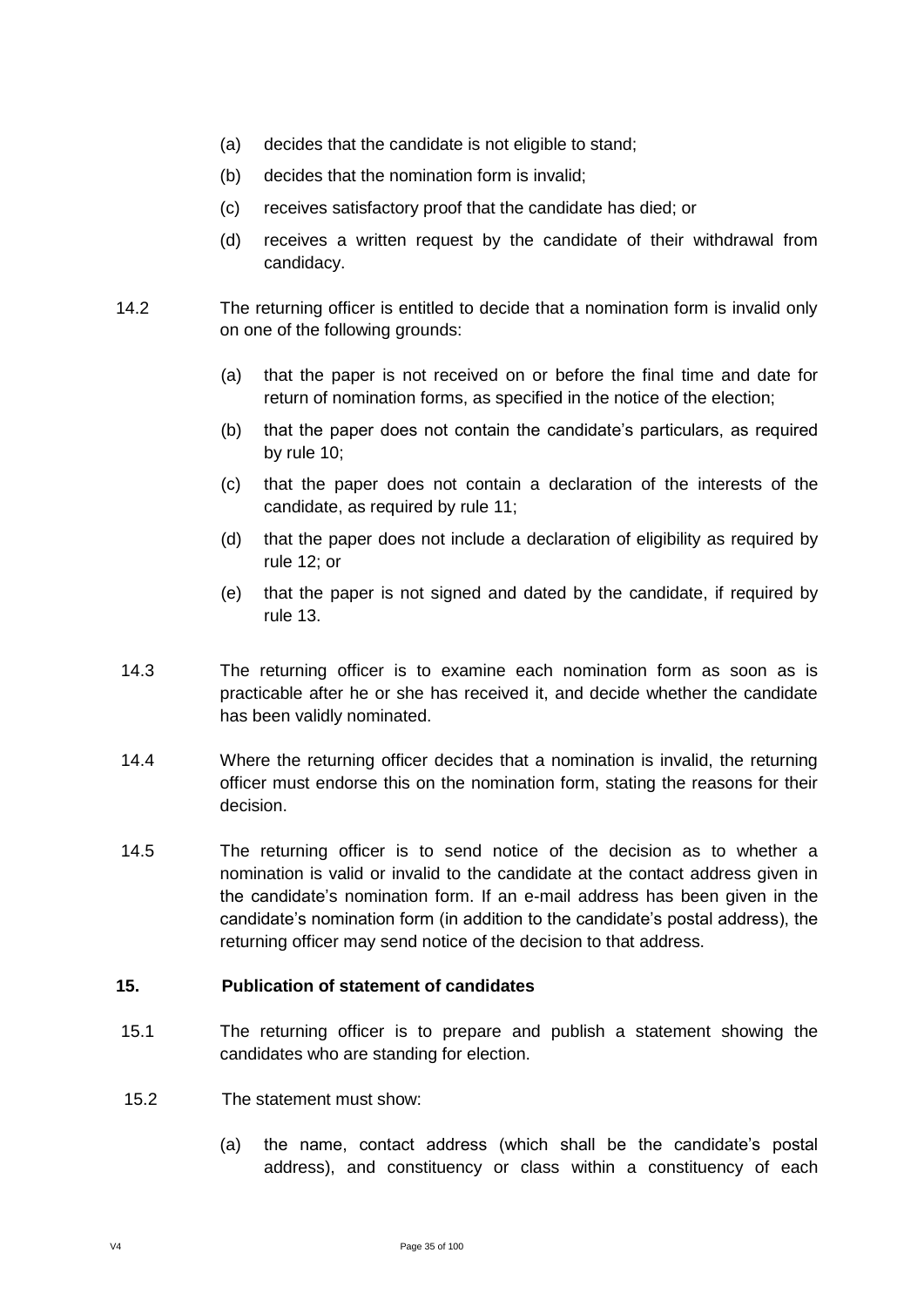candidate standing; and

(b) the declared interests of each candidate standing,

as given in their nomination form.

- 15.3 The statement must list the candidates standing for election in alphabetical order by surname.
- 15.4 The returning officer must send a copy of the statement of candidates and copies of the nomination forms to the corporation as soon as is practicable after publishing the statement.

#### **16. Inspection of statement of nominated candidates and nomination forms**

- 16.1 The corporation is to make the statement of the candidates and the nomination forms supplied by the returning officer under rule 15.4 available for inspection by members of the corporation free of charge at all reasonable times.
- 16.2 If a member of the corporation requests a copy or extract of the statement of candidates or their nomination forms, the corporation is to provide that member with the copy or extract free of charge.

#### **17. Withdrawal of candidates**

17.1 A candidate may withdraw from election on or before the date and time for withdrawal by candidates, by providing to the returning officer a written notice of withdrawal which is signed by the candidate and attested by a witness.

#### **18. Method of election**

- 18.1 If the number of candidates remaining validly nominated for an election after any withdrawals under these rules is greater than the number of members to be elected to the Council of Governors, a poll is to be taken in accordance with Parts 5 and 6 of these rules.
- 18.2 If the number of candidates remaining validly nominated for an election after any withdrawals under these rules is equal to the number of members to be elected to the Council of Governors, those candidates are to be declared elected in accordance with Part 7 of these rules.
- 18.3 If the number of candidates remaining validly nominated for an election after any withdrawals under these rules is less than the number of members to be elected to be Council of Governors, then:
	- (a) the candidates who remain validly nominated are to be declared elected in accordance with Part 7 of these rules; and
	- (b) the returning officer is to order a new election to fill any vacancy which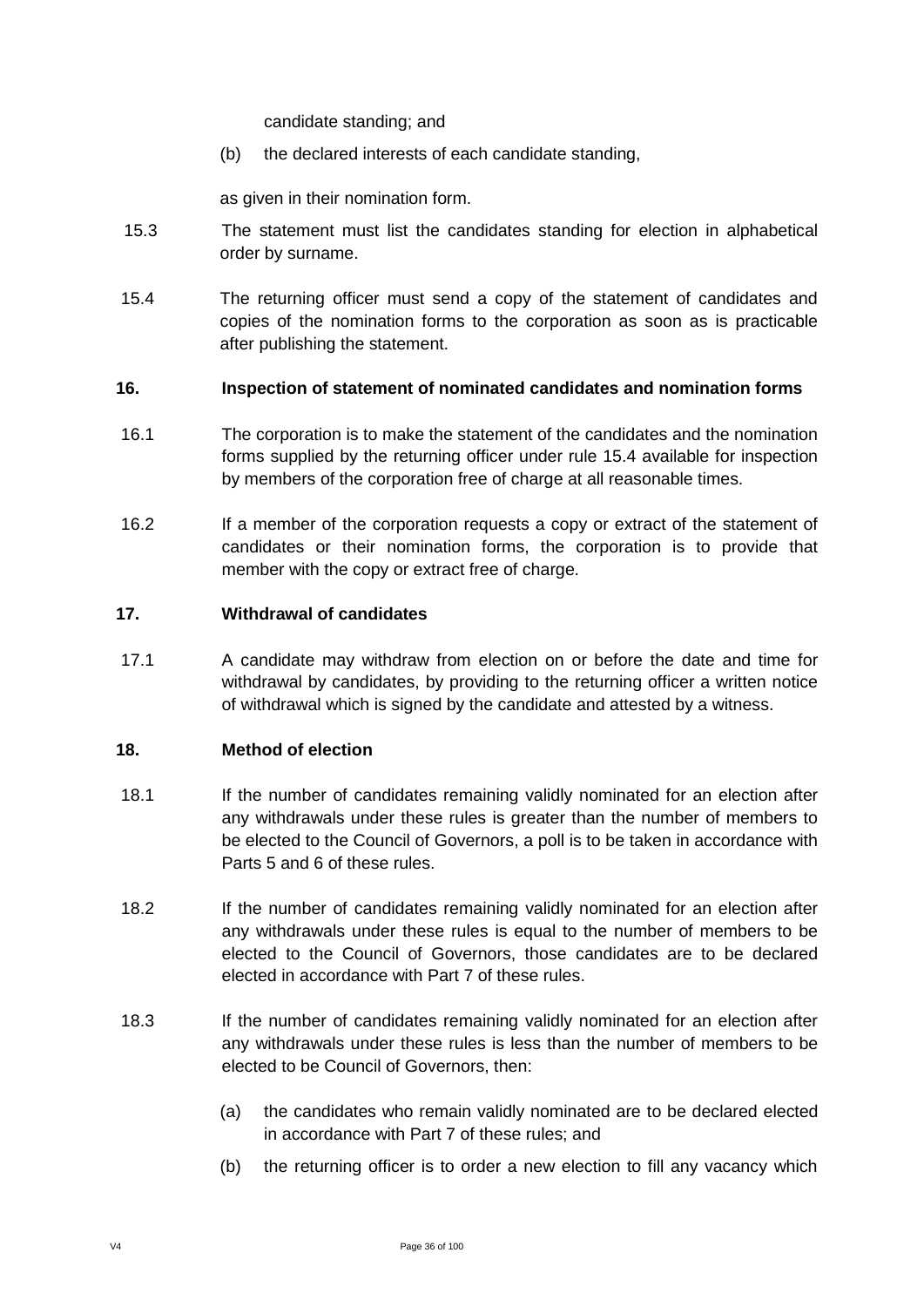remains unfilled, on a day appointed by him or her in consultation with the corporation.

## **PART 5: CONTESTED ELECTIONS**

#### **19. Poll to be taken by ballot**

- 19.1 The votes at the poll must be given by secret ballot.
- 19.2 The votes are to be counted and the result of the poll determined in accordance with Part 6 of these rules.
- 19.3 The corporation may decide that voters within a constituency or class within a constituency, may, subject to rule 19.4, cast their votes at the poll using such different methods of polling in any combination as the corporation may determine.
- 19.4 The corporation may decide that voters within a constituency or class within a constituency for whom an e-mail address is included in the list of eligible voters may only cast their votes at the poll using an e-voting method of polling.
- 19.5 Before the corporation decides, in accordance with rule 19.3 that one or more e-voting methods of polling will be made available for the purposes of the poll, the corporation must satisfy itself that:
	- (a) if internet voting is to be a method of polling, the internet voting system to be used for the purpose of the election is:
		- (i) configured in accordance with these rules; and
		- (ii) will create an accurate internet voting record in respect of any voter who casts his or her vote using the internet voting system;
	- (b) if telephone voting to be a method of polling, the telephone voting system to be used for the purpose of the election is:
		- (i) configured in accordance with these rules; and
		- (ii) will create an accurate telephone voting record in respect of any voter who casts his or her vote using the telephone voting system;
	- (c) if text message voting is to be a method of polling, the text message voting system to be used for the purpose of the election is:
		- (i) configured in accordance with these rules; and
		- (ii) will create an accurate text voting record in respect of any voter who casts his or her vote using the text message voting system.

#### **20. The ballot paper**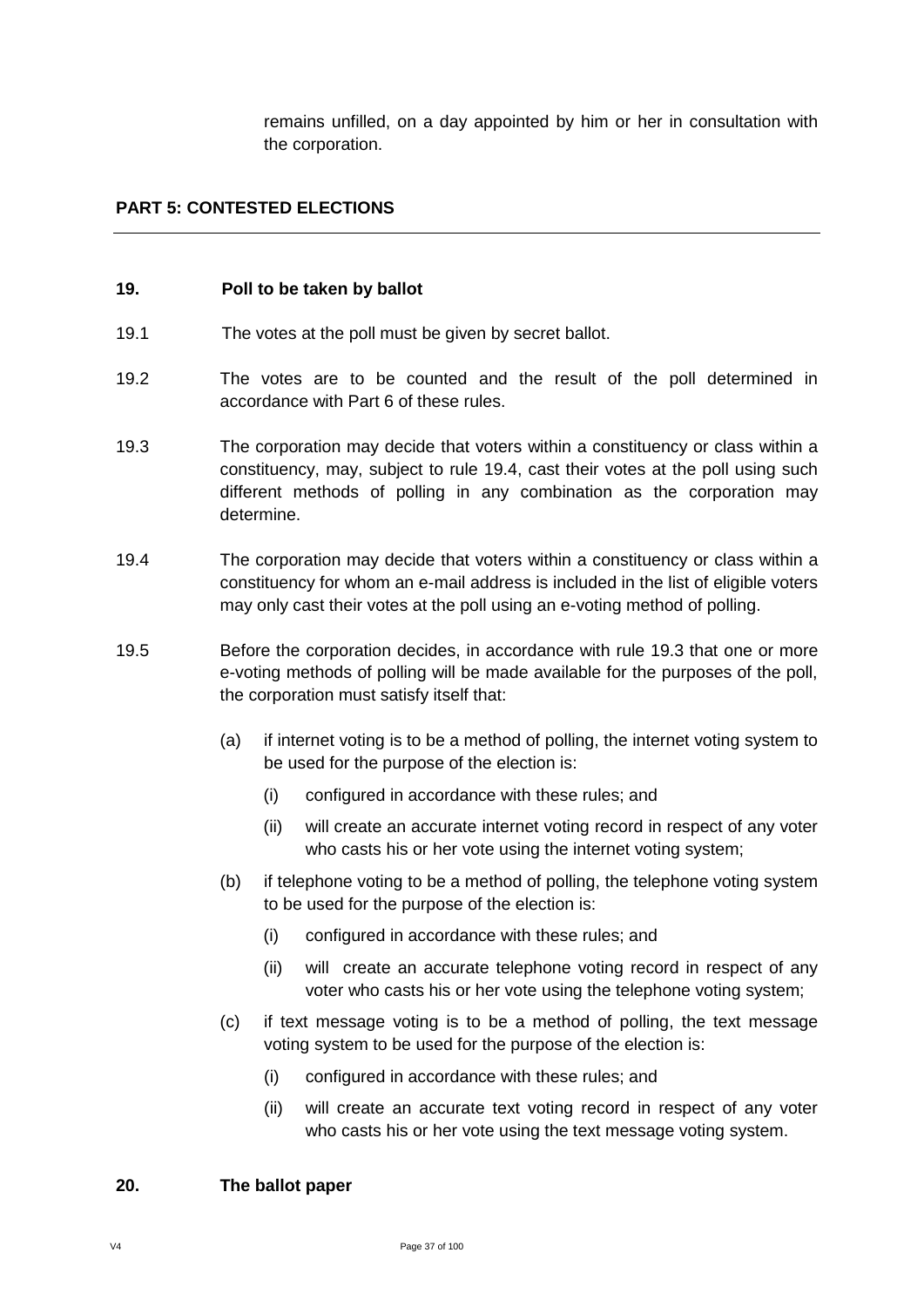- 20.1 The ballot of each voter (other than a voter who casts his or her ballot by an evoting method of polling) is to consist of a ballot paper with the persons remaining validly nominated for an election after any withdrawals under these rules, and no others, inserted in the paper.
- 20.2 Every ballot paper must specify:
	- (a) the name of the corporation;
	- (b) the constituency, or class within a constituency, for which the election is being held;
	- (c) the number of members of the Council of Governors to be elected from that constituency, or class within that constituency;
	- (d) the names and other particulars of the candidates standing for election, with the details and order being the same as in the statement of nominated candidates;
	- (e) instructions on how to vote by all available methods of polling, including the relevant voter's voter ID number if one or more e-voting methods of polling are available;
	- (f) if the ballot paper is to be returned by post, the address for its return and the date and time of the close of the poll; and
	- (g) the contact details of the returning officer.
- 20.3 Each ballot paper must have a unique identifier.
- 20.4 Each ballot paper must have features incorporated into it to prevent it from being reproduced.

#### **21. The declaration of identity (Public Constituencies)**

- 21.1 The corporation shall require each voter who participates in an election for a Public Constituency to make a declaration confirming:
	- (a) that the voter is the person:
		- (i) to whom the ballot paper was addressed; and/or
		- (ii) to whom the voter ID number contained within the e-voting information was allocated;
	- (b) that he or she has not marked or returned any other voting information in the election; and
	- (c) the particulars of his or her qualification to vote as a member of the constituency or class within the constituency for which the election is being held,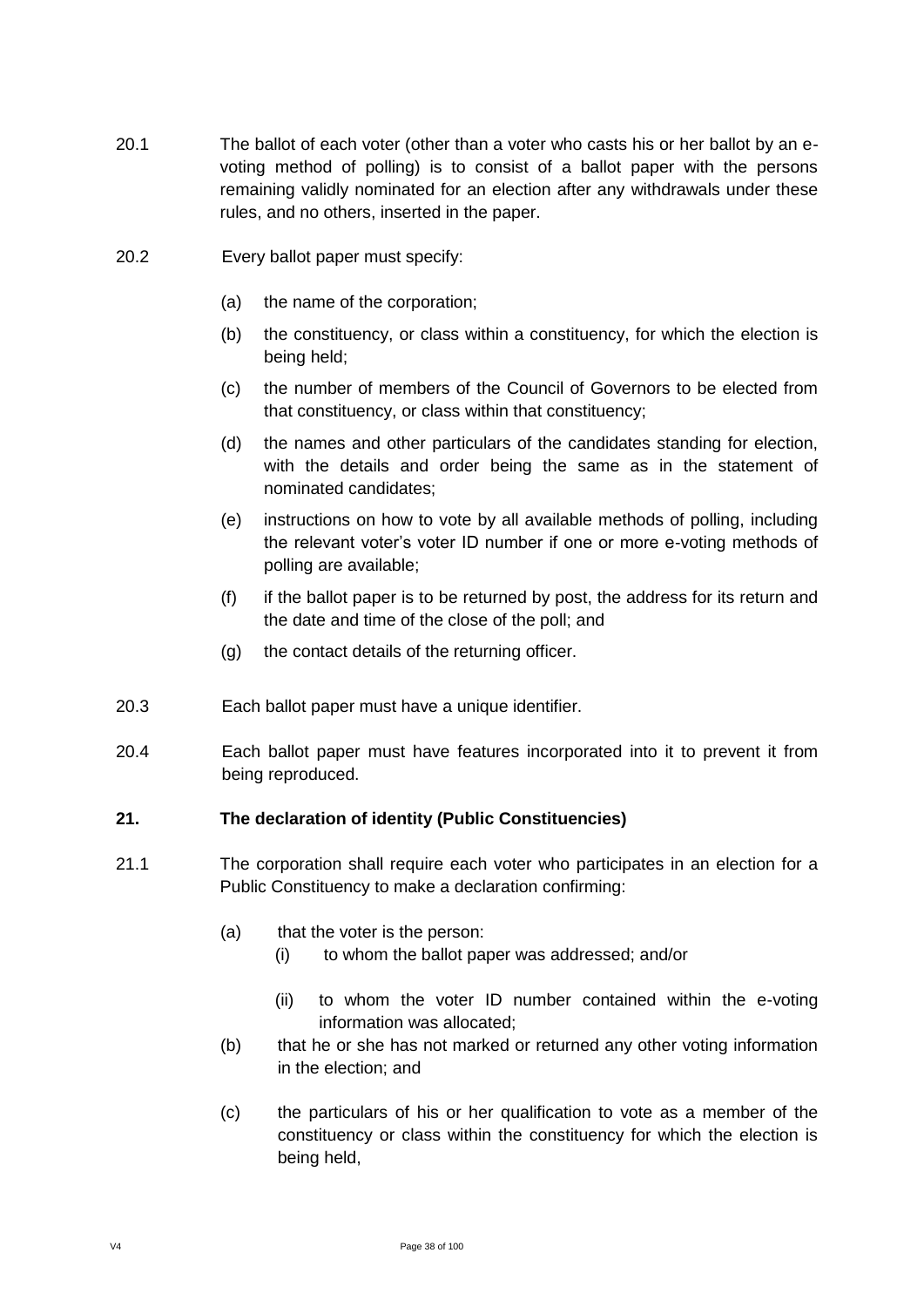### ("declaration of identity")

and the corporation shall make such arrangements as it considers appropriate to facilitate the making and the return of a declaration of identity by each voter, whether by the completion of a paper form ("ID declaration form") or the use of an electronic method.

- 21.2 The voter must be required to return his or her declaration of identity with his or her ballot.
- 21.3 The voting information shall caution the voter that if the declaration of identity is not duly returned or is returned without having been made correctly, any vote cast by the voter may be declared invalid.

#### *Action to be taken before the poll*

#### **22. List of eligible voters**

- 22.1 The corporation is to provide the returning officer with a list of the members of the constituency or class within a constituency for which the election is being held who are eligible to vote by virtue of rule 27 as soon as is reasonably practicable after the final date for the delivery of notices of withdrawals by candidates from an election.
- 22.2 The list is to include, for each member:
	- (a) a postal address; and,
	- (b) the member's e-mail address, if this has been provided

to which his or her voting information may, subject to rule 22.3, be sent.

22.3 The corporation may decide that the e-voting information is to be sent only by e-mail to those members in the list of eligible voters for whom an e-mail address is included in that list.

#### **23. Notice of poll**

- 23.1 The returning officer is to publish a notice of the poll stating:
	- (a) the name of the corporation;
	- (b) the constituency, or class within a constituency, for which the election is being held;
	- (c) the number of members of the Council of Governors to be elected from that constituency, or class with that constituency;
	- (d) the names, contact addresses, and other particulars of the candidates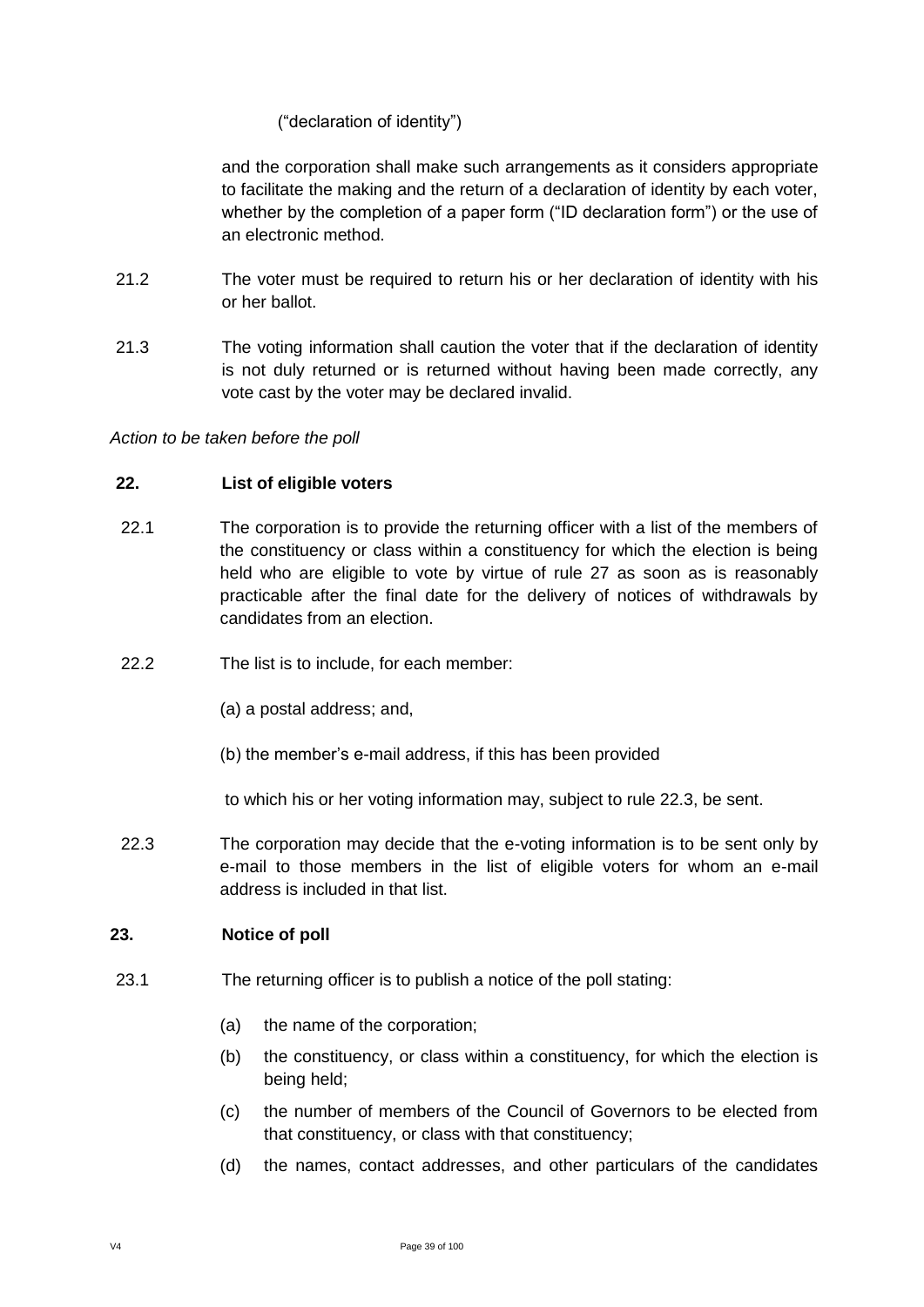standing for election, with the details and order being the same as in the statement of nominated candidates;

- (e) that the ballot papers for the election are to be issued and returned, if appropriate, by post;
- (f) the methods of polling by which votes may be cast at the election by voters in a constituency or class within a constituency, as determined by the corporation in accordance with rule 19.3;
- (g) the address for return of the ballot papers;
- (h) the uniform resource locator (url) where, if internet voting is a method of polling, the polling website is located;
- (i) the telephone number where, if telephone voting is a method of polling, the telephone voting facility is located;
- (j) the telephone number or telephone short code where, if text message voting is a method of polling, the text message voting facility is located;
- (k) the date and time of the close of the poll;
- (l) the address and final dates for applications for replacement voting information; and
- (m) the contact details of the returning officer.

### **24. Issue of voting information by returning officer**

- 24.1 Subject to rule 24.3, as soon as is reasonably practicable on or after the publication of the notice of the poll, the returning officer is to send the following information by post to each member of the corporation named in the list of eligible voters:
	- (a) a ballot paper and ballot paper envelope;
	- (b) the ID declaration form (if required);
	- (c) information about each candidate standing for election, pursuant to rule 64 of these rules; and
	- (d) a covering envelope;

("postal voting information").

- 24.2 Subject to rules 24.3 and 24.4, as soon as is reasonably practicable on or after the publication of the notice of the poll, the returning officer is to send the following information by e-mail and/ or by post to each member of the corporation named in the list of eligible voters whom the corporation determines in accordance with rule 19.3 and/ or rule 19.4 may cast his or her vote by an e-voting method of polling:
	- (a) instructions on how to vote and how to make a declaration of identity (if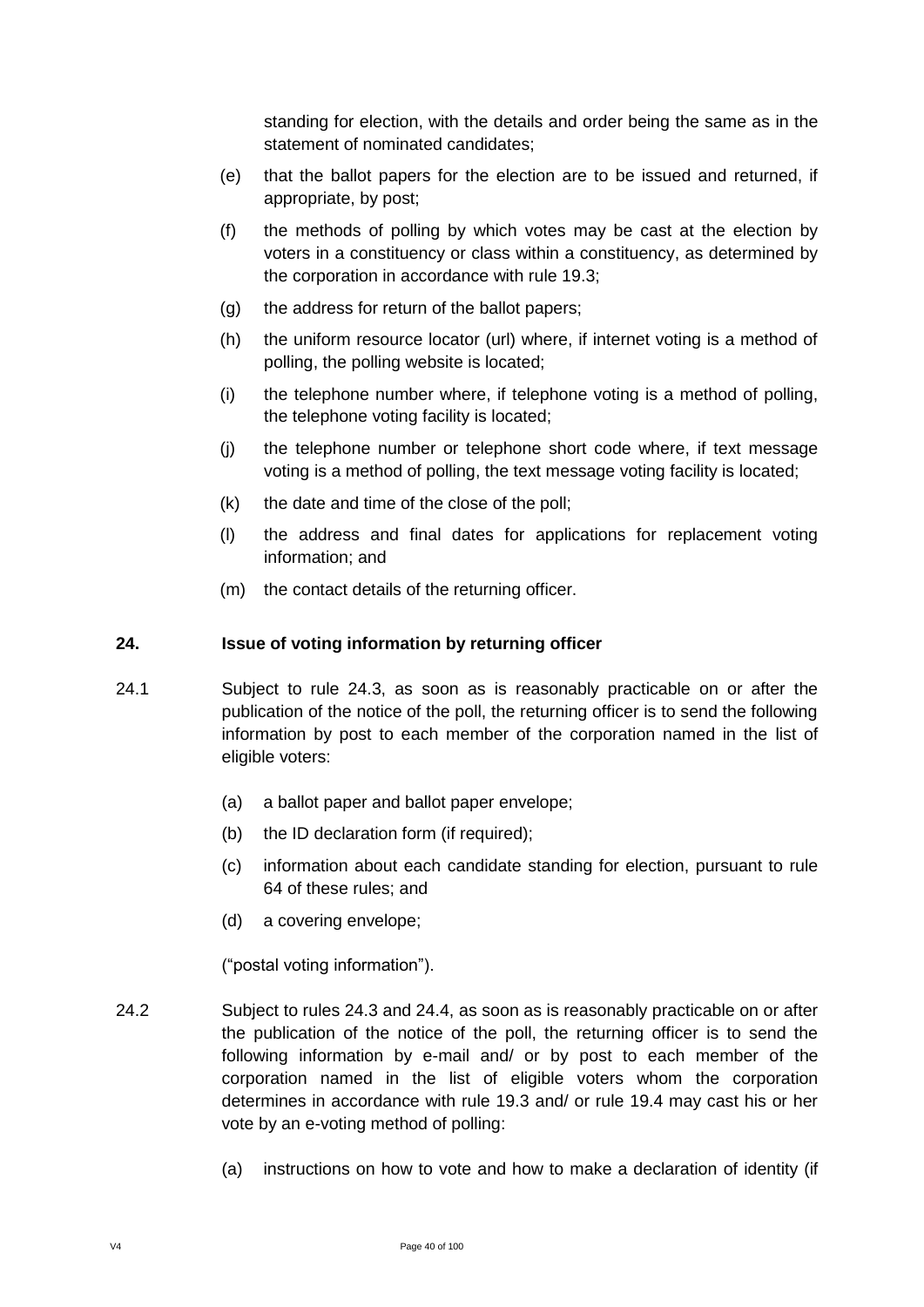required);

- (b) the voter's voter ID number;
- (c) information about each candidate standing for election, pursuant to rule 64 of these rules, or details of where this information is readily available on the internet or available in such other formats as the Returning Officer thinks appropriate; and
- (d) contact details of the returning officer,

("e-voting information").

- 24.3 The corporation may determine that any member of the corporation shall:
	- (a) only be sent postal voting information; or
	- (b) only be sent e-voting information; or
	- (c) be sent both postal voting information and e-voting information;

for the purposes of the poll.

- 24.4 If the corporation determines, in accordance with rule 22.3, that the e-voting information is to be sent only by e-mail to those members in the list of eligible voters for whom an e-mail address is included in that list, then the returning officer shall only send that information by e-mail.
- 24.5 The voting information is to be sent to the postal address and/ or e-mail address for each member, as specified in the list of eligible voters.

#### **25. Ballot paper envelope and covering envelope**

- 25.1 The ballot paper envelope must have clear instructions to the voter printed on it, instructing the voter to seal the ballot paper inside the envelope once the ballot paper has been marked.
- 25.2 The covering envelope is to have:
	- (a) the address for return of the ballot paper printed on it; and
	- (b) pre-paid postage for return to that address.
- 25.3 There should be clear instructions, either printed on the covering envelope or elsewhere, instructing the voter to seal the following documents inside the covering envelope and return it to the returning officer:
	- (a) the completed ID declaration form if required; and
	- (b) the ballot paper envelope, with the ballot paper sealed inside it.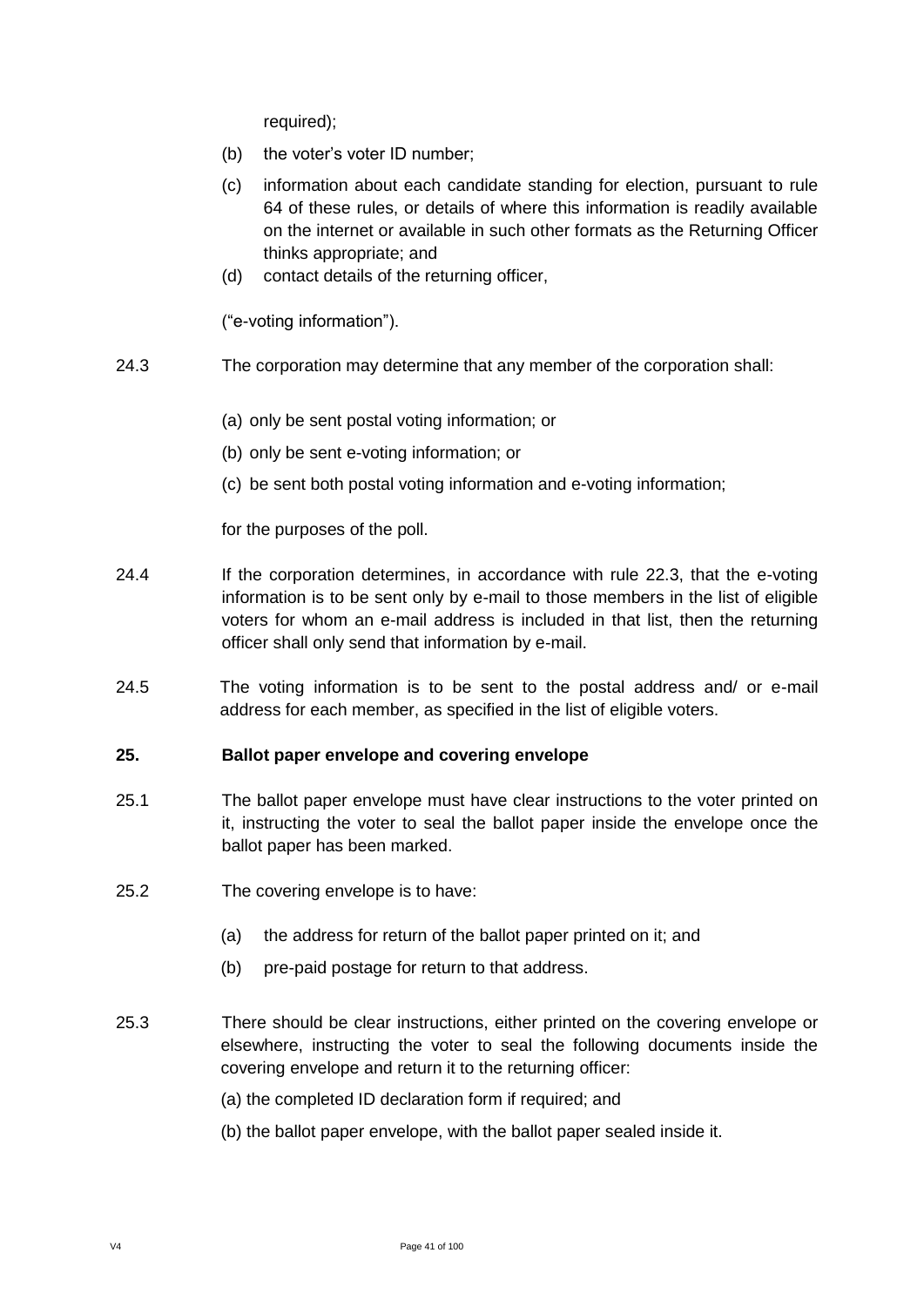### **26. E-voting systems**

- 26.1 If internet voting is a method of polling for the relevant election then the returning officer must provide a website for the purpose of voting over the internet (in these rules referred to as "the polling website").
- 26.2 If telephone voting is a method of polling for the relevant election then the returning officer must provide an automated telephone system for the purpose of voting by the use of a touch-tone telephone (in these rules referred to as "the telephone voting facility").
- 26.3 If text message voting is a method of polling for the relevant election then the returning officer must provide an automated text messaging system for the purpose of voting by text message (in these rules referred to as "the text message voting facility").
- 26.4 The returning officer shall ensure that the polling website and internet voting system provided will:
	- (a) require a voter to:
		- (i) enter his or her voter ID number; and
		- (ii) where the election is for a Public Constituency, make a declaration of identity;

in order to be able to cast his or her vote;

- (b) specify:
	- (i) the name of the corporation;
	- (ii) the constituency, or class within a constituency, for which the election is being held;
	- (iii) the number of members of the Council of Governors to be elected from that constituency, or class within that constituency;
	- (iv) the names and other particulars of the candidates standing for election, with the details and order being the same as in the statement of nominated candidates;
	- (v) instructions on how to vote and how to make a declaration of identity,
	- (vi) the date and time of the close of the poll; and
	- (vii) the contact details of the returning officer;
- (c) prevent a voter from voting for more candidates than he or she is entitled to at the election;
- (d) create a record ("internet voting record") that is stored in the internet voting system in respect of each vote cast by a voter using the internet that comprises of: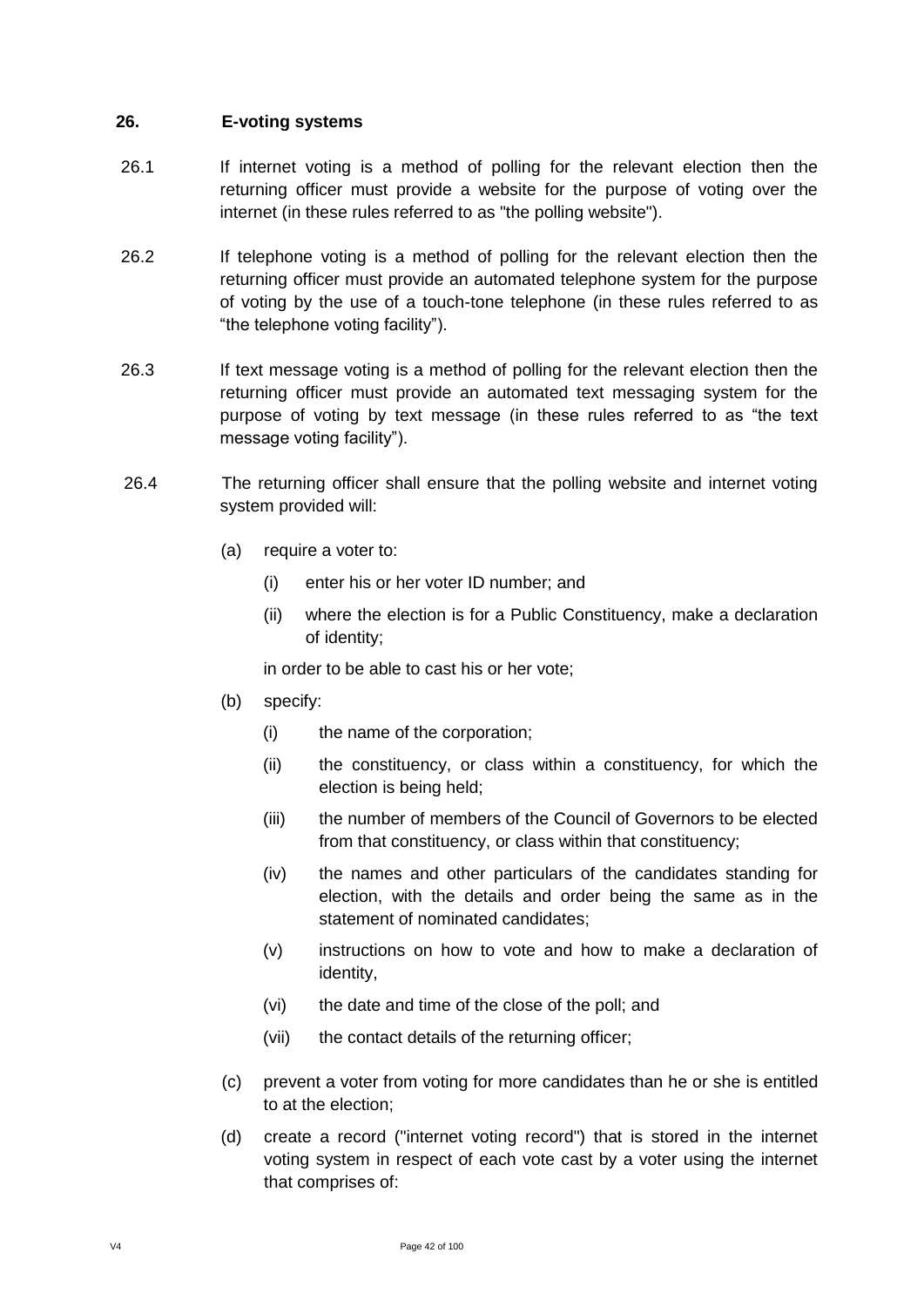- (i) the voter's voter ID number;
- (ii) the voter's declaration of identity (where required);
- (iii) the candidate or candidates for whom the voter has voted; and
- (iv) the date and time of the voter's vote,
- (e) if the voter's vote has been duly cast and recorded, provide the voter with confirmation of this; and
- (f) prevent any voter from voting after the close of poll.
- 26.5 The returning officer shall ensure that the telephone voting facility and telephone voting system provided will:
	- (a) require a voter to
		- (i) enter his or her voter ID number in order to be able to cast his or her vote; and
		- (ii) where the election is for a Public Constituency, make a declaration of identity;
	- (b) specify:
		- (i) the name of the corporation;
		- (ii) the constituency, or class within a constituency, for which the election is being held;
		- (iii) the number of members of the Council of Governors to be elected from that constituency, or class within that constituency;
		- (iv) instructions on how to vote and how to make a declaration of identity,
		- (v) the date and time of the close of the poll; and
		- (vi) the contact details of the returning officer;
	- (c) prevent a voter from voting for more candidates than he or she is entitled to at the election;
	- (d) create a record ("telephone voting record") that is stored in the telephone voting system in respect of each vote cast by a voter using the telephone that comprises of:
		- (i) the voter's voter ID number;
		- (ii) the voter's declaration of identity (where required);
		- (iii) the candidate or candidates for whom the voter has voted; and
		- (iv) the date and time of the voter's vote
	- (e) if the voter's vote has been duly cast and recorded, provide the voter with confirmation of this;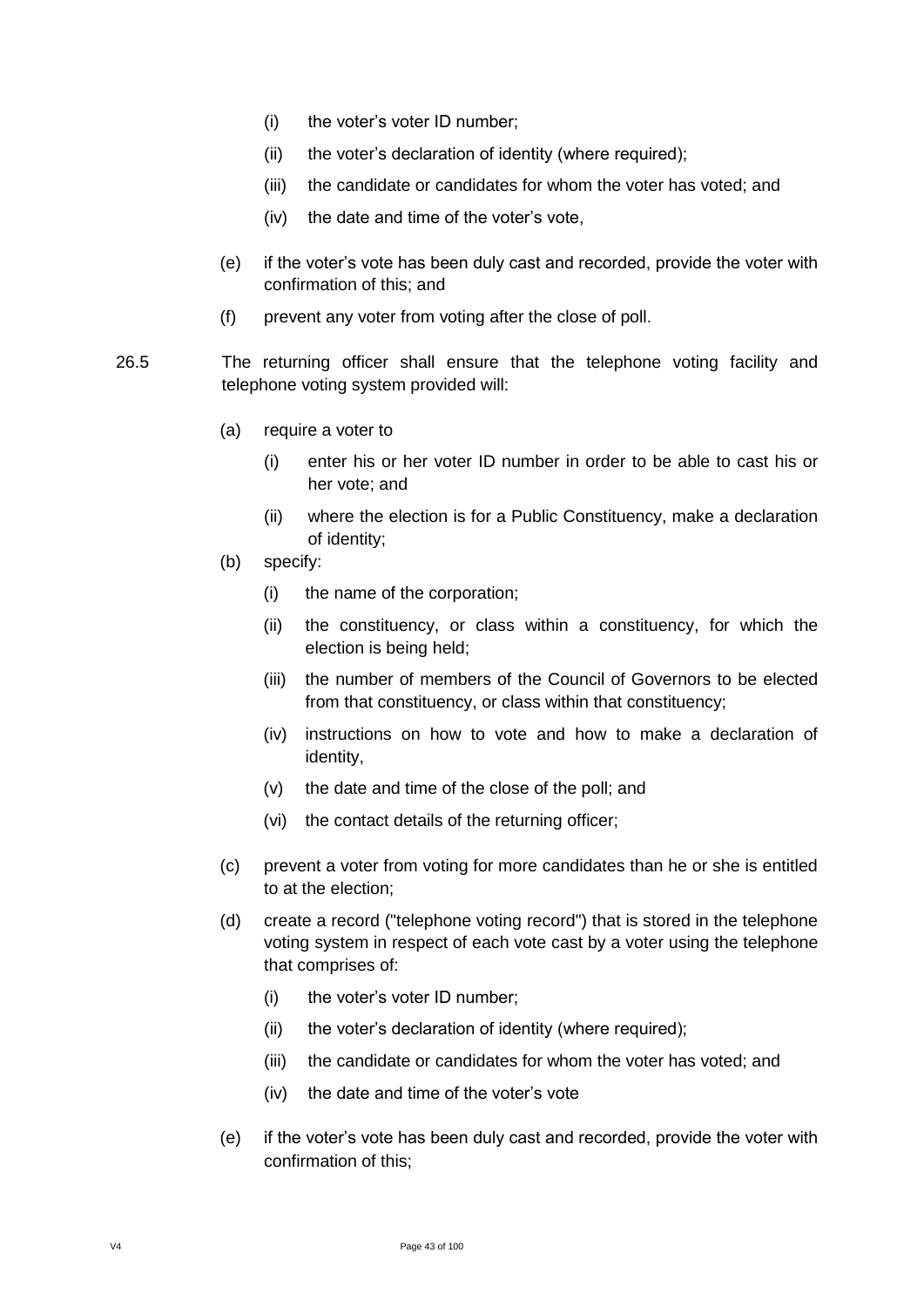- (f) prevent any voter from voting after the close of poll.
- 26.6 The returning officer shall ensure that the text message voting facility and text messaging voting system provided will:
	- (a) require a voter to:
		- (i) provide his or her voter ID number; and
		- (ii) where the election is for a Public Constituency, make a declaration of identity;

in order to be able to cast his or her vote;

- (b) prevent a voter from voting for more candidates than he or she is entitled to at the election;
- (d) create a record ("text voting record") that is stored in the text messaging voting system in respect of each vote cast by a voter by text message that comprises of:
	- (i) the voter's voter ID number;
	- (ii) the voter's declaration of identity (where required);
	- (ii) the candidate or candidates for whom the voter has voted; and
	- (iii) the date and time of the voter's vote
- (e) if the voter's vote has been duly cast and recorded, provide the voter with confirmation of this;
- (f) prevent any voter from voting after the close of poll.

#### *The poll*

#### **27. Eligibility to vote**

27.1 An individual who becomes a member of the corporation on or before the closing date for the receipt of nominations by candidates for the election, is eligible to vote in that election.

#### **28. Voting by persons who require assistance**

- 28.1 The returning officer is to put in place arrangements to enable requests for assistance to vote to be made.
- 28.2 Where the returning officer receives a request from a voter who requires assistance to vote, the returning officer is to make such arrangements as he or she considers necessary to enable that voter to vote.

#### **29. Spoilt ballot papers and spoilt text message votes**

29.1 If a voter has dealt with his or her ballot paper in such a manner that it cannot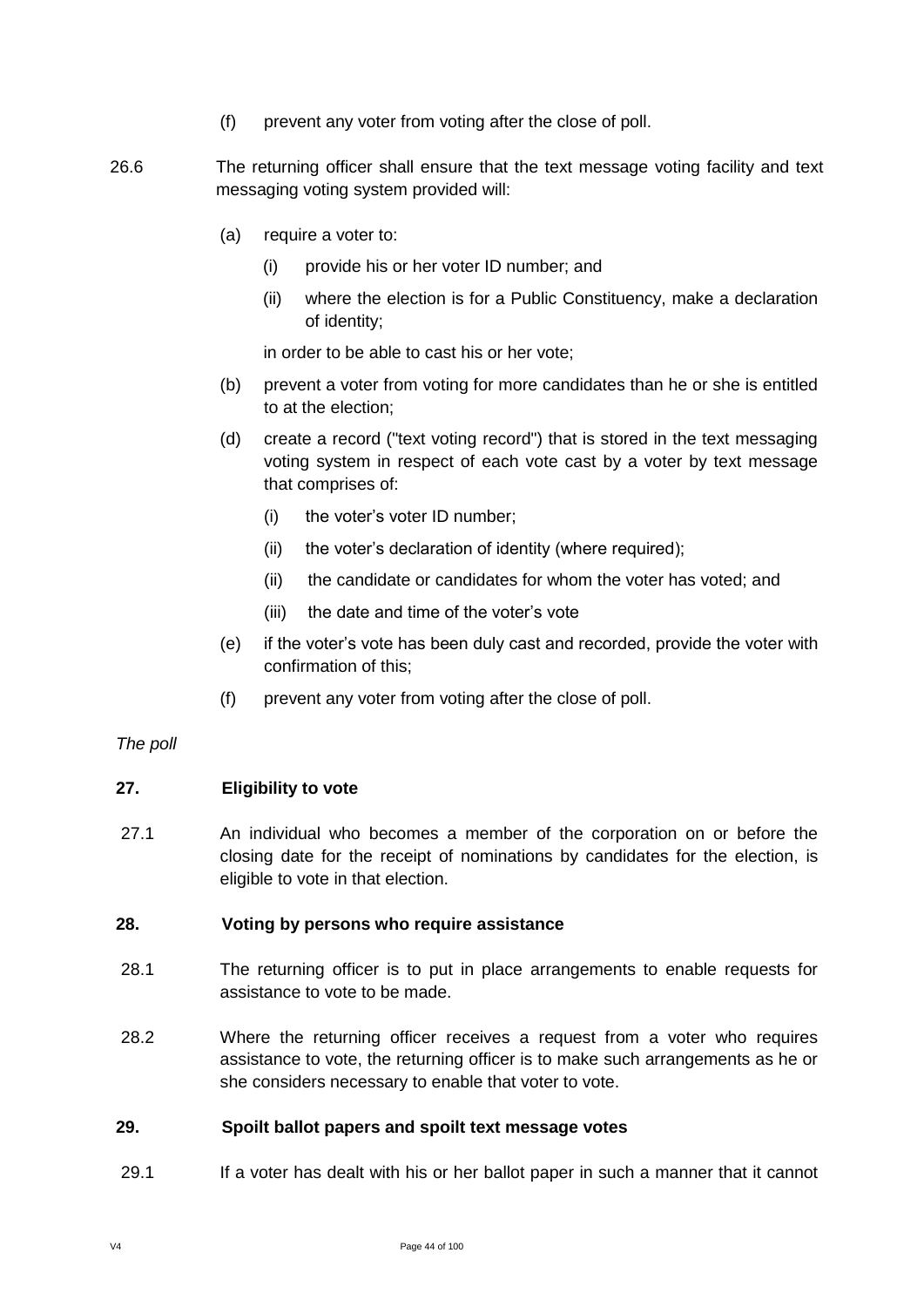be accepted as a ballot paper (referred to as a "spoilt ballot paper"), that voter may apply to the returning officer for a replacement ballot paper.

- 29.2 On receiving an application, the returning officer is to obtain the details of the unique identifier on the spoilt ballot paper, if he or she can obtain it.
- 29.3 The returning officer may not issue a replacement ballot paper for a spoilt ballot paper unless he or she:
	- (a) is satisfied as to the voter's identity; and
	- (b) has ensured that the completed ID declaration form, if required, has not been returned.
- 29.4 After issuing a replacement ballot paper for a spoilt ballot paper, the returning officer shall enter in a list ("the list of spoilt ballot papers"):
	- (a) the name of the voter; and
	- (b) the details of the unique identifier of the spoilt ballot paper (if that officer was able to obtain it); and
	- (c) the details of the unique identifier of the replacement ballot paper.
- 29.5 If a voter has dealt with his or her text message vote in such a manner that it cannot be accepted as a vote (referred to as a "spoilt text message vote"), that voter may apply to the returning officer for a replacement voter ID number.
- 29.6 On receiving an application, the returning officer is to obtain the details of the voter ID number on the spoilt text message vote, if he or she can obtain it.
- 29.7 The returning officer may not issue a replacement voter ID number in respect of a spoilt text message vote unless he or she is satisfied as to the voter's identity.
- 29.8 After issuing a replacement voter ID number in respect of a spoilt text message vote, the returning officer shall enter in a list ("the list of spoilt text message votes"):
	- (a) the name of the voter; and
	- (b) the details of the voter ID number on the spoilt text message vote (if that officer was able to obtain it); and
	- (c) the details of the replacement voter ID number issued to the voter.

### **30. Lost voting information**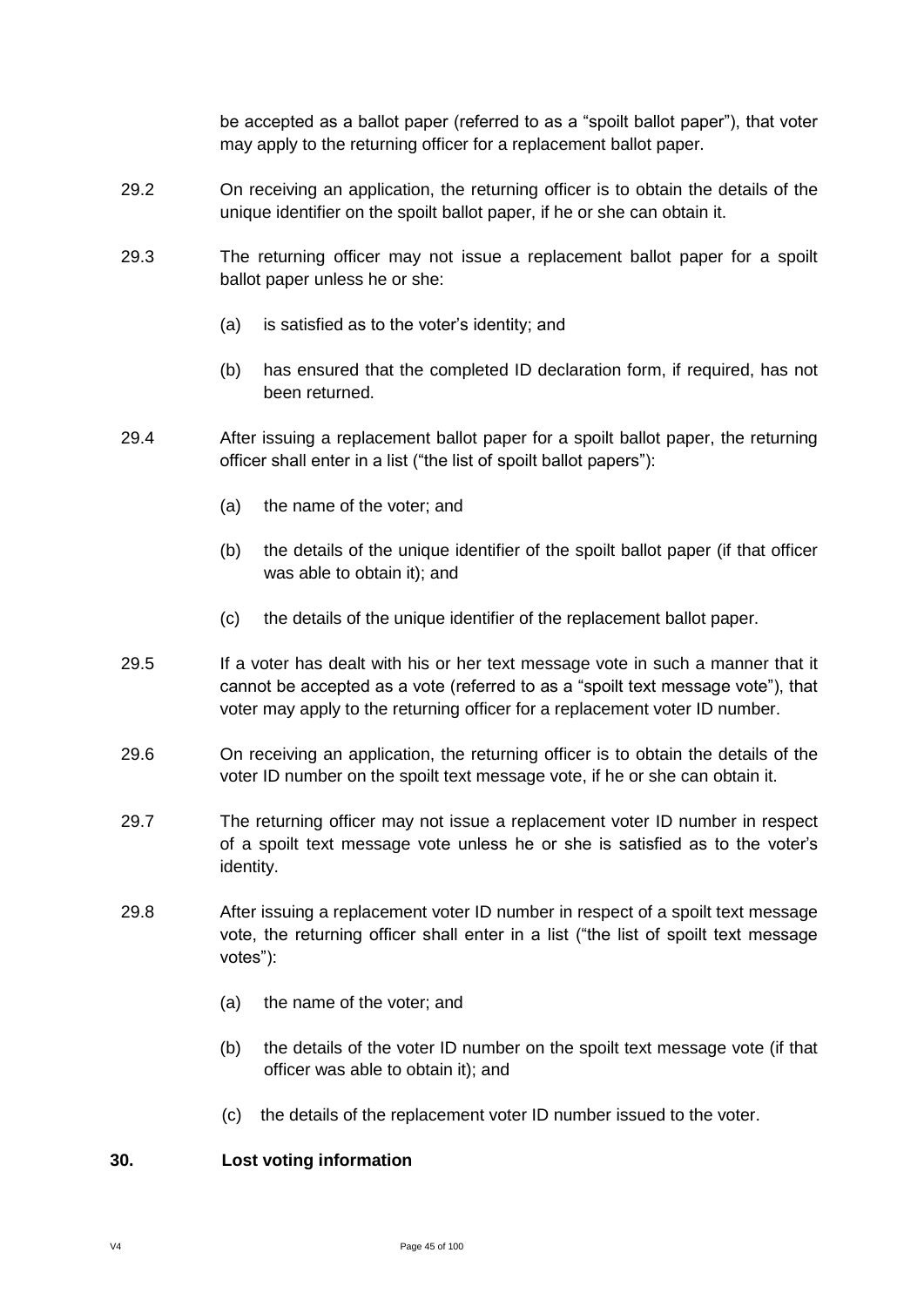- 30.1 Where a voter has not received his or her voting information by the tenth day before the close of the poll, that voter may apply to the returning officer for replacement voting information.
- 30.2 The returning officer may not issue replacement voting information in respect of lost voting information unless he or she:
	- (a) is satisfied as to the voter's identity;
	- (b) has no reason to doubt that the voter did not receive the original voting information; and
	- (c) has ensured that no declaration of identity, if required, has been returned.
- 30.3 After issuing replacement voting information in respect of lost voting information, the returning officer shall enter in a list ("the list of lost ballot documents"):
	- (a) the name of the voter;
	- (b) the details of the unique identifier of the replacement ballot paper, if applicable; and
	- (c) the voter ID number of the voter.

### **31. Issue of replacement voting information**

- 31.1 If a person applies for replacement voting information under rule 29 or 30 and a declaration of identity has already been received by the returning officer in the name of that voter, the returning officer may not issue replacement voting information unless, in addition to the requirements imposed by rule 29.3 or 30.2, he or she is also satisfied that that person has not already voted in the election, notwithstanding the fact that a declaration of identity if required has already been received by the returning officer in the name of that voter.
- 31.2 After issuing replacement voting information under this rule, the returning officer shall enter in a list ("the list of tendered voting information"):
	- (a) the name of the voter;
	- (b) the unique identifier of any replacement ballot paper issued under this rule; and
	- (c) the voter ID number of the voter.

### **32. ID declaration form for replacement ballot papers (Public Constituencies)**

32.1 In respect of an election for a public constituency an ID declaration form must be issued with each replacement ballot paper requiring the voter to make a declaration of identity.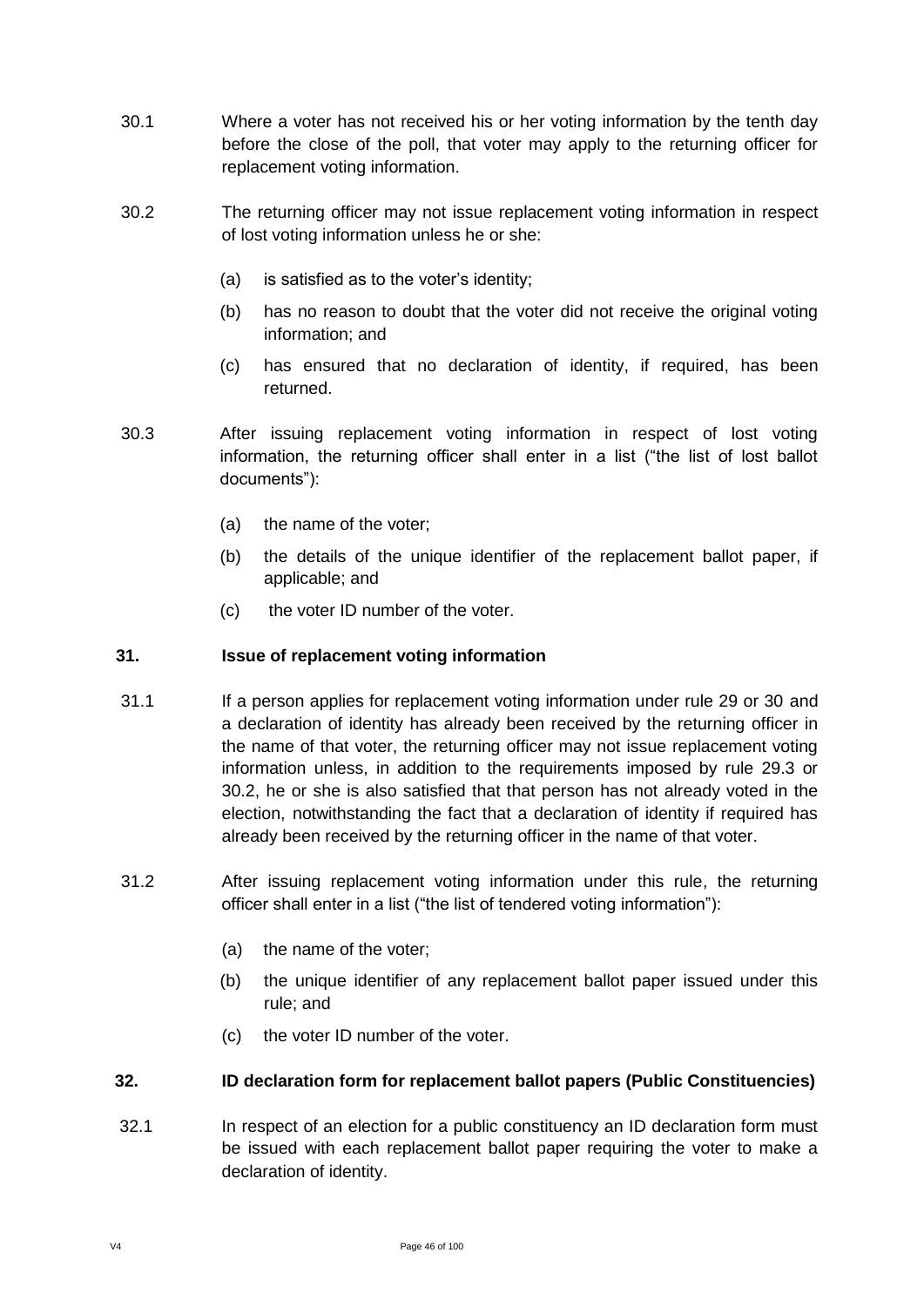### *Polling by internet, telephone or text*

### **33. Procedure for remote voting by internet**

33.1 To cast his or her vote using the internet, a voter will need to gain access to the polling website by keying in the url of the polling website provided in the voting information.

33.2 When prompted to do so, the voter will need to enter his or her voter ID number.

- 33.3 If the internet voting system authenticates the voter ID number, the system will give the voter access to the polling website for the election in which the voter is eligible to vote.
- 33.4 To cast his or her vote, the voter will need to key in a mark on the screen opposite the particulars of the candidate or candidates for whom he or she wishes to cast his or her vote.
- 33.5 The voter will not be able to access the internet voting system for an election once his or her vote at that election has been cast.

#### **34. Voting procedure for remote voting by telephone**

- 34.1 To cast his or her vote by telephone, the voter will need to gain access to the telephone voting facility by calling the designated telephone number provided in the voter information using a telephone with a touch-tone keypad.
- 34.2 When prompted to do so, the voter will need to enter his or her voter ID number using the keypad.
- 34.3 If the telephone voting facility authenticates the voter ID number, the voter will be prompted to vote in the election.
- 34.4 When prompted to do so the voter may then cast his or her vote by keying in the numerical voting code of the candidate or candidates, for whom he or she wishes to vote.
- 34.5 The voter will not be able to access the telephone voting facility for an election once his or her vote at that election has been cast.

### **35. Voting procedure for remote voting by text message**

35.1 To cast his or her vote by text message the voter will need to gain access to the text message voting facility by sending a text message to the designated telephone number or telephone short code provided in the voter information.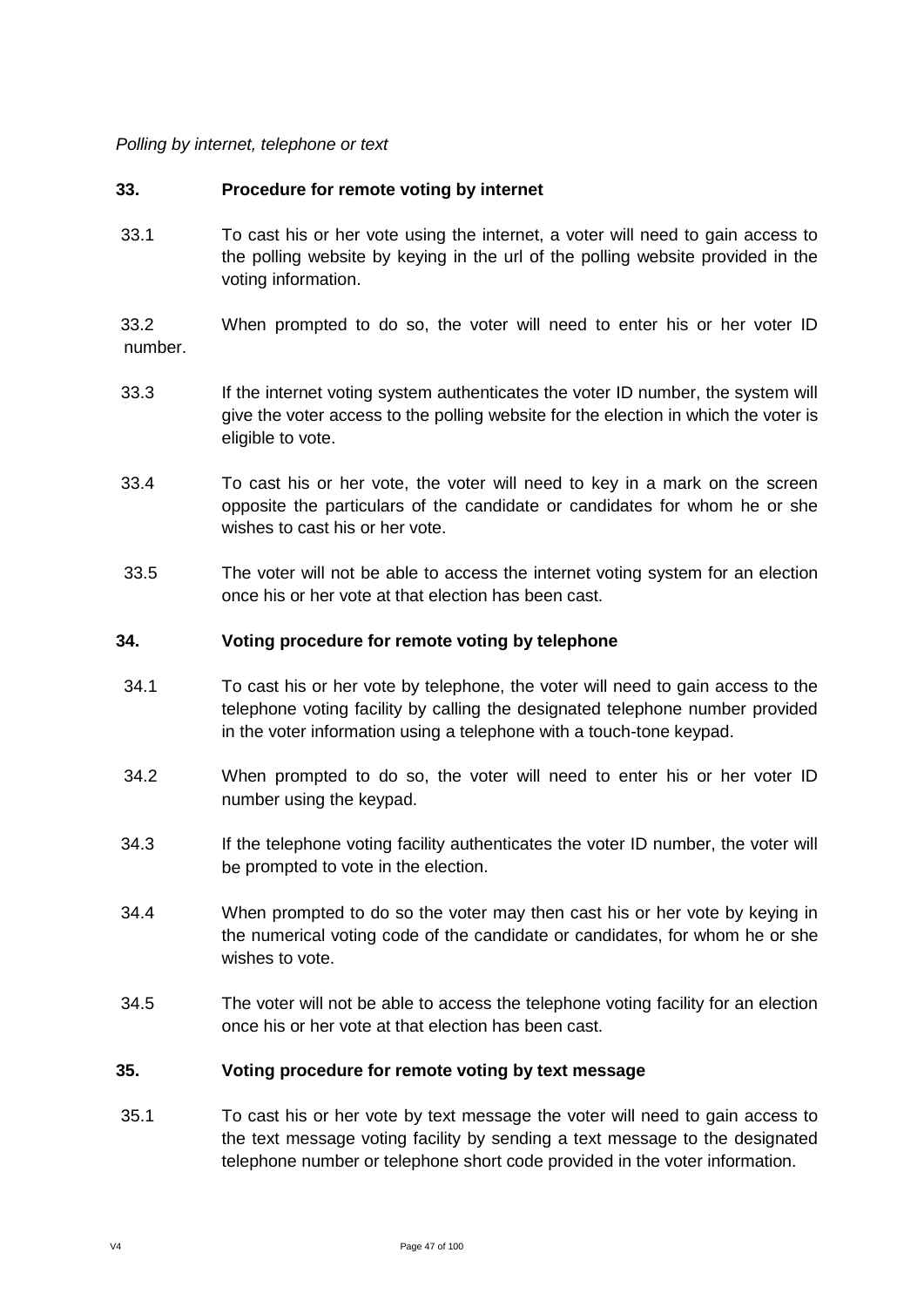- 35.2 The text message sent by the voter must contain his or her voter ID number and the numerical voting code for the candidate or candidates, for whom he or she wishes to vote.
- 35.3 The text message sent by the voter will need to be structured in accordance with the instructions on how to vote contained in the voter information, otherwise the vote will not be cast.

*Procedure for receipt of envelopes, internet votes, telephone votes and text message votes*

#### **36. Receipt of voting documents**

- 36.1 Where the returning officer receives:
	- (a) a covering envelope; or
	- (b) any other envelope containing an ID declaration form if required, a ballot paper envelope, or a ballot paper,

before the close of the poll, that officer is to open it as soon as is practicable; and rules 37 and 38 are to apply.

- 36.2 The returning officer may open any covering envelope or any ballot paper envelope for the purposes of rules 37 and 38, but must make arrangements to ensure that no person obtains or communicates information as to:
	- (a) the candidate for whom a voter has voted; or
	- (b) the unique identifier on a ballot paper.
- 36.3 The returning officer must make arrangements to ensure the safety and security of the ballot papers and other documents.

#### **37. Validity of votes**

- 37.1 A ballot paper shall not be taken to be duly returned unless the returning officer is satisfied that it has been received by the returning officer before the close of the poll, with an ID declaration form if required that has been correctly completed, signed and dated.
- 37.2 Where the returning officer is satisfied that rule 37.1 has been fulfilled, he or she is to:
	- (a) put the ID declaration form if required in a separate packet; and
	- (b) put the ballot paper aside for counting after the close of the poll.
- 37.3 Where the returning officer is not satisfied that rule 37.1 has been fulfilled, he or she is to:
	- (a) mark the ballot paper "disqualified";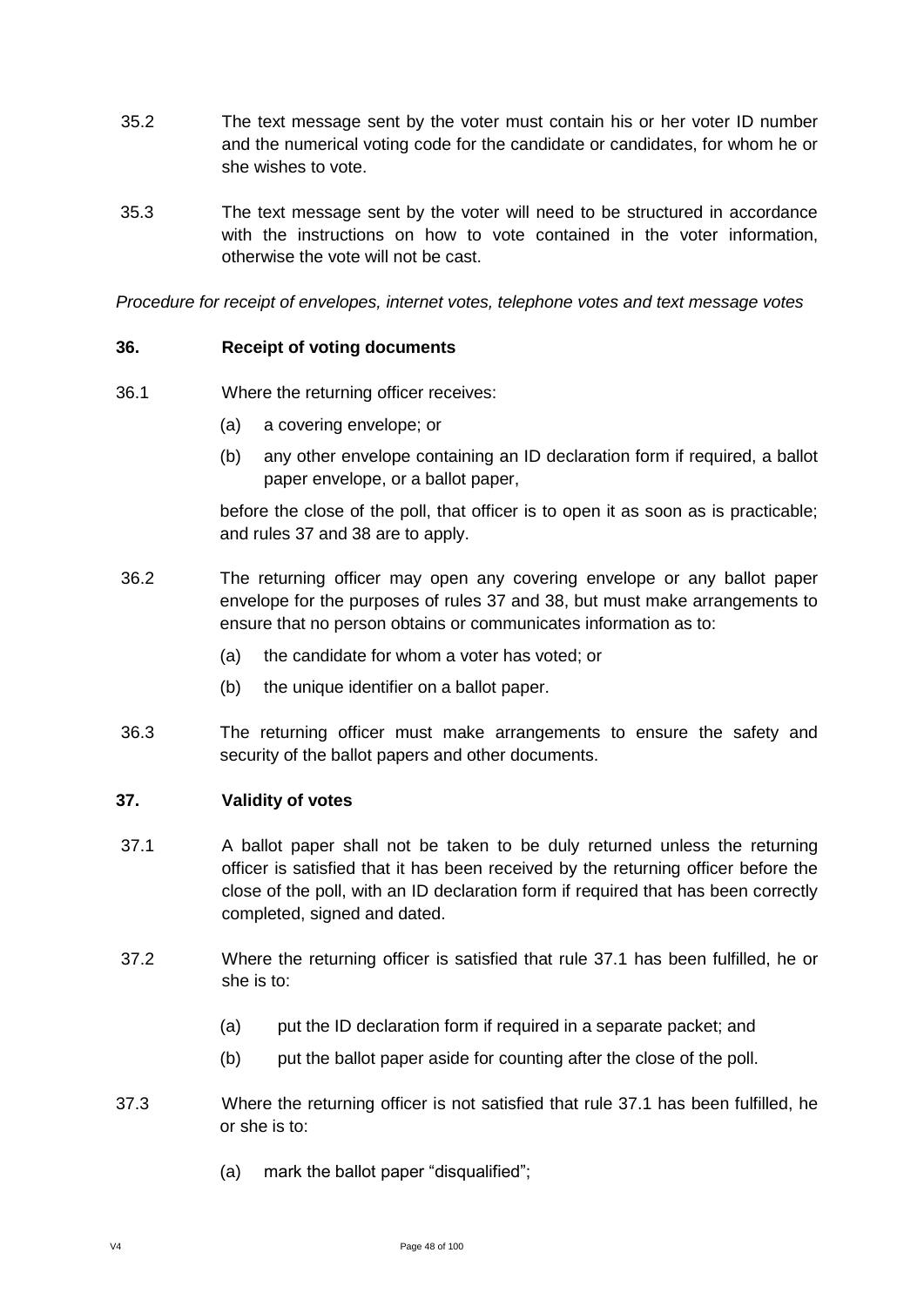- (b) if there is an ID declaration form accompanying the ballot paper, mark it "disqualified" and attach it to the ballot paper;
- (c) record the unique identifier on the ballot paper in a list of disqualified documents (the "list of disqualified documents"); and
- (d) place the document or documents in a separate packet.
- 37.4 An internet, telephone or text message vote shall not be taken to be duly returned unless the returning officer is satisfied that the internet voting record, telephone voting record or text voting record (as applicable) has been received by the returning officer before the close of the poll, with a declaration of identity if required that has been correctly made.
- 37.5 Where the returning officer is satisfied that rule 37.4 has been fulfilled, he or she is to put the internet voting record, telephone voting record or text voting record (as applicable) aside for counting after the close of the poll.
- 37.6 Where the returning officer is not satisfied that rule 37.4 has been fulfilled, he or she is to:
	- (a) mark the internet voting record, telephone voting record or text voting record (as applicable) "disqualified";
	- (b) record the voter ID number on the internet voting record, telephone voting record or text voting record (as applicable) in the list of disqualified documents; and
	- (c) place the document or documents in a separate packet.

## **38. Declaration of identity but no ballot paper (Public Constituency)**

- 38.1 Where the returning officer receives an ID declaration form if required but no ballot paper, the returning officer is to:
	- (a) mark the ID declaration form "disqualified";
	- (b) record the name of the voter in the list of disqualified documents, indicating that a declaration of identity was received from the voter without a ballot paper; and
	- (c) place the ID declaration form in a separate packet.

### **39. De-duplication of votes**

- 39.1 Where different methods of polling are being used in an election, the returning officer shall examine all votes cast to ascertain if a voter ID number has been used more than once to cast a vote in the election.
- 39.2 If the returning officer ascertains that a voter ID number has been used more than once to cast a vote in the election he or she shall: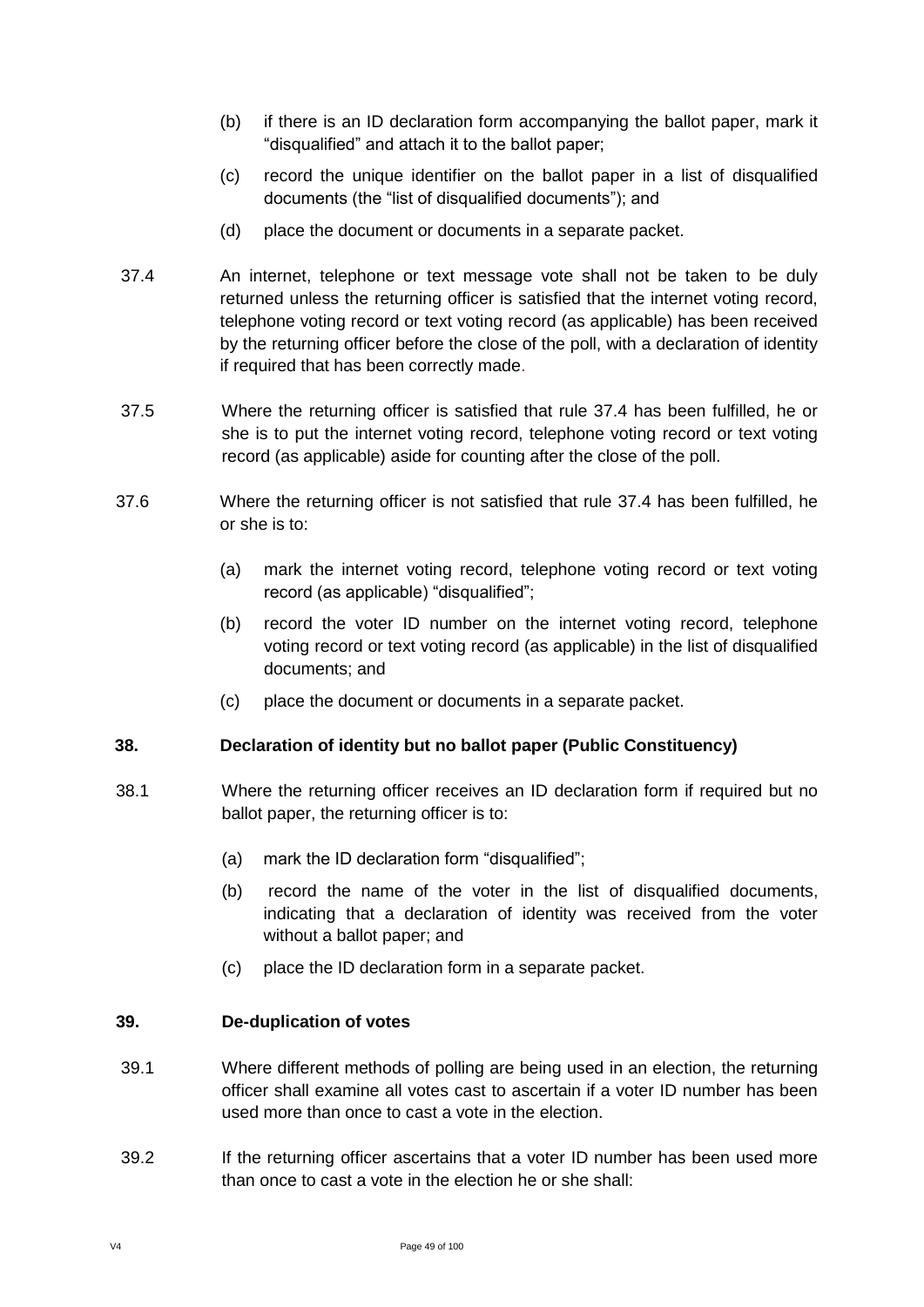- (a) only accept as duly returned the first vote received that was cast using the relevant voter ID number; and
- (b) mark as "disqualified" all other votes that were cast using the relevant voter ID number.
- 39.3 Where a ballot paper is disqualified under this rule the returning officer shall:
	- (a) mark the ballot paper "disqualified";
	- (b) if there is an ID declaration form accompanying the ballot paper, mark it "disqualified" and attach it to the ballot paper;
	- (c) record the unique identifier and the voter ID number on the ballot paper in the list of disqualified documents;
	- (d) place the document or documents in a separate packet; and
	- (e) disregard the ballot paper when counting the votes in accordance with these rules.
- 39.4 Where an internet voting record, telephone voting record or text voting record is disqualified under this rule the returning officer shall:
	- (a) mark the internet voting record, telephone voting record or text voting record (as applicable) "disqualified";
	- (b) record the voter ID number on the internet voting record, telephone voting record or text voting record (as applicable) in the list of disqualified documents;
	- (c) place the internet voting record, telephone voting record or text voting record (as applicable) in a separate packet; and
	- (d) disregard the internet voting record, telephone voting record or text voting record (as applicable) when counting the votes in accordance with these rules.

#### **40. Sealing of packets**

- 40.1 As soon as is possible after the close of the poll and after the completion of the procedure under rules 37 and 38, the returning officer is to seal the packets containing:
	- (a) the disqualified documents, together with the list of disqualified documents inside it;
	- (b) the ID declaration forms, if required;
	- (c) the list of spoilt ballot papers and the list of spoilt text message votes;
	- (d) the list of lost ballot documents;
	- (e) the list of eligible voters; and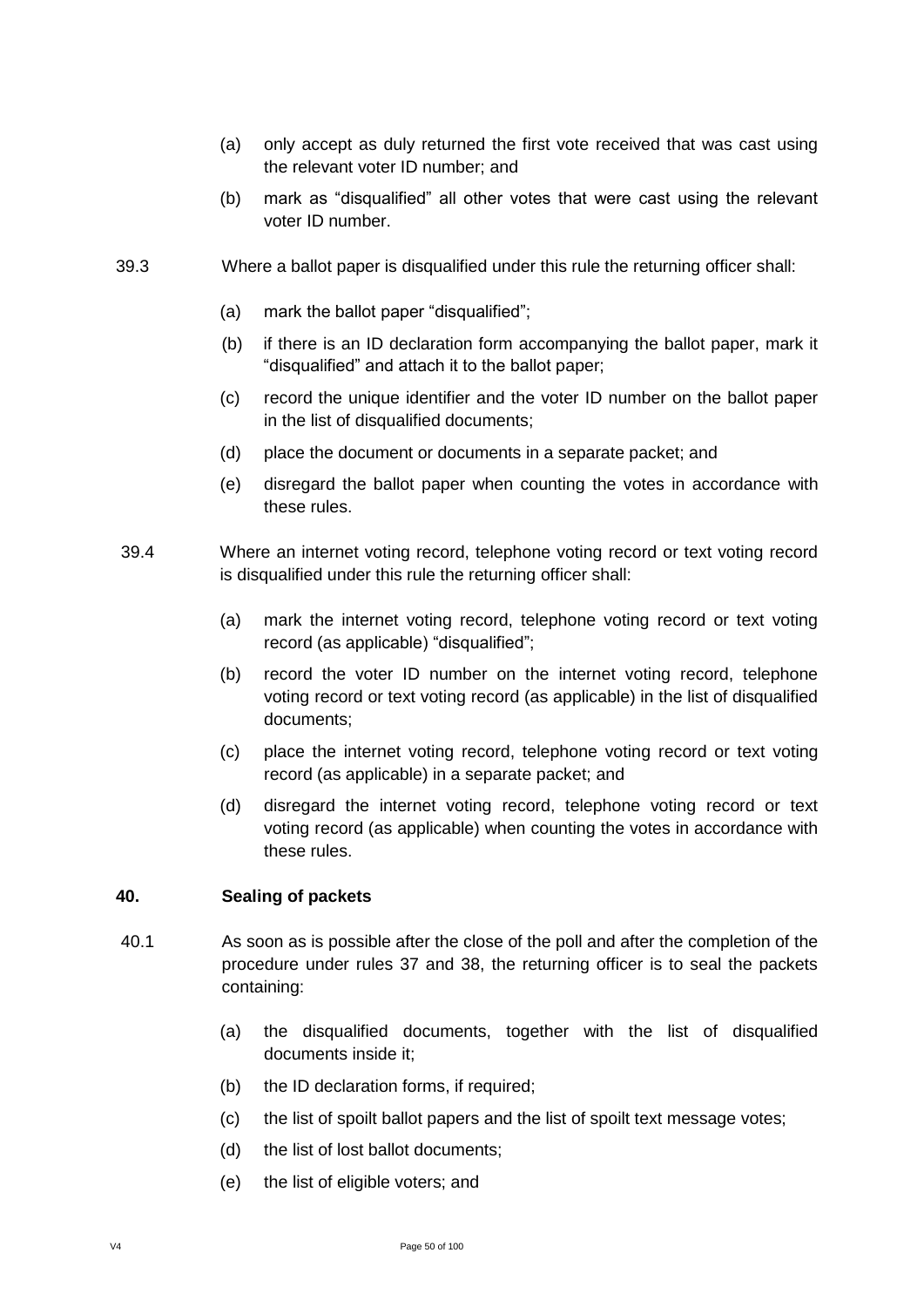(f) the list of tendered voting information

and ensure that complete electronic copies of the internet voting records, telephone voting records and text voting records created in accordance with rule 26 are held in a device suitable for the purpose of storage.

## **PART 6: COUNTING THE VOTES**

#### **41. Not used**

#### **42. Arrangements for counting of the votes**

- 42.1 The returning officer is to make arrangements for counting the votes as soon as is practicable after the close of the poll.
- 42.2 The returning officer may make arrangements for any votes to be counted using vote counting software where:
	- (a) the Board of Directors and the Council of Governors of the corporation have approved:
		- (i) the use of such software for the purpose of counting votes in the relevant election; and
		- (ii) a policy governing the use of such software, and
	- (b) the corporation and the returning officer are satisfied that the use of such software will produce an accurate result.

#### **43. The count**

- 43.1 The returning officer is to:
	- (a) count and record the number of:
		- (iii) ballot papers that have been returned; and
		- (iv) the number of internet voting records, telephone voting records and/or text voting records that have been created, and
	- (b) count the votes according to the provisions in this Part of the rules and/or the provisions of any policy approved pursuant to rule 42.2(a)(ii) where vote counting software is being used.
- 43.2 The returning officer, while counting and recording the number of ballot papers, internet voting records, telephone voting records and/or text voting records and counting the votes, must make arrangements to ensure that no person obtains or communicates information as to the unique identifier on a ballot paper or the voter ID number on an internet voting record, telephone voting record or text voting record.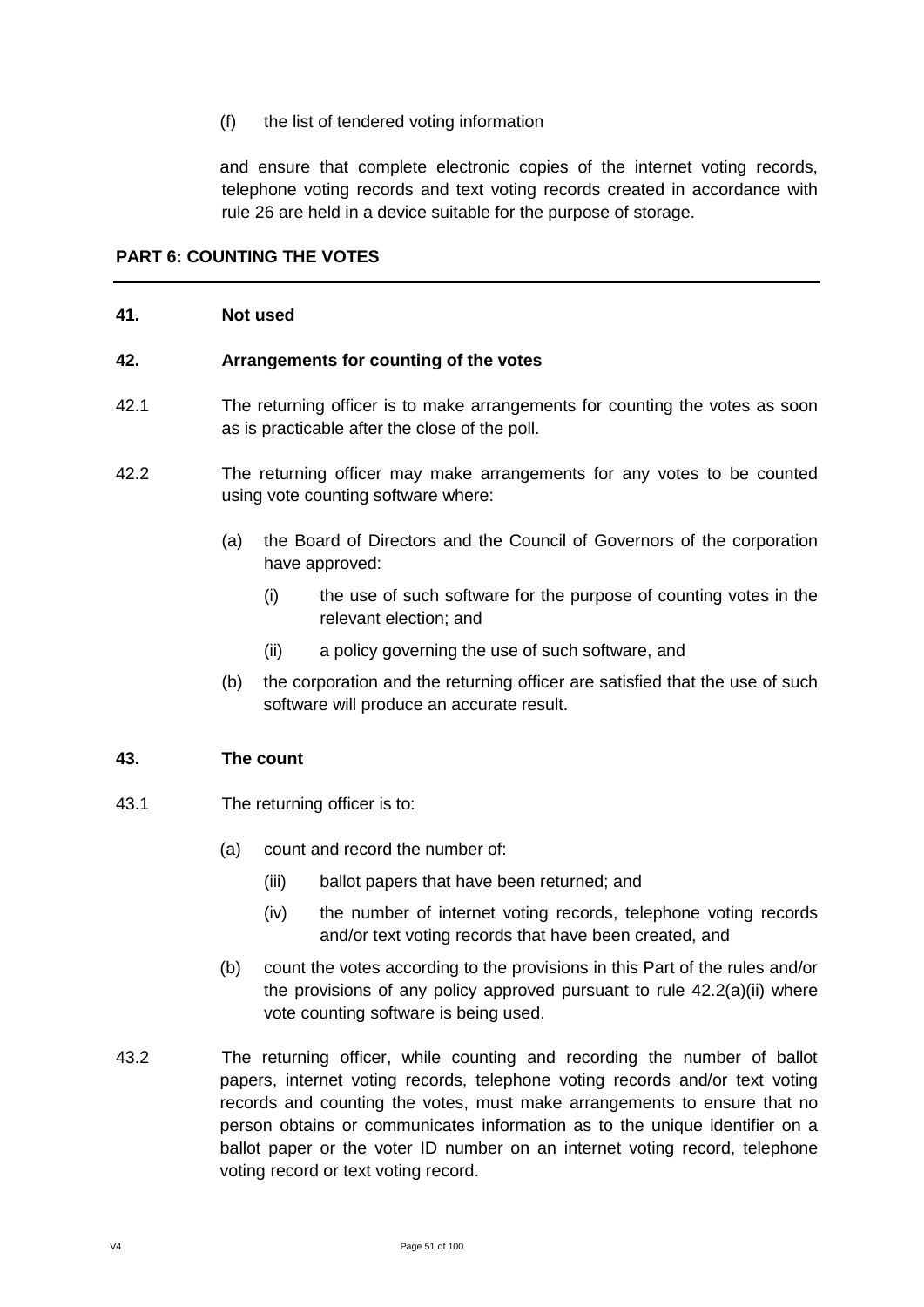43.3 The returning officer is to proceed continuously with counting the votes as far as is practicable.

### **44. Rejected ballot papers and rejected text voting records**

- 44.1 Any ballot paper:
	- (a) which does not bear the features that have been incorporated into the other ballot papers to prevent them from being reproduced;
	- (b) on which votes are given for more candidates than the voter is entitled to vote;
	- (c) on which anything is written or marked by which the voter can be identified except the unique identifier; or
	- (d) which is unmarked or rejected because of uncertainty,

shall, subject to rules 44.2 and 44.3, be rejected and not counted.

- 44.2 Where the voter is entitled to vote for more than one candidate, a ballot paper is not to be rejected because of uncertainty in respect of any vote where no uncertainty arises, and that vote is to be counted.
- 44.3 A ballot paper on which a vote is marked:
	- (a) elsewhere than in the proper place;
	- (b) otherwise than by means of a clear mark;
	- (c) by more than one mark,

is not to be rejected for such reason (either wholly or in respect of that vote) if an intention that the vote shall be for one or other of the candidates clearly appears, and the way the paper is marked does not itself identify the voter and it is not shown that he or she can be identified by it.

- 44.4 The returning officer is to:
	- (a) endorse the word "rejected" on any ballot paper which under this rule is not to be counted; and
	- (b) in the case of a ballot paper on which any vote is counted under rules 44.2 and 44.3, endorse the words "rejected in part" on the ballot paper and indicate which vote or votes have been counted.
- 44.5 The returning officer is to draw up a statement showing the number of rejected ballot papers under the following headings:
	- (a) does not bear proper features that have been incorporated into the ballot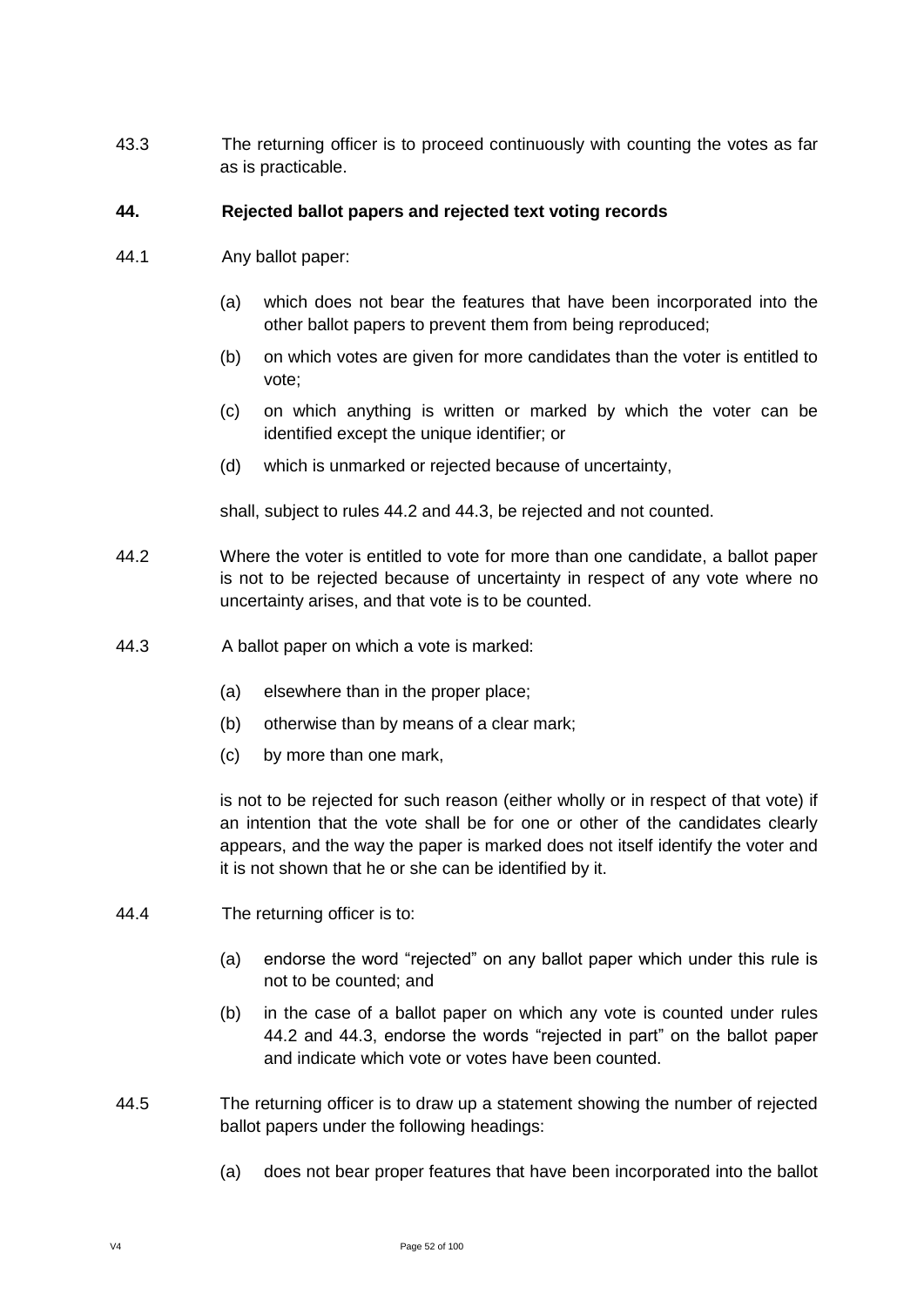paper;

- (b) voting for more candidates than the voter is entitled to;
- (c) writing or mark by which voter could be identified; and
- (d) unmarked or rejected because of uncertainty,

and, where applicable, each heading must record the number of ballot papers rejected in part.

- 44.6 Any text voting record:
	- (a) on which votes are given for more candidates than the voter is entitled to vote;
	- (b) on which anything is written or marked by which the voter can be identified except the voter ID number; or
	- (c) which is unmarked or rejected because of uncertainty,

shall, subject to rules 44.7 and 44.8, be rejected and not counted.

- 44.7 Where the voter is entitled to vote for more than one candidate, a text voting record is not to be rejected because of uncertainty in respect of any vote where no uncertainty arises, and that vote is to be counted.
- 44.8 A text voting record on which a vote is marked:
	- (a) otherwise than by means of a clear mark;
	- (b) by more than one mark,

is not to be rejected for such reason (either wholly or in respect of that vote) if an intention that the vote shall be for one or other of the candidates clearly appears, and the way the text voting record is marked does not itself identify the voter and it is not shown that he or she can be identified by it.

- 44.9 The returning officer is to:
	- (a) endorse the word "rejected" on any text voting record which under this rule is not to be counted; and
	- (b) in the case of a text voting record on which any vote is counted under rules 44.7 and 44.8, endorse the words "rejected in part" on the text voting record and indicate which vote or votes have been counted.
- 44.10 The returning officer is to draw up a statement showing the number of rejected text voting records under the following headings:
	- (a) voting for more candidates than the voter is entitled to;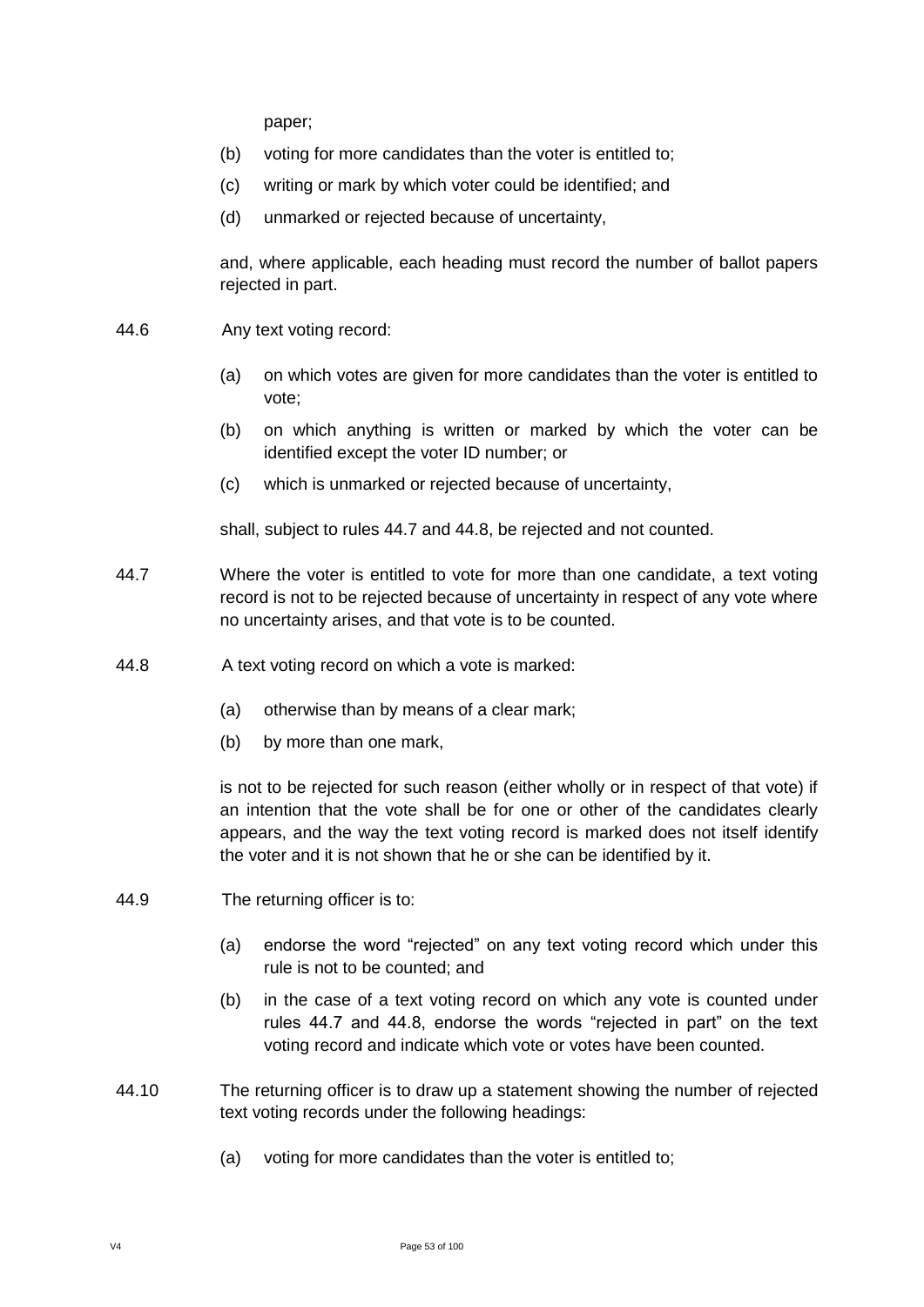- (b) writing or mark by which voter could be identified; and
- (c) unmarked or rejected because of uncertainty,

and, where applicable, each heading must record the number of text voting records rejected in part.

- **45. Not used**
- **46. Not used**
- **47. Not used**
- **48. Not used**
- **49. Not used**
- **50. Not used**

### **51. Equality of votes**

51.1 Where, after the counting of votes is completed, an equality of votes is found to exist between any candidates and the addition of a vote would entitle any of those candidates to be declared elected, the returning officer is to decide between those candidates by a lot, and proceed as if the candidate on whom the lot falls had received an additional vote.

### **PART 7: FINAL PROCEEDINGS IN CONTESTED AND UNCONTESTED ELECTIONS**

#### **52. Declaration of result for contested elections**

- 52.1 In a contested election, when the result of the poll has been ascertained, the returning officer is to:
	- (a) declare the candidate or candidates whom more votes have been given than for the other candidates, up to the number of vacancies to be filled on the Council of Governors from the constituency, or class within a constituency, for which the election is being held to be elected,
	- (b) give notice of the name of each candidate who he or she has declared elected:
		- (i) where the election is held under a proposed constitution pursuant to powers conferred on the Trust by section 33(4) of the 2006 Act, to the chairman of the NHS Trust; or
		- (ii) in any other case, to the chairman of the corporation; and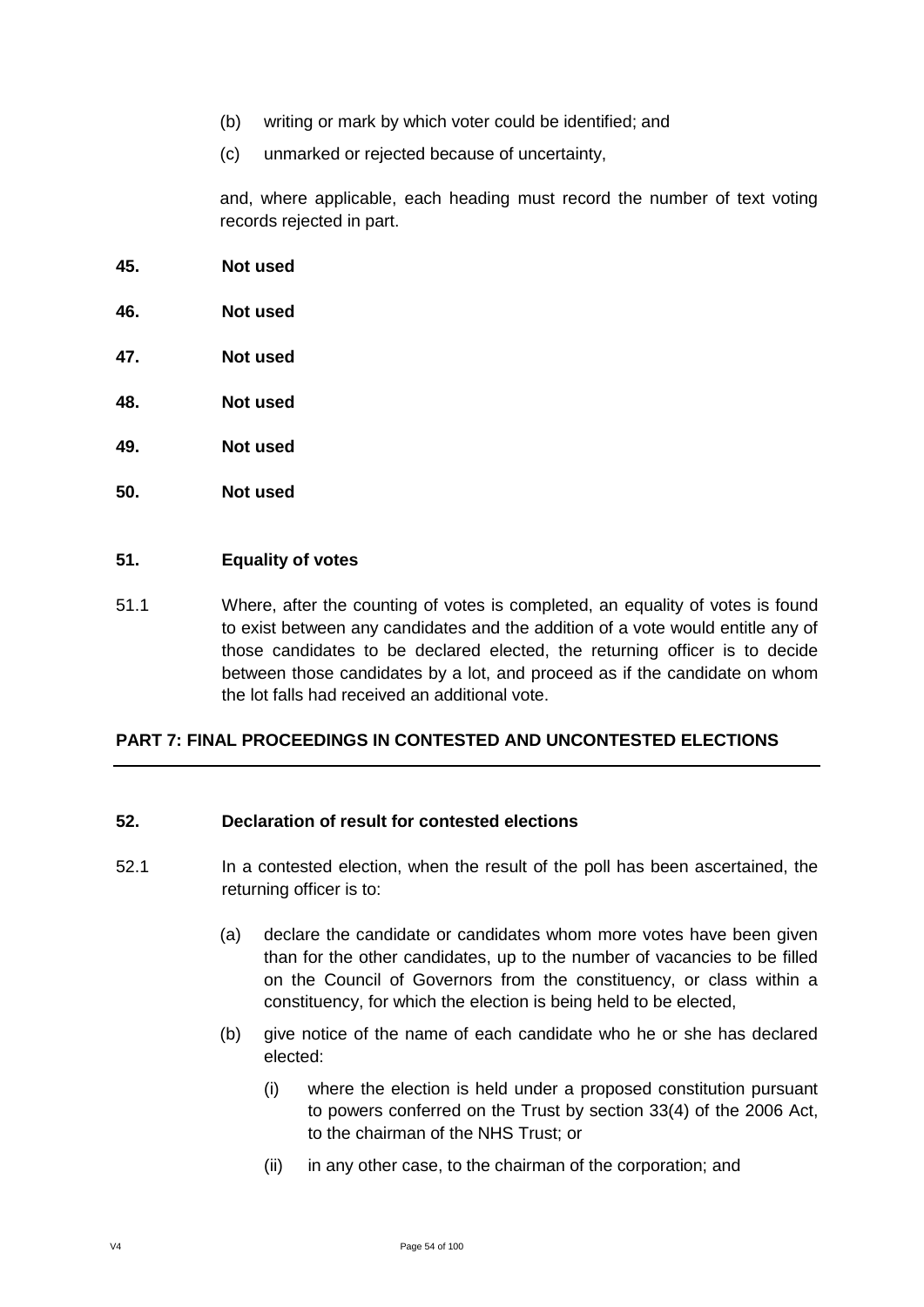- (c) give public notice of the name of each candidate whom he or she has declared elected.
- 52.2 The returning officer is to make:
	- (a) the total number of votes given for each candidate (whether elected or not); and
	- (b) the number of rejected ballot papers under each of the headings in rule 44.5;
	- (c) the number of rejected text voting records under each of the headings in rule 44.10,

available on request.

## **53. Declaration of result for uncontested elections**

- 53.1 In an uncontested election, the returning officer is to as soon as is practicable after final day for the delivery of notices of withdrawals by candidates from the election:
	- (a) declare the candidate or candidates remaining validly nominated to be elected;
	- (b) give notice of the name of each candidate who he or she has declared elected to the chairman of the corporation; and
	- (c) give public notice of the name of each candidate who he or she has declared elected.

## **PART 8: DISPOSAL OF DOCUMENTS**

#### **54. Sealing up of documents relating to the poll**

- 54.1 On completion of the counting at a contested election, the returning officer is to seal up the following documents in separate packets:
	- (a) the counted ballot papers, internet voting records, telephone voting records and text voting records;
	- (b) the ballot papers and text voting records endorsed with "rejected in part";
	- (c) the rejected ballot papers and text voting records; and
	- (d) the statement of rejected ballot papers and the statement of rejected text voting records,

and ensure that complete electronic copies of the internet voting records,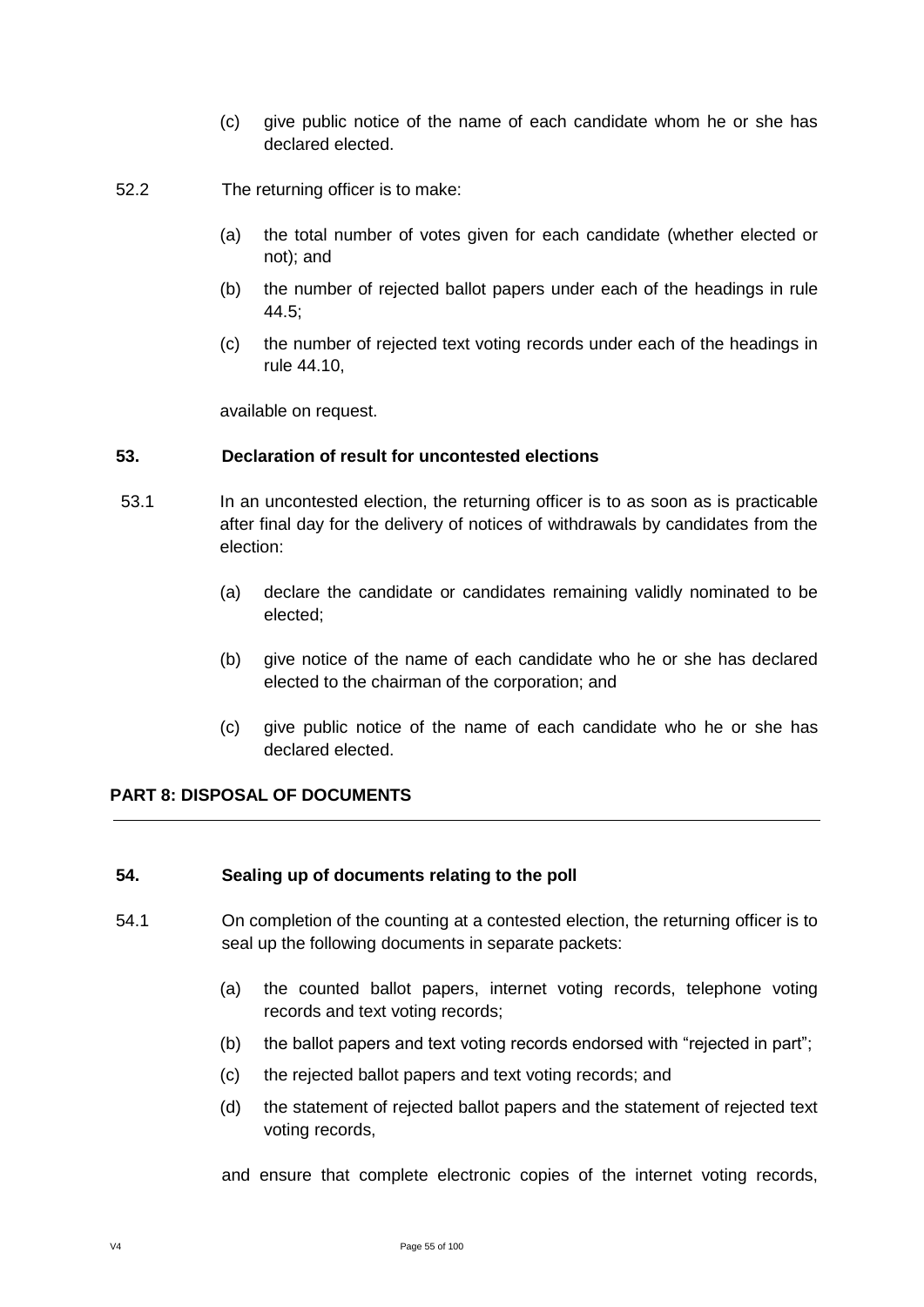telephone voting records and text voting records created in accordance with rule 26 are held in a device suitable for the purpose of storage.

- 54.2 The returning officer must not open the sealed packets of:
	- (a) the disqualified documents, with the list of disqualified documents inside it;
	- (b) the list of spoilt ballot papers and the list of spoilt text message votes;
	- (c) the list of lost ballot documents; and
	- (d) the list of eligible voters,

or access the complete electronic copies of the internet voting records, telephone voting records and text voting records created in accordance with rule 26 and held in a device suitable for the purpose of storage.

- 54.3 The returning officer must endorse on each packet a description of:
	- (a) its contents;
	- (b) the date of the publication of notice of the election;
	- (c) the name of the corporation to which the election relates; and
	- (d) the constituency, or class within a constituency, to which the election relates.

#### **55. Delivery of documents**

55.1 Once the documents relating to the poll have been sealed up and endorsed pursuant to rule 56, the returning officer is to forward them to the chair of the corporation.

#### **56. Forwarding of documents received after close of the poll**

- 56.1 Where:
	- (a) any voting documents are received by the returning officer after the close of the poll; or
	- (b) any envelopes addressed to eligible voters are returned as undelivered too late to be resent; or
	- (c) any applications for replacement voting information are made too late to enable new voting information to be issued,

the returning officer is to put them in a separate packet, seal it up, and endorse and forward it to the chairman of the corporation.

### **57. Retention and public inspection of documents**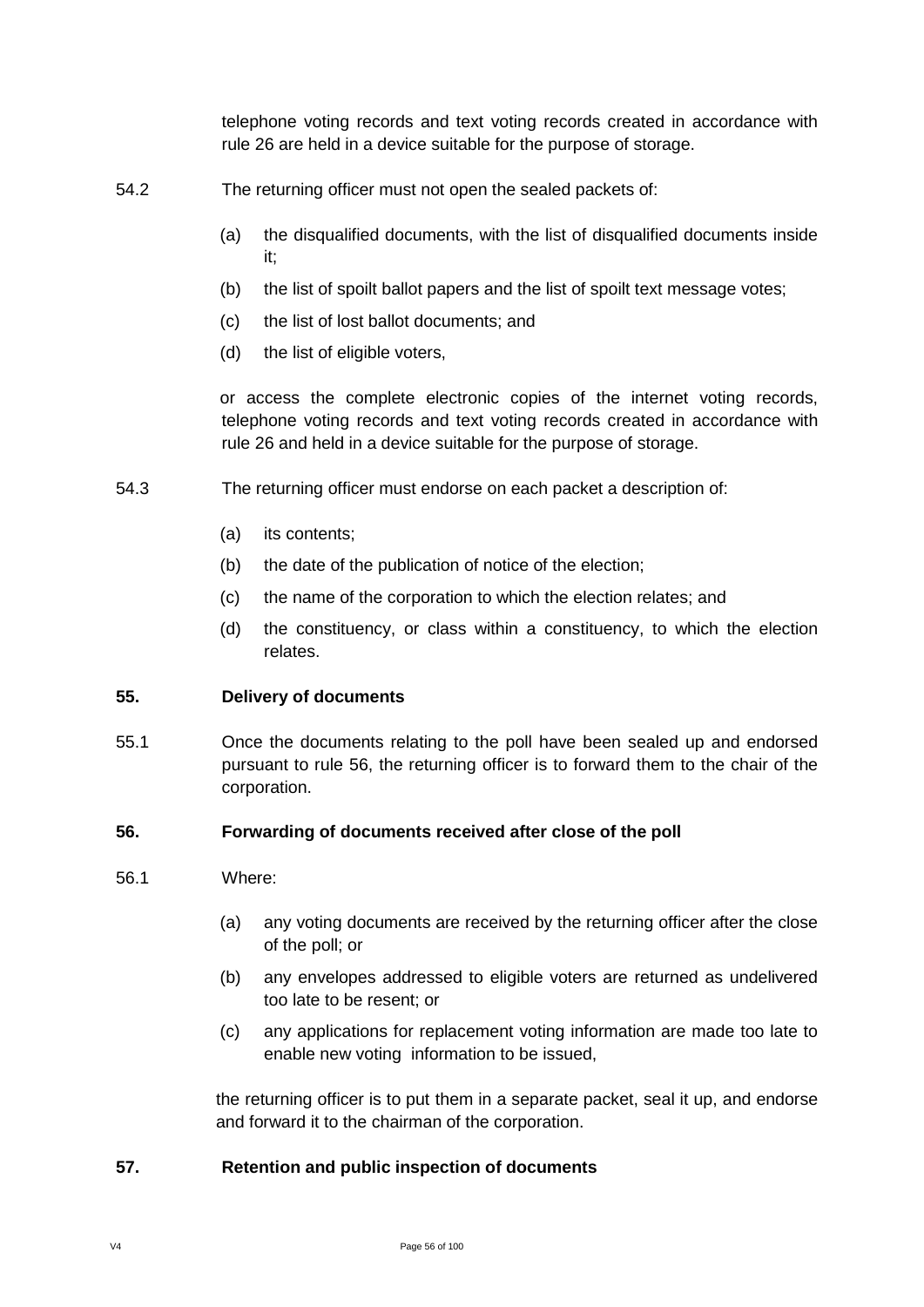- 57.1 The corporation is to retain the documents relating to an election that are forwarded to the chair by the returning officer under these rules for one year, and then, unless otherwise directed by the Board of Directors of the corporation, cause them to be destroyed.
- 57.2 With the exception of the documents listed in rule 58.1, the documents relating to an election that are held by the corporation shall be available for inspection by members of the public at all reasonable times.
- 57.3 A person may request a copy or extract from the documents relating to an election that are held by the corporation, and the corporation is to provide it, and may impose a reasonable charge for doing so.

### **58. Application for inspection of certain documents relating to an election**

- 58.1 The corporation may not allow:
	- (a) the inspection of, or the opening of any sealed packet containing:
		- (i) any rejected ballot papers, including ballot papers rejected in part;
		- (ii) any rejected text voting records, including text voting records rejected in part;
		- (iii) any disqualified documents, or the list of disqualified documents,
		- (iv) any counted ballot papers, internet voting records, telephone voting records or text voting records; or
		- (v) the list of eligible voters, or
	- (b) access to or the inspection of the complete electronic copies of the internet voting records, telephone voting records and text voting records created in accordance with rule 26 and held in a device suitable for the purpose of storage,

by any person without the consent of the Board of Directors of the corporation.

- 58.2 A person may apply to the Board of Directors of the corporation to inspect any of the documents listed in rule 58.1, and the Board of Directors of the corporation may only consent to such inspection if it is satisfied that it is necessary for the purpose of questioning an election pursuant to Part 11.
- 58.3 The Board of Directors of the corporation's consent may be on any terms or conditions that it thinks necessary, including conditions as to:
	- (a) persons;
	- (b) time;
	- (c) place and mode of inspection; and/or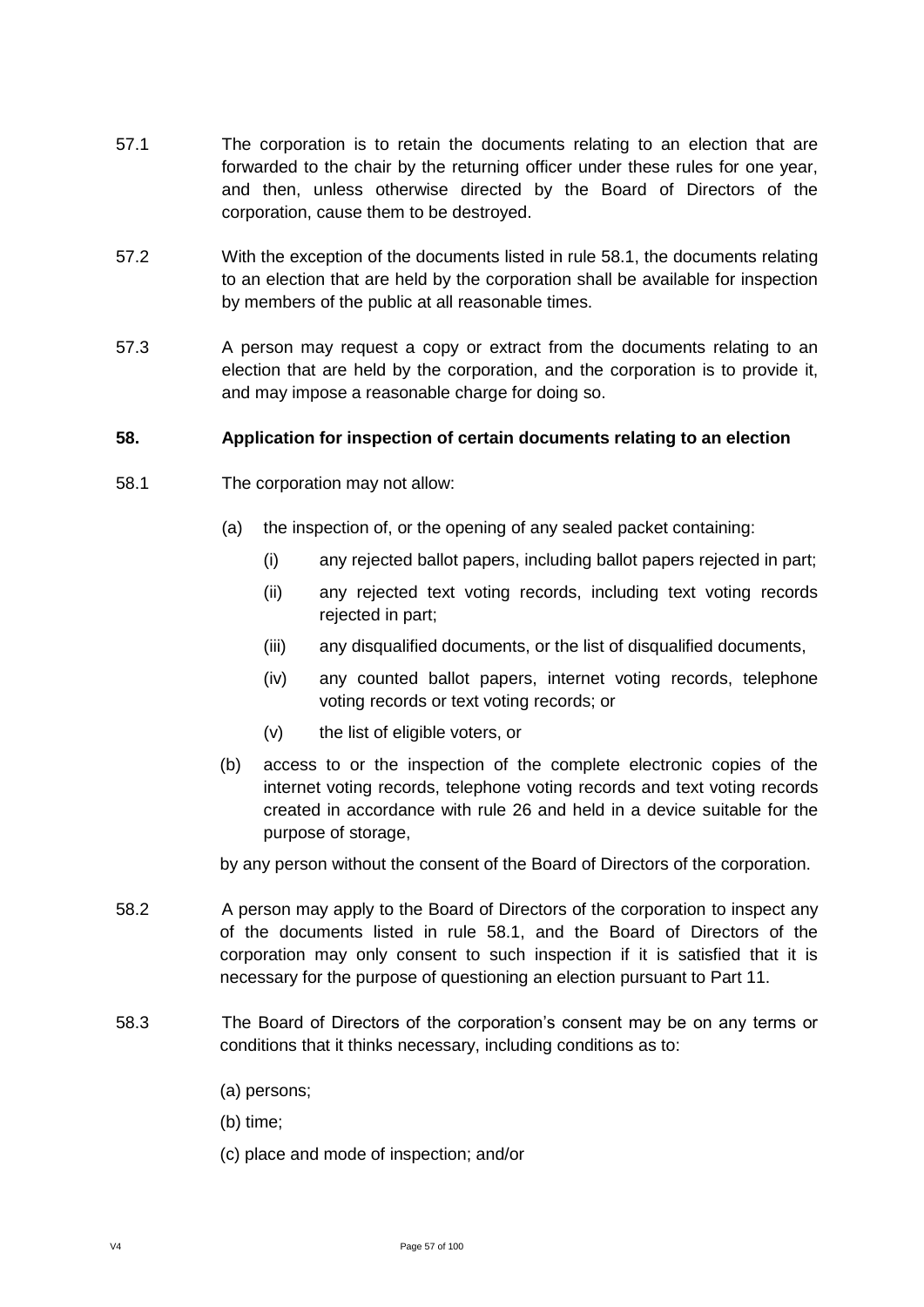(d) production or opening,

and the corporation must only make the documents available for inspection in accordance with those terms and conditions.

- 58.4 On an application to inspect any of the documents listed in rule 58.1 the Board of Directors of the corporation must:
	- (a) in giving its consent; and
	- (b) in making the documents available for inspection

ensure that the way in which the vote of any particular member has been given shall not be disclosed, until it has been established:

- (i) that his or her vote was given; and
- (ii) that Monitor has declared that the vote was invalid.

## **PART 9: DEATH OF A CANDIDATE DURING A CONTESTED ELECTION**

#### **59. Countermand or abandonment of poll on death of candidate**

- 59.1 If at a contested election, proof is given to the returning officer's satisfaction before the result of the election is declared that one of the persons named or to be named as a candidate has died, then the returning officer is to:
	- (a) countermand notice of the poll, or, if voting information has been issued, direct that the poll be abandoned within that constituency or class; and
	- (b) order a new election, on a date to be appointed by him or her in consultation with the corporation, within the period of 40 days, computed in accordance with rule 3 of these rules, beginning with the day that the poll was countermanded or abandoned.
- 59.2 Where a new election is ordered under rule 59.1, no fresh nomination is necessary for any candidate who was validly nominated for the election where the poll was countermanded or abandoned but further candidates shall be invited for that constituency or class.
- 59.3 Where a poll is abandoned under rule 59.1(a), rules 59.4 to 59.7 are to apply.
- 59.4 The returning officer shall not take any step or further step to open envelopes or deal with their contents in accordance with rules 38 and 39, and is to make up separate sealed packets in accordance with rule 40.
- 59.5 The returning officer is to: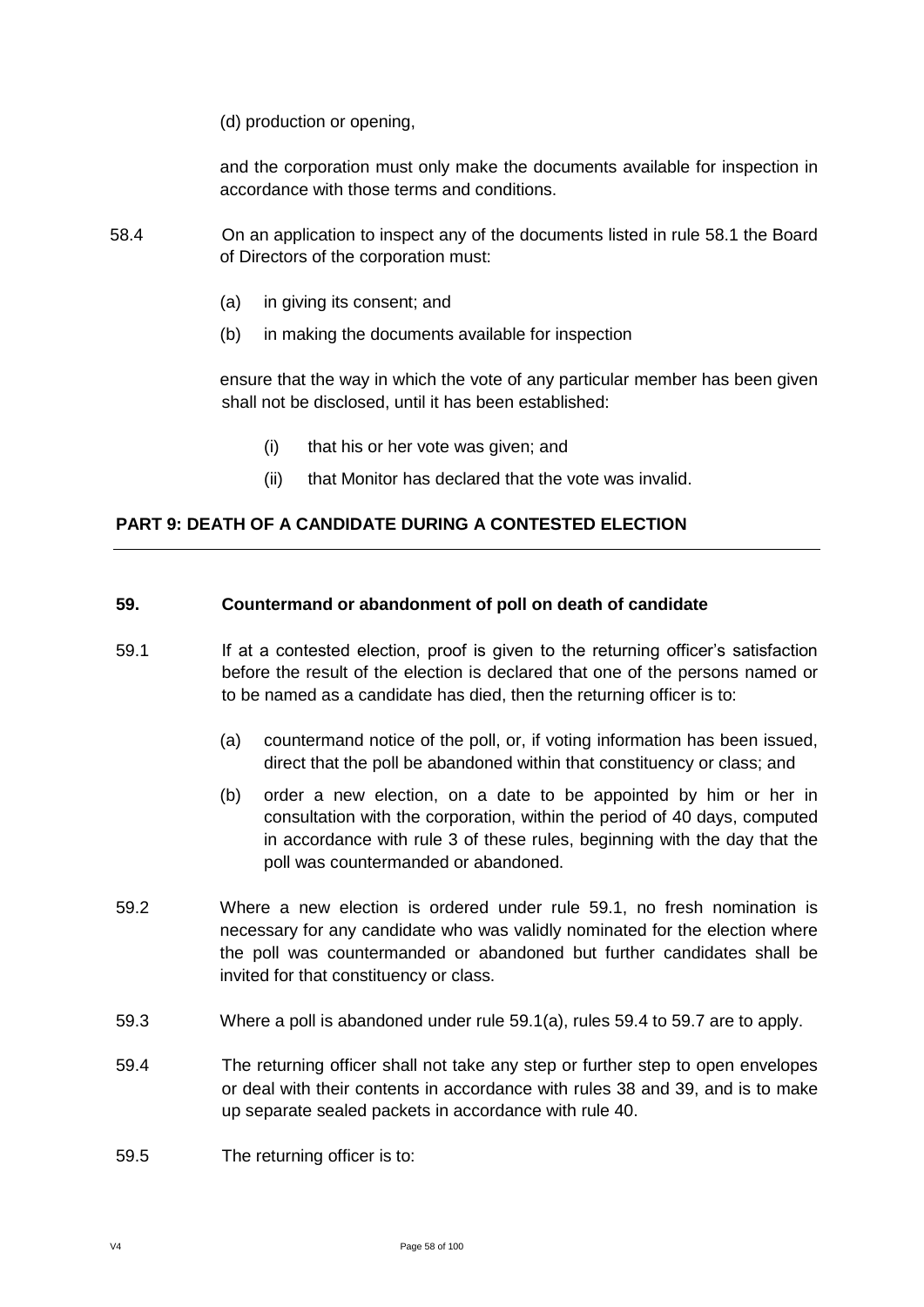- (a) count and record the number of ballot papers, internet voting records, telephone voting records and text voting records that have been received;
- (b) seal up the ballot papers, internet voting records, telephone voting records and text voting records into packets, along with the records of the number of ballot papers, internet voting records, telephone voting records and text voting records, and

ensure that complete electronic copies of the internet voting records telephone voting records and text voting records created in accordance with rule 26 are held in a device suitable for the purpose of storage.

- 59.6 The returning officer is to endorse on each packet a description of:
	- (a) its contents;
	- (b) the date of the publication of notice of the election;
	- (c) the name of the corporation to which the election relates; and
	- (d) the constituency, or class within a constituency, to which the election relates.
- 59.7 Once the documents relating to the poll have been sealed up and endorsed pursuant to rules 59.4 to 59.6, the returning officer is to deliver them to the chairman of the corporation, and rules 57 and 58 are to apply.

### **PART 10: ELECTION EXPENSES AND PUBLICITY**

#### *Election expenses*

#### **60. Election expenses**

60.1 Any expenses incurred, or payments made, for the purposes of an election which contravene this Part are an electoral irregularity, which may only be questioned in an application made to Monitor under Part 11 of these rules.

#### **61. Expenses and payments by candidates**

- 61.1 A candidate may not incur any expenses or make a payment (of whatever nature) for the purposes of an election, other than expenses or payments that relate to:
	- (a) personal expenses;
	- (b) travelling expenses, and expenses incurred while living away from home; and
	- (c) expenses for stationery, postage, telephone, internet(or any similar means of communication) and other petty expenses, to a limit of £100.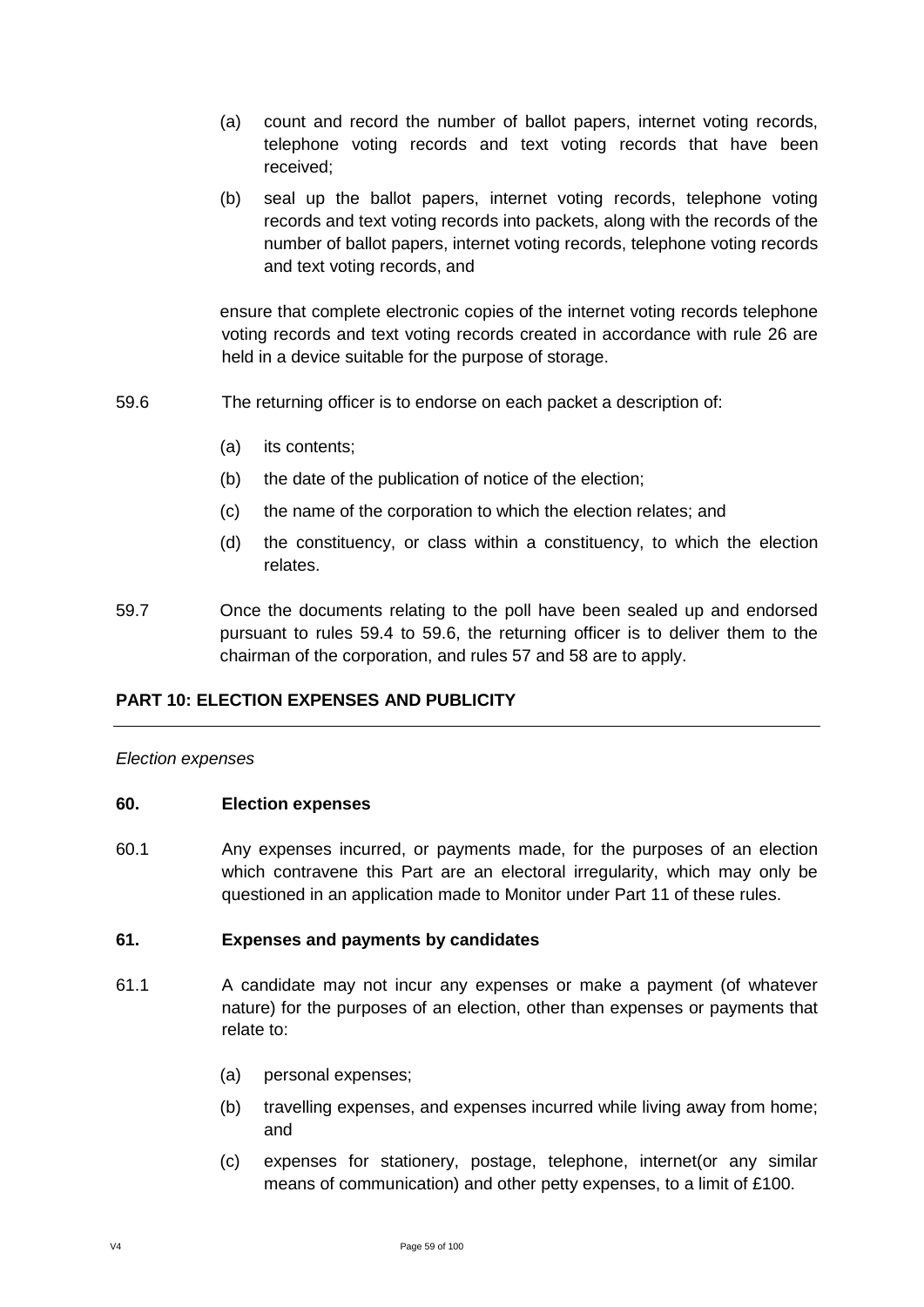### **62. Election expenses incurred by other persons**

- 62.1 No person may:
	- (a) incur any expenses or make a payment (of whatever nature) for the purposes of a candidate's election, whether on that candidate's behalf or otherwise; or
	- (b) give a candidate or his or her family any money or property (whether as a gift, donation, loan, or otherwise) to meet or contribute to expenses incurred by or on behalf of the candidate for the purposes of an election.
- 62.2 Nothing in this rule is to prevent the corporation from incurring such expenses, and making such payments, as it considers necessary pursuant to rules 63 and 64.

### *Publicity*

## **63. Publicity about election by the corporation**

- 63.1 The corporation may:
	- (a) compile and distribute such information about the candidates; and
	- (b) organise and hold such meetings to enable the candidates to speak and respond to questions,

as it considers necessary.

- 63.2 Any information provided by the corporation about the candidates, including information compiled by the corporation under rule 64, must be:
	- (a) objective, balanced and fair;
	- (b) equivalent in size and content for all candidates;
	- (c) compiled and distributed in consultation with all of the candidates standing for election; and
	- (d) must not seek to promote or procure the election of a specific candidate or candidates, at the expense of the electoral prospects of one or more other candidates.
- 63.3 Where the corporation proposes to hold a meeting to enable the candidates to speak, the corporation must ensure that all of the candidates are invited to attend, and in organising and holding such a meeting, the corporation must not seek to promote or procure the election of a specific candidate or candidates at the expense of the electoral prospects of one or more other candidates.

### **64. Information about candidates for inclusion with voting information**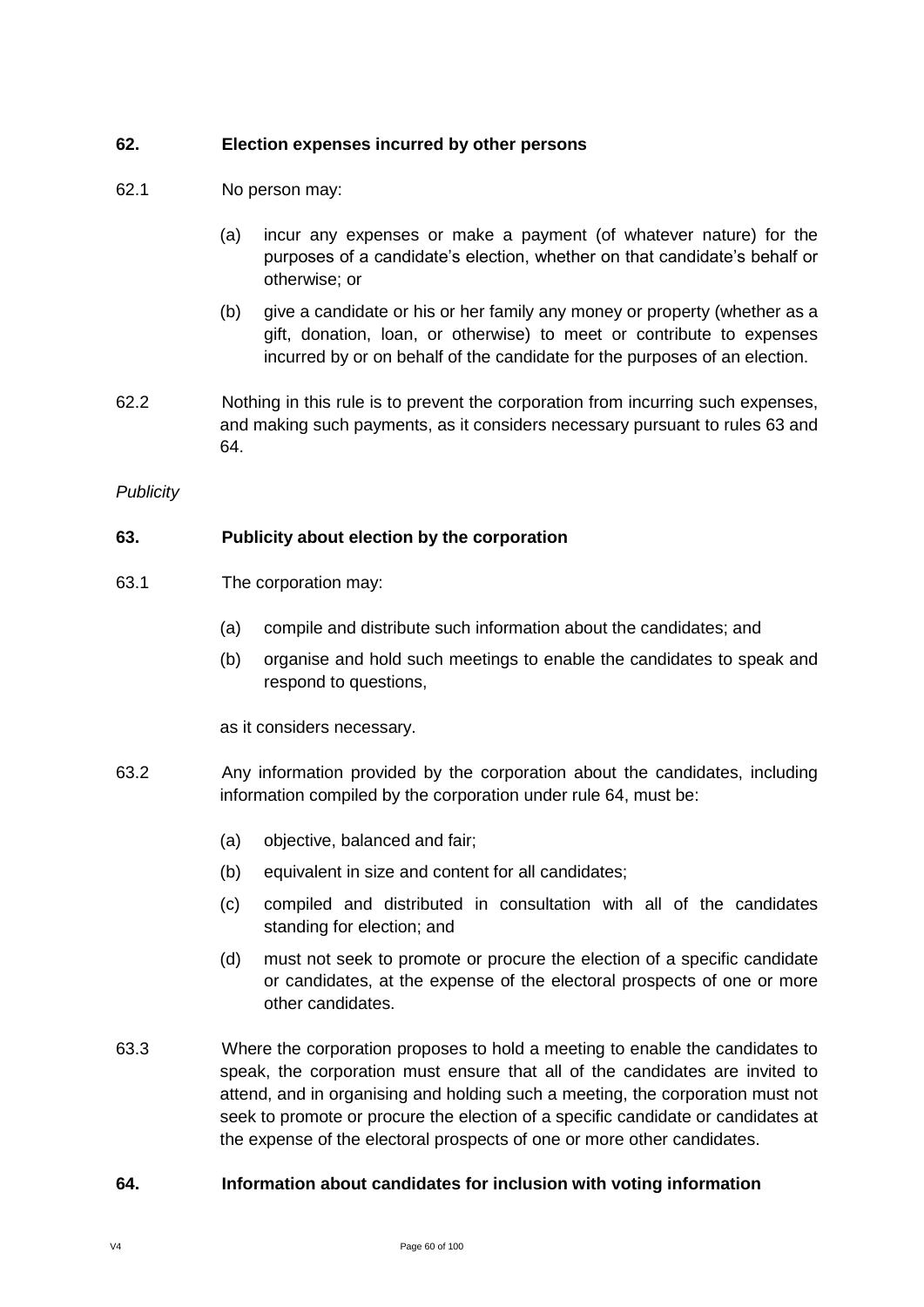- 64.1 The corporation must compile information about the candidates standing for election, to be distributed by the returning officer pursuant to rule 24 of these rules.
- 64.2 The information must consist of:
	- (a) a statement submitted by the candidate of no more than 250 words;
	- (b) if voting by telephone or text message is a method of polling for the election, the numerical voting code allocated by the returning officer to each candidate, for the purpose of recording votes using the telephone voting facility or the text message voting facility ("numerical voting code"); and
	- (c) a photograph of the candidate.

#### **65. Meaning of "for the purposes of an election"**

- 65.1 In this Part, the phrase "for the purposes of an election" means with a view to, or otherwise in connection with, promoting or procuring a candidate's election, including the prejudicing of another candidate's electoral prospects; and the phrase "for the purposes of a candidate's election" is to be construed accordingly.
- 65.2 The provision by any individual of his or her own services voluntarily, on his or her own time, and free of charge is not to be considered an expense for the purposes of this Part.

### **PART 11: QUESTIONING ELECTIONS AND THE CONSEQUENCE OF IRREGULARITIES**

#### **66. Application to question an election**

- 66.1 An application alleging a breach of these rules, including an electoral irregularity under Part 10, may be made to Monitor for the purpose of seeking a referral to the independent election arbitration panel (IEAP).
- 66.2 An application may only be made once the outcome of the election has been declared by the returning officer.
- 66.3 An application may only be made to Monitor by:
	- (a) a person who voted at the election or who claimed to have had the right to vote; or
	- (b) a candidate, or a person claiming to have had a right to be elected at the election.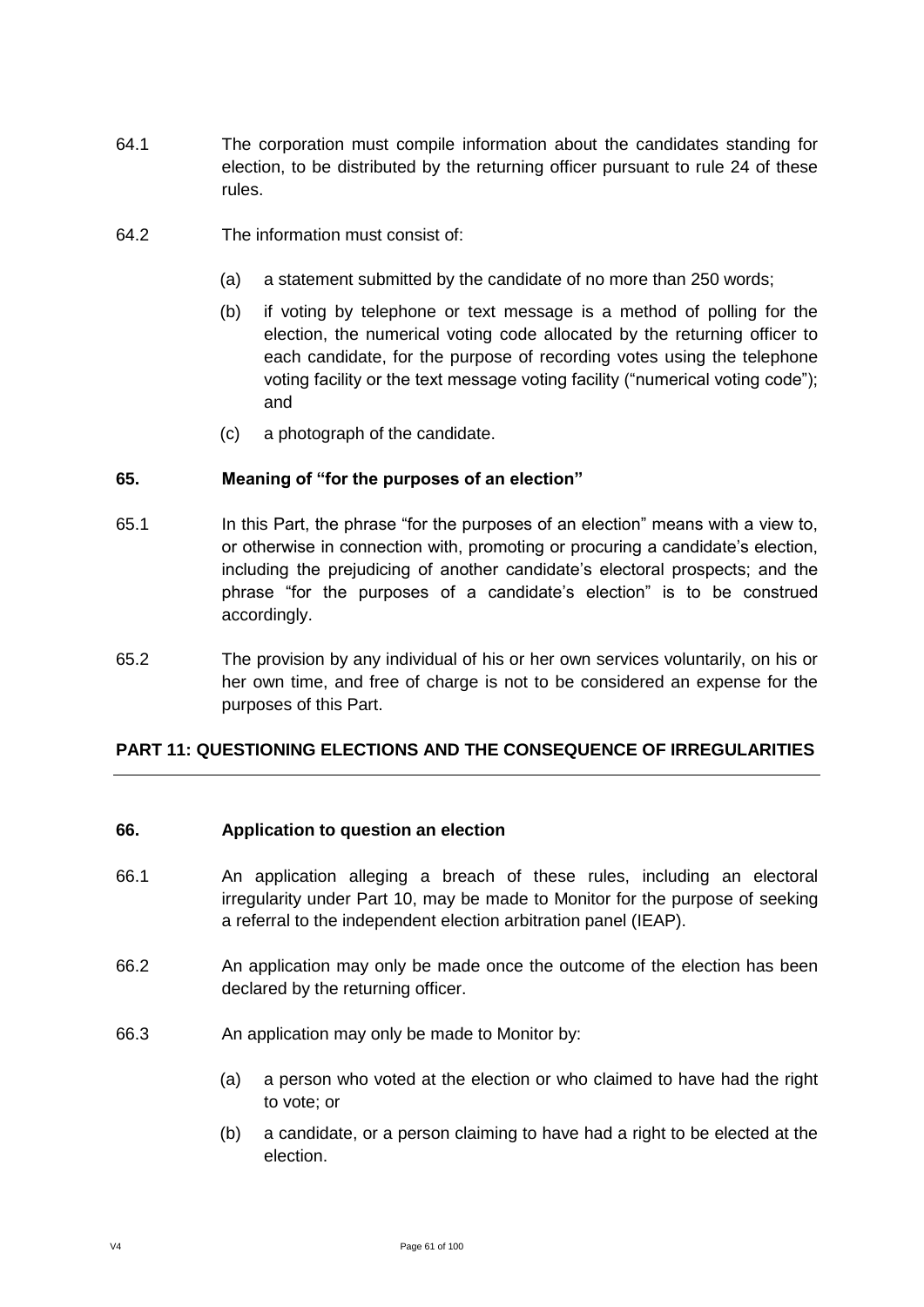### 66.4 The application must:

- (a) describe the alleged breach of the rules or electoral irregularity; and
- (b) be in such a form as the independent panel may require.
- 66.5 The application must be presented in writing within 21 days of the declaration of the result of the election. Monitor will refer the application to the independent election arbitration panel appointed by Monitor.
- 66.6 If the independent election arbitration panel requests further information from the applicant, then that person must provide it as soon as is reasonably practicable.
- 66.7 Monitor shall delegate the determination of an application to a person or panel of persons to be nominated for the purpose.
- 66.8 The determination by the IEAP shall be binding on and shall be given effect by the corporation, the applicant and the members of the constituency (or class within a constituency) including all the candidates for the election to which the application relates.
- 66.9 The IEAP may prescribe rules of procedure for the determination of an application including costs.

### **PART 12: MISCELLANEOUS**

#### **67. Secrecy**

- 67.1 The following persons:
	- (a) the returning officer; and
	- (b) the returning officer's staff,

must maintain and aid in maintaining the secrecy of the voting and the counting of the votes, and must not, except for some purpose authorised by law, communicate to any person any information as to:

- (i) the name of any member of the corporation who has or has not been given voting information or who has or has not voted;
- (ii) the unique identifier on any ballot paper;
- (iii) the voter ID number allocated to any voter; and
- (iv) the candidate(s) for whom any member has voted.
- 67.2 No person may obtain or attempt to obtain information as to the candidate(s) for whom a voter is about to vote or has voted, or communicate such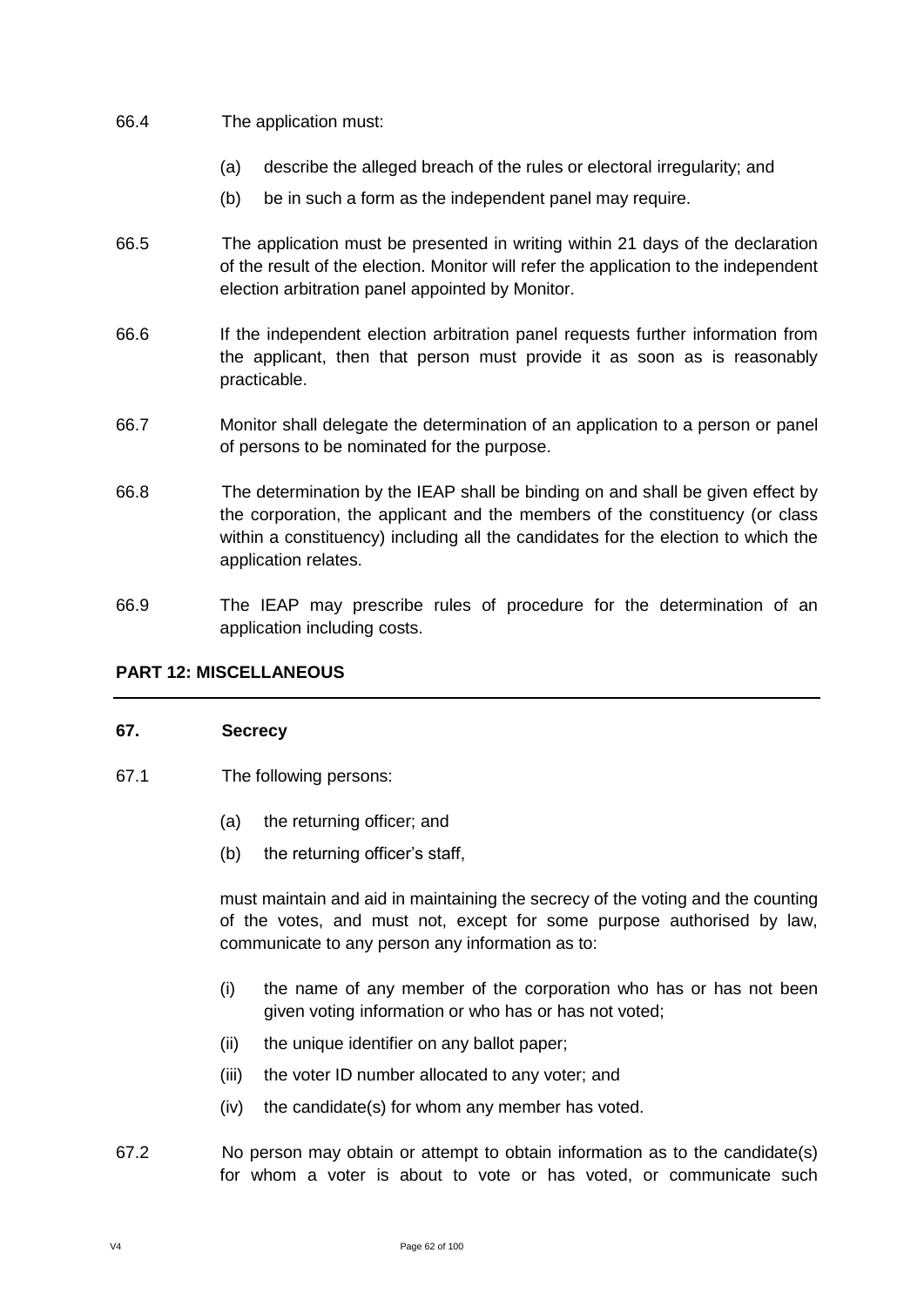information to any person at any time, including the unique identifier on a ballot paper given to a voter or the voter ID number allocated to a voter.

67.3 The returning officer is to make such arrangements as he or she thinks fit to ensure that the individuals who are affected by this provision are aware of the duties it imposes.

### **68. Prohibition of disclosure of vote**

68.1 No person who has voted at an election shall, in any legal or other proceedings to question the election, be required to state for whom he or she has voted.

#### **69. Disqualification**

- 69.1 A person may not be appointed as a returning officer, or as staff of the returning officer pursuant to these rules, if that person is:
	- (a) a member of the corporation;
	- (b) an employee of the corporation;
	- (c) a director of the corporation; or
	- (d) employed by or on behalf of a person who has been nominated for election.

### **70. Delay in postal service through industrial action or unforeseen event**

- 70.1 If industrial action, or some other unforeseen event, results in a delay in:
	- (a) the delivery of the documents in rule 24; or
	- (b) the return of the ballot papers,

the returning officer may extend the time between the publication of the notice of the poll and the close of the poll by such period as he or she considers appropriate.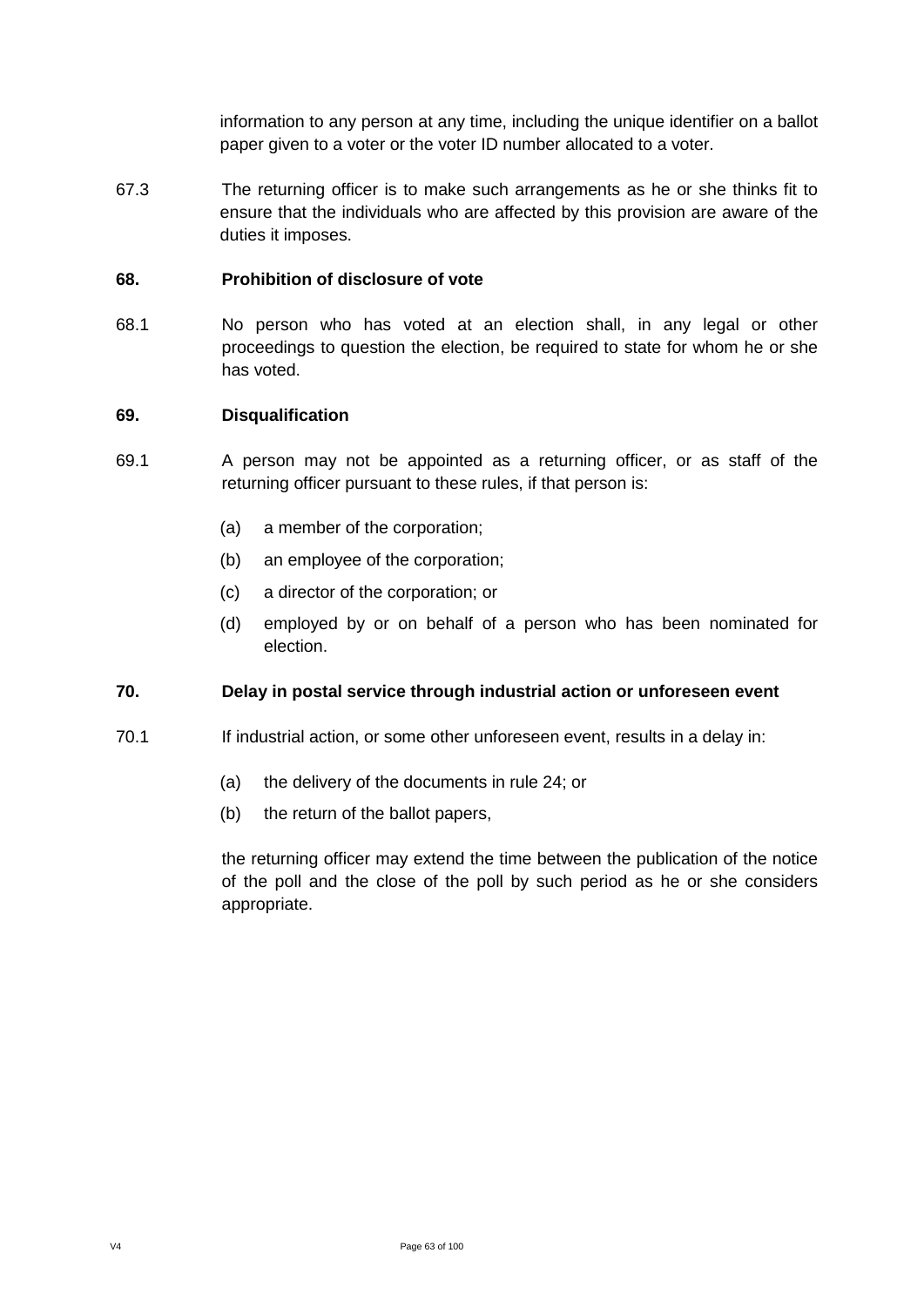# **ANNEX 5 – ADDITIONAL PROVISIONS – COUNCIL OF GOVERNORS**

(Paragraphs 14.7,15, 18 and 22)

## **Elected Governors**

1. A member of the Public Constituency may not vote at an election for a Public Governor unless within twenty-one days before they vote they have made a declaration in the form specified by the Secretary that they are qualified to vote as a member of the relevant area of the Public Constituency. It is an offence to knowingly or recklessly make such a declaration which is false in a material particular.

# **Appointed Governors**

2. The Secretary, having consulted Milton Keynes Clinical Commissioning Group (CCG) is to adopt a process for agreeing the appointment of the CCG Governor with that CCG.

3. The Secretary, having consulted Milton Keynes Borough Council, is to adopt a process for agreeing the appointment of the Local Authority Governor with that local authority.

4. The Partnership Governors are to be appointed by the partnership organisations, in accordance with a process agreed with the Secretary.

# **Appointment of Vice Chairman of the Council of Governors**

5. The Council of Governors shall appoint the lead Governor to be Vice Chairman of the Council of Governors.

## **Tenure for appointed Governors**

6. An appointed Governor:

- 6.1 shall hold office for a period of three years commencing immediately after his appointment is made;
- 6.2 shall be eligible for re-appointment at the end of his term;
- 6.3 may not hold office for longer than six consecutive years, and shall not be eligible for re-appointment if his re-appointment would result in him holding office for more than six consecutive years.

7. An appointed Governor shall cease to hold office if the appointing organisation which appointed him terminates the appointment.

## **Further provisions as to eligibility to be a Governor**

8. A person may not become a Governor of the Foundation Trust, and if already holding such office will immediately cease to do so, if: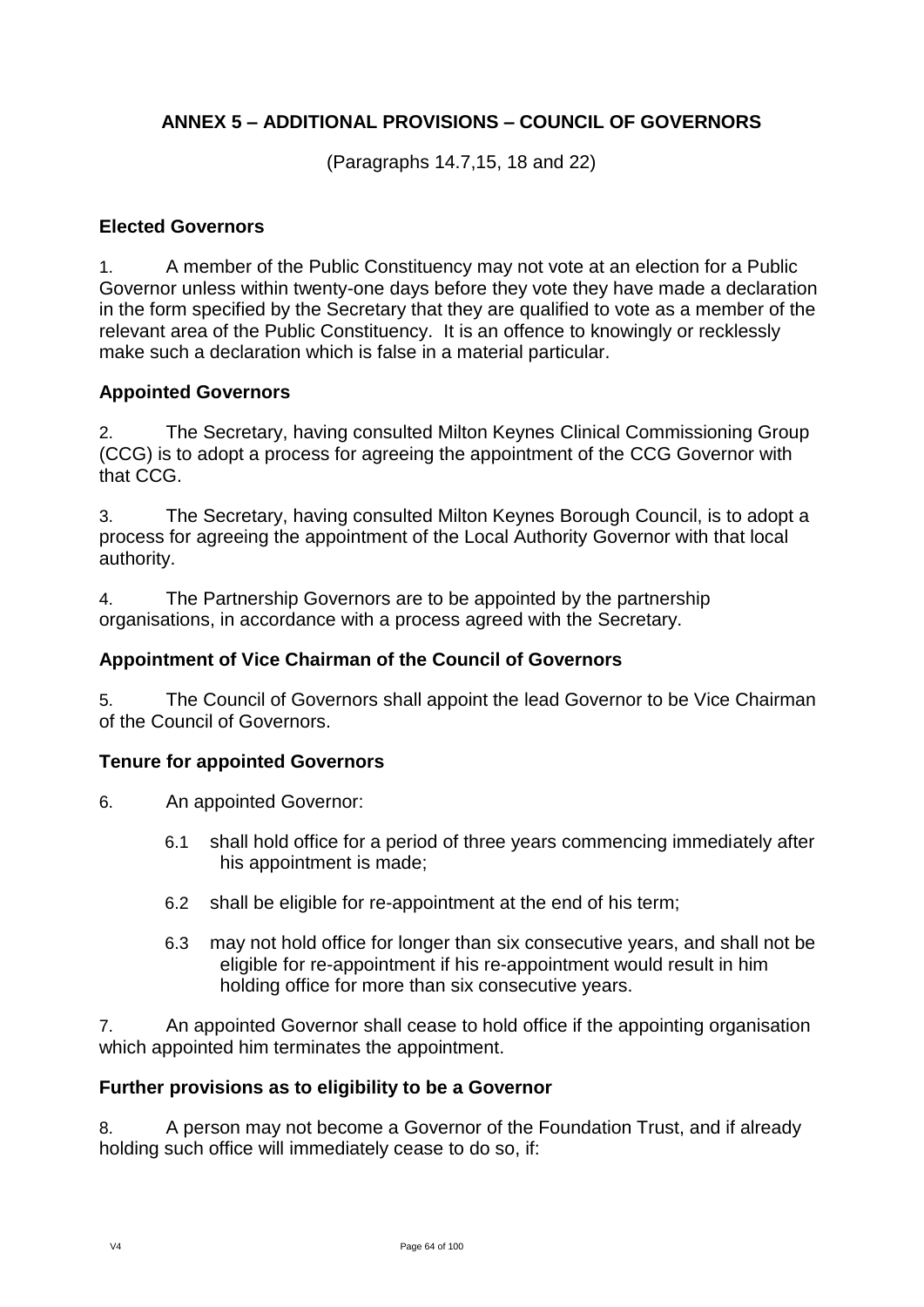- 8.1 they are a Director of the Foundation Trust;
- 8.2 they have been previously removed as a Governor pursuant to paragraph 10 of this Annex 5;
- 8.3 being a member of the Public Constituency, they refuse to sign a declaration in the form specified by the Secretary of particulars of their qualification to vote as a member of the Foundation Trust, and that they are not prevented from being a member of the Council of Governors;
- 8.4 they are subject to a sex offender order.
- 9. A person holding office as a Governor shall immediately cease to do so if:
	- 9.1 they resign by notice in writing to the Secretary;
	- 9.2 they fail to attend three consecutive meetings of the Council of Governors, unless the other Governors are satisfied that:
		- 9.2.1 the absences were due to reasonable causes; and
		- 9.2.2 they will be able to start attending meetings of the Council of Governors again within such a period as the other Governors consider reasonable;
	- 9.3 they have refused without reasonable cause to undertake any training which the Council of Governors requires all Governors to undertake;
	- 9.4 they have failed to sign and deliver to the Secretary a statement in the form required by the Secretary confirming acceptance of the code of conduct for Governors;
	- 9.5 they are removed from the Council of Governors under the following provisions.

10. A Governor may be removed from the Council of Governors by a resolution approved by not less than three-quarters of the remaining Governors present and voting on the grounds that:

- 10.1 they have committed a serious breach of the code of conduct; or
- 10.2 they have acted in a manner detrimental to the interests of the Foundation Trust; and
- 10.3 the Council of Governors consider that it is not in the best interests of the Foundation Trust for them to continue as a Governor.

### **Vacancies amongst Governors**

11. Where a vacancy arises on the Council of Governors for any reason other than expiry of term of office, the following provisions will apply.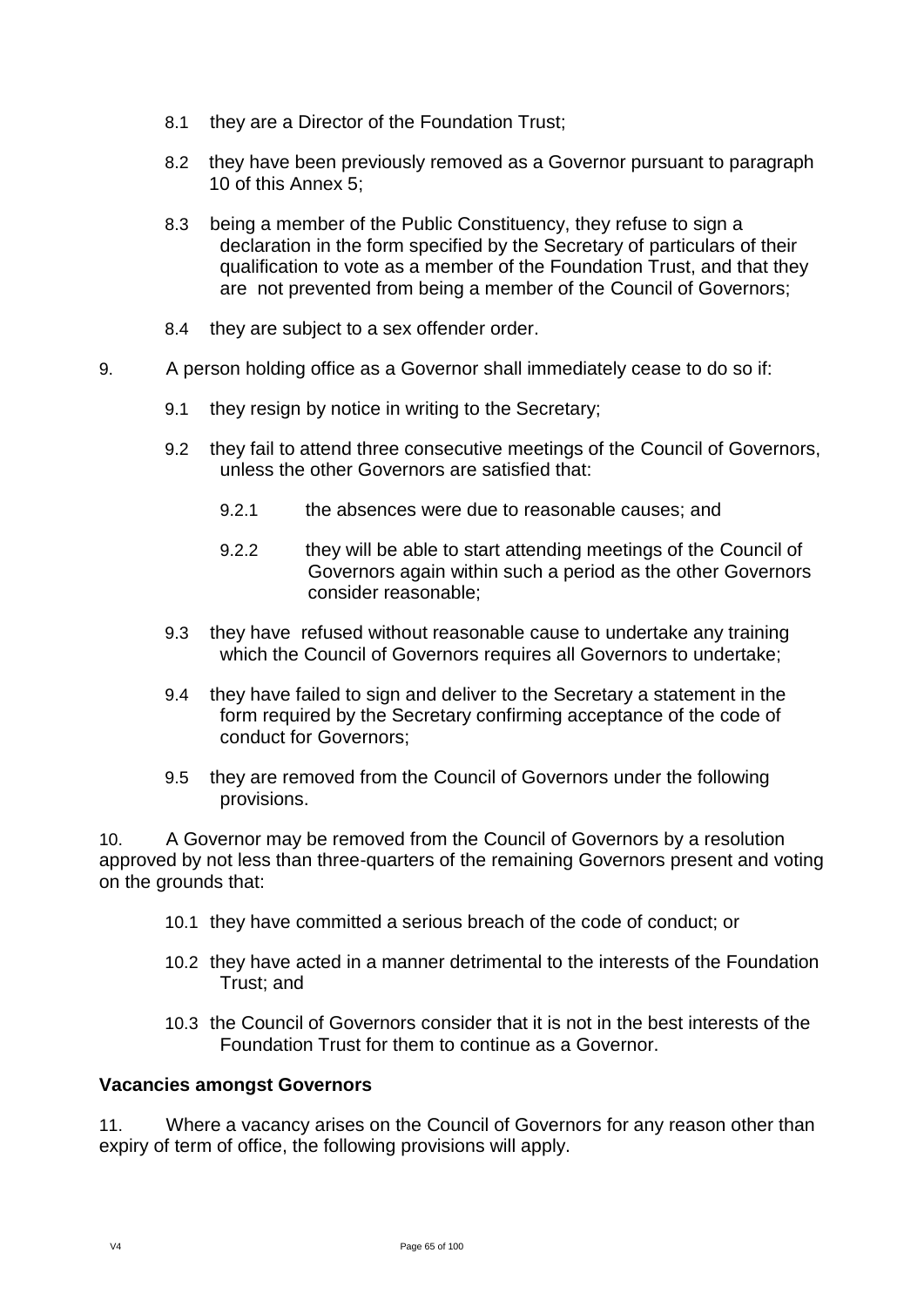12. Where the vacancy arises amongst the appointed Governors, the Secretary shall request that the appointing organisation appoints a replacement to hold office for the remainder of the term of office.

13. Where the vacancy arises amongst the elected Governors, the Council of Governors shall be at liberty either:

- 13.1 to call an election within three months to fill the seat for the remainder of that term of office; or
- 13.2 if the unexpired period of the term of office is less than six months, to leave the seat vacant until the next elections are held; or
- 13.3 to invite the next highest polling candidate for that seat at the most recent election, where that candidate is available and willing to take office, to fill the seat until the next annual election, at which time the seat will fall vacant and subject to election for any unexpired period of the term of office.

# **Further provisions as to meetings of Council of Governors**

14. The Council of Governors is to meet at least three times in each financial year. Save in the case of emergencies or the need to conduct urgent business, the Secretary shall give at least fourteen days written notice of the date and place of every meeting of the Council of Governors together with an agenda and any supporting papers to all Governors. Notice will be published on the Foundation Trust's website and other media as considered appropriate.

15. Meetings of the Council of Governors may be called by the Secretary, or by the Chairman, or by ten Governors (including at least two elected Governors and two appointed Governors) who give written notice to the Secretary specifying the business to be carried out. The Secretary shall send a written notice to all Governors as soon as possible after receipt of such a request. The Secretary shall call a meeting on at least fourteen but not more than twenty-eight days' notice to discuss the specified business. If the Secretary fails to call such a meeting then the Chairman or ten Governors, whichever is the case, shall call such a meeting. The meeting will be limited to the specified business only.

16. Ten Governors including not less than four Public Governors, not less than one Staff Governor and not less than one appointed Governor shall form a quorum.

17. The Council of Governors may invite the Chief Executive or any other member or members of the Board of Directors, or a representative of the external auditor or other advisors to attend a meeting of the Council of Governors.

18. The Council of Governors may agree that its members can participate in its meetings by telephone, video or computer link. Participation in a meeting in this manner shall be deemed to constitute presence in person at the meeting.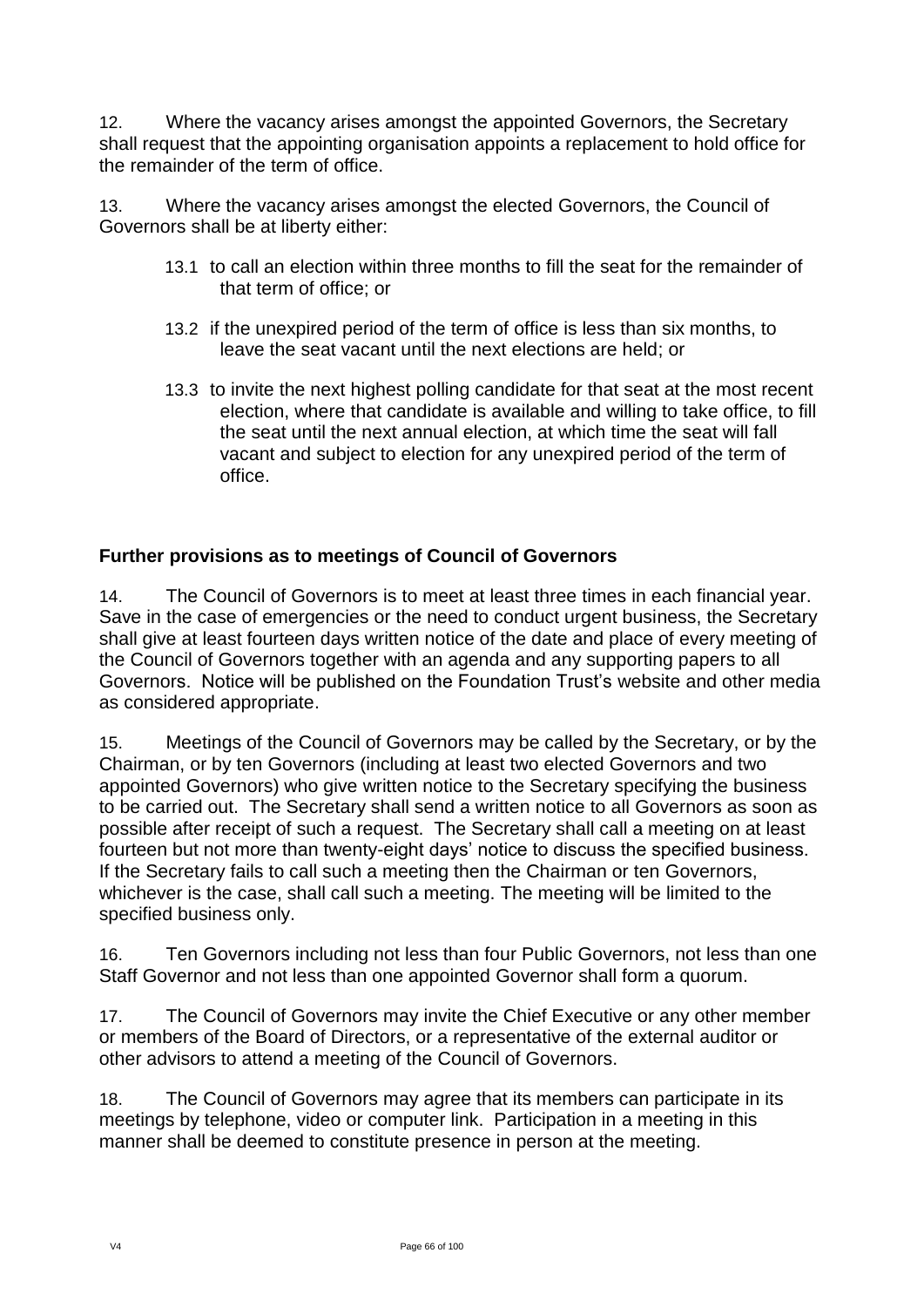19. Subject to the following provisions of this paragraph, questions arising at a meeting of the Council of Governors shall be decided by a majority of votes.

- 19.1 In case of an equality of votes the person presiding at or chairing the meeting shall have a second and casting vote.
- 19.2 No resolution of the Council of Governors shall be passed if it is opposed by all of the Public Governors present.

20. The Council of Governors may not delegate any of its powers to a committee or sub-committee, but it may appoint committees consisting of its members, Directors, and other persons to assist the Council of Governors in carrying out its functions. The Council of Governors may, through the Secretary, request that advisors assist them or any committee they appoint in carrying out its duties.

21. All decisions taken in good faith at a meeting of the Council of Governors or of any committee shall be valid even if it is discovered subsequently that there was a defect in the calling of the meeting, or the appointment of the Governors attending the meeting.

# **Declaration**

22. An elected Governor may not vote at a meeting of the Council of Governors unless, before attending the meeting, they have made a declaration in the form specified by the Secretary of the particulars of their qualification to vote as a member of the Foundation Trust and that they are not prevented from being a member of the Council of Governors. An elected Governor shall be deemed to have confirmed the declaration upon attending any subsequent meeting of the Council of Governors, and every agenda for meetings of the Council of Governors will draw this to the attention of elected Governors.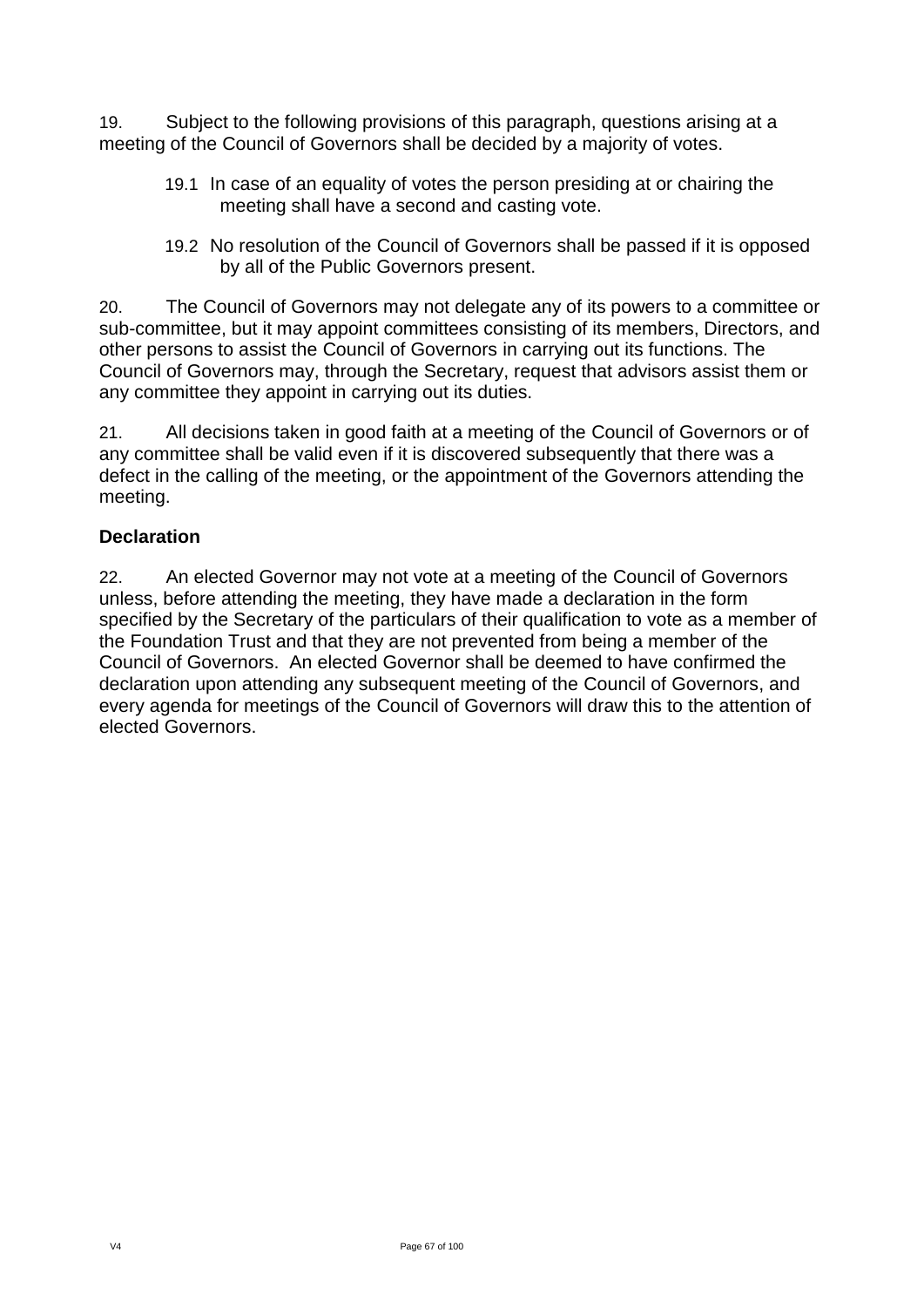## **ANNEX 6 – STANDING ORDERS FOR THE PRACTICE AND PROCEDURE OF THE COUNCIL OF GOVERNORS**

(Paragraph 18)

## **RULES OF PROCEDURE**

## **FOR**

## **MEETINGS OF THE COUNCIL OF GOVERNORS**

## **OF**

## **MILTON KEYNES UNIVERSITY HOSPITAL NHS FOUNDATION TRUST**

### 1 **INTERPRETATION**

In these Rules:

(a) unless the context otherwise requires, the following expressions have the following meanings:

| "the Board"            | means the board of directors of the<br>Foundation Trust from time to time;                                                                                                                                                                         |
|------------------------|----------------------------------------------------------------------------------------------------------------------------------------------------------------------------------------------------------------------------------------------------|
| "the Constitution"     | means the constitution of the Foundation<br>Trust as amended from time to time;                                                                                                                                                                    |
| "the Council"          | means the Council of Governors of the<br>Foundation Trust from time to time;                                                                                                                                                                       |
| "the Foundation Trust" | means Milton Keynes University Hospital<br><b>NHS Foundation Trust;</b>                                                                                                                                                                            |
| "Meeting"              | means a duly convened meeting of the<br>Council;                                                                                                                                                                                                   |
| "Question on Notice"   | means a question from a Governor or<br>Governors (notice of which has been given<br>pursuant to Rule 7) about a matter over which<br>the Council has powers or duties or which<br>affects the services provided by the<br><b>Foundation Trust:</b> |

(b) other terms defined in the Constitution shall have the same meaning in these Rules.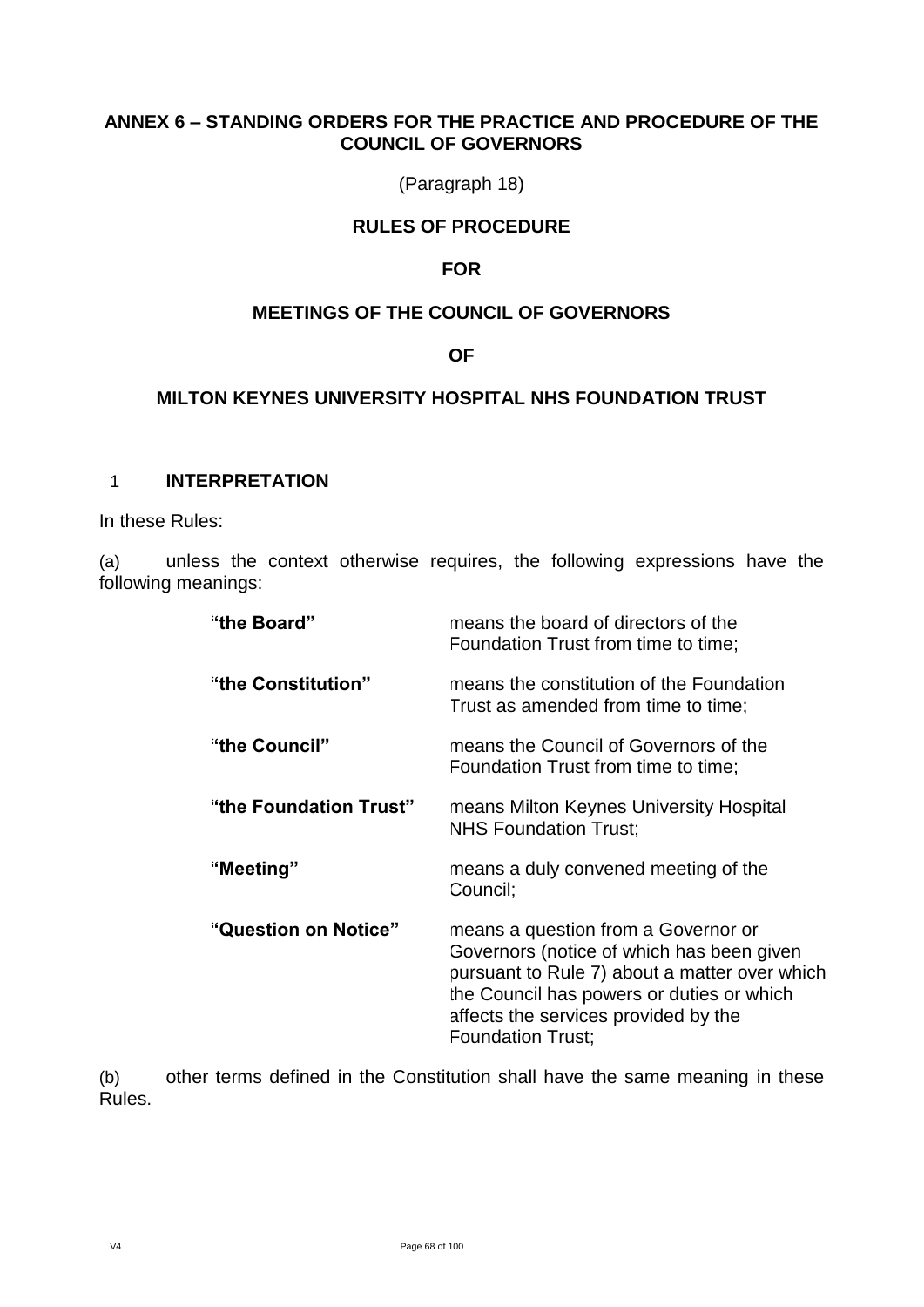# 2 **APPROVAL OF THE RULES**

These Rules of Procedure shall be agreed and adopted by majority vote at the first meeting of the Council. Any subsequent amendments to these Rules of Procedure may only be made pursuant to Rule 19.

# 3 **MEETINGS**

Meetings of the Council shall be held at regular intervals and at least three times per year, at such times and places as the Chairman may determine from time to time. The Secretary will publish the dates, times and locations of meetings of the Council for the year six months in advance. Other, or emergency, meetings of the Council may be called in accordance with the Constitution.

# 4 **AGENDAS AND PAPERS**

An agenda, copies of any Questions on Notice and/or motions on notice to be considered at the relevant Meeting and any supporting papers shall be sent to each Governor so as to arrive with each Governor no later than seven days in advance of each Meeting. Minutes of the previous Meeting will be circulated with these papers for approval and this will be a specific agenda item.

# 5 **REPORTS FROM THE EXECUTIVE DIRECTORS**

At any meeting a Governor may ask any question through the Chairman without notice on any report by an executive director, or other officer of the Foundation Trust, after that report has been received by or while such report is under consideration by the Council at the Meeting. Unless the Chairman decides otherwise no statements will be made other than those which are strictly necessary to define any question posed and in any event no statements will be allowed to last longer than three minutes each. A Governor who has put such a question may also put one supplementary question if the supplementary question arises directly out of the reply given to the initial question. The Chairman may, in its absolute discretion, reject any question from any Governor if in the opinion of the Chairman the question is substantially the same and relates to the same subject matter as a question which has already been put to that Meeting or a previous Meeting. At the absolute discretion of the Chairman, questions may, at any Meeting which is held in public, be asked of the executive directors present by members of the Foundation Trust or any other members of the public present at the Meeting.

# 6 **QUESTIONS ON NOTICE AT MEETINGS**

Subject to the provisions of Rule 7, a Governor may ask a Question on Notice of:

- (a) the Chairman;
- (b) another Governor;
- (c) an executive director of the Foundation Trust;
- (d) the chair of any sub-committee or working group of the Council.

# 7 **NOTICE OF QUESTIONS**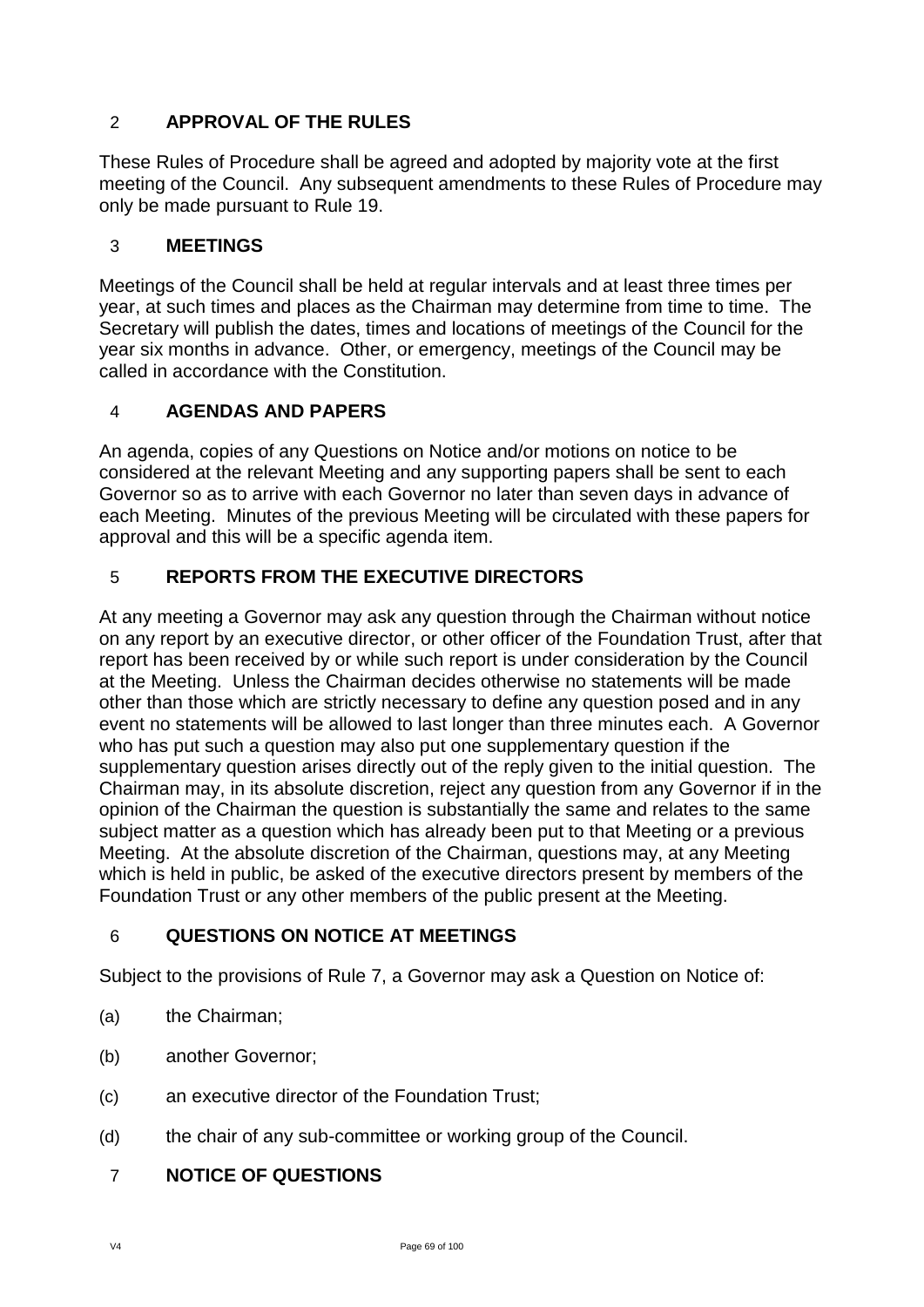Notice of a Question on Notice must be given in writing to the Secretary at least 14 days prior to the relevant Meeting. For the purposes of this Rule 7, receipt of any such Questions on Notice via electronic means is acceptable.

# 8 **RESPONSE TO A QUESTION ON NOTICE**

An answer to a Question on Notice may take the form of:

(a) a direct oral answer at the relevant Meeting (which may, where the desired information is in a publication of the Foundation Trust or other published work, take the form of a reference to that publication);

(b) where the reply cannot conveniently be given orally at the relevant Meeting, a written answer which will be circulated as soon as reasonably practicable to the questioner and to the other Governors with the agenda for the next Meeting; or

(c) a brief oral answer at the relevant Meeting supplemented by a written answer circulated as soon as reasonably practicable to the questioner and to the other Governors with the agenda for the next Meeting.

## 9 **SUPPLEMENTARY QUESTIONS IN RESPECT OF A QUESTION ON NOTICE**

Supplementary questions for the purpose of clarification of a reply to a Question on Notice may be asked at the absolute discretion of the Chairman.

## 10 **MOTIONS ON NOTICE**

(a) Notice

Subject to Rule 11, a motion may only be submitted by Governors and must be received by the Secretary in writing at least 14 days prior to the Meeting at which it is proposed to be considered, together with any relevant supporting papers. Except for motions which can be moved without notice under Rule 11, the notice of every motion must be signed or transmitted by at least two Governors. For the purposes of this Rule 10, receipt of any such motions via electronic means is acceptable. All motions received by the Secretary will be acknowledged by the Secretary in writing to the Governors who have signed or transmitted the same.

(b) Scope

Motions may only be about matters for which the Council has a responsibility or which affect the services provided by the Foundation Trust.

## 11 **MOTIONS WITHOUT NOTICE**

The following motions may be moved at any Meeting without notice:

- (a) in relation to the accuracy of the minutes of the previous Meeting;
- (b) to change the order of business in the agenda for the Meeting;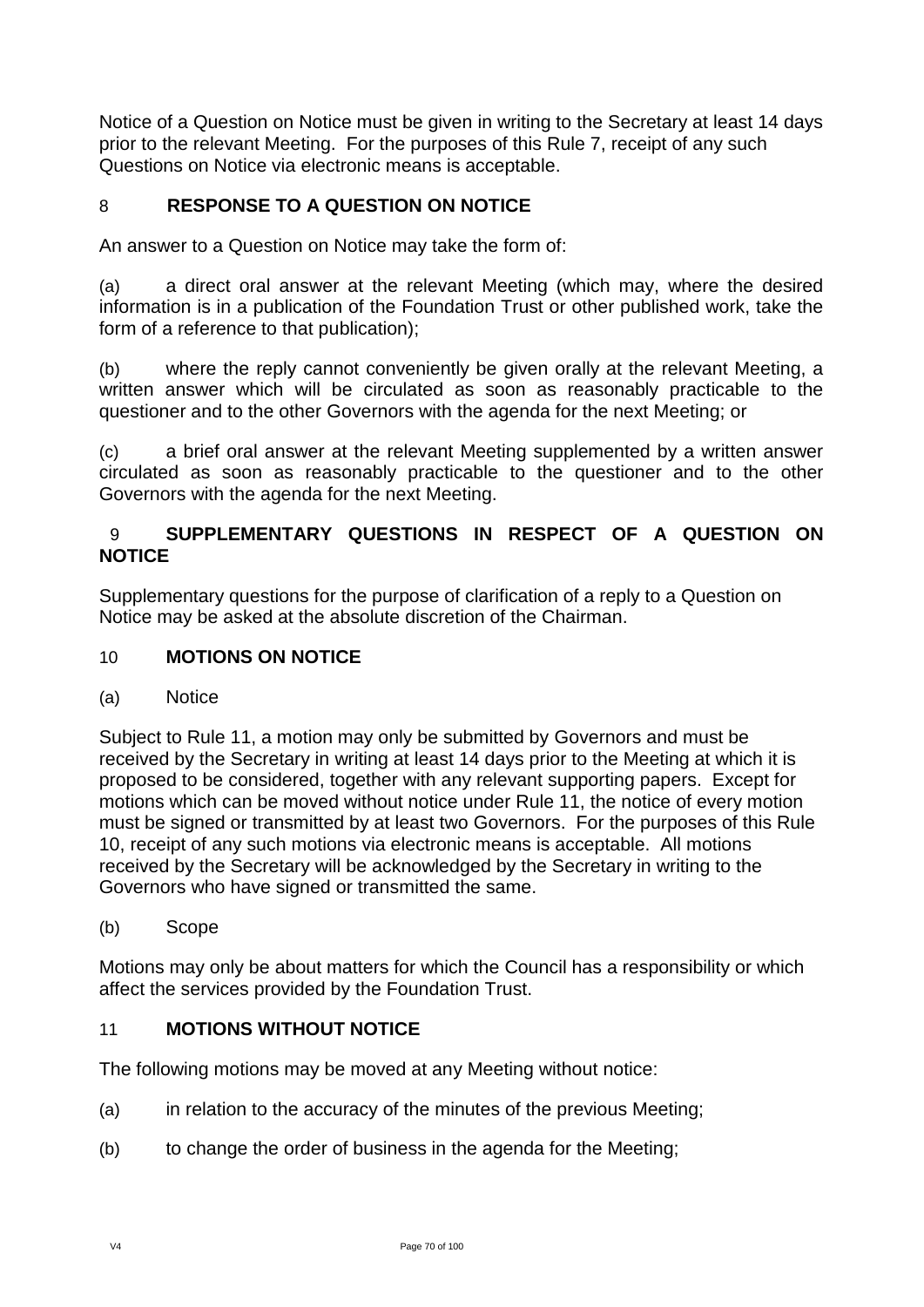- (c) to refer a matter discussed at a Meeting to an appropriate body or individual;
- (d) to appoint a working group arising from an item on the agenda for the Meeting;
- (e) to receive reports or adopt recommendations made by the Board;
- (f) to withdraw a motion;
- (g) to amend a motion;
- (h) to proceed to the next business on the agenda;
- (i) that the question be now put;
- (j) to adjourn a debate;
- (k) to adjourn a Meeting;

(l) to suspend a particular Rule contained within these Rules (provided that any Rule may only be suspended if at least one half of the aggregate number of Governors are present at the Meeting in question and provided also that the Rule in question may only be suspended for the duration of the Meeting in question);

(m) to exclude the public and press from the Meeting in question (the motion shall be "To exclude the press and public from the remainder of the Meeting, owing to the confidential nature of the business to be transacted.");

(n) to not hear further from a Governor, or to exclude them from the Meeting in question (if a Governor persistently disregards the ruling of the Chairman or behaves improperly or offensively or deliberately obstructs business, the Chairman, in its absolute discretion, may move that the Governor in question be not heard further at the Meeting in question. If seconded, the motion will be voted on without discussion. If the Governor continues to behave improperly after such a motion is carried, the Chairman may move that either the Governor leaves the meeting room or that the Meeting in question is adjourned for a specified period. If seconded, the motion will be voted on without discussion);

(o) to give the consent of the Council to any matter where its consent is required pursuant to the Constitution.

## 12 **URGENT MOTIONS OR QUESTIONS**

Urgent motions or questions may only be submitted by a Governor and must be received by the Secretary in writing before the commencement of the Meeting in question. The Chairman shall decide whether the motion or question in question should be tabled.

## 13 **VOTING**

(a) Every question at a Meeting shall be determined by a majority of the votes of the Chairman of the Meeting and Governors present and voting on the question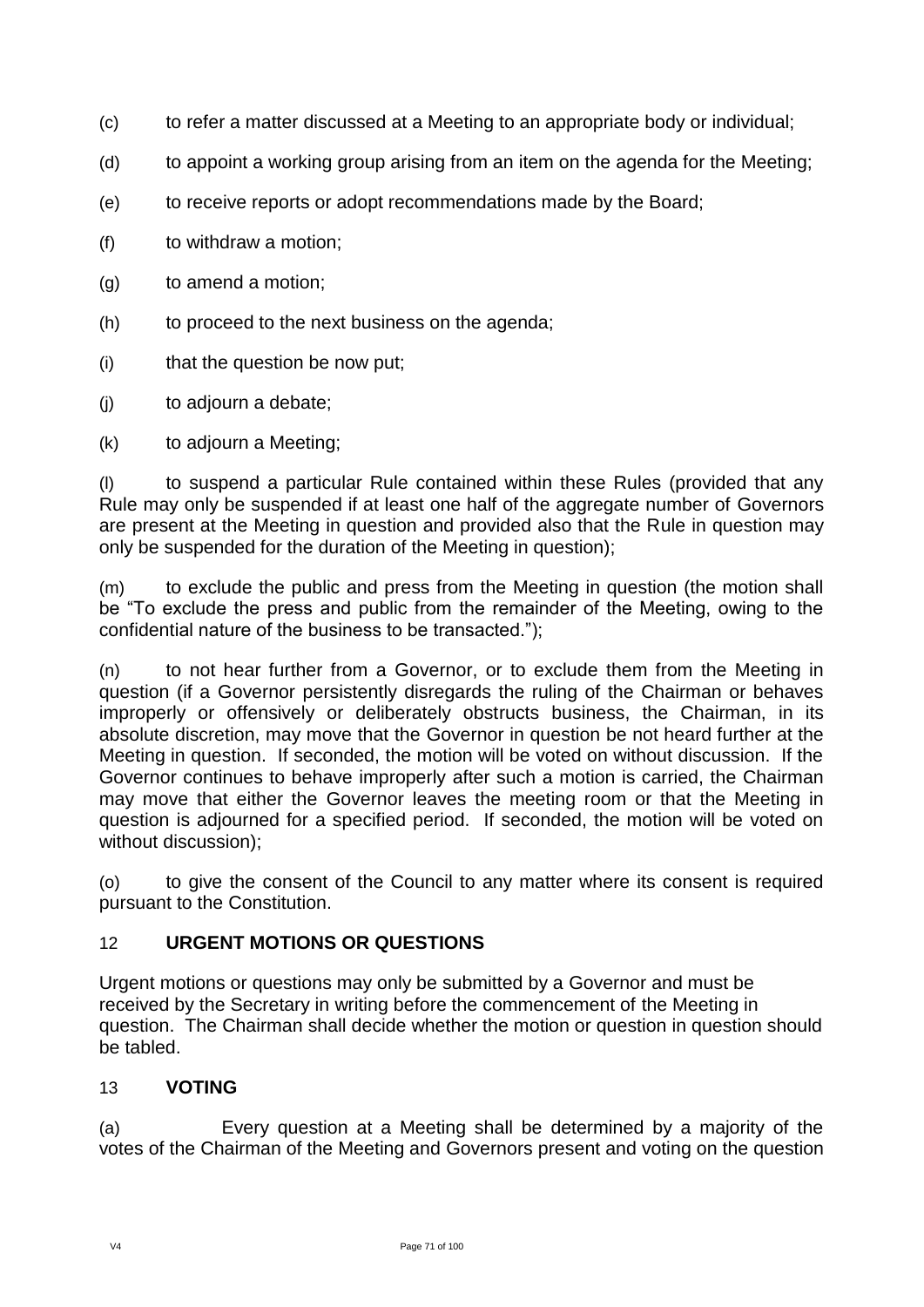and, in the case of the number of votes for and against a motion being equal, the Chairman of the Meeting shall have a second or casting vote.

(b) All questions put to the vote shall, at the discretion of the Chairman of the meeting, be determined by oral expression or by a show of hands. A paper ballot may also be used if a majority of the Governors present so request.

(c) If at least one-third of the Governors present so request, the voting (other than by paper ballot) on any question may be recorded to show how each Governor present voted or abstained.

(d) If a Governor so requests, his/her vote shall be recorded by name upon any vote (other than by paper ballot).

(e) In no circumstances may an absent Governor vote by proxy. Absence is defined as being absent at the time of the vote.

# 14 **ANY OTHER BUSINESS**

There will not be an agenda item entitled "Any Other Business". Instead, there will an item for "Motions or Questions on Notice" (which are subject to the other provisions of these Rules). There will be another item for "Urgent Motions or Questions" (which are subject to Rule 12).

## 15 **SPEAKING RULES**

This Rule applies to all forms of speech/debate by Governors or members of the Foundation Trust and the public in relation to the motion or question under discussion at a Meeting.

(a) Content and Length of Speeches

Any approval to speak must be given by the Chairman. Governors will be heard first, and after their debate is complete the Chairman will, if the meeting is in public, ask for any questions or comments from members of the Foundation Trust and the public in that order. Speeches must be directed to the matter, motion or question under discussion or to a point of order. Unless in the opinion of the Chairman it would not be desirable or appropriate to time limit speeches on any topic to be discussed having regard to its nature complexity or importance, no proposal, speech, nor any reply, may exceed three minutes. In the interests of time the Chairman may, in its absolute discretion, limit the number replies questions or speeches which are heard at any one Meeting.

(b) When a person may speak again

A person who has already spoken on a matter at a Meeting may not speak again at that Meeting in respect of the same matter, except:

- $(i)$  in exercise of a right of reply;
- (ii) on a point of order.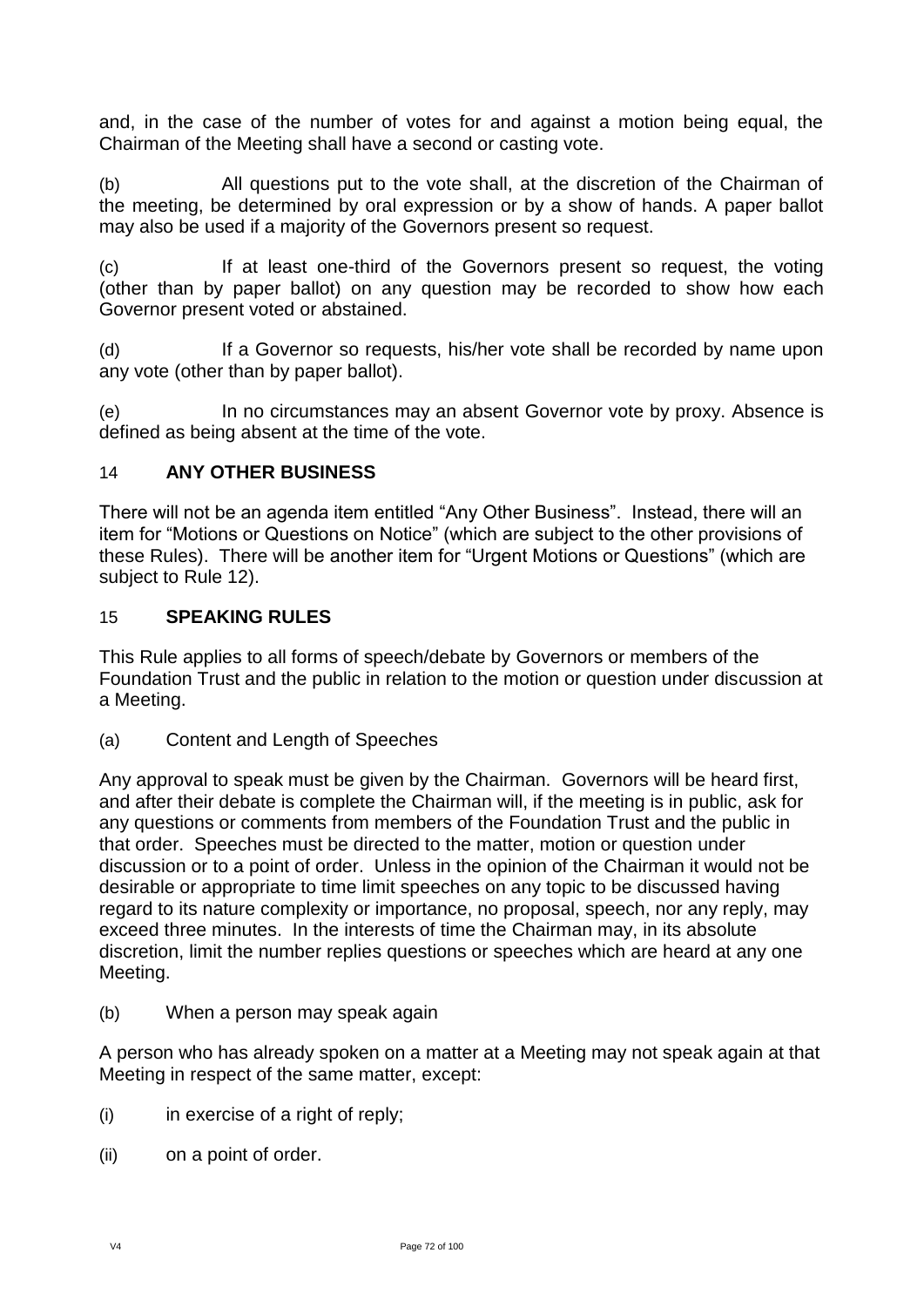## (c) Identification

All speakers must state their name and role before starting to speak to ensure the accuracy of the minutes.

### 16 **ATTENDANCE**

Governors who are unable to attend a Meeting shall notify the Secretary in writing in advance of the Meeting in question so that their apologies may be submitted.

### 17 **QUORUM**

The quorum for a Meeting will be as set out in the Constitution.

## 18 **CHAIR**

The Council will be chaired in accordance with the Constitution. If the Council is dealing with the matter of succession of the Chairman, then the Vice Chairman of the Council will preside. If the Vice Chairman is not present, the meeting will be chaired, for that part of the meeting only, by a Public Governor selected from among those present.

## 19 **AMENDMENTS TO RULES OF PROCEDURE**

These Rules of Procedure may only be amended at a Meeting. A motion to change the Rules of Procedure must be signed by a majority of the Governors and submitted to the Secretary in writing at least 21 days before the Meeting at which the motion is intended to be proposed.

## 20 **DISPUTE BETWEEN THE COUNCIL AND THE BOARD**

In situations where any conflict arises between the Board and the Council, the Chairman may initiate an independent review to investigate and make recommendations in respect of how the conflict may be settled. Normally this will be achieved by inviting the chair of another foundation trust to conduct the review, and the choice of individual will be agreed by both the Council and the Board.

## 21 **TERMS OF REFERENCE AND CODE OF CONDUCT FOR GOVERNORS**

Governors shall at all times comply with the Council of Governors' Terms of Reference and the Code of Conduct for Governors.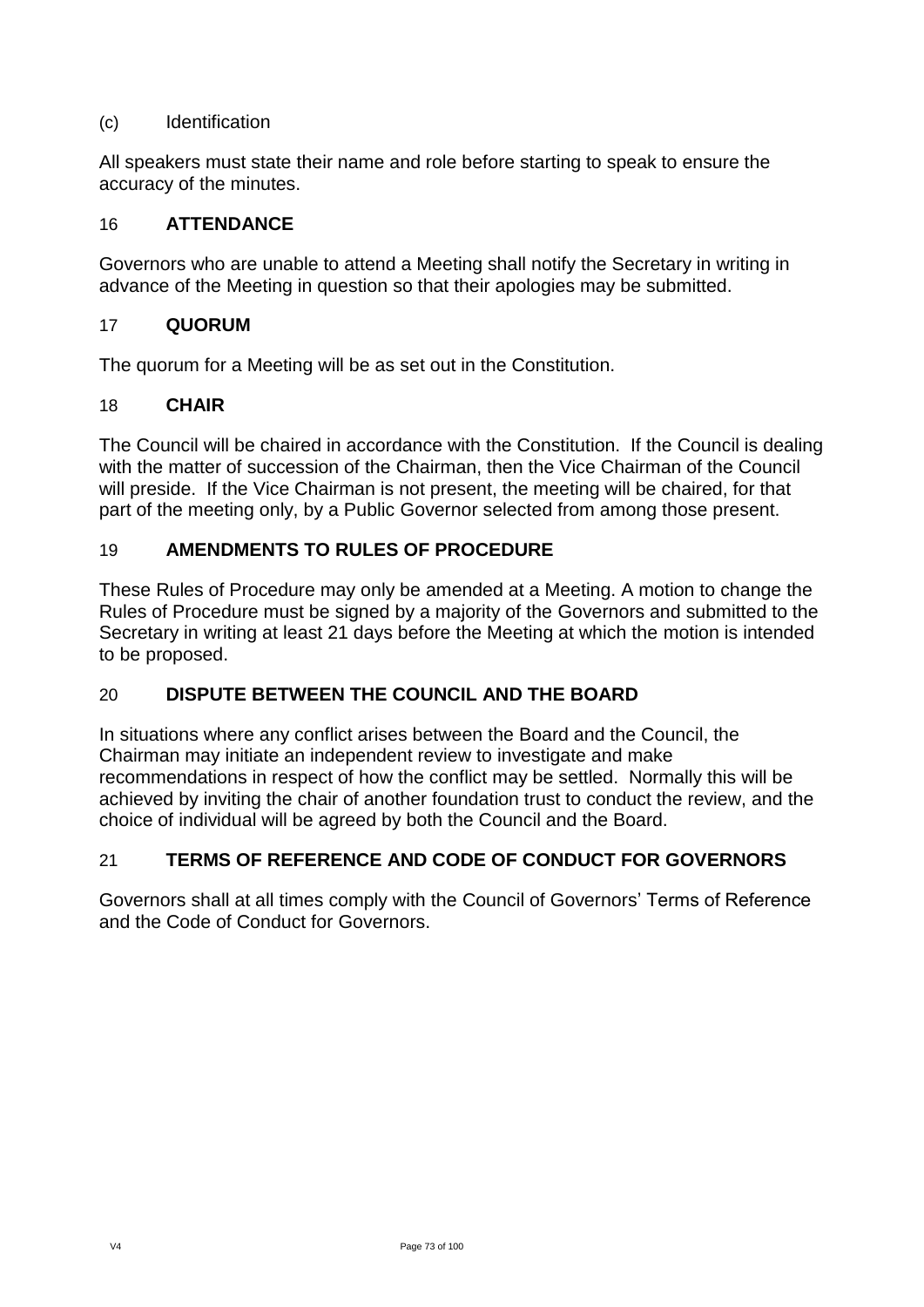## **ANNEX 7 – STANDING ORDERS FOR THE PRACTICE AND PROCEDURE OF THE BOARD OF DIRECTORS**

(Paragraph 26)

## **STANDING ORDERS FOR THE PRACTICE AND PROCEDURE OF THE BOARD OF DIRECTORS**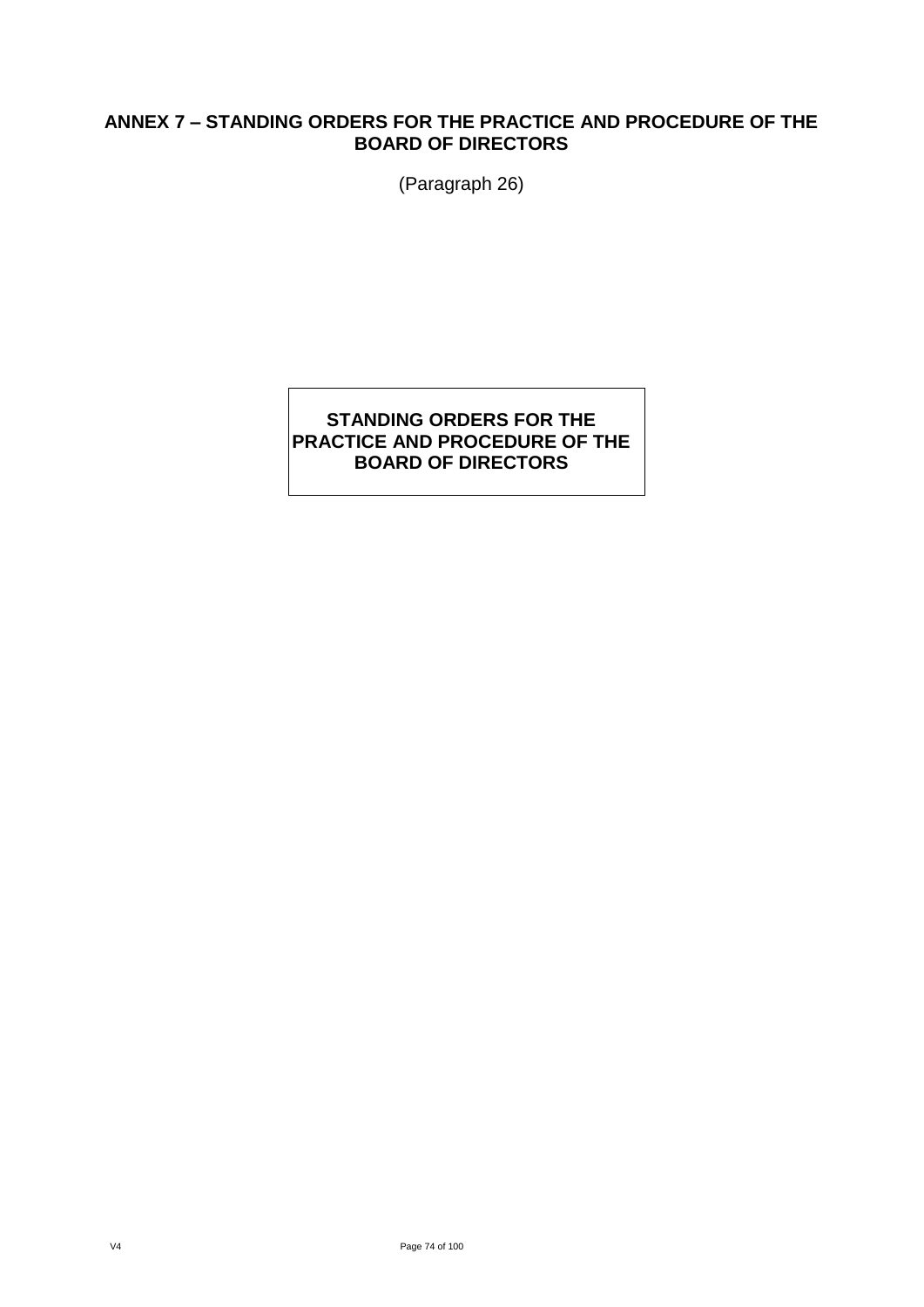## **CONTENTS**

|    | <b>INTRODUCTION</b><br><b>Statutory Framework</b><br><b>Delegation of Powers</b>                                                                                                                                                                                                                                                                                                                                                                                                                                    | 3<br>3<br>3                                                                                                              |
|----|---------------------------------------------------------------------------------------------------------------------------------------------------------------------------------------------------------------------------------------------------------------------------------------------------------------------------------------------------------------------------------------------------------------------------------------------------------------------------------------------------------------------|--------------------------------------------------------------------------------------------------------------------------|
| 1. | <b>INTERPRETATION</b>                                                                                                                                                                                                                                                                                                                                                                                                                                                                                               | 4                                                                                                                        |
| 2. | <b>THE TRUST</b><br><b>Composition of the Trust</b><br>Appointment of the Chairman and Directors<br>Terms of Office of the Chairman and Directors<br>Appointment of Deputy Chairman<br>Powers of Deputy Chairman                                                                                                                                                                                                                                                                                                    | 5<br>5<br>6<br>$\begin{array}{c} 6 \\ 6 \end{array}$<br>6                                                                |
| 3. | <b>MEETINGS OF THE TRUST</b><br><b>Calling Meetings</b><br>Notice of Meetings<br>Setting the Agenda<br><b>Chairman of Meeting</b><br>Notices of Motion<br><b>Withdrawal of Motion or Amendments</b><br>Motion to Rescind a Resolution<br><b>Motions</b><br>Chairman's Ruling<br>Voting<br><b>Minutes</b><br><b>Suspension of Standing Orders</b><br>Variation and Amendment of Standing Orders<br><b>Record of Attendance</b><br>Quorum<br><b>Associate Directors</b><br>Procedure for asking questions at meetings | 7<br>$\overline{7}$<br>$\overline{7}$<br>$\overline{7}$<br>$\overline{7}$<br>8<br>8889<br>9<br>9<br>10<br>10<br>10<br>10 |
| 4. | <b>ARRANGEMENTS</b><br><b>FUNCTIONS</b><br><b>FOR</b><br><b>THE</b><br><b>EXERCISE</b><br><b>OF</b><br><b>BY</b><br><b>DELEGATION</b><br><b>Emergency Powers</b><br><b>Delegation to Committees</b><br><b>Delegation to Officers</b>                                                                                                                                                                                                                                                                                | 10<br>10<br>10<br>11                                                                                                     |
| 5. | <b>COMMITTEES</b><br><b>Appointment of Committees</b><br>Confidentiality                                                                                                                                                                                                                                                                                                                                                                                                                                            | 11<br>11<br>12                                                                                                           |
| 6. | <b>CUSTODY OF SEAL AND SEALING OF DOCUMENTS</b><br><b>Custody of Seal</b><br>Sealing of Documents<br><b>Register of Sealing</b>                                                                                                                                                                                                                                                                                                                                                                                     | 12<br>12<br>12<br>12                                                                                                     |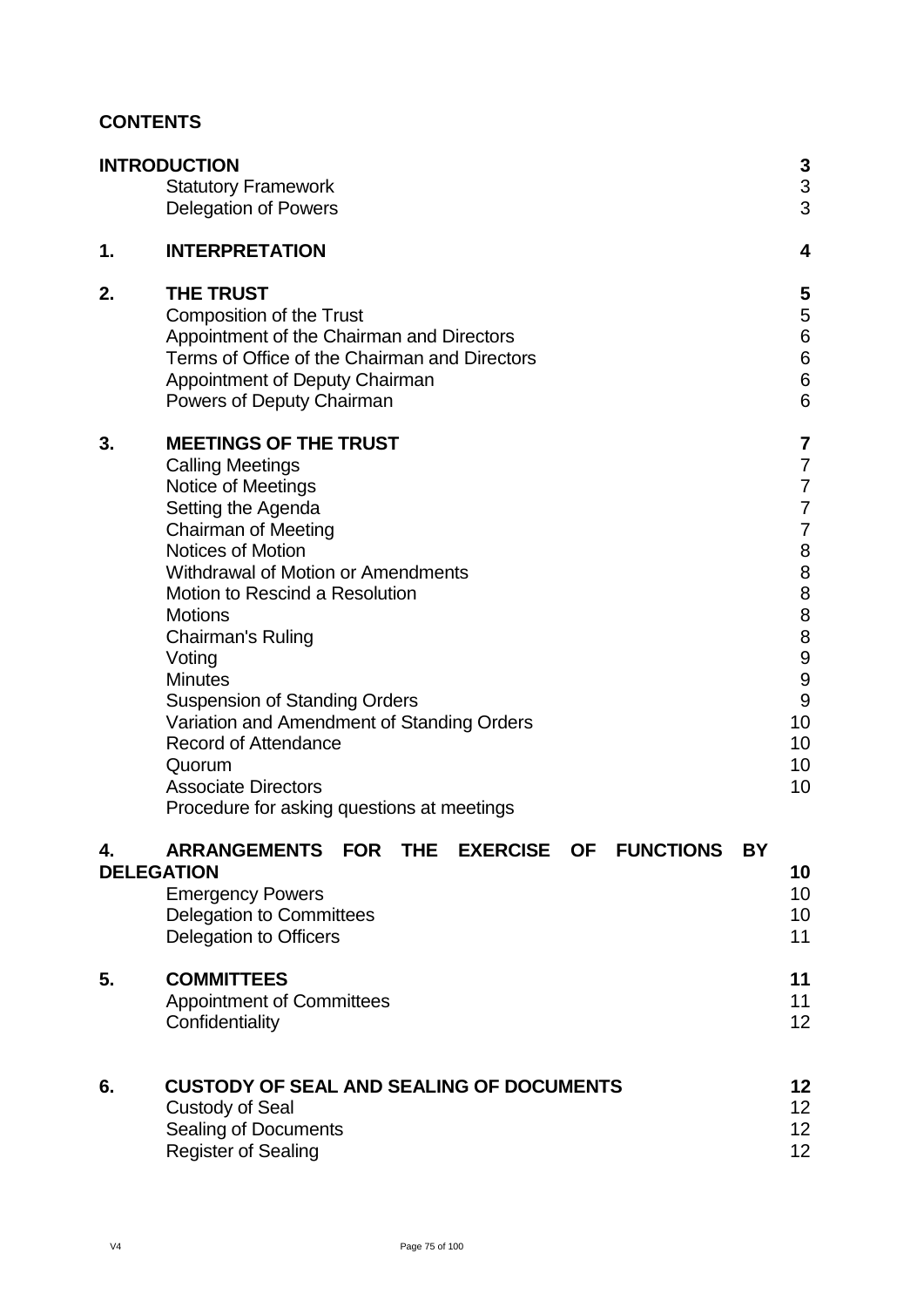| 7. | <b>SIGNATURE OF DOCUMENTS</b>                                                 | 12       |
|----|-------------------------------------------------------------------------------|----------|
| 8. | <b>MISCELLANEOUS</b><br>Standing Orders to be given to Directors and Officers | 13<br>13 |
|    | Documents having the Standing of Standing Orders                              | 13       |
|    | <b>Review of Standing Orders</b>                                              | 13       |
|    |                                                                               |          |

## **INTRODUCTION**

## **Statutory Framework**

Milton Keynes University Hospital NHS Foundation Trust (the Trust) is a public benefit corporation authorised by the Independent Regulator of NHS Foundation Trusts which was established under the Health and Social Care (Community Health Standards) Act 2003.

The Trust's principal place of business is:

Milton Keynes University Hospital Standing Way **Eaglestone** Milton Keynes MK6 5LD

NHS Foundation Trusts are governed by statute, mainly the National Health Service Act 2003, by their constitutions and by the terms of their authorisation issued by Monitor (collectively 'the Regulatory Framework').

The functions of the Trust are conferred by the Regulatory Framework.

As a body corporate the Trust has specific powers to contract in its own name and to act as a corporate trustee. In the latter role it is accountable to the Charity Commission for those funds deemed to be charitable. The Trust also has a common law duty as a bailee for patients' property held by the Trust on behalf of patients.

The Constitution requires the Board of Directors to adopt Standing Orders (SOs) for the regulation of its practice and procedure.

## **Delegation of Powers**

Under the SOs relating to the Arrangements for the Exercise of Functions by Delegation (SO 4) the Board exercises its powers to make arrangements for the exercise, on behalf of the Trust, of any of its functions by a committee or sub-committee appointed by virtue of SO 5, in each case subject to such restrictions and conditions as the Board thinks fit or as the Independent Regulator may direct. Delegated Powers are covered in a separate document (Reservation of Powers to the Board and Delegation of Powers). That document has effect as if incorporated into the Standing Orders.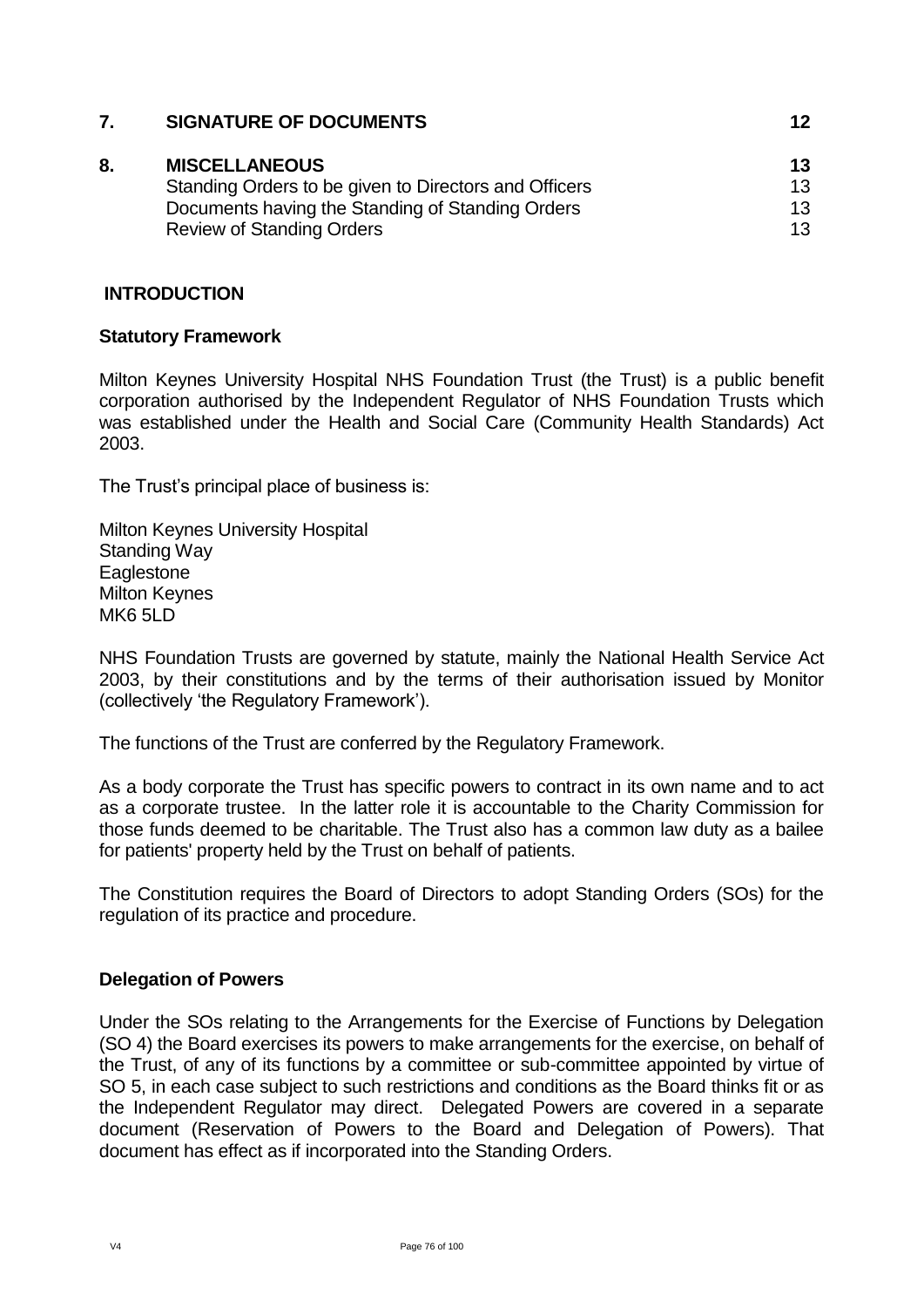## **1. INTERPRETATION**

1.1 Save as permitted by law, and subject to the Constitution, at any meeting the Chairman of the Trust shall be the final authority on the interpretation of SOs (on which he/she should be advised by the Chief Executive or Trust Secretary).

1.2 Any expression to which a meaning is given in the NHS Act 2006 or in the Regulations or Orders made under the Act shall have the same meaning in this interpretation and in addition:

**"ACCOUNTING OFFICER"** shall be the Officer responsible and accountable for funds entrusted to the Trust. He/She shall be responsible for ensuring the proper stewardship of public funds and assets. For this Trust it shall be the Chief Executive.

**"TRUST"** means the Milton Keynes University Hospital NHS Foundation Trust.

**"BOARD"** shall mean the Chairman, non-executive Directors, and the executive Directors of the Trust as a collective body.

**"BUDGET"** shall mean a resource, expressed in financial terms, proposed by the Board for the purpose of carrying out, for a specific period, any or all of the functions of the Trust;

**"CHAIRMAN"** is the person appointed by the Council of Governors to lead the Board and to ensure that it successfully discharges its overall responsibility for the Trust as a whole. The expression "the Chairman of the Trust" shall be deemed to include the Deputy Chairman of the Trust if the Chairman is absent from the meeting or is otherwise unavailable.

**"CHIEF EXECUTIVE"** shall mean the chief executive officer of the Trust.

**"COMMITTEE"** shall mean a sub-committee appointed by the Board.

**"COMMITTEE MEMBERS"** shall be persons formally appointed by the Board to sit on or to chair specific committees.

**"DEPUTY CHAIRMAN"** means the non-executive Director appointed by the Council of Governors to take on the Chairman's duties if the Chairman is unable to discharge his office as Chairman , for any reason.

**"DIRECTOR"** shall mean a person appointed as a Director of the Trust in accordance with the Constitution and includes the Chairman.

**"DIRECTOR OF FINANCE "** shall mean the chief finance officer of the Trust.

**"HE/SHE & HIS/HERS"** shall refer to the appropriate postholder and are to be read as the gender of that post which may change.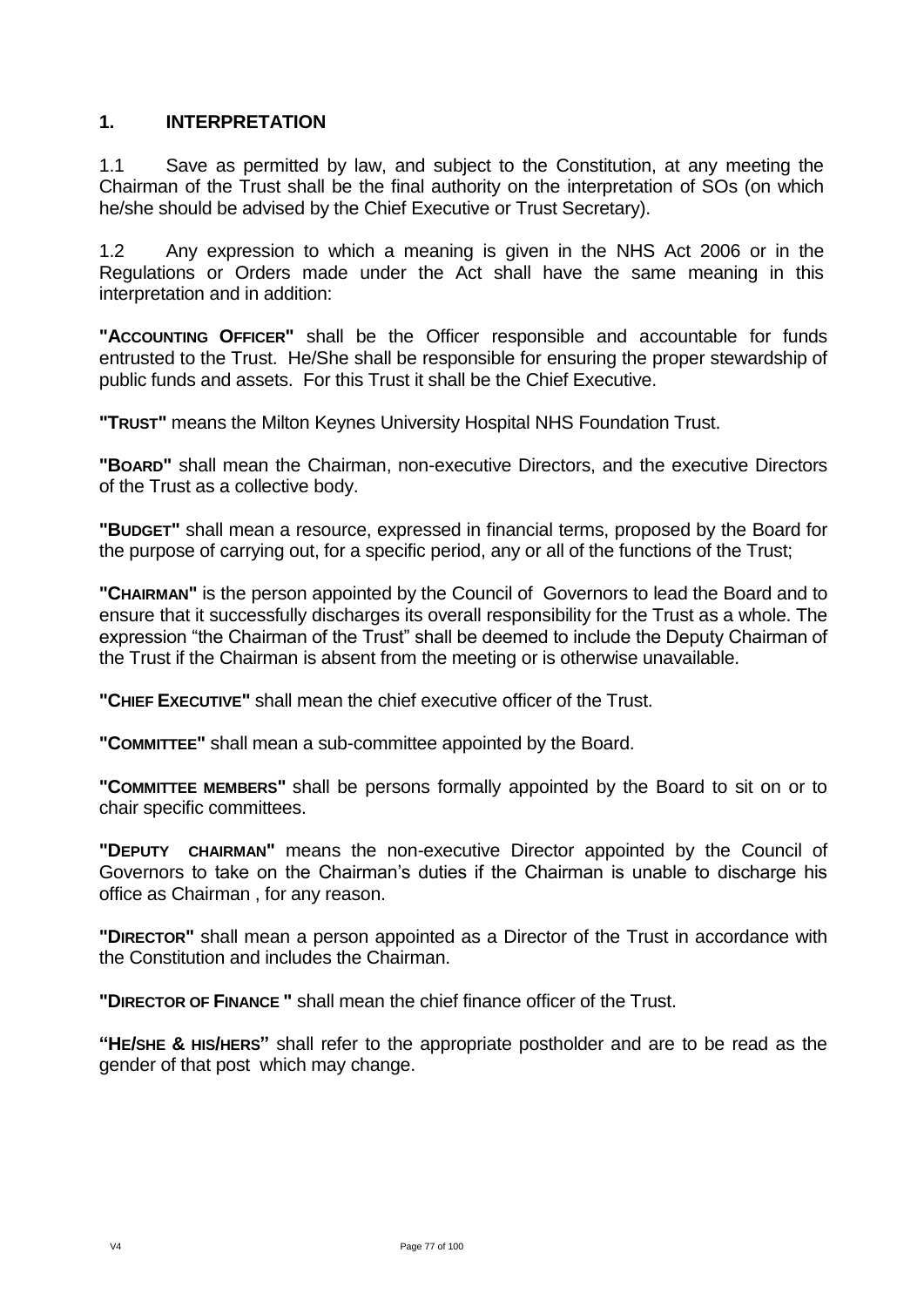**"FUNDS HELD ON TRUST"** shall mean those funds which the Trust holds at its date of incorporation, receives on distribution by statutory instrument, or chooses subsequently to accept. Such funds may or may not be charitable.

**"COUNCIL OF GOVERNORS"** means the Council of Governors of the Trust as constituted by the Constitution.

**"MONITOR"** means the Independent Regulator of NHS Foundation Trusts.

**"MOTION"** means a formal proposition to be discussed and voted on during the course of a meeting.

**"NOMINATED OFFICER"** means an officer charged with the responsibility for discharging specific tasks within Standing Orders (SOs) and Standing Financial Instructions (SFIs).

**"NON-EXECUTIVE DIRECTOR"** means a Director, including the Chairman, who does not hold an executive office of the Trust.

**"SECRETARY"** means a person appointed by the Trust to act independently of the Board, to provide advice to the Board on corporate governance issues and monitor the Trust's compliance with the law, these SO's , and the Regulatory Framework.

**"SFIS"** means Standing Financial Instructions.

**"SOS"** means Standing Orders.

## **2. THE TRUST**

2.1 All business shall be conducted in the name of the Trust.

2.2 All funds received in trust shall be in the name of the Trust as corporate trustee. In relation to funds held on trust, powers exercised by the Trust as corporate trustee shall be exercised separately and distinctly from those powers exercised as a Trust.

2.3 The Board has resolved that certain powers and decisions may only be exercised or made by the Board in formal session. These powers and decisions are set out in "Reservation of Powers to the Board" and have effect as if incorporated into the Standing Orders.

2.4 **Composition of the Trust Board** - In accordance with the Constitution the composition of the Board shall be:

The Chairman of the Trust

not less than five but not more than seven non- executive Directors

not less than five but not more than seven executive Directors

including: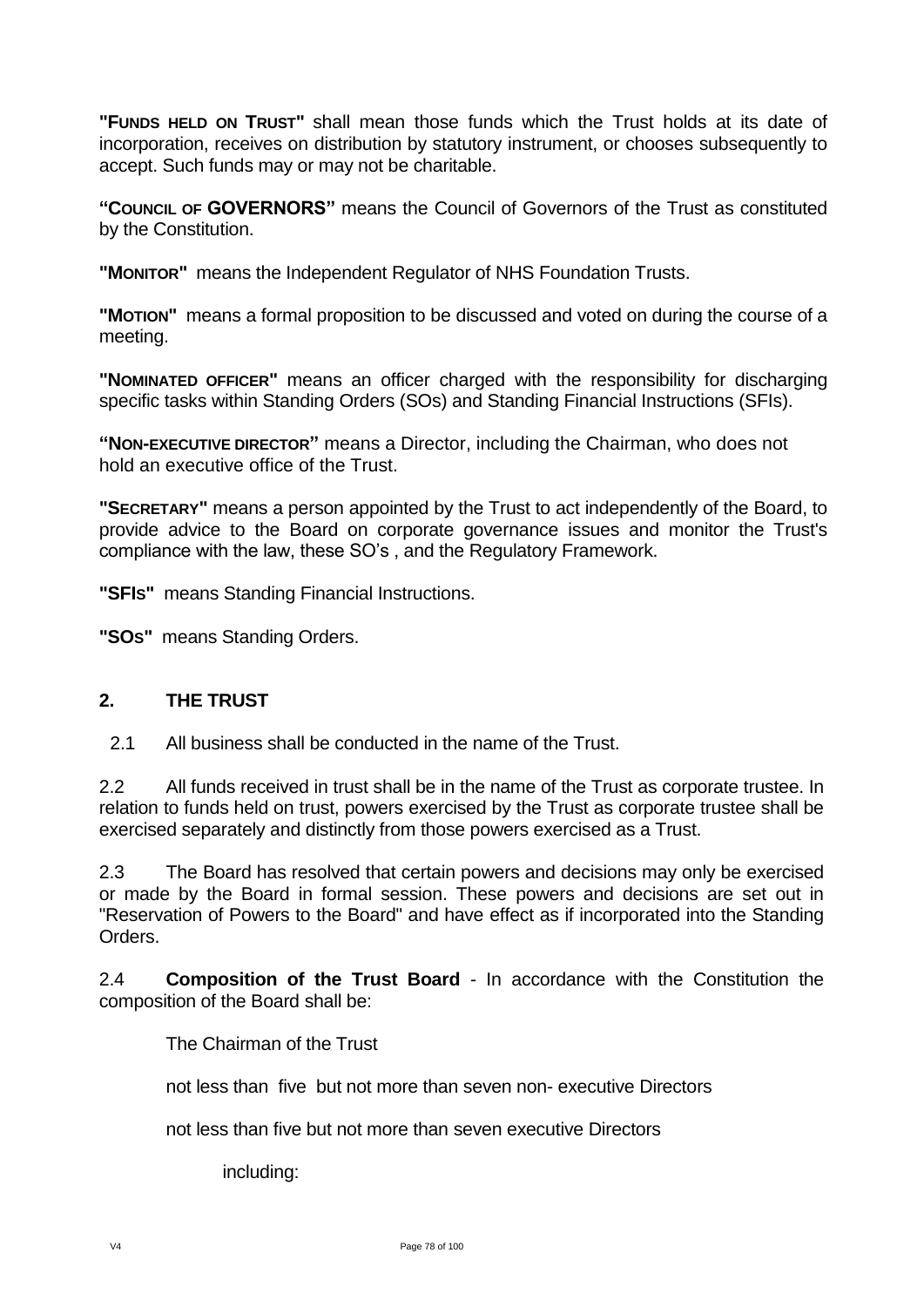- the Chief Executive
- the Director of Finance
- a registered medical or dental practitioner
- a registered nurse or midwife

## 2.5 **Appointment of the Chairman and Directors**

## 2.**5.1 Appointment and removal of Non executive Directors.**

The Chairman and the other non-executive directors are appointed and removed by the Council of Governors in accordance with the procedure described in the Constitution.

## **2.5.1.1 Non-Executive Appointments Committee**

The Trust shall appoint a Non-Executive Appointments Committee (a Committee of the Council of Governors) which will comprise of the Chairman of the Trust (or, when a Chairman is being appointed, the Deputy Chairman/ Senior Independent Director unless he is standing for appointment, in which case another non-executive director), three elected Governors and one Appointed Governor. The Committee will be chaired by a Governor. The Chairman of another Foundation Trust will be invited to act as an independent assessor to the Committee.

## 2.6 **Appointment and removal of Chief Executive**

In accordance with the Constitution the non-executive Directors of the Trust will appoint and remove the Chief Executive as a director of the Trust. The appointment of the Chief Executive is subject to the approval of a majority of the members of the Council of Governors present and voting at a meeting of the Council of Governors.

## 2.7 **Appointment and removal of Executive Directors**

In accordance with the Constitution the Board shall appoint an Executive Remuneration and Nominations Committee (a Committee of the Board of Directors) consisting of the Chairman, the Chief Executive, and the other non-executive Directors to appoint or remove the executive Directors other than the Chief Executive. The Committee will be chaired by the Chairman of the Trust.

2.8 **Terms of Office of the Chairman and Non-Executive Directors** – The Chairman and the non-executive Directors, including the non-executive Director nominated by the University of Buckingham, are to be appointed for a period of office in accordance with the terms and conditions of office decided by the Council of Governors at a general meeting and, in reaching that decision, the Council of Governors shall have regard to the recommendation of the Non-Executive Appointments Committee.

2.9 **Terms of Office of Executive Directors** - The Executive Remuneration and Nominations Committee consisting of non-executive Directors shall decide the terms and conditions of office including remuneration and allowances of executive Directors.

2.10 **Appointment of Deputy Chairman** - For the purpose of enabling the proceedings of the Trust to be conducted in the absence of the Chairman, the Council of Governors will appoint a non-executive Director to be Deputy Chairman for such a period,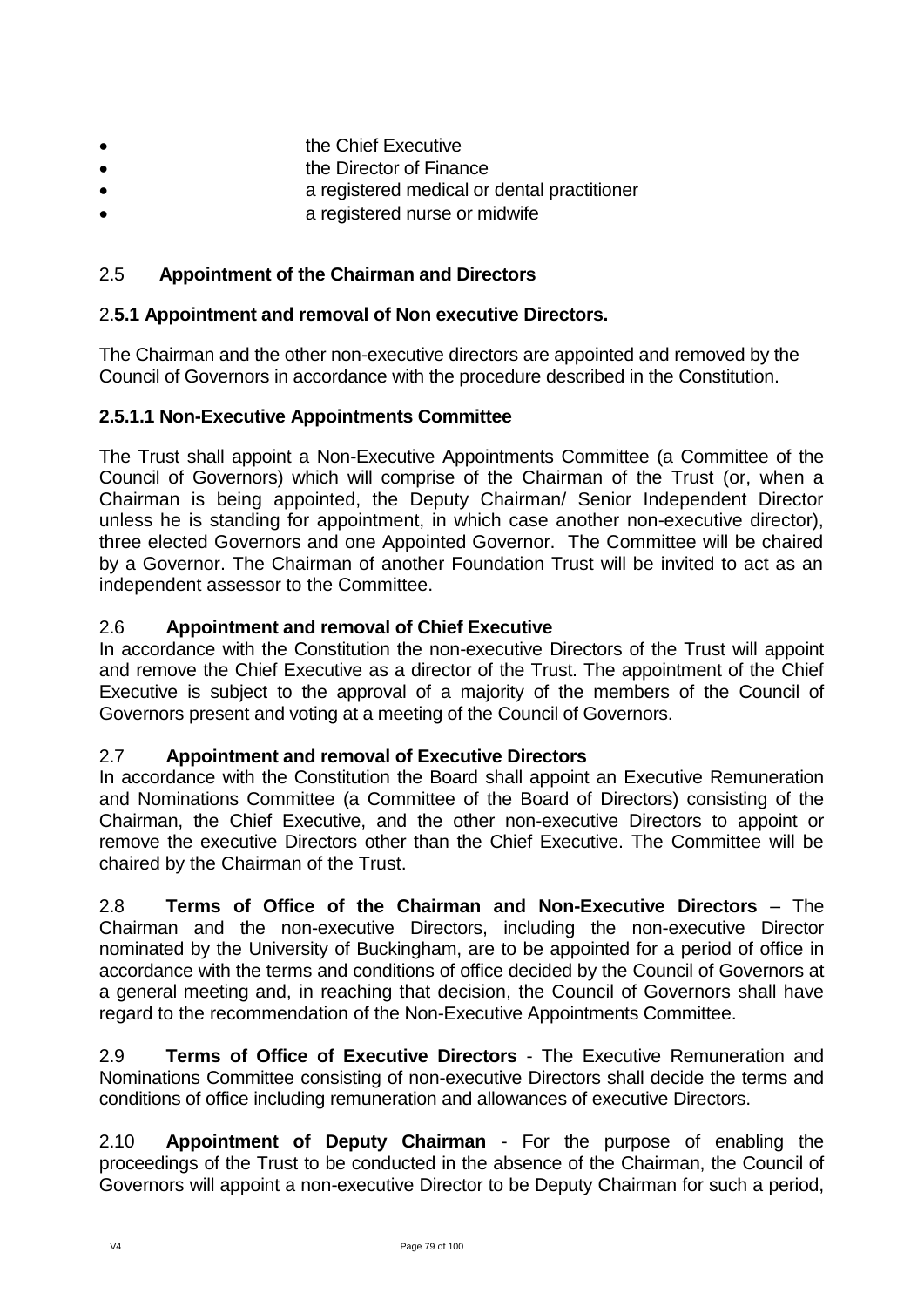not exceeding the remainder of his/her term as non-executive Director of the Trust, as they may specify on appointing him/her.

2.11 Any non-executive Director so elected may at any time resign from the office of Deputy Chairman by giving notice in writing to the Chairman and the Council of Governors, who may thereupon appoint another non-executive Director as Deputy Chairman in accordance with paragraph 2.10.

2.12 **Powers of Deputy Chairman** - Where the Chairman of the Trust has died or has otherwise ceased to hold office or where he/she has been unable to perform his/her duties as Chairman owing to illness, absence from England and Wales or any other cause, the Deputy Chairman of the Board of Directors shall be acting chairman of the Trust and references to the Chairman in these SOs shall, so long as there is no Chairman able to perform his/her duties, be taken to include references to the Deputy Chairman.

# **3. MEETINGS OF THE BOARD**

3.1 **Calling Meetings** - Ordinary meetings of the Board shall be held at such times and places as the Board may determine.

3.2 The Secretary may call a meeting of the Board at any time. The Chairman or four Directors may request the Secretary to call a meeting giving written notice of the business to be carried out. The Secretary shall send a written notice to all Directors as soon as possible after the receipt of such a request. The Secretary shall call a meeting on at least 14 but not more than 28 days' notice to discuss the specified business. If the Secretary fails to call such a meeting then the Chairman or four Directors, whichever is the case, shall call such a meeting.

3.3 **Notice of Meetings** – Save in the case of emergencies or the need to conduct urgent business, the Secretary shall give to all Directors at least 14 days, but not more than 28 days, written notice of the date and place of every meeting of the Board of Directors.

3.4 Before each meeting of the Board, a notice of the meeting, specifying the business proposed to be transacted at it, shall be delivered to every Director, or sent by post to the usual place of residence of such Director, so as to be available to him at least five clear days before the meeting.

3.5 Lack of service of the notice on any director shall not affect the validity of a meeting.

3.6 Failure to serve such a notice on more than two Directors will invalidate the meeting. A notice shall be presumed to have been served at the time at which the notice would be delivered in the ordinary course of the post.

3.7 In the case of a meeting called by four Directors or the Chairman in default of the Secretary, the notice shall be signed either by those Directors or the Chairman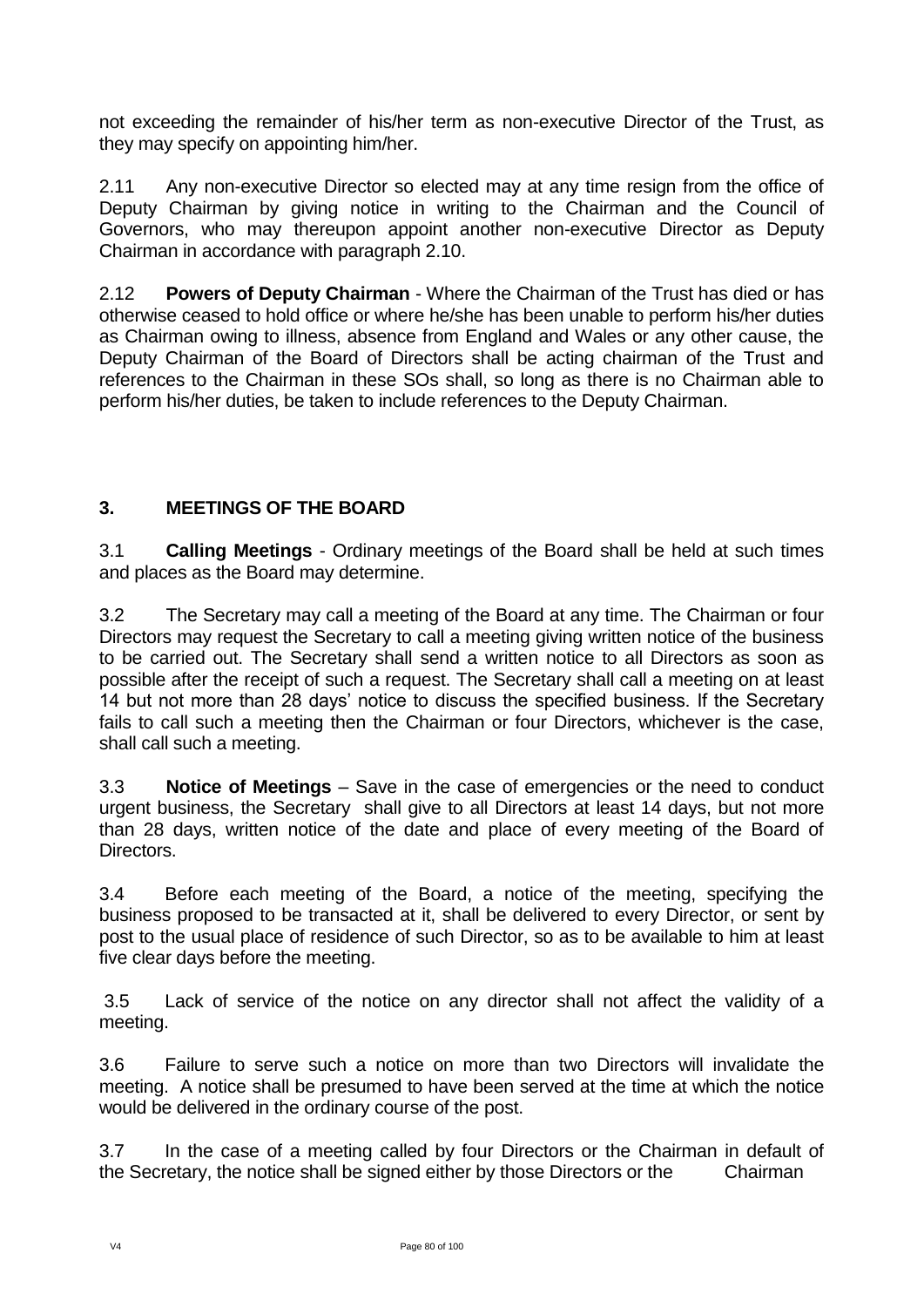and no business shall be transacted at the meeting other than that specified in the notice.

3.8 **Setting the Agenda** - The Board may determine that certain matters shall appear on every agenda for a meeting of the Board and shall be addressed prior to any other business being conducted.

3.9 A Director desiring a matter to be included on an agenda shall make his/her request in writing to the Chairman at least 10 days before the meeting, subject to SO 3.3. Requests made less than 10 days before a meeting may be included on the agenda at the discretion of the Chairman.

3.10 **Chairman of Meeting** - At any meeting of the Board, the Chairman, if present, shall preside. If the Chairman is absent from the meeting the Deputy Chairman, if present, shall preside. If the Chairman and Deputy Chairman are absent such non-executive Director as the Directors present shall choose shall preside.

3.11 If the Chairman is absent from a meeting temporarily on the grounds of a declared conflict of interest the Deputy Chairman, if present, shall preside. If the Chairman and Deputy Chairman are absent, or are disqualified from participating, such non-executive Director as the Directors present shall choose shall preside.

3.12 **Notices of Motion** - A Director of the Trust desiring to move or amend a motion shall send a written notice thereof at least 10 days before the meeting to the Chairman, who shall insert in the agenda for the meeting all notices so received subject to the notice being permissible under the appropriate regulations. This paragraph shall not prevent any motion being moved during the meeting, without notice on any business mentioned on the agenda subject to SO 3.7.

3.13 **Withdrawal of Motion or Amendments** - A motion or amendment once moved and seconded may be withdrawn by the proposer with the concurrence of the seconder and the consent of the Chairman.

3.14 **Motion to Rescind a Resolution** - Notice of motion to amend or rescind any resolution (or the general substance of any resolution) which has been passed within the preceding 6 calendar months shall bear the signature of the Director who gives it and also the signature of 4 other Directors. When any such motion has been disposed of by the Board, it shall not be competent for any Director other than the Chairman to propose a motion to the same effect within 6 months, however the Chairman may do so if he/she considers it appropriate.

3.15 **Motions** - The mover of a motion shall have a right of reply at the close of any discussion on the motion or any amendment thereto.

3.16 When a motion is under discussion or immediately prior to discussion it shall be open to a Director to move:

• An amendment to the motion.

• The adjournment of the discussion or the meeting.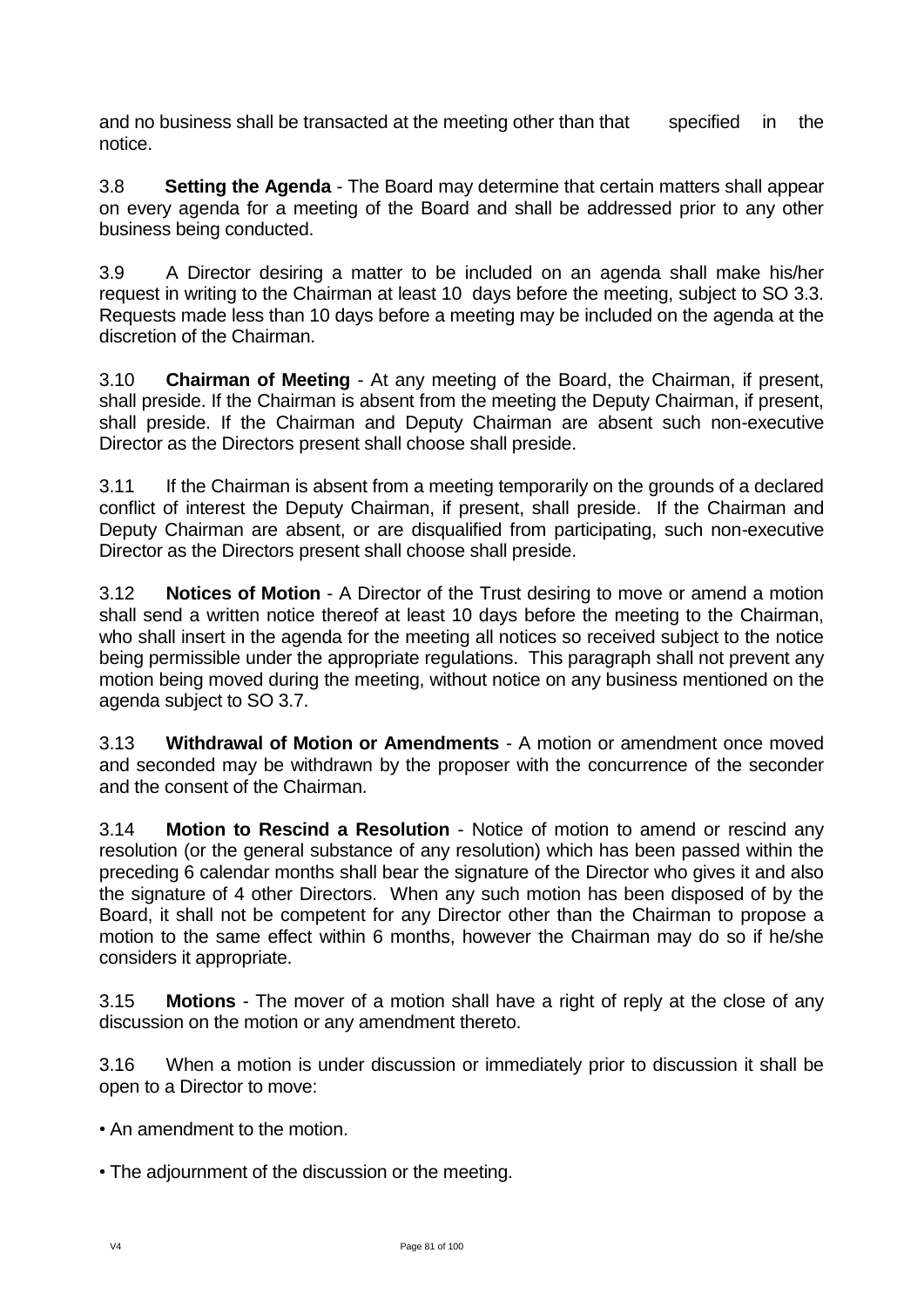- That the meeting proceed to the next business. (\*)
- The appointment of an ad hoc sub-committee to deal with a specific item of business.

• That the motion be now put. (\*)

In the case of sub-paragraphs denoted by  $(*)$  above to ensure objectivity motions may only be put by a Director who has not previously taken part in the debate and who is eligible to vote. No amendment to the motion shall be admitted if, in the opinion of the Chairman of the meeting, the amendment negates the substance of the motion.

3.17 **Chairman's Ruling** - Statements of Directors made at meetings of the Board shall be relevant to the matter under discussion at the material time and the decision of the Chairman of the meeting on questions of order, relevancy, regularity and any other matters shall be observed at the meeting.

3.18 **Voting** - Every question at a meeting shall be determined by a majority of the votes of the Directors present and voting on the question and, in the case of any equality of votes, the person presiding shall have a second or casting vote.

3.19 All questions put to the vote shall, at the discretion of the Chairman of the meeting, be determined by oral expression or by a show of hands. A paper ballot may also be used if a majority of the Directors present so request.

3.20 If at least one-third of the Directors present so request, the voting (other than by paper ballot) on any question may be recorded to show how each Director present voted or abstained.

3.21 If a Director so requests, his/her vote shall be recorded by name upon any vote (other than by paper ballot).

3.22 In no circumstances may an absent Director vote by proxy. Absence is defined as being absent at the time of the vote.

3.23 Any director or member of a committee of the Directors may participate in a meeting of the Board of Directors or such committee by means of a conference telephone or similar communications equipment whereby all persons participating in the meeting can hear each other and participation in the meeting in this manner shall be deemed to constitute presence in person at such meeting.

3.24 An acting Director who has been appointed formally by the Executive Remuneration and Nominations Committee as an additional Director, in accordance with the Constitution, to carry out a vacant Director's duties during a period of temporary incapacity shall be entitled to exercise the voting rights of the executive Director. An officer attending the Board to represent an executive Director during a period of incapacity or temporary absence without being formally appointed to the Board may not exercise the voting rights of the executive Director. An officer's status when attending a meeting shall be recorded in the minutes.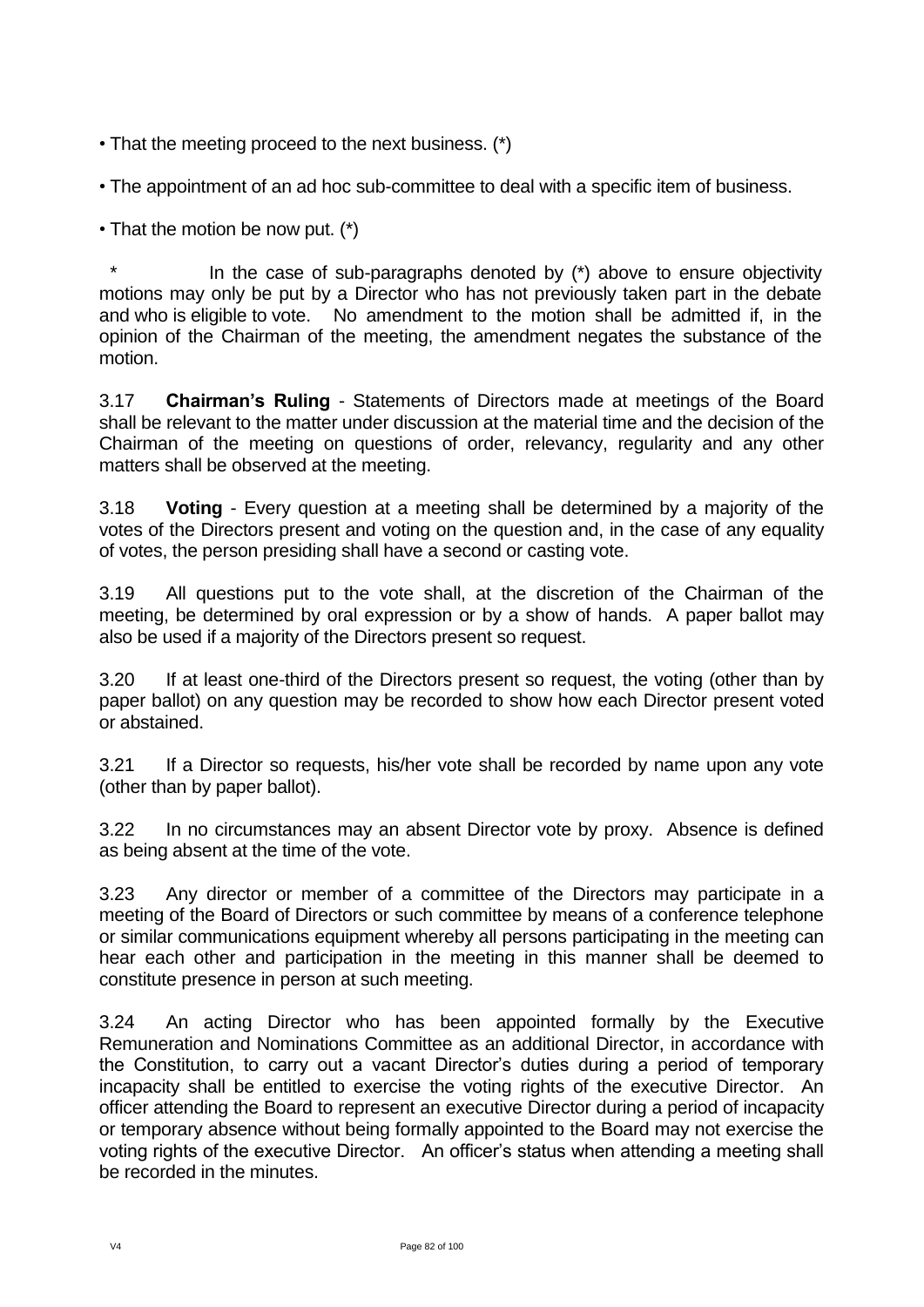3.25 **Minutes** - The Minutes of the proceedings of a meeting shall be drawn up and submitted for agreement at the next ensuing meeting where they will be signed by the person presiding at it.

3.26 No discussion shall take place upon the minutes except upon their accuracy or where the Chairman considers discussion appropriate. Any amendment to the minutes shall be agreed and recorded at the next meeting.

3.27 Minutes shall be circulated in accordance with the Directors' wishes.

3.28 **Suspension of Standing Orders** - Except where this would contravene any statutory provision or any direction made by Monitor, any one or more of the SOs may be suspended at any meeting, provided that at least two-thirds of the Board are present, including one executive Director and one non-executive Director, and that a majority of those present vote in favour of suspension.

3.29 A decision to suspend SOs shall be recorded in the minutes of the meeting.

3.30 A separate record of matters discussed during the suspension of SOs shall be made and shall be available to the Directors.

3.31 No formal business may be transacted while SOs are suspended.

3.32 **Variation and Amendment of Standing Orders** - These SOs shall be amended only if:

• a notice of motion under Standing Order 3.12 has been given; and

• no fewer than half the total of the Trust's non-executive Directors vote in favour of amendment; and

• at least two-thirds of the Directors are present ; and

• the variation proposed does not contravene a statutory provision or direction made by the Monitor.

3.33 **Record of Attendance** - The names of the Directors present at the meeting shall be recorded in the minutes.

3.34 **Quorum** - No business shall be transacted at a meeting of the Board unless at least six Directors including not less than three executive (one of whom must be either the Chief Executive or the Deputy Chief Executive ) and not less than three non-executive Directors (one of whom must be the Chairman or Deputy Chairman of the Board of Directors) are present.

3.35 **Associate Directors** – Unless the Chairman decides otherwise, for proper grounds, Associate Directors shall be entitled to receive notice of, and to attend and speak at meetings of the Board but shall not be entitled to vote or count in the quorum, at such meetings.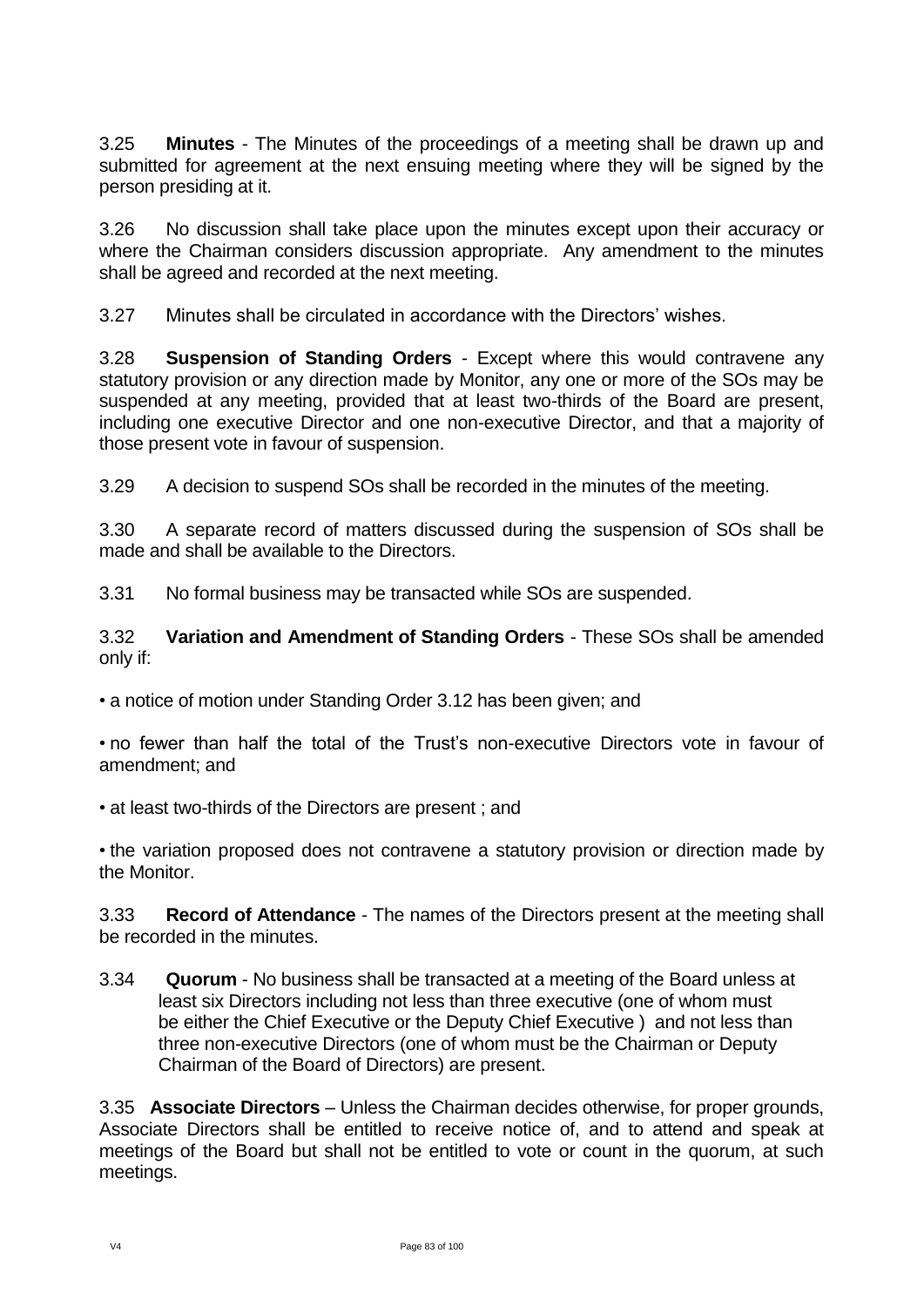## **3.36 Procedure for asking questions at Board of Director meetings**

Questions may be submitted in writing on any matter within the powers and the duties of the Trust. The Chair reserves the right to refuse any written question that:

• Is not within the powers and duties of the Trust to answer;

• Is defamatory or offensive, or related to individual members of staff;

• Would require the disclosure of confidential or exempt information;

• Is substantially the same as a question that has previously been answered. In addition the Chair may decide not to deal with complex or lengthy subjects in the public setting of the question session and may choose to respond with written answers only. The Chair has discretion on whether a question can be submitted for answer.

## **3.36.1 Process for submitting questions**

Questions will be answered if submitted in writing to the Trust Secretary by 10am at least 4 working days before the date of the Board meeting. Questions must show the name and address of the person submitting the question, and if on behalf of an organisation, its address must also be stated. No more than two questions may be submitted by any person at any meeting, to allow the Trust to deal with a fair crosssection of questions. The Trust will provide a written response in time for the meeting, which will normally be read out by the Chair.

### **3.36.2 Procedure at the Board meeting in public**

The Chair will first close the Board meeting and then announce the start of the question session, usually lasting up to 15 minutes. If the person who has submitted the question is present, they will be invited to read out their question, with the Chair then reading out the written response. If the questioner is not present the Chair may choose to read out the question before giving the answer. Discussion will not normally follow at the question session except that the Chair may allow one additional oral question to be put after an answer. If the response to this oral question is not easily available then a further written answer may be provided at the Chair's discretion.

## **4. ARRANGEMENTS FOR THE EXERCISE OF FUNCTIONS BY DELEGATION**

4.1 Subject to SO 2.3 and such directions as may be given by Monitor, the Board may make arrangements for the exercise, on behalf of the Trust, of any of its functions by a committee or sub-committee, appointed by virtue of SO 5.1 or 5.2 below, in each case subject to such restrictions and conditions as the Board thinks fit.

4.2 **Emergency Powers** - The powers which the Board has retained to itself within these SOs (SO 2.3) may in emergency be exercised by the Chief Executive and the Chairman after having consulted at least two non-executive Directors. The exercise of such powers by the Chief Executive and the Chairman shall be reported to the next formal meeting of the Board for ratification.

4.3 **Delegation to Committees** – The Board shall agree from time to time to the delegation of executive powers to be exercised by committees which it has formally constituted. The composition and terms of reference of these committees, and their specific executive powers shall be approved by the Board.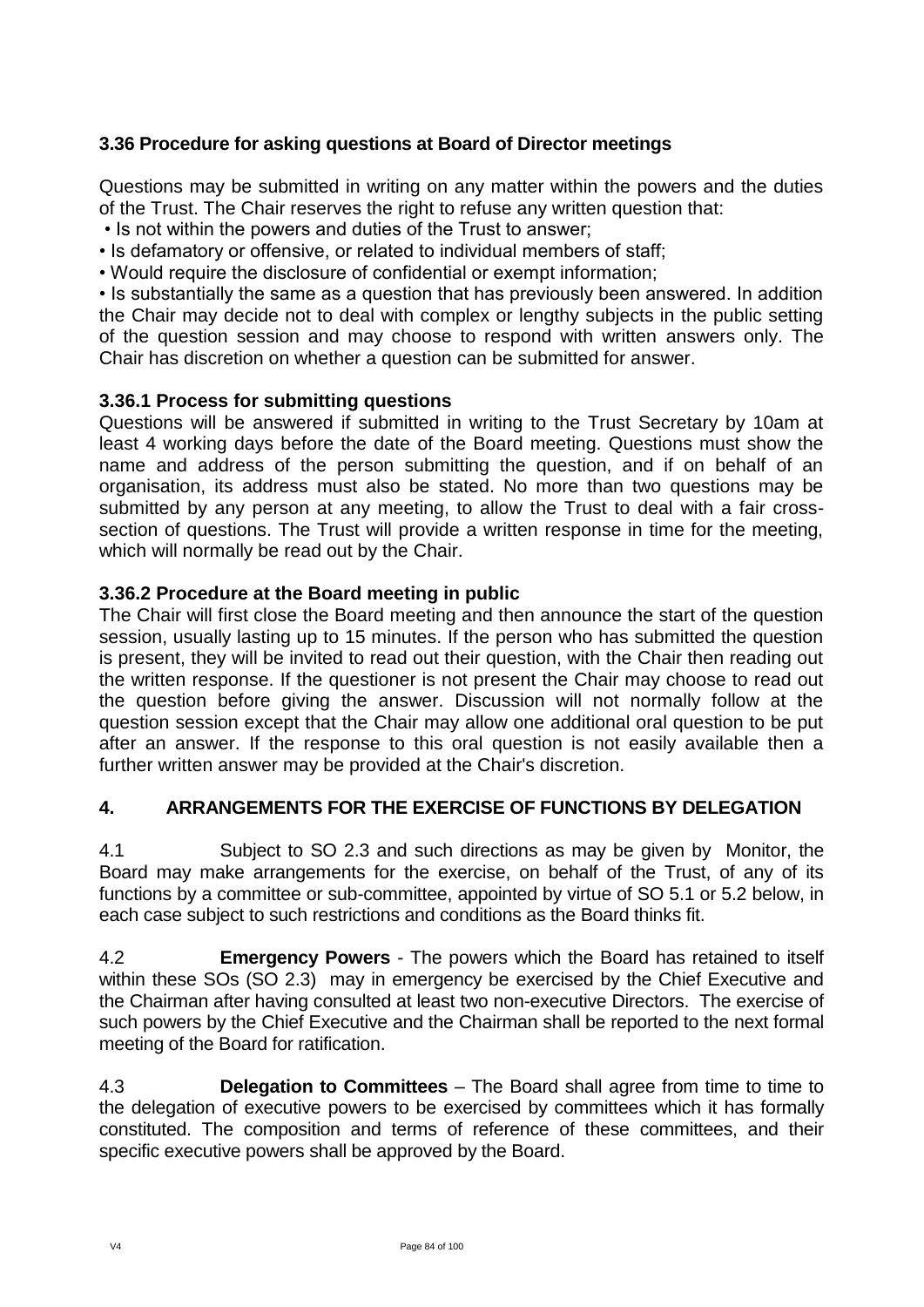4.4 **Delegation to Officers** - Those functions of the Trust which have not been retained as reserved by the Board or delegated to an executive committee or subcommittee shall be exercised on behalf of the Board by the Chief Executive. The Chief Executive shall determine which functions he/she will perform personally and shall nominate officers to undertake the remaining functions for which he/she will still retain an accountability to the Board.

4.5 The Chief Executive shall prepare a Scheme of Delegation identifying his/her proposals which shall be considered and approved by the Board, subject to any amendment agreed during the discussion. The Chief Executive may periodically propose amendment to the Scheme of Delegation which shall be considered and approved by the Board as indicated above.

4.6 Nothing in the Scheme of Delegation shall impair the discharge of the direct accountability to the Board of the Director of Finance or any other executive Director to provide information and advise the Board in accordance with any statutory requirements or Monitor.

4.7 The arrangements made by the Board as set out in the "Reservation of Powers to the Board and Delegation of Powers" shall have effect as if incorporated in these Standing Orders.

# **5. COMMITTEES**

5.1 **Appointment of committees** - Subject to SO 2.7 and such directions as may be given by Monitor, the Board may and, if directed by Monitor, shall appoint committees of the Board, consisting wholly or partly of Directors of the Trust.

5.2 A committee appointed under SO 5.1 may, subject to such directions as may be given by Monitor or the Board, appoint sub-committees of the committee consisting wholly or partly of members of the committee or wholly of persons who are not members of the committee (whether or not they are Directors of the Trust).

5.3 The SOs of the Board, as far as they are applicable, shall apply with appropriate alteration to meetings of any committees or sub-committees of the Board.

5.4 Each such committee or sub-committee shall have such terms of reference and powers and be subject to such conditions (as to reporting back to the Board), as the Board shall decide. Such terms of reference shall have effect as if incorporated into the Standing Orders.

5.5 Committees may not delegate their executive powers to a sub-committee unless expressly authorised by the Board.

5.6 The Board shall approve the appointments to each of the committees which it has formally constituted.

5.7 Where the Trust is required to appoint persons to a committee and/or to undertake statutory functions as required by Monitor and where such appointments are to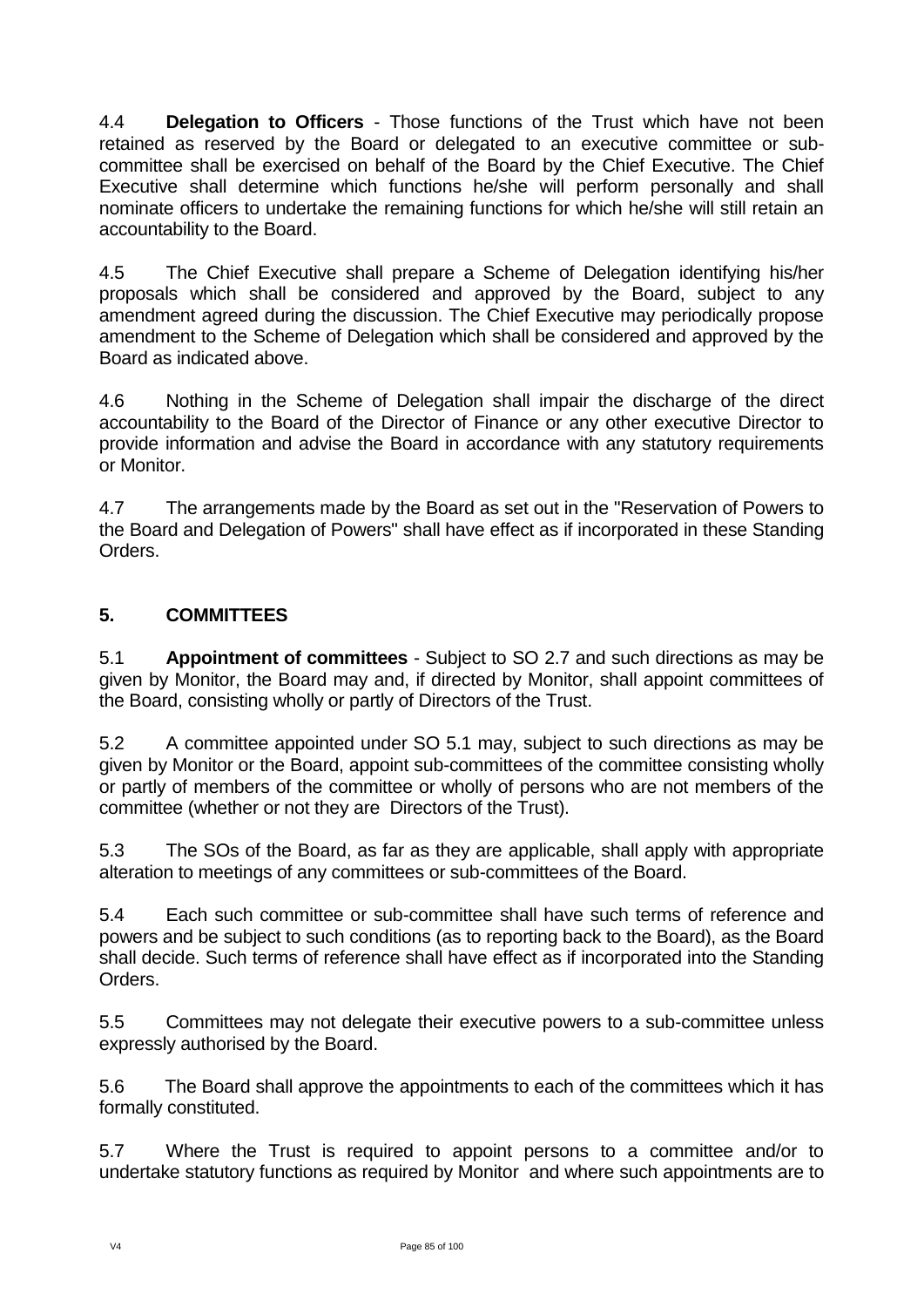operate independently of the Board such appointment shall be made in accordance with applicable statute and regulations and with the guidance issued by Monitor.

5.8 The committees established by the Board are:

- Remuneration
- Audit
- Quality and Clinical Risk
- Finance and Investment
- Workforce and Development Assurance
- Charitable Funds

5.9 **Confidentiality** - A member of a committee shall not disclose a matter dealt with by, or brought before, the committee without its permission until the committee shall have reported to the Board or shall otherwise have concluded on that matter.

5.10 A Director of the Trust or a member of a committee or a sub-committee shall not disclose any matter reported to the Board or otherwise dealt with by the committee or subcommittee, notwithstanding that the matter has been reported or action has been concluded, if the Board or committee or sub-committee shall resolve that it is confidential.

# **6. CUSTODY OF SEAL AND SEALING OF DOCUMENTS**

6.1 **Custody of Seal** - The Common Seal of the Trust shall be kept by the Secretary in a secure place.

6.2 **Sealing of Documents** - The Seal of the Trust shall not be fixed to any documents unless the sealing has been authorised by a resolution of the Board.

6.3 **Register of Sealing** - An entry of every sealing shall be made and numbered consecutively in a book provided for that purpose, and shall be signed by the persons who shall have approved and authorised the document and those who attested the seal. A report of all sealing shall be made to the Trust Board at the next meeting. (The report shall contain details of the seal number, the description of the document and date of sealing).

## **7. SIGNATURE OF DOCUMENTS**

7.1 Where the signature of any document will be a necessary step in legal proceedings involving the Trust, it shall be signed by the Chief Executive, unless any enactment otherwise requires or authorises, or the Board shall have given the necessary authority to some other person for the purpose of such proceedings.

7.2 The Chief Executive or nominated officers shall be authorised, by resolution of the Board, to sign on behalf of the Trust any agreement or other document (not required to be executed as a deed) the subject matter of which has been approved by the Board or a committee or sub-committee to which the Board has delegated appropriate authority.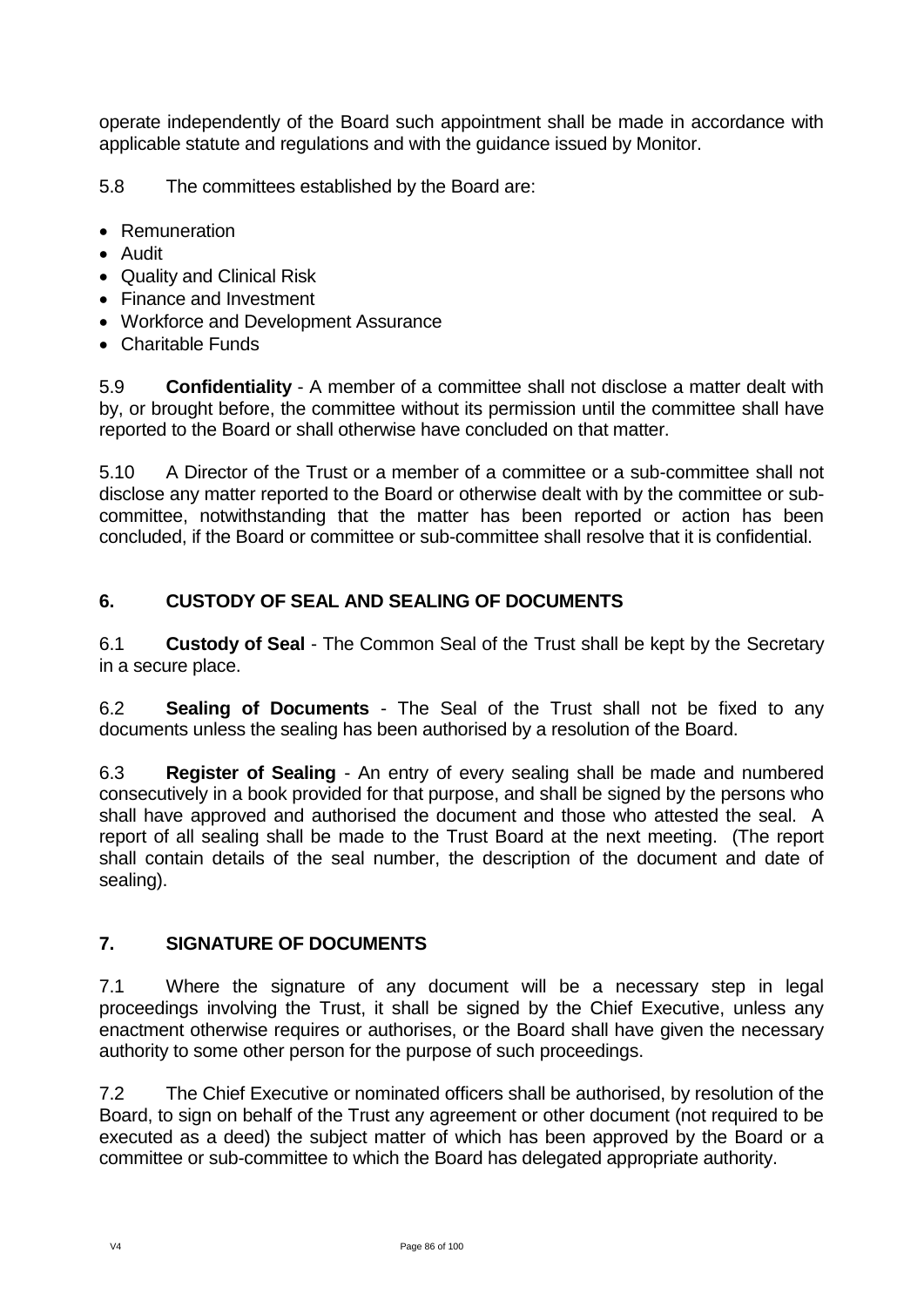# **8. MISCELLANEOUS**

8.1 **Standing Orders to be given to Directors** - It is the duty of the Chief Executive to ensure that existing Directors and all new appointees are notified of and understand their responsibilities within SOs and SFIs. Updated copies shall be issued to all Directors. New Directors shall be informed in writing and shall receive copies where appropriate of SOs and SFIs.

8.2 **Documents having the standing of Standing Orders** - Standing Financial Instructions and Reservation of Powers to the Board and Delegation of Powers shall have the effect as if incorporated into SOs.

8.3 **Review of Standing Orders** - SOs shall be reviewed annually by the Board. The requirement for review extends to all documents having the effect as if incorporated in SOs.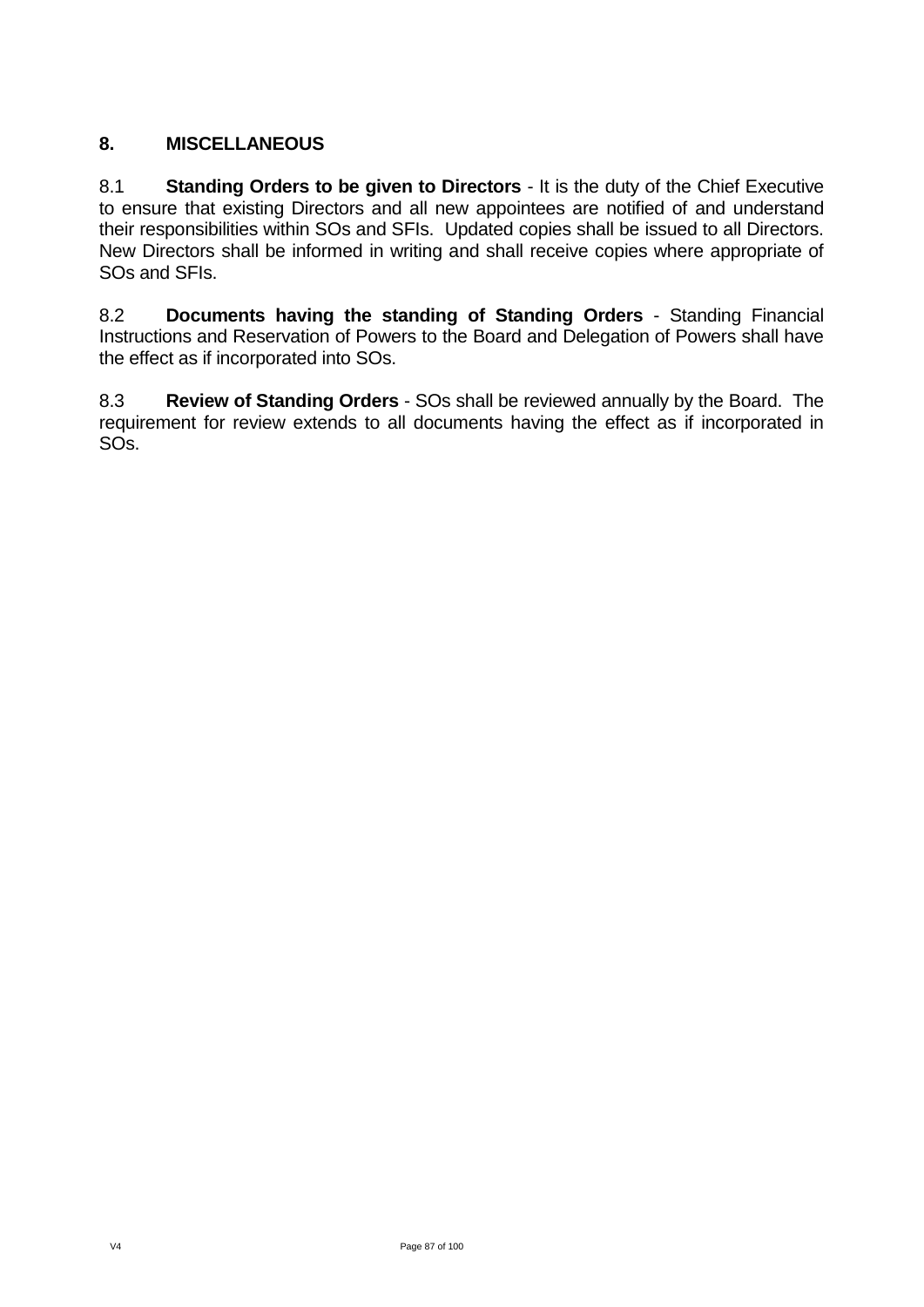## **ANNEX 8 – ADDITIONAL PROVISIONS – MEMBERS AND ANNUAL MEMBERS MEETING**

(Paragraphs 4 and 8.3)

### 1. **DISQUALIFICATION FROM MEMBERSHIP**

1.1 An individual may not become a member of the Foundation Trust if:

1.1.1 they are under 14 years of age; or

1.1.2 within the last five years they have been involved as a perpetrator in a serious incident of violence, whether at any of the Foundation Trust's hospitals or facilities or against any of the Foundation Trust's employees or other persons who exercise functions for the purposes of the Foundation Trust, or against any registered volunteer, or elsewhere or against any other person.

### 2. **TERMINATION OF MEMBERSHIP**

- 2.1 A member shall cease to be a member if:
- 2.1.1 they resign by notice to the Trust Secretary;
- 2.1.2 they die;
- 2.1.3 they are expelled from membership under this constitution;
- 2.1.4 they cease to be entitled under this constitution to be a member of the Public Constituency or of any of the classes of the Staff Constituency;
- 2.1.5 it appears to the Trust Secretary that they no longer wish to be a member of the Foundation Trust, and after enquiries made in accordance with a process approved by the Council of Governors, they fail to demonstrate that they wish to continue to be a member of the Foundation Trust.
- 2.2 A member may be expelled by a resolution approved by not less than two-thirds of the Governors present and voting at a General Meeting. The following procedure is to be adopted.
- 2.2.1 Any member may complain to the Trust Secretary that another member has acted in a way detrimental to the interests of the Foundation Trust.
- 2.2.2 If a complaint is made, the Council of Governors may itself consider the complaint having taken such steps as it considers appropriate to ensure that each member's point of view is heard and may either:
- 2.2.2.1 dismiss the complaint and take no further action; or
- 2.2.2.2 for a period not exceeding twelve months suspend the rights of the member complained of to attend members meetings and vote under this constitution;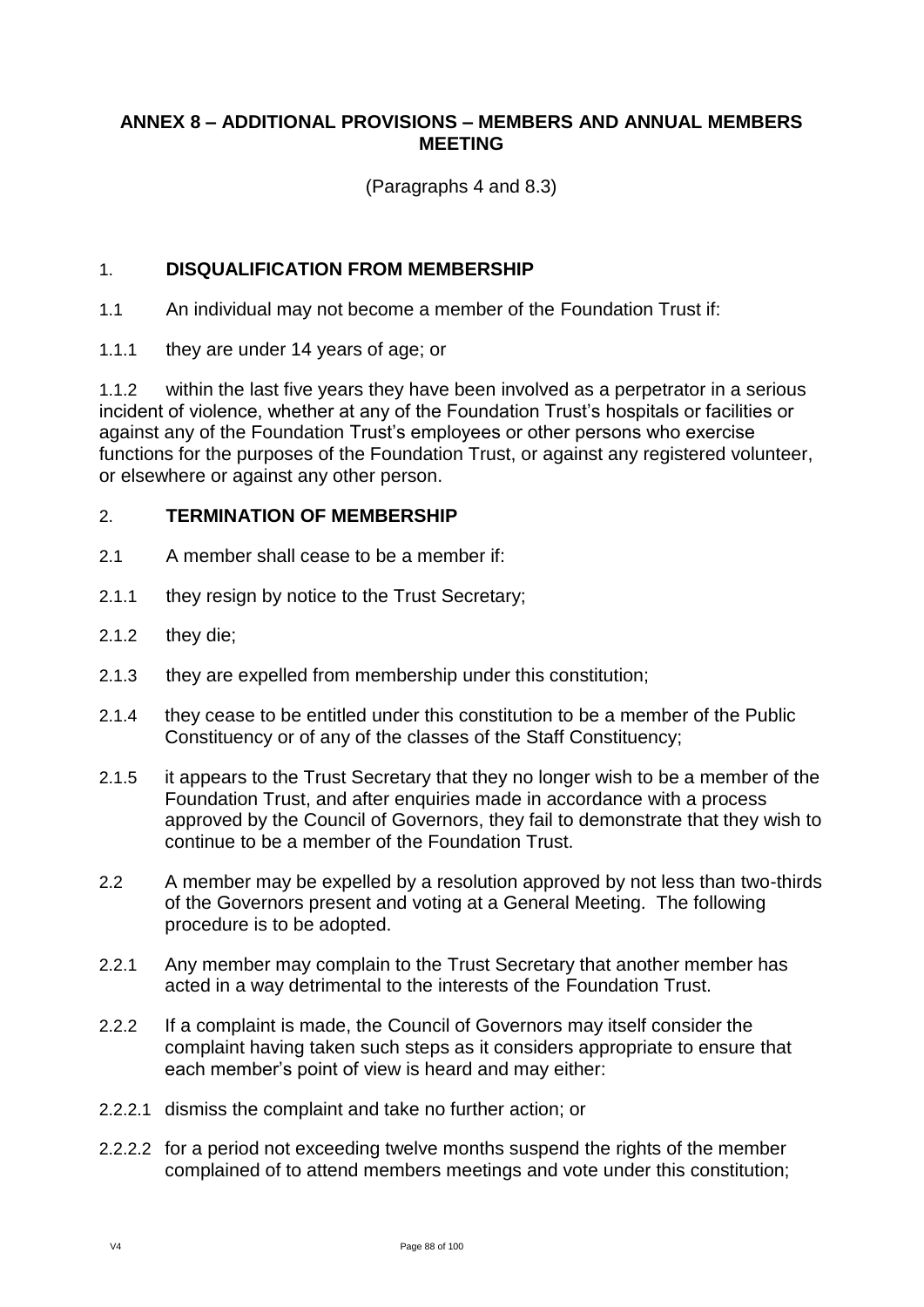- 2.2.2.3 arrange for a resolution to expel the member complained of to be considered at the next General Meeting of the Council of Governors.
- 2.2.3 If a resolution to expel a member is to be considered at a General Meeting of the Council of Governors, details of the complaint must be sent to the member complained of not less than one calendar month before the meeting with an invitation to answer the complaint and attend the meeting.
- 2.2.4 At the meeting the Council of Governors will consider evidence in support of the complaint and such evidence as the member complained of may wish to place before them.
- 2.2.5 If the member complained of fails to attend the meeting without due cause the meeting may proceed in their absence.
- 2.3 A person expelled from membership will cease to be a member upon the declaration by the Chairman of the meeting that the resolution to expel them is carried.
- 2.4 No person who has been expelled from membership is to be re-admitted except by a resolution carried by the votes of two-thirds of the Council of Governors present and voting at a General Meeting.

### 3. **MEMBERS MEETINGS**

- 3.1 The Foundation Trust is to hold a members meeting (called the annual members meeting) within six months of the end of each financial year.
- 3.2 All members meetings other than annual meetings are called special members meetings.
- 3.3 Both Annual Members' Meetings and any Special Members' Meetings shall be open to all members of the trust, members of the Council of Governors and members of the Board of Directors, together with representatives of the trust's external auditors, and to members of the public. . The Council of Governors may invite representatives of the media and any experts or advisors whose attendance they consider to be in the best interests of the Foundation Trust to attend a members meeting.
- 3.4 All members meetings are to be convened by the Secretary by order of the Council of Governors.
- 3.5 The Council of Governors may decide where a members meeting is to be held and may also for the benefit of members:
- 3.5.1 arrange for the annual members meeting to be held in different venues each year:
- 3.5.2 make provisions for a members meeting to be held at different venues simultaneously or at different times. In making such provision the Council of Governors shall also fix an appropriate quorum for each venue, provided that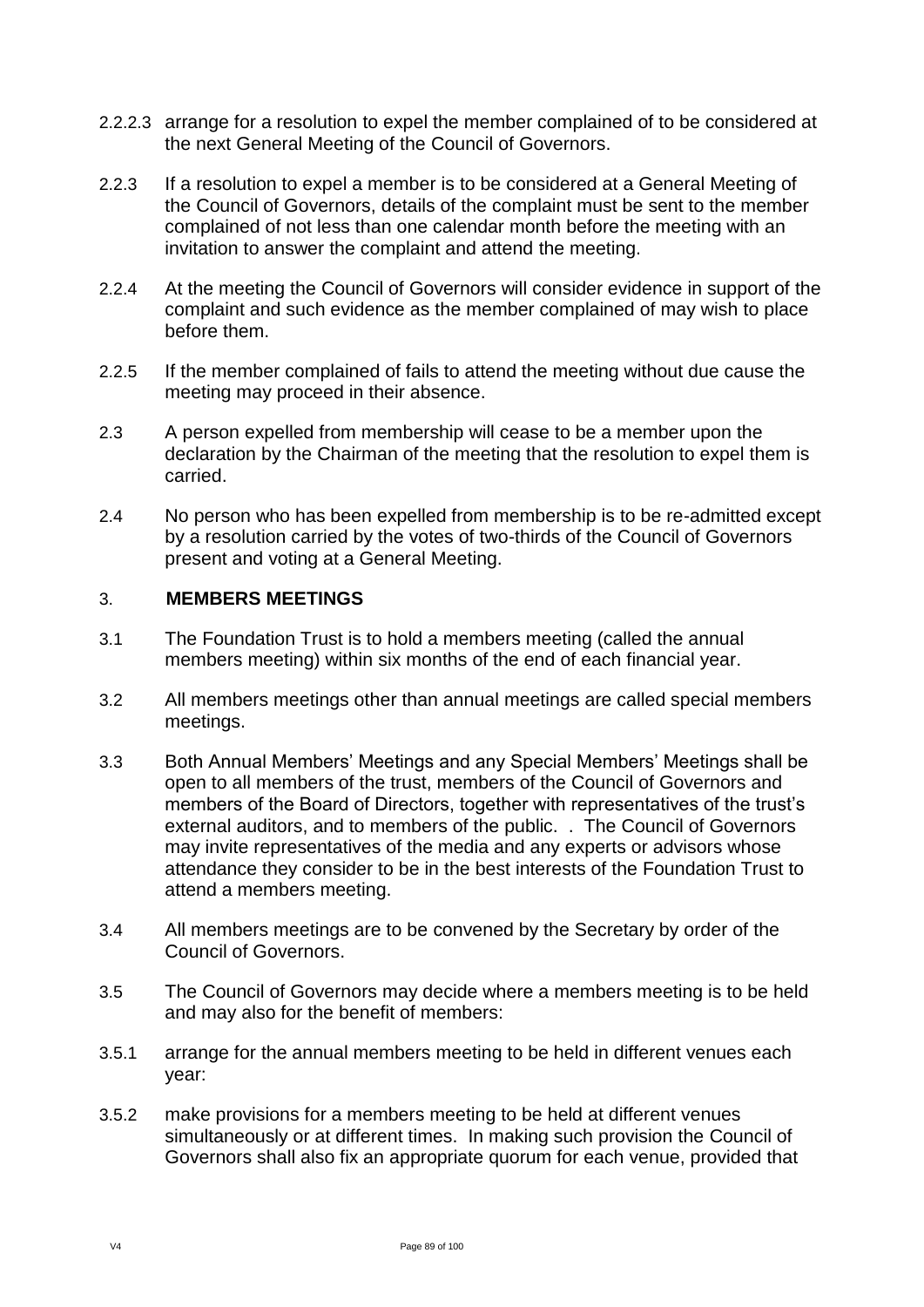the aggregate of the quorum requirements shall not be less than the quorum set out below.

- 3.6 At the annual members meeting:
- 3.6.1 the Board of Directors shall present to the members:
- 3.6.1.1 the annual report;
- 3.6.1.2 the annual accounts;
- 3.6.1.3 any report of the auditor;
- 3.6.1.4 forward planning information for the next Financial Year
- 3.6.2 the Council of Governors shall present to the members a report on:
- 3.6.2.1 steps taken to secure that (taken as a whole) the actual membership of the Public Constituency and of the classes of the Staff Constituency is representative of those eligible for such membership;
- 3.6.2.2 the progress of the membership strategy; and
- 3.6.2.3 any proposed changes to the policy for the composition of the Council of Governors and of the non-executive Directors
- 3.6.3 the results of the election and appointment of Governors and the appointment of non-executive Directors will be announced.
- 3.7 Notice of a members meeting is to be given:
- 3.7.1 by notice to all members;
- 3.7.2 by notice prominently displayed at the head office and at all of the Foundation Trust's places of business; and
- 3.7.3 by notice on the Foundation Trust's website at least 14 clear days before the date of the meeting. The notice must:

be given to the Council of Governors and the Board of Directors, and to the auditor;

- 3.7.4 state whether the meeting is an annual or special members meeting;
- 3.7.5 give the time, date and place of the meeting; and
- 3.7.6 indicate the business to be dealt with at the meeting.

3.8 The quorum for a members' meeting shall be [8 (eight)] members present and entitled to vote. If a quorum is not present within thirty minutes from the time appointed for the meeting, the meeting shall stand adjourned for a minimum of seven days until such time as the Board of Directors determine. If a quorum is not present within half an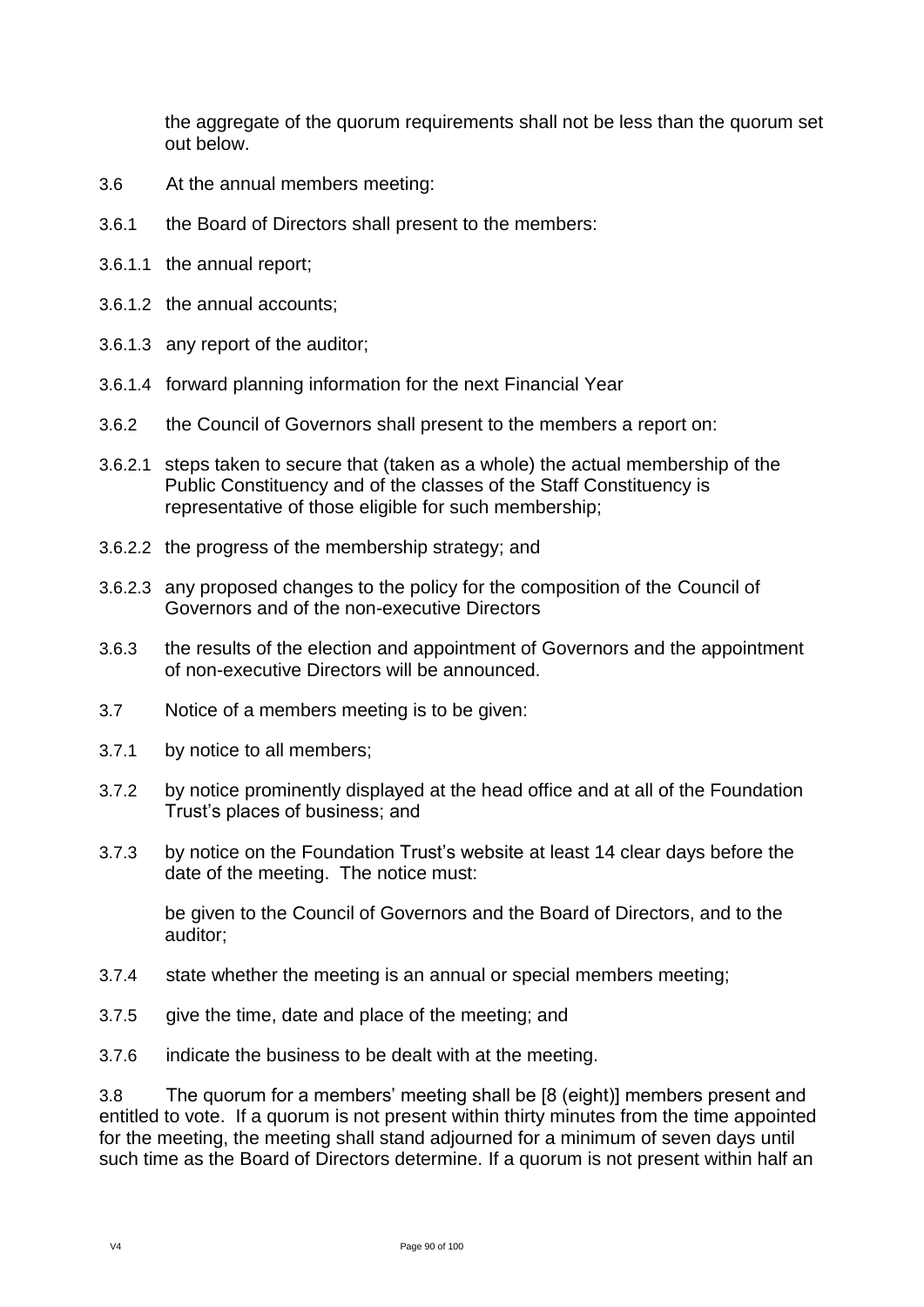hour of the time fixed for the start of the adjourned meeting, the number of members present during the meeting is to be a quorum.

3.9 The Foundation Trust may make arrangements for members to vote by post, or by using electronic communications.

3.10 It is the responsibility of the Council of Governors, the Chairman of the meeting and the Secretary to ensure that at any members meeting:

- 3.10.1 the issues to be decided are clearly explained;
- 3.10.2 sufficient information is provided to members to enable rational discussion to take place.
- 3.11 The Chairman of the Foundation Trust, or in their absence the Deputy Chairman of the Board of Directors, shall act as chairman at all members meetings of the Foundation Trust. If neither the Chairman nor the Deputy Chairman of the Board of Directors is present, the members of the Council of Governors present shall elect one of their number to be Chairman and if there is only one Governor present and willing to act they shall be Chairman.
- 3.12 A resolution put to the vote at a members meeting shall be decided upon by a poll.
- 3.13 Every member present and every member who has voted by post or using electronic communications is to have one vote. In the case of an equality of votes the Chairman of the meeting is to have a second and casting vote.
- 3.14 The result of any vote will be declared by the Chairman and entered in the minute book. The minute book will be conclusive evidence of the result of the vote.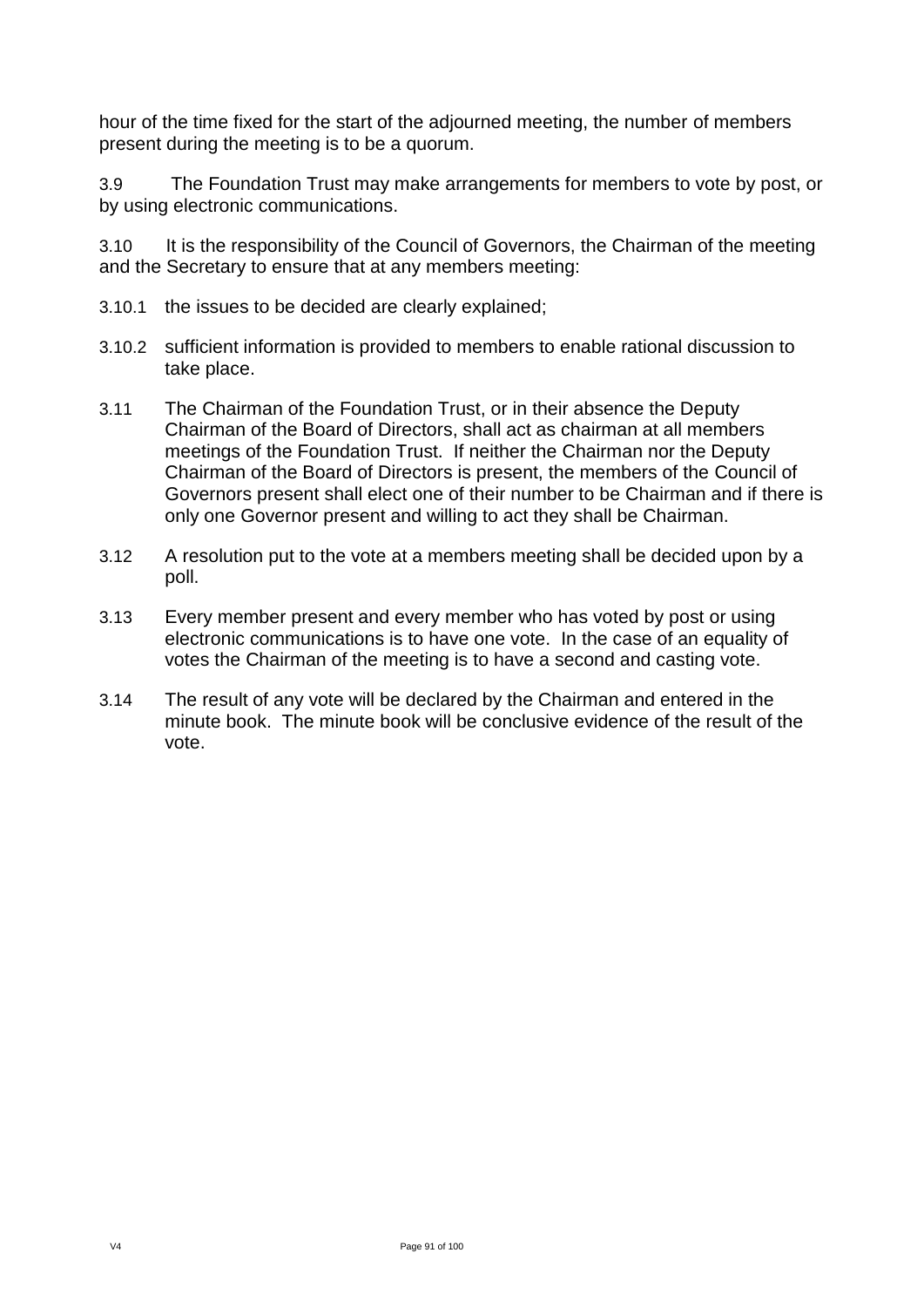# **ANNEX 9 – FURTHER PROVISIONS**

### 1. **COMMITMENTS**

1.1 The Foundation Trust shall exercise its functions effectively, efficiently and economically.

#### **Representative membership**

1.2 The Foundation Trust shall at all times strive to ensure that taken as a whole its actual membership is representative of those eligible for membership. To this end:

1.2.1 the Foundation Trust shall at all times have in place and pursue a membership strategy which shall be approved by the Council of Governors, and shall be reviewed by them from time to time, and at least every three years,

1.2.2 the Council of Governors shall present to each annual members meeting a report on:

1.2.2.1 steps taken to secure that (taken as a whole) the actual membership of the Public Constituency and of the classes of the Staff Constituency is representative of those eligible for such membership;

1.2.2.2 the progress of the membership strategy;

1.2.2.3 any changes to the membership strategy.

## **Co-operation with NHS bodies and local authorities**

1.3 In exercising its functions the Foundation Trust shall co-operate with NHS bodies and local authorities.

## **Openness**

1.4 In conducting its affairs, the Foundation Trust shall have regard to the need to provide information to members and conduct its affairs in an open and accessible way.

#### **Prohibiting distribution**

1.5 The profits or surpluses of the Foundation Trust are not to be distributed either directly or indirectly in any way at all among members of the Foundation Trust.

#### 2. **FRAMEWORK**

2.1 The affairs of the Foundation Trust are to be conducted by the Board of Directors, the Council of Governors and the members in accordance with this constitution and the Foundation Trust's authorisation. The members, the Council of Governors and the Board of Directors are to have the roles and responsibilities set out in this constitution.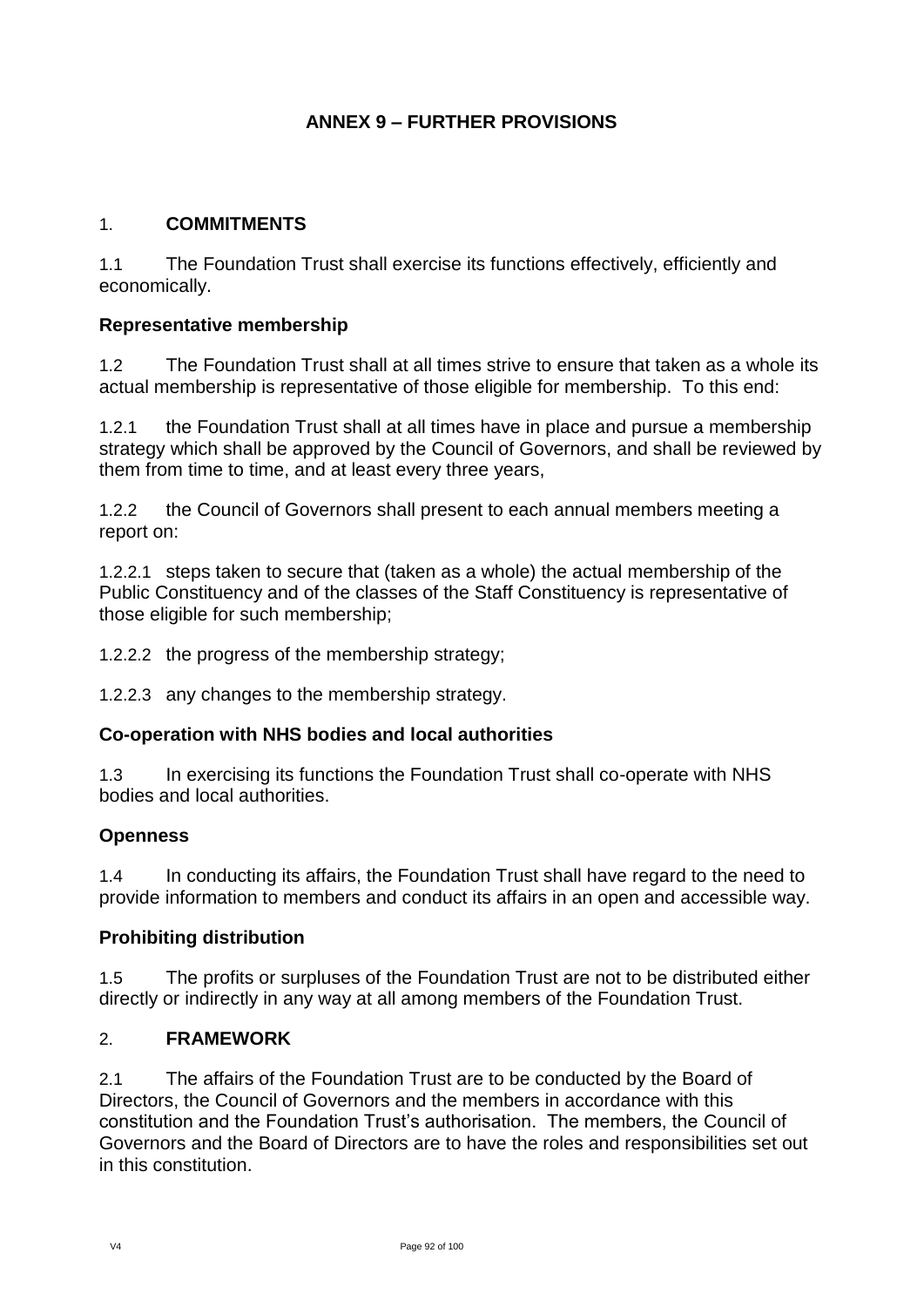## **Members**

2.2 Members may attend and participate at members meetings, vote in elections to, and stand for election to, the Council of Governors, and take such other part in the affairs of the Foundation Trust as is provided in this constitution.

### **Council of Governors**

2.3 The roles and responsibilities of the Council of Governors, which are to be carried out in accordance with this constitution and the Foundation Trust's terms of Authorisation, are:

2.3.1 at a General Meeting:

2.3.1.1 to appoint or remove the Chairman and the other non-executive Directors;

2.3.1.2 to approve an appointment (by the non-executive Directors) of the Chief Executive;

2.3.1.3 to decide the remuneration and allowances, and the other terms and conditions of office, of the non-executive Directors;

2.3.1.4 to appoint or remove the Foundation Trust's external auditor;

2.3.1.5 to be presented with the annual accounts, any report of the external auditor on them and the annual report;

2.3.2 to provide their views to the Board of Directors when the Board of Directors is preparing the document containing information about the Foundation Trust's forward planning;

2.3.3 to respond as appropriate when consulted by the Board of Directors in accordance with this constitution;

2.3.4 to undertake such functions as the Board of Directors shall from time to time request;

2.3.5 to prepare and from time to time review the Foundation Trust's membership strategy and its policy for the composition of the Council of Governors and of the nonexecutive Directors and when appropriate to make recommendations for the revision of this constitution.

#### **Board of Directors**

2.4 The business of the Foundation Trust is to be managed by the Board of Directors, who shall exercise all the powers of the Foundation Trust, subject to any contrary provisions of the 2006 Act as given effect by this constitution.

## 3. **TRUST SECRETARY**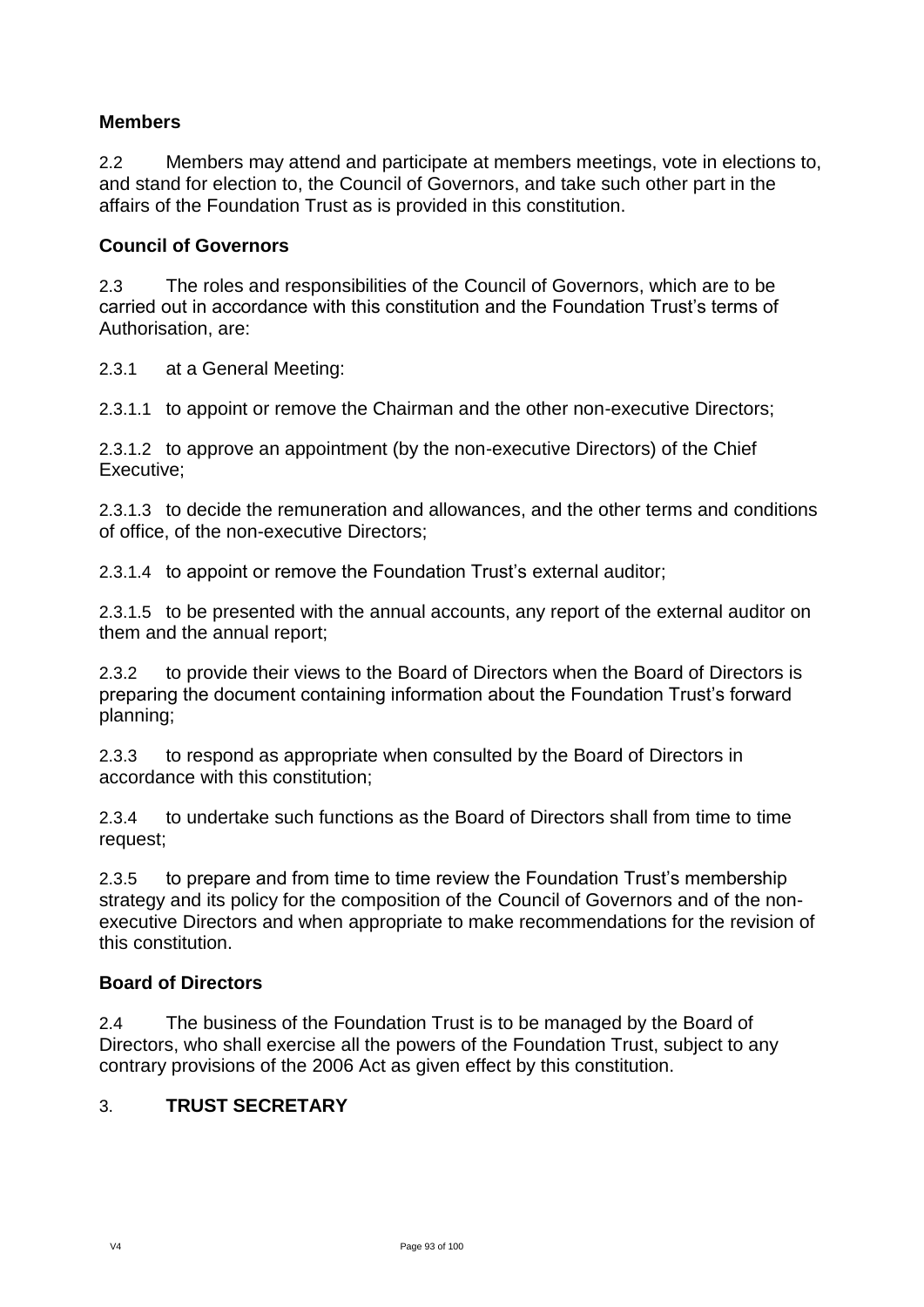3.1 The Foundation Trust shall have a Secretary who may be an employee. The Trust Secretary may not be a Governor, or the Chief Executive or the Finance Director. The Secretary's functions shall include:

3.1.1 acting as Secretary to the Council of Governors and the Board of Directors, and any committees;

3.1.2 summoning and attending all members meetings, meetings of the Council of Governors and the Board of Directors, and keeping the minutes of those meetings;

3.1.3 keeping the register of members and other registers and books required by this constitution to be kept;

3.1.4 having charge of the Foundation Trust's seal;

3.1.5 publishing to members in an appropriate form information which they should have about the Foundation Trust's affairs:

3.1.6 preparing and sending to Monitor and any other statutory body all returns which are required to be made.

3.2 Minutes of every members meeting, of every meeting of the Council of Governors and of every meeting of the Board of Directors are to be kept. Minutes of meetings will be read at the next meeting and signed by the Chairman of that meeting. The signed minutes will be conclusive evidence of the events of the meeting.

3.3 The Secretary is to be appointed and removed by the Board of Directors.

3.4 The Board of Directors of Milton Keynes University Hospital NHS Foundation Trust shall appoint the first Secretary of the Foundation Trust.

## 4. **FURTHER PROVISIONS AS TO ACCOUNTS**

4.1 The following documents will be made available to the Controller and Auditor General for examination at his request:

4.1.1 the accounts;

4.1.2 any records relating to them; and

4.1.3 any report of the external auditor on them.

4.2 In preparing its annual accounts, the Accounting Officer shall cause the Foundation Trust to comply with any directions given by Monitor with the approval of the Treasury as to:

4.2.1 the methods and principles according to which the accounts are to be prepared;

4.2.2 the information to be given in the accounts;

and shall be responsible for the functions of the Foundation Trust as set out in paragraph 25 of Schedule 7 to the 2006 Act.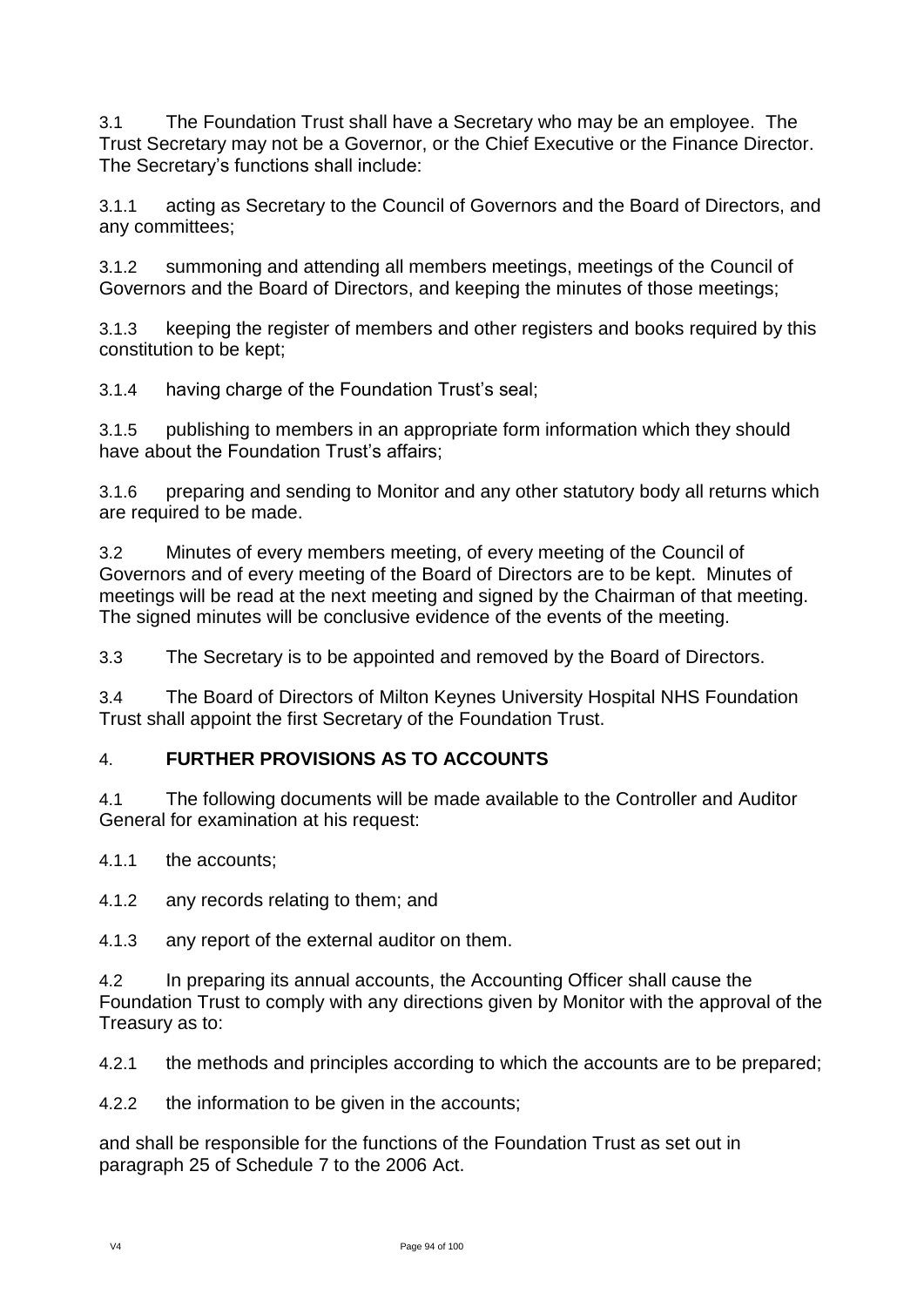## 4.3 The Accounting Officer shall cause the Foundation Trust to:

4.3.1 lay a copy of the annual accounts, and any report of the external auditor on them, before Parliament; and

4.3.2 once it has done so, send copies of those documents to Monitor.

## 5. **FURTHER PROVISIONS AS TO ANNUAL REPORTS**

5.1 The annual reports are to give:

5.1.1 information on any steps taken by the Foundation Trust to secure that (taken as a whole) the actual membership of the Public Constituency and of the classes of the Staff Constituency is representative of those eligible for such membership; and

5.1.2 any other information Monitor requires.

- 5.2 The Foundation Trust is to comply with any decision Monitor makes as to:
- 5.2.1 the form of the reports;
- 5.2.2 when the reports are to be sent to it;
- 5.2.3 the periods to which the reports are to relate.

#### 6. **INDEMNITY**

Members of the Council of Governors and the Board of Directors and the Secretary who act honestly and in good faith will not have to meet out of their personal resources any personal civil liability which is incurred in the execution or purported execution of their functions, save where they have acted recklessly. Any costs arising in this way will be met by the Foundation Trust. The Foundation Trust may purchase and maintain insurance against this liability for its own benefit and for the benefit of members of the Council of Governors and the Board of Directors and the Secretary.

## 7. **DISPUTE RESOLUTION PROCEDURES**

7.1 Every unresolved dispute which arises out of this constitution between the Foundation Trust and:

7.1.1 a member; or

7.1.2 any person aggrieved who has ceased to be a member within the six months prior to the date of the dispute; or

- 7.1.3 any person bringing a claim under this constitution; or
- 7.1.4 an office-holder of the Foundation Trust

is to be submitted to an arbitrator agreed by the parties or in the absence of agreement to be nominated by Monitor. The arbitrator's decision will be binding and conclusive on all parties.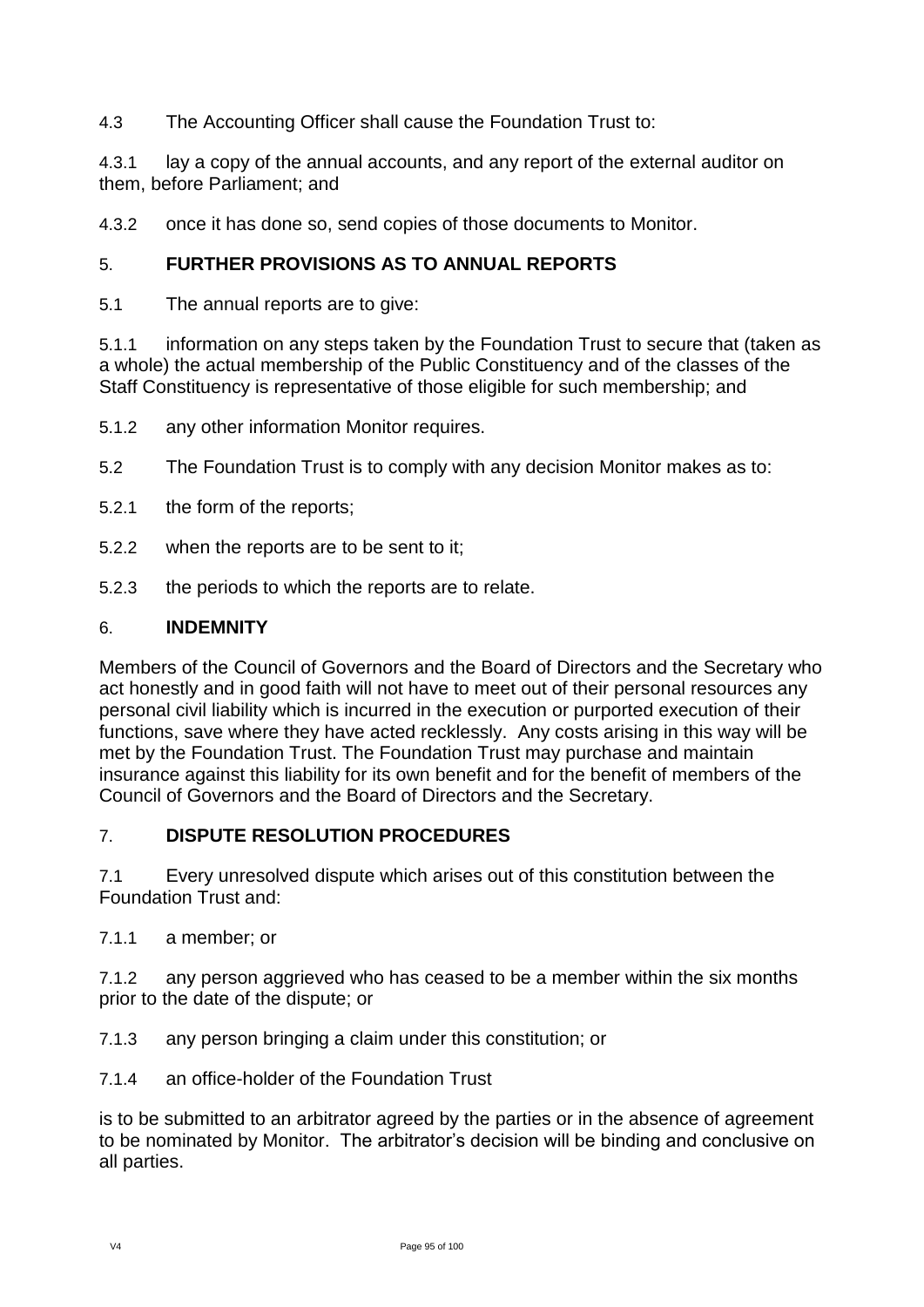7.2 Any person bringing a dispute must, if required to do so, deposit with the Foundation Trust a reasonable sum (not exceeding £250) to be determined by the Council of Governors and approved by the Secretary. The arbitrator will decide how the costs of the arbitration will be paid and what should be done with the deposit.

# 8. **DISSOLUTION**

The Foundation Trust may not be dissolved except by order of the Secretary of State for Health, in accordance with the 2003 Act.

## 9. **HEAD OFFICE**

The Foundation Trust's head office is at Standing Way, Eaglestone, Milton Keynes MK6 5LD or such other place as the Board of Directors shall decide.

## 10. **NOTICES**

10.1 Any notice required by this constitution to be given shall be given in writing or shall be given using electronic communications to an address for the time being notified for that purpose. "Address" in relation to electronic communications includes any number or address used for the purposes of such communications.

10.2 Proof that an envelope containing a notice was properly addressed, prepaid and posted shall be conclusive evidence that the notice was given. A notice shall be treated as delivered 48 hours after the envelope containing it was posted or, in the case of a notice contained in an electronic communication, 48 hours after it was sent.

## 11. **FURTHER PROVISIONS AS TO TRANSITION**

11.1 The Board of Directors of Milton Keynes University Hospital NHS Foundation Trust shall prepare and approve the first membership strategy and the first policy for the composition of the Council of Governors and of the non-executive Directors.

11.2 These will be reviewed by the Council of Governors following the election and appointment of the initial Governors.

11.3 For the purposes of the period before Milton Keynes General NHS Trust becomes the Foundation Trust:

11.3.1 elections shall be carried out in accordance with the Model Rules for Elections set out at Annex 4, using the single transferable vote method of voting;

11.3.2 the Chief Executive of Milton Keynes University Hospital NHS Foundation Trust will approve

11.3.2.1 a membership application form;

11.3.2.2 a form of declaration required by section 60 (1) of the 2006 Act;

11.3.2.3 a form of declaration required by section 60 (1) of the 2006 Act;

11.3.2.4 a form of declaration required by section 60 (3) of the 2003 Act;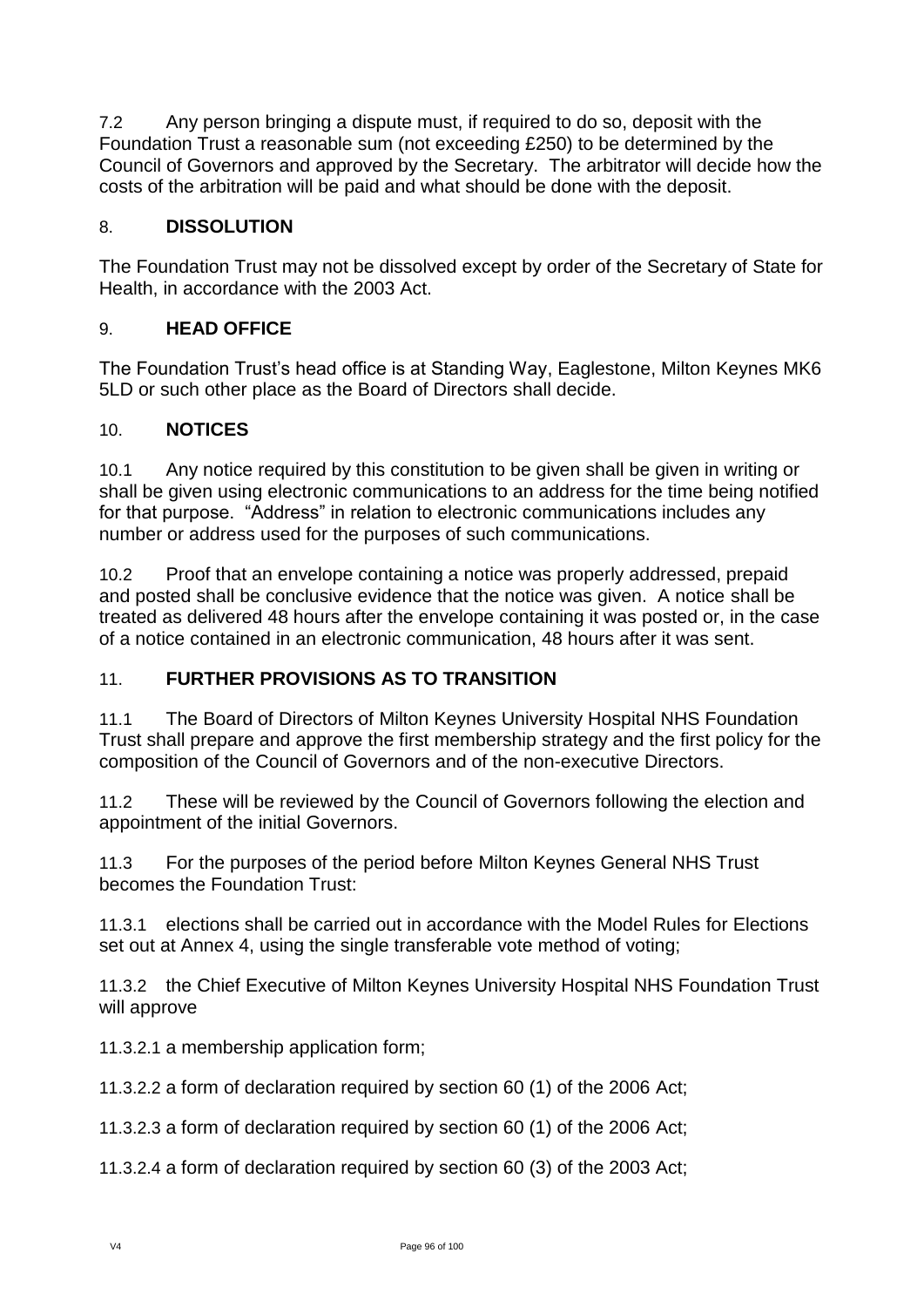11.3.2.5 a form confirming acceptance of a code of conduct for Governors;

11.3.3 the Chief Executive of Milton Keynes University Hospital NHS Foundation Trust will consult and agree arrangements with the appointing organisations for the appointment of appointed Governors;

11.3.4 the Chief Executive of Milton Keynes University Hospital NHS Foundation Trust shall make a final decision about the class of the Staff Constituency of which an individual is eligible to be a member.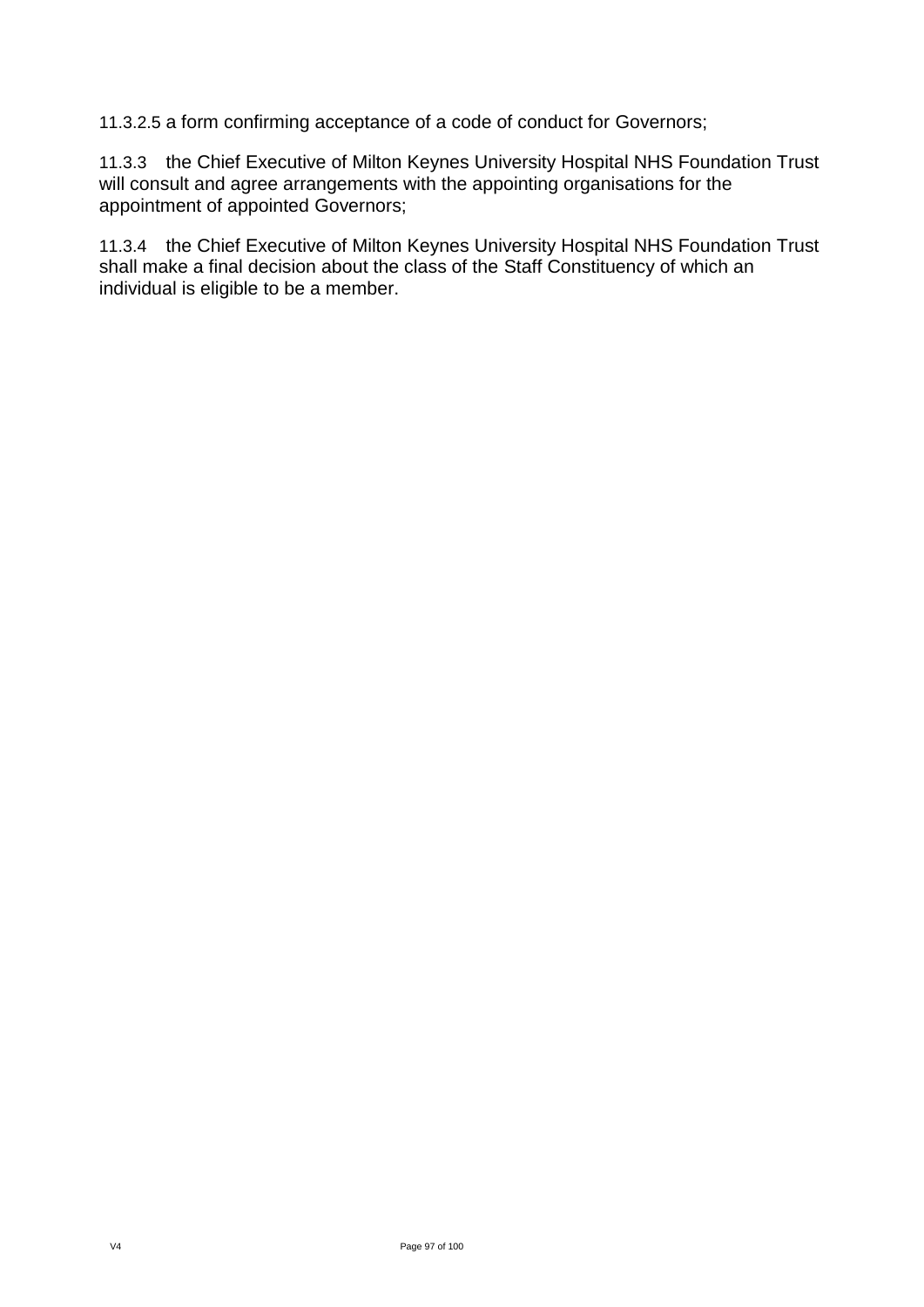## **ANNEX 10 – ANNUAL MEMBERS' MEETING**

## 1. MEMBERS' MEETINGS

1.1. The trust shall hold a members' meeting for all members (called the "Annual Members' Meeting") within six months of the end of each financial year of the trust.

1.2. Any members' meeting other than the Annual Members' Meeting shall be called a "Special Members' Meeting".

1.3. Both Annual Members' Meetings and any Special Members' Meetings shall be open to all members of the trust, members of the Council of Governors and members of the Board of Directors, together with representatives of the trust's external auditors, and to members of the public. The trust may invite representatives of the media and any experts or advisors whose attendance they consider to be in the best interests of the trust to attend any such meeting.

1.4. The Board of Directors may convene an Annual Members' Meeting or a Special Members' Meeting when it thinks fit. The Council of Governors may request the Board of Directors to convene a members' meeting.

1.5. The Board of Directors (or at least one member thereof) shall present to the members at the Annual Members' Meeting:

1.5.1. the annual accounts;

1.5.2. any report of the external auditor on them;

1.5.3. the annual report;

1.5.4. a report on steps taken to secure that (taken as a whole) the actual membership or the trust is representative of those eligible for such membership;

1.5.5. the progress of the membership plan

1.5.6. the results of any election and appointments to the Council Governors, and any other reports or documentation it considers necessary or otherwise required by Monitor or the 2006 Act.]

1.6. The trust shall give notice of all members' meetings:

1.6.1. by notice in writing to all members;

1.6.2. by notice prominently displayed at the trust's headquarters and at all of the trust's hospitals;

1.6.3. by notice on the trust's website; and

1.6.4. to the Council of Governors, the Board of Directors, and to the trust's external auditors,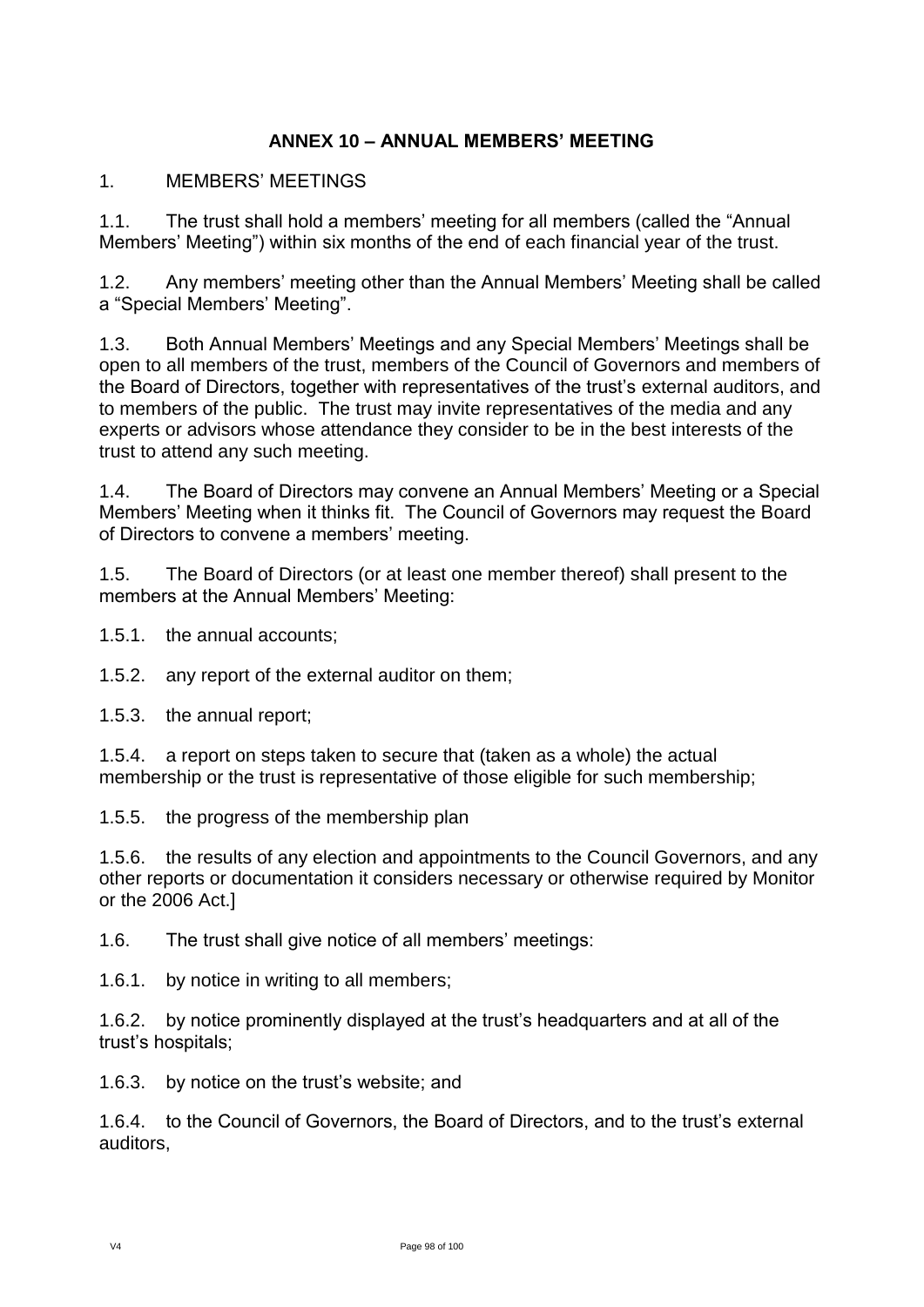stating whether the meeting is an Annual Members' Meeting or a Special Members' Meeting including the time, date, place of the meeting, and the business to be dealt with at the meeting at least 14 working days before the date of the relevant members' meeting (or, in the case of an Annual Members' Meeting, at least 21 working days before the date of the relevant meeting).

1.7. An accidental omission to give notice of a members' meeting or to send, supply or make available any document or information relating to the meeting, or the nonreceipt of any such notice, document or information by a person entitled to receive any such notice, document or information shall not invalidate the proceedings at that meeting.

1.8. The Chair or in his absence the Deputy Chair shall preside at all members' meetings of the trust. If neither the Chair nor the Deputy Chair is present, the governors present shall elect on of their number to act as Chair and if there is only one governor present and willing to act that person shall be Chair. If no governor is willing to act as Chair or if no governor is present within fifteen minutes after the time appointed for holding the meeting, the members present and entitled to vote shall choose one of their number to act as Chair.

1.9. The quorum for a members' meeting shall be [8 (eight)] members present and entitled to vote. If a quorum is not present within thirty minutes from the time appointed for the meeting, the meeting shall stand adjourned for a minimum of seven days until such time as the Board of Directors determine.

1.10. The Chair may, with the consent of a members' meeting at which a quorum is present (and shall, if so directed by the meeting), adjourn a members' meeting from time to time and from place to place or for an indefinite period.

1.11. A resolution put to the vote of a members' meeting shall be decided on a show of hands.

1.12. No business shall be transacted at an adjourned meeting other than business which might properly have been transacted at the meeting had the adjournment not taken place.

1.13. If the Board of Directors, in its absolute discretion, considers that it is impractical or unreasonable for any reason to hold a members' meeting at the time, date or place specified in the notice calling that meeting, it may move and/or postpone the general meeting to another time, date and/or place.

1.14. In the case of a members' meeting is adjourned or postponed for 14 days or more, at least seven working days' notice shall be given specifying the time and place of the adjourned members' meeting and the general nature of the business to be transacted. Otherwise, it shall not be necessary to give any such notice.

1.15. The Board of Directors may make any arrangement and impose any restriction it considers appropriate to ensure the security of a members' meeting.

1.16. Any approval to speak at a members' meeting must be given by the Chair. Speeches must be directed to the matter, motion or question under discussion or to a